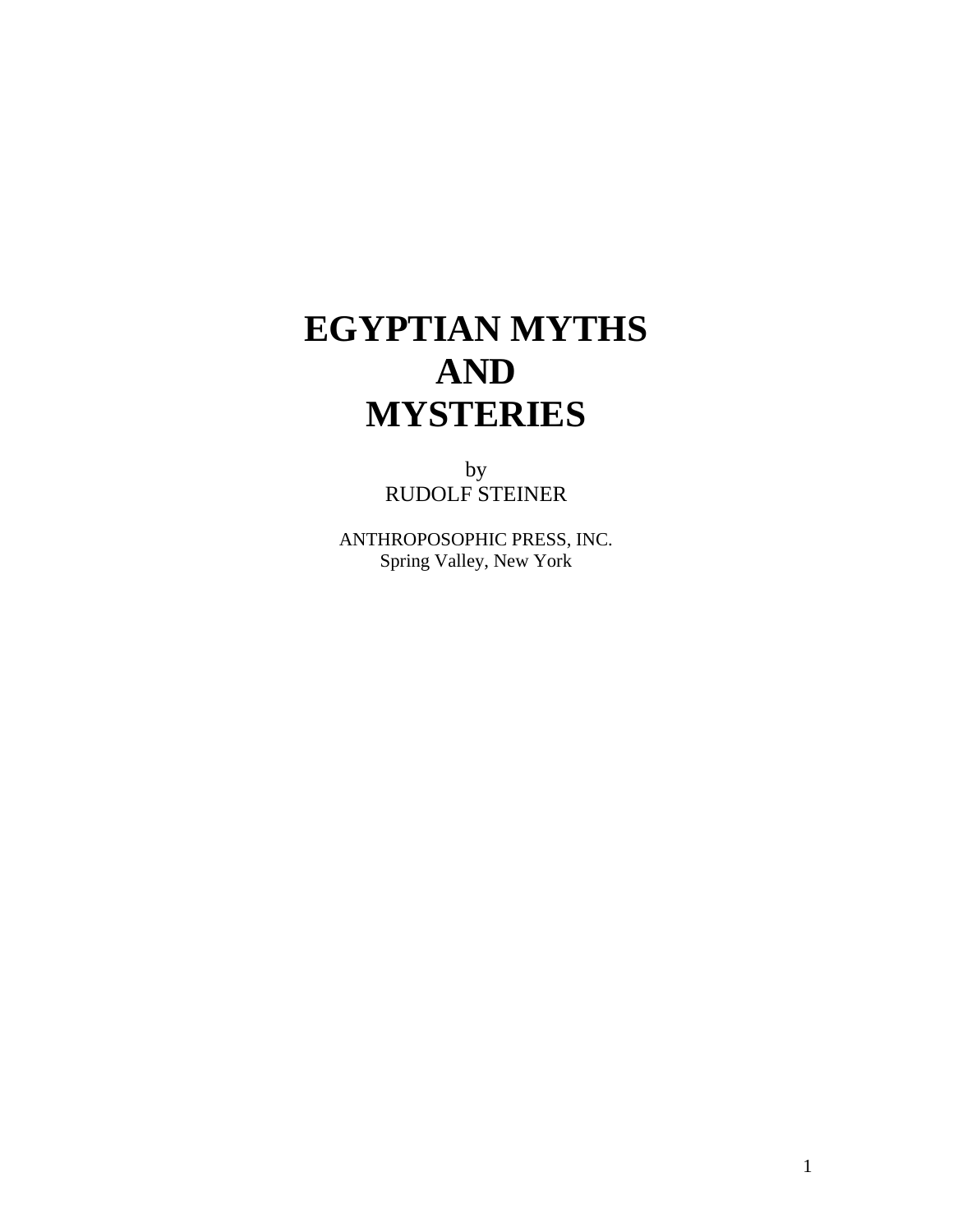Translated from shorthand reports unrevised by the lecturer, from the German edition published with the title, *Aegyptische Mythen und Mysterien* (Vol. 106 in the *Bibliographical Survey,* 1961). Translated by Norman Macbeth.

Copyright © 1971 by Anthroposophic Press, Inc.

Library of Congress Card No. 70-144034

This translation has been authorised for the Western Hemisphere by the Rudolf Steiner Nachlassverwaltung, Dornach, Switzerland.

Printed in the United States of America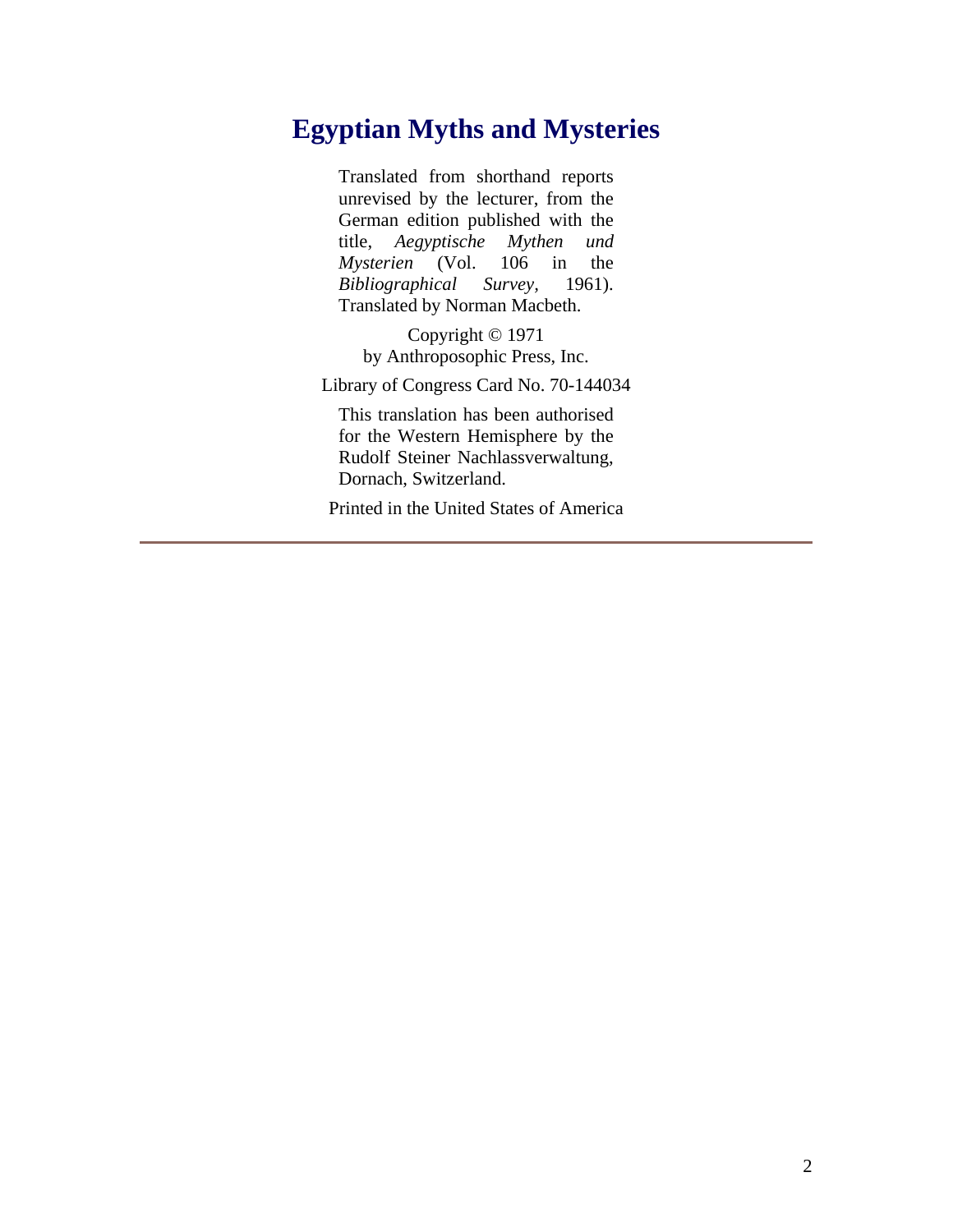#### **CONTENTS**

- Lecture 1 . . . Spiritual connections between the culturestreams of ancient and modern times.
- Lecture 2 . . . The reflection of cosmic events in the religious views of men.
- Lecture 3 . . . The old initiation centers. The human form as the subject of meditation.
- Lecture 4 . . . The experiences of initiation. The mysteries of the planets. The descent of the primeval Word.
- Lecture 5 . . . The genesis of the trinity of sun, moon, and earth. Osiris and Typhon.
- Lecture 6 . . . The influence of Osiris and Isis. Facts of occult anatomy and physiology.
- Lecture 7 . . . Evolutionary events in the human organism up to the departure of the moon. Osiris and Isis as builders of the upper human form.
- Lecture 8 . . . The stages of evolution of the human form. The expulsion of the animal beings. The four human types.
- Lecture 9 . . . The influence of the sun and moon spirits, of the Isis and Osiris forces. The change in consciousness. The conquest of the physical plane.
- Lecture 10. . Old myths as pictures of cosmic facts. Darkening of man's spiritual consciousness. The initiation principle of the mysteries.
- Lecture 11. . The ancient Egyptian doctrine of evolution. The cosmic view of the organs and their coarsening in modern times.
- Lecture 12. . The Christ impulse as conqueror of matter.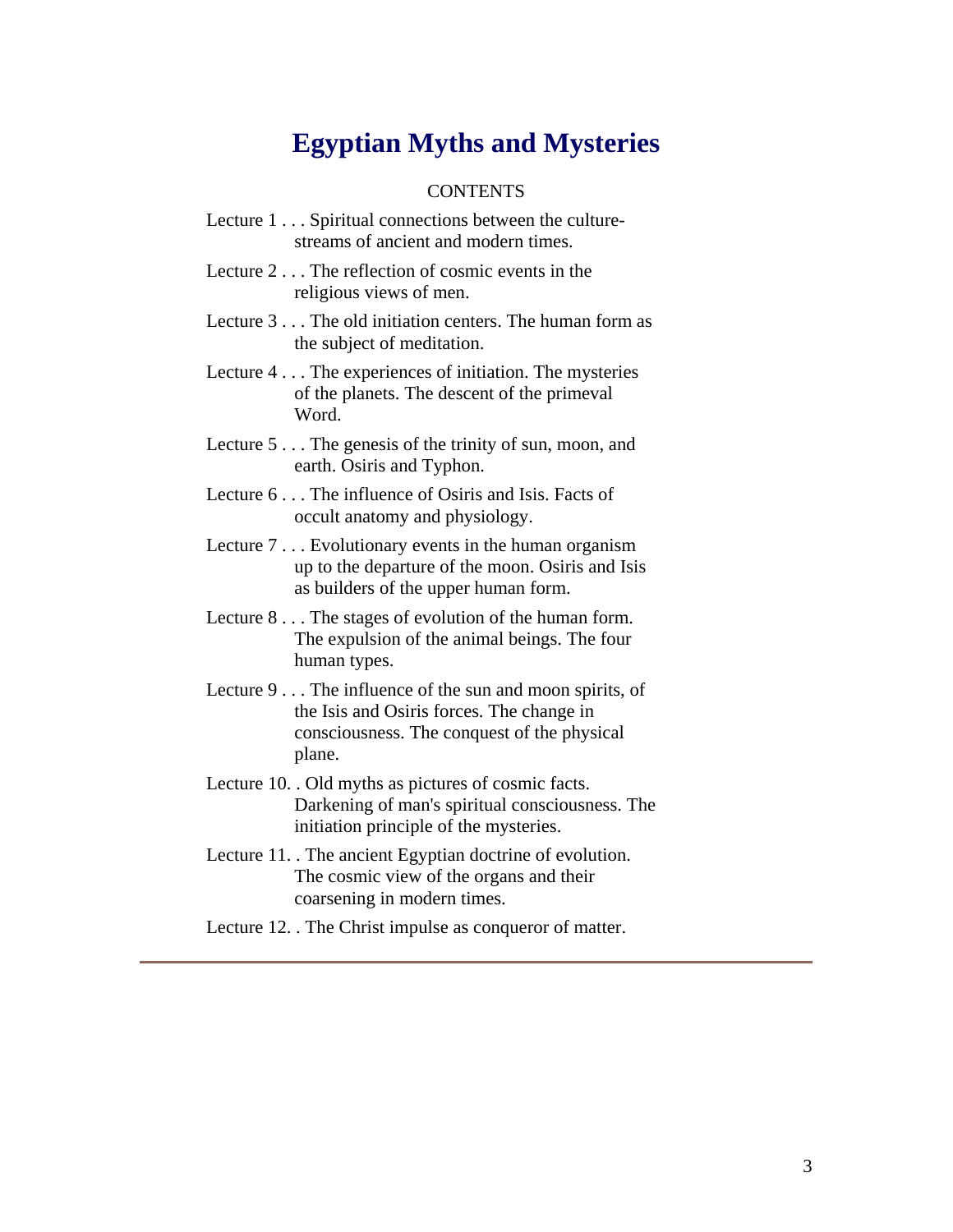LECTURE 1

*Spiritual Connections between the Culture-streams of Ancient and Modern Times. September 2, 1908* GA 106

If we ask ourselves what spiritual science should be for men, then presumably, out of all sorts of reactions and feelings that we have developed in the course of our work in this field, we will place the following answer before our souls: Spiritual science should be for us a path to the higher development of our humanity, of all that is human in us. Thus we set up a life-aim, which in a certain way is self-understood for every thinking and feeling person, a life-aim that includes the achieving of the highest ideals and also includes the unfolding of the deepest and most significant forces in our souls. The best men in all ages have asked themselves how man can rightly bring to expression what lies within him, and to this question the most diverse answers have been given. Perhaps none can be found that is terser or more telling than the answer Goethe gave out of a deep conviction in his *Geheimnisse*:

"From the power that binds all beings That man frees himself who overcomes himself."

Deep meaning lies in these words, for they show us clearly and pregnantly what lies at the heart of all evolution. This is that man develops his inner feeling through rising above himself. Thereby we lift ourselves, so to speak, above ourselves. The soul that overcomes itself finds the path that leads beyond itself to the highest treasures of humanity. This lofty goal of spiritual research should be borne in mind when we undertake to treat such a theme as the one that is to occupy us here. It will lead us beyond the ordinary horizons of life to sublime things. We will have to survey wide reaches of time if we take as our subject an epoch stretching from ancient Egypt down to our own day. We will have to pass millennia in review, and what we gain there from will really be something connected with the deepest concerns of our souls, something that grips our innermost soul-life. Only apparently does the man who strives toward the heights of life remove himself from his immediate surroundings; just through this he comes to an understanding of his daily concerns. Man must get away from the troubles of the day, from what his routine brings to him, and look up to the great events of the history of the world and its peoples. Then for the first time he finds what is most sacred for his soul. It may seem strange to suggest that connections, intimate connections, should be sought for between our own time and ancient Egypt, when the mighty pyramids and the Sphinx appeared. It can at first seem remarkable that one should understand his own time better by directing his gaze so far back. But just for this purpose we are going to look backward over much wider and more comprehensive epochs. This will bring the result we seek: The possibility of transcending ourselves.

To one who has already carefully studied the ideas of spiritual science, it will not seem strange that one should look for a connection between widely separated periods of time. It is one of our basic convictions that the human soul continually returns, that the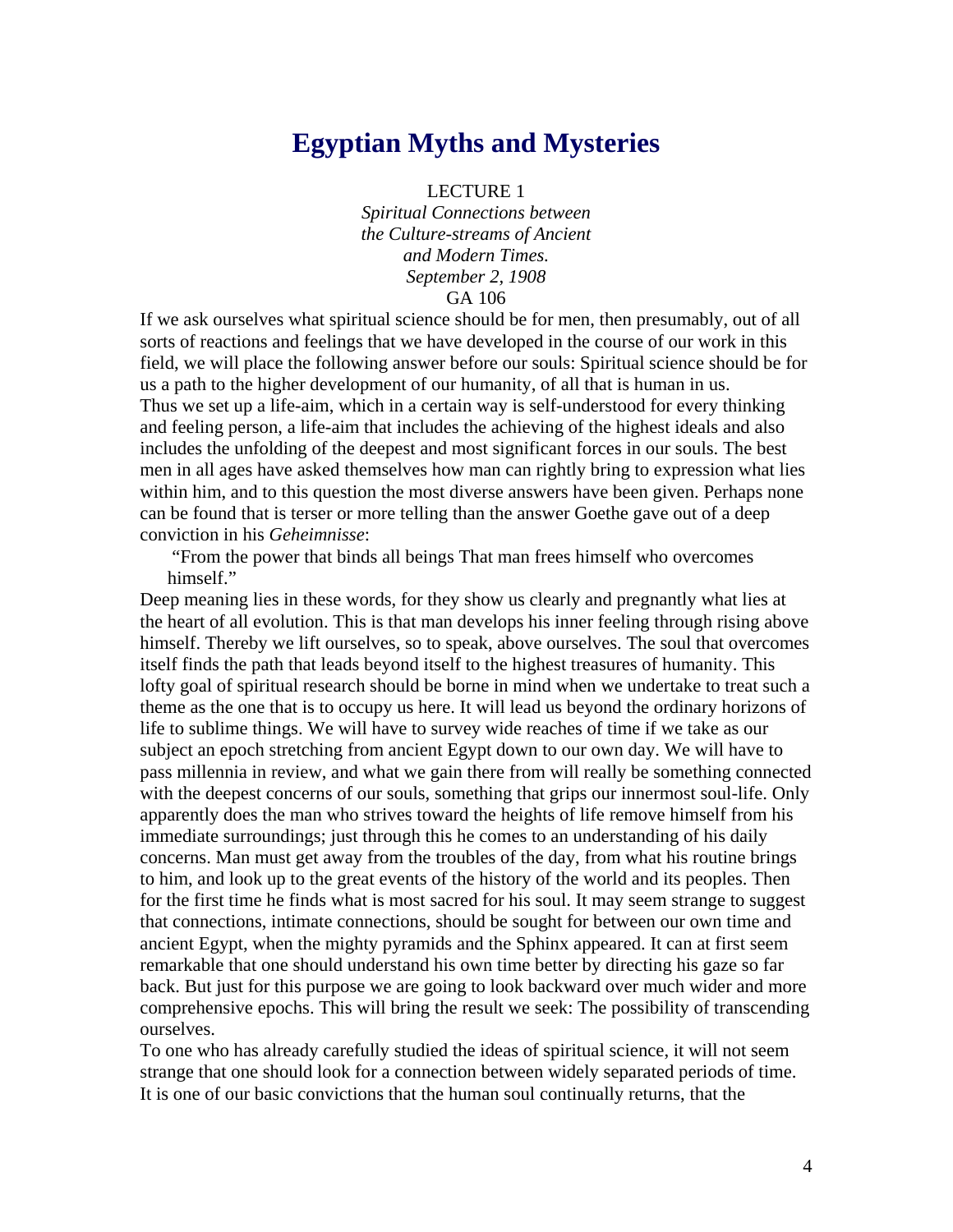experiences between birth and death occur repeatedly for us. The doctrine of reincarnation has become ever more familiar to us. When we reflect on this we may ask: Since these souls that dwell in us today have often been here before, is it possible that they were also present in ancient Egypt during Egyptian cultural epoch, that the same souls are in us which at that time looked up at the gigantic pyramids and the enigmatic Sphinxes?

The answer to this question is, Yes. Our souls have beheld the old cultural monuments that they see again today. The same souls that lived then have gone through later periods and have appeared again in our own time. We know that no life remains without fruit; we know that what the soul has gone through in the way of experiences remains within it and appears in later incarnations as powers, temperament, capacities, and dispositions. Thus the way we look on nature today, the way we take up what our times bring forth, the way we view the world, all this was prepared in ancient Egypt, in the land of the pyramids. We were then prepared in such a way that we now look at the physical world as we do. Just how these widely separated periods link themselves together is what we will now explore.

If we want to grasp the deeper meaning of these lectures, we must go a long way back in earthly evolution, We know that our earth has often changed. Before ancient Egypt there were still other cultures. By means of occult research we can see much further back into the gray primeval times of human evolution, and we come to times when the earth appeared quite other than it is today. Things were entirely different in ancient Asia and Africa. If we look back clairvoyantly into primeval times, we come to a point where a tremendous catastrophe, caused by water-forces, took place on our earth and fundamentally altered its face. If we go still further back, we reach a time when the earth had an entirely different physiognomy, when what now forms the floor of the Atlantic Ocean, between Europe and America, was above water, was land. We come to a time when our souls lived in entirely different bodies than today; we reach ancient Atlantis, of which our external science can as yet say little.

The regions of Atlantis were destroyed through colossal deluges. Human bodies had different forms at that time, but the souls that live in us today lived also in the ancient Atlanteans. Those were our souls. Then the water-catastrophe caused a movement of the Atlantean peoples, a great migration from west to east. We ourselves were these peoples. Toward the end of Atlantis all was in movement. We wandered from the west toward the east, through Ireland, Scotland, Holland, France, and Spain. Thus the peoples moved eastward and populated Europe, Asia, and the northern parts of Africa.

It must not be imagined that those who, in the last great migration, wandered out of the west into the regions that have gradually developed into Asia, Europe, and Africa, did not encounter other peoples. Almost all of Europe, the northern parts of Africa, and large parts of Asia were already inhabited at that time. These areas were not peopled from the west only; they had already been settled earlier, so that this migration found a strange population already established. We may assume that when quieter times set in, special cultural relations arose. There was, for instance, in the neighborhood of Ireland, a region where, before the catastrophe that now lies thousands of years behind us, there lived the most advanced portions of the entire population of the earth. These portions then migrated, under the special guidance of great individualities, through Europe to a region of central Asia, and from that point cultural colonies were sent out to the most diverse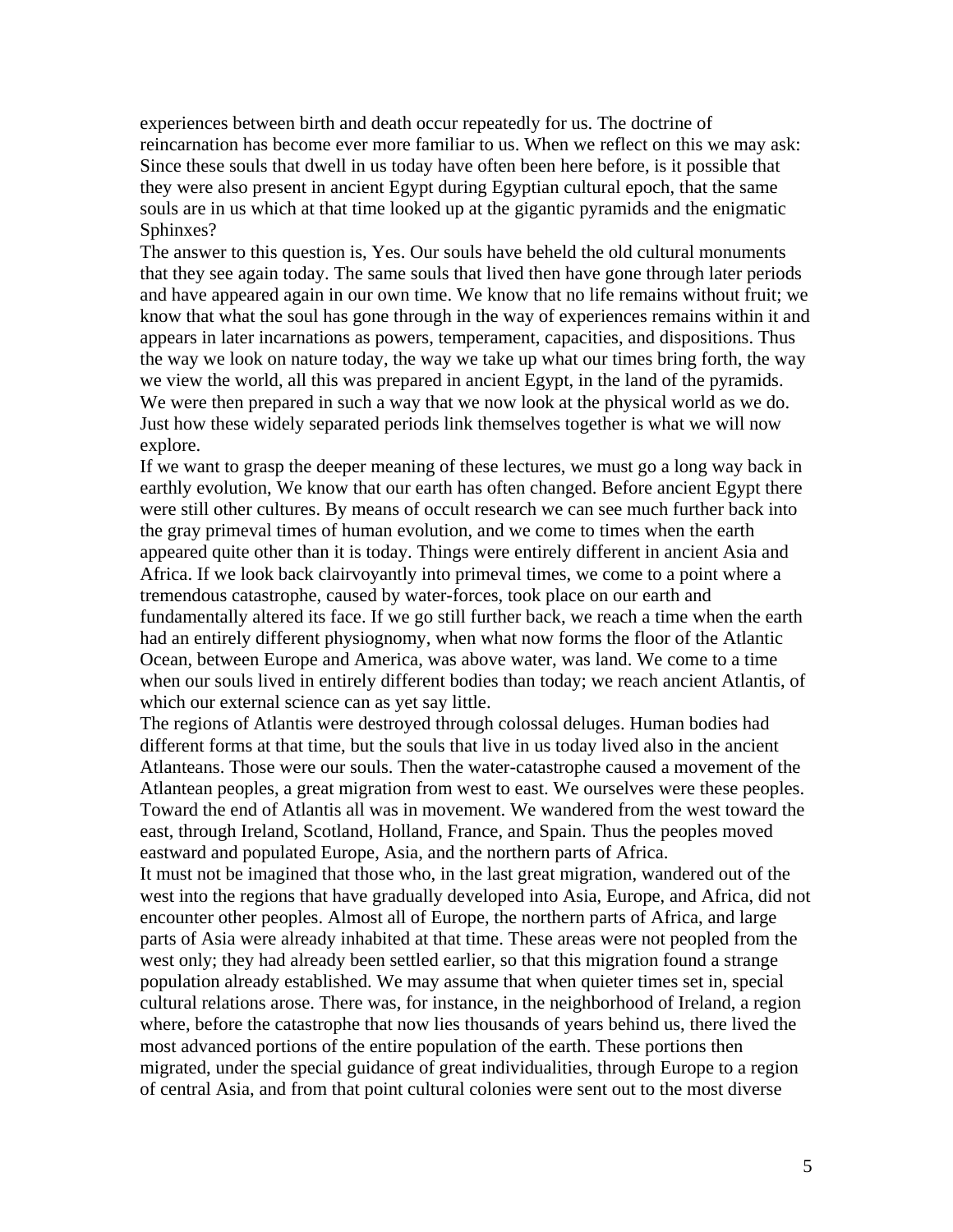places. One such colony of the post-Atlantean time was sent from this group of people into India, finding a population that had been seated there from primeval times and had its own culture. Paying due heed to what was already present, these colonists founded the first post-Atlantean culture. This was many thousand years ago, and external documents tell us scarcely anything about it. What appears in these documents is much later. In those great compendiums of Wisdom called the Vedas, we have only the final echoes of a very early Indian culture that was directed by super-earthly beings and was founded by the Holy Rishis. It was a culture of a unique kind, and we today can form only a feeble idea of it because the Vedas are only a reflection of that primeval holy Indian culture. After this culture there followed another, the second cultural epoch of the post-Atlantean time. Out of this the wisdom of Zarathustra flowed and the Persian culture arose. Long did the Indian culture endure, long also the Persian, reaching a culmination in Zarathustra.

Then arose, under the influence of colonists who were sent into the land of the Nile, the culture that is comprised under the four names, Chaldean-Egyptian-Assyrian-Babylonian. This third post-Atlantean culture arose in Asia Minor and northern Africa, and reached its summit, on the one side, in the wonderful Chaldean star-lore and, on the other, in the Egyptian culture.

Then comes a fourth age, developing in the south of Europe, the age of the Greco-Roman culture, which dawns with the songs of Homer and goes on to produce the Greek sculptures and the art of poetry that appears in the tragedies of Aeschylus and Sophocles. Rome also belonged to this period. The epoch begins in the eighth pre-Christian century, approximately in 747 B. C., and lasts until the fourteenth or fifteenth century A. D. After that we have the fifth period, in which we ourselves live, and this in turn will be followed by the sixth and seventh periods.

In the seventh period, ancient India will appear in a new form. We shall see that there is a remarkable law that enables us to understand the working of wonderful forces through the various epochs and the relationships of the epochs to each other. If we begin by looking at the first period, that of the Indian culture, we will find that this first culture later recrudesces in a new form in the seventh period. Ancient India will then appear in a new form. Mysterious forces are at work here. And the second period, which we have called the Persian, will appear again in the sixth period. After our own culture perishes, we will see the Zarathustra religion revive in the culture of the sixth period. And in the course of these lectures we will see how, in our own fifth period, there takes place a sort of reawakening of the third period, the Egyptian. The fourth period stands in the middle; it is peculiar to itself, and neither earlier nor later does it have a parallel.

To make this mysterious law somewhat clearer, we should add the following. We know that India has something that strikes our humanitarian consciousness as strange. This is the division into definite castes, into priests, warriors, merchants, and laborer. This strict segregation is foreign to our modern views. In the first post-Atlantean culture it was not strange, it was entirely natural; in those times it could not be otherwise than that the souls of men should be divided into four grades according to their capacities. No harshness was felt in it for men were distributed by their leaders, who had such authority that what they prescribed was accepted without question. It was felt that the leaders, the seven Holy Rishis who had received their instruction from divine beings in Atlantis, could see where each man should be placed. Thus such a classification of men was something altogether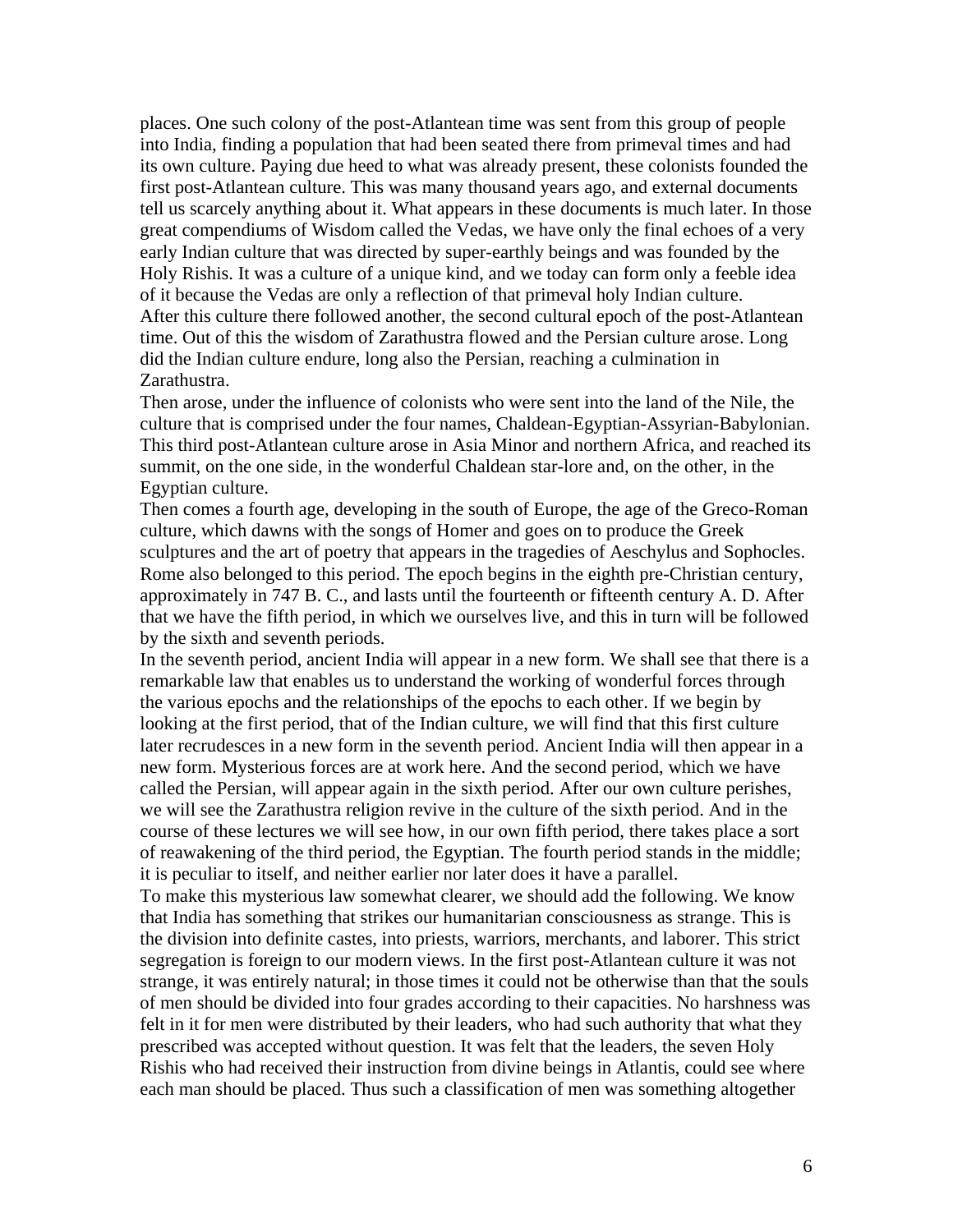natural. An entirely different grouping will appear in the seventh period. The division in the first period was effected by authority, but in the seventh period men will group themselves according to objective points of view. Something similar is seen among the ants; they form a state which, in its wonderful structure as well as in its capacity to perform a relatively prodigious amount of work, is not rivaled by any human state. Yet there we have just what seems to be alien to us, the caste system; for each ant has its particular task.

Whatever we may think of this today, men will see that the salvation of humanity lies in division into objective groups, and they will even be able to combine division of labor with equality of rights. Human society will appear as a wonderful harmony. This is something we can see in the annals of the future. Thus ancient India will appear again; and in a similar way certain traits of the third period will appear again in the fifth. Glancing at the immediate implications of our theme, we see a large domain. We see the gigantic pyramids, the enigmatic Sphinx. The souls that belonged to the ancient Indians were also incarnated in Egypt and are again incarnated today. If we follow our general line of thought into detail, we will discover two phenomena that show us how, in superearthly connections, there are mysterious threads between the Egyptian culture and that of today. We have observed the law of repetition in the different periods of time, but it will seem far more significant if we follow it in spiritual regions. We are all familiar with a painting of great importance that has surely passed before all our souls at least once. I mean Raphael's famous painting of the Sistine Madonna, which by a chain of circumstances has come to be located among us in central Germany. In this picture, which is available in countless reproductions, we have learned to admire the wonderful purity poured out over the whole form. We have all felt something in the countenance of the mother, in the singular way the form floats in the air, perhaps also in the deep expression of the child's eyes. Then, if we see the cloud-forms round about from which numerous little angel-heads appear, we have a still deeper feeling, a feeling that makes the whole picture more comprehensible to us. I know it seems daring when I say that if one gazes deeply and earnestly on this child in the arms of the mother and on the clouds in the background forming themselves into a number of little angel-heads, then he has the feeling that this child was not born in the natural way, but that it is one of those that float round about in the clouds. This Jesus child itself is such a cloud-form, only become a little denser, as though one of the little angels had flown out of the clouds onto the arm of the Madonna. That would be a healthy feeling. If we make this feeling live within us, then our view will expand and free itself from certain narrow conceptions about the natural connections of life. Just out of such a picture our narrow vision can be expanded to see that what must happen in a certain way according to modern laws could at one time have been different. We will discern that there was once a form of reproduction other than the sexual one. In short, we will perceive deep connections between what is human and the spiritual forces in this picture. This is what lies in it.

If we allow our gaze to wander back from this Madonna into the Egyptian time, we are met by something similar, by an equally sublime picture. The Egyptian had Isis, the figure connected with the words: *I am what was, what is, and what will be. No mortal has yet raised my veil.*

A deep mystery, heavily veiled, manifests itself in the figure of Isis, the lovable goddess who, in the spiritual consciousness of the ancient Egyptian, was present with the Horus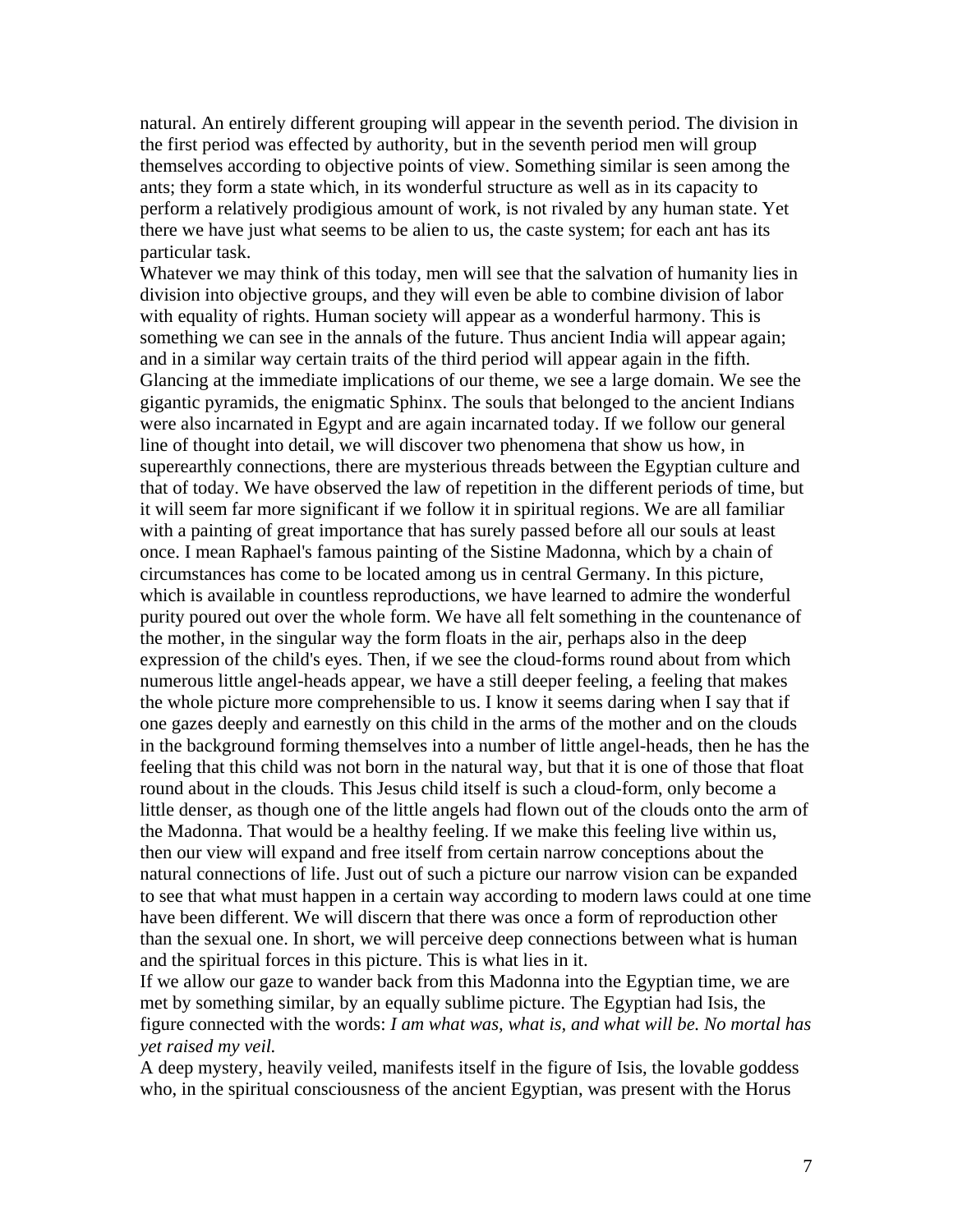child as our Madonna is present today with the Jesus child. In the fact that this Isis is presented to us as something bearing the eternal within it, we are again reminded of our feeling in contemplating the Madonna. We must see deep mysteries in Isis, mysteries that are grounded in the spiritual. The Madonna is a remembrance of Isis: the Isis appears again in the Madonna. This is one of the connections that I spoke of. We must learn to recognize with our feelings the deep mysteries that show a superearthly connection between ancient Egypt and our modern culture.

Still another connection can be brought before you today. We recall how the Egyptian handled the dead; we remember the mummies, and how the Egyptian concerned himself that the outer physical form should be preserved for a long time. We know that he filled his tombs with such mummies, in which he had preserved the outer form, and that as mementos of the past physical life he gave to the deceased certain utensils and possessions suited to the needs of physical life. Thus what the person had had in the physical was to be retained. In this way the Egyptian bound the dead to the physical plane. This custom developed more and more and is a special earmark of the old Egyptian culture. Such a thing is not without consequences for the soul. Let us remember that our souls were in Egyptian bodies.

This is quite correct; our souls were incorporated in these bodies that became mummies. We know that when man, after death, is freed from his physical and etheric bodies, he has a different consciousness; he is by no means unconscious in the astral world. He can look down from the spiritual world, even though today he cannot look up; he can then look down on the physical earth. It is not then indifferent to him whether his body has been preserved as a mummy, has been burned, or has decayed. A definite kind of connection arises through this. We shall see this mysterious connection. Through the fact that in ancient Egypt the bodies were preserved for a long time, the souls experienced something very definite in the period after death. When they looked down they knew — that is my body. They were bound to this physical body. They had the form of their body before them. This body became important to the souls, for the soul is susceptible to impressions after death. The impression made by the mummified body imprinted itself deeply, and the soul was formed in accordance with this impression.

These souls went through incarnations in the Greco-Latin period, and in our own time they are living in us. It was not without effect that they saw their mummified bodies after death, that they were repeatedly led back to these bodies; this is by no means unimportant. They attached their sympathies to these bodies, and the fruit of their looking down upon them appears now, in the fifth period, in the inclination that souls have today to lay great weight upon the outer physical life. All that we describe today as the attachment to matter stems from the fact that the souls at that time, out of the spiritual world, could look upon their own embodiment. Through this man learned to love the physical world; through this it is so often said today that the only important thing is the physical body between birth and death. Such views do not arise out of nothing. This is not a criticism of the practice of mummifying. We only want to point to certain necessities that are connected with the repeated incarnating of the soul. Without this pondering on the mummies men would not have been equal to developing further. We would by now have lost all interest in the physical world had the Egyptians not had the mummy-cult. It had to be thus if a proper interest in the physical world was to be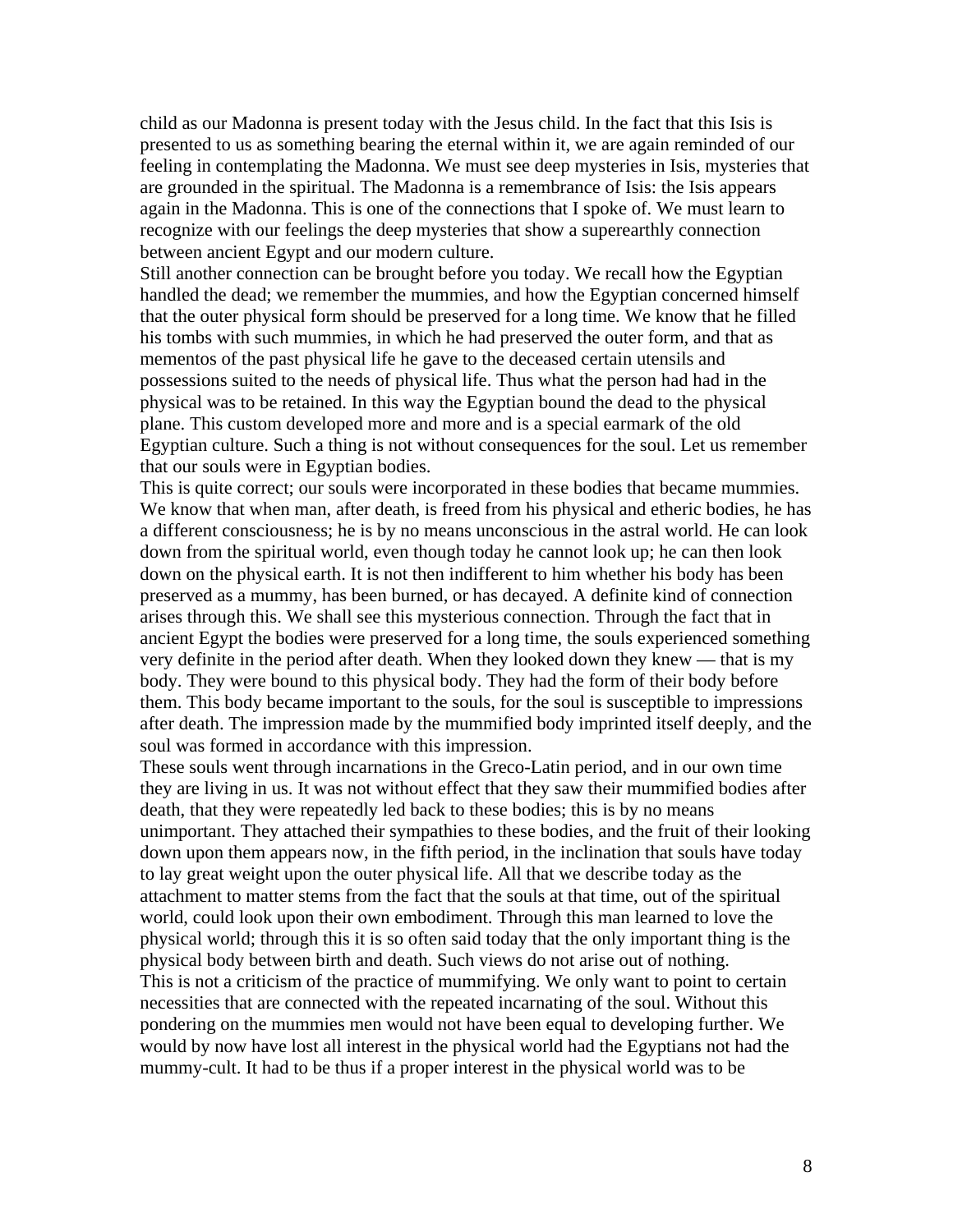awakened. That we see the world as we do today is a consequence of the fact that the Egyptians mummified the physical body after death.

This cultural stream was under the influence of initiates, who could see into the future. Not through any whim did men make mummies. Particularly in those days mankind was led by high individualities who prescribed What was right. This was done under authority. In the schools of the initiates it was known that our fifth epoch was connected with the third epoch. These mysterious connections stood at that time before the eyes of the priests, who instituted mummification so that the souls might acquire the disposition to seek spiritual experience in the external physical world.

The world is guided through wisdom; this is a second example of such connections. That men think as they do today is a result of what they experienced in ancient Egypt. Here we glimpse deep mysteries that reveal themselves in the cultural streams. We have barely touched these mysteries, for what has been shown of the Madonna as a remembrance of Isis, together with what we have seen of mummification, gives only a feeble hint of the real spiritual connections. But we will throw more light upon these relationships; we will consider not only what appears outwardly, but also what lies behind the external. External life runs its course between birth and death. Man lives a much longer life after death, in what we know as kamaloca and the experiences of the spiritual world. The experiences in the supersensible worlds are no more uniform than the experiences here in the physical world. What did we experience as ancient Egyptians in the other world? When our eyes looked on the pyramids and the Sphinx, how completely different was the course of our lives, how differently did our souls live between birth and death! That life cannot be compared to the life of the present day; such a comparison would have no meaning, and the experiences between death and a new birth have been far more dissimilar than the experiences of outer life. During the Egyptian epoch the soul experienced something quite different than in the Greek world, or in the time of Charlemagne, or in our own time. Also in the other world, in the spiritual world, evolution takes place, and what the soul experiences today between death and a new birth is something quite different from what the ancient Egyptian experienced when he laid aside his outer form at death. Just as mummification worked on in its peculiar way, causing the mood of the present day, just as this external life repeats itself from the third into the fifth period, so does evolution continue in those mysterious worlds between death and birth. This also we will have to study and here again we will find a mysterious connection. Then we will be able to grasp what lives in us as the fruit of that ancient time. We will be led into deep recesses of the labyrinth of the earth's evolution. But just through this we will recognize the full connection between what the Egyptian built, what the Chaldean thought, and what we today live. We will see what was then achieved flaring up again in what surrounds us, in what interests us in our environment. Physically and spiritually we will obtain clues to this connection. It will also be shown how evolution proceeds, how the fourth period forms a wonderful link between the third and the fifth. Thus our souls will lift themselves to the significant connections of the world, and the fruit will be a deep understanding of what lives in us.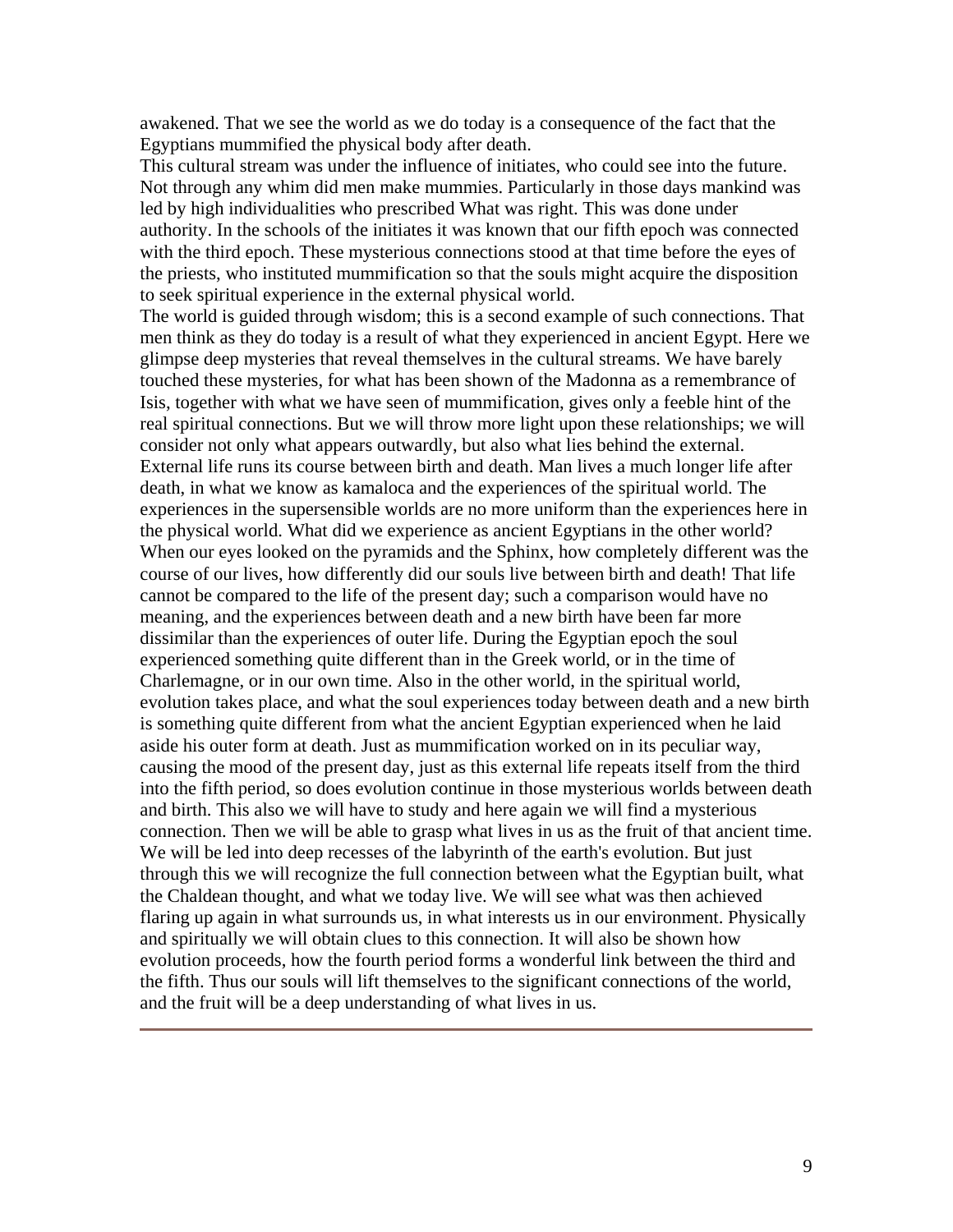LECTURE 2 *The Reflection of Cosmic Events in the Religious Views of Men. September 3, 1908* GA 106

YESTERDAY we looked at certain connections in the spiritual relationships of the socalled post-Atlantean time. We saw how the first cultural epoch of this period will repeat itself in the last, the seventh; how the Persian culture will repeat itself in the sixth; and how the Egyptian culture, which will occupy us during the next few days, repeats itself in our own lives and destinies in the fifth period. Of the fourth culture, the Greco-Latin, we were able to say that it occupies an exceptional position in that it experiences no repetition. Thus we could point in a sketchy way to the mysterious connections in the cultures of the post-Atlantean time, which follows after the time of the Atlantis that perished through powerful water-catastrophes. This age that follows Atlantis will perish in turn. At the end of our fifth great epoch, the post-Atlantean, there will be catastrophes that will work in a way similar to those at the close of the Atlantean epoch. Through the War of All Against All, the seventh culture of the fifth epoch will find its conclusion. These are interesting connections that are indicated in certain repetitions, and when we follow them more closely they will throw light into the depths of our soul life. In order to lay a proper foundation, we must today allow still other repetitions to pass before our mind's eye. We will let our glance rove far into the evolution of our earth, and we will see that these wide horizons must have an intimate interest for us. But let us begin with an admonition, a warning against a mechanical approach to the repetitions. When in the realm of occultism we speak of such repetitions, saying that the first cultural epoch repeats itself in the seventh, the third in the fifth, etc., it is easy to let a certain gift for combinations get the upper hand, so that we try to apply such schemes or diagrams in other contexts also. It is easy to believe that we can do this, and many books on theosophy actually contain a good deal of rubbish of this sort. Hence there must be a strong warning that such combinations are not controlling, but only perception, spiritual vision, without which we go astray. Such combinations must be warned against. What we can read in the spiritual world may be understood, but not discovered, through logic. It can be discovered only through experience.

If we wish to understand the cultural epochs more clearly, we must achieve a general view of the evolution of the earth as it presents itself to the seer who can direct his spiritual gaze to the events of the most remote past. If we look far back into the evolution of the earth, we can say that our earth has not always appeared as it does today. It did not have the firm mineral base of today; the mineral kingdom was not as it is today; the earth did not bear the same plants and animals, and men were not in such a fleshly body as they have today; men had no bony system. All that was formed later. The farther we look back, the nearer we come to a condition which, if we could have observed it from cosmic distances, we would have seen as a mist, as a fine etheric cloud. This mist was much larger than our present earth, for it extended as far as the outermost planets of our solar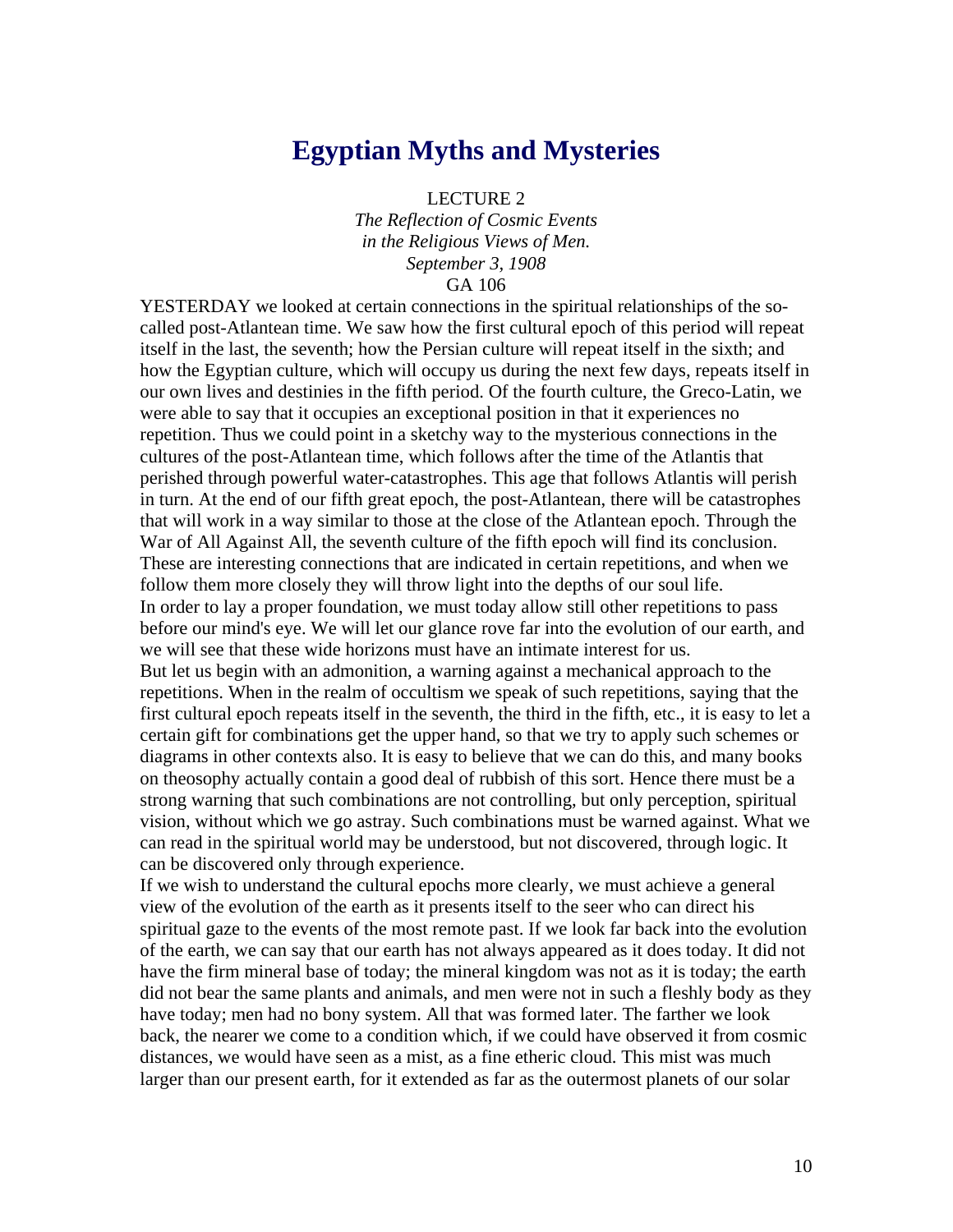system and even farther. It included a far-reaching nebular mass, wherein was contained all that went into the formation of the earth, and also of the planets and even of the sun. If we could have examined this mass of mist closely, if an observer could have approached it, it would have seemed to be composed entirely of fine etheric points. When we see a swarm of gnats from a distance, it looks to us like a single cloud; close-up, however, we see the single insects. Thus, in the most remote past, the mass of our earth would have appeared, although then it was not material in our sense but was condensed only to an etheric condition. This earth-formation consisted of single ether-points, but something special was connected with these ether-points. Had the human eye been able to see these points, it would not have seen what the clairvoyant would have seen or what he actually sees now when he looks back. Let us make this clear by a comparison. Take the seed of a wild rose, a fully developed seed. What does one see who observes this? He sees a body that is very small, and if he did not know how a rose seed looked he would never imagine that a rose could grow from it. He would never derive this from the mere form of the seed. But a person who was endowed with a certain clairvoyant capacity would experience the following. The seed would gradually disappear from his sight, but to his clairvoyant eye would appear a flower-like form growing spiritually out of the seed. It would stand before his clairvoyant view, a real form, but one that could be seen only in the spirit. This form is the archetype of what later grows out of the seed. We would err if we believed that this form was exactly like the plant that grows from the seed. It is not at all like it. It is a wonderful light-form, containing streams and complicated formations. One could say that what later grows out of the seed is only a shadow of this wonderful spiritual light-form beheld by the clairvoyant. Holding fast to this picture of how the clairvoyant sees the archetype of the plant, let us now return to the primeval earth and the single etheric points. If now, as in the previous example, the clairvoyant contemplated such an etheric point in the primeval substance, there would arise for him from the point (as from the seed in the previous example) a light-form, a beautiful form, which in reality is not there but rests slumbering in the point. What is this form that the seer perceives, looking back at the primal earth atom? What is it that arises? It is a form that is different from physical man, as different as is the archetype from the physical plant. It is the archetype of the present human form. At that time the human form slumbered spiritually in the etheric point, and the whole earthevolution was necessary in order that what rested there might develop into present-day man. Many, many things were necessary for this, just as much is also necessary for the seed. This seed must be sunk in the earth, and the sun must send its warming rays, before it can develop itself into a plant. We will gradually understand how these points became men if we make clear to ourselves all that has happened in the meanwhile. In the primeval past all the planets were connected with our earth. However, we will first consider the sun, moon, and earth because they are of special interest to us. At that time our sun, our moon, and our earth were not separate, but were all together. If we could stir these three bodies together like a broth in a great world-kettle, and if we thought of this as one cosmic body, we would have what the earth in its original condition was — sun plus earth plus moon. Naturally, man could live there only in a spiritual condition. He could live only in this condition because what is in the present sun was then united with the earth. For a long, long time the cosmic body contained our earth, sun, and moon within itself, as well as all the beings and forces connected with them. In those times man was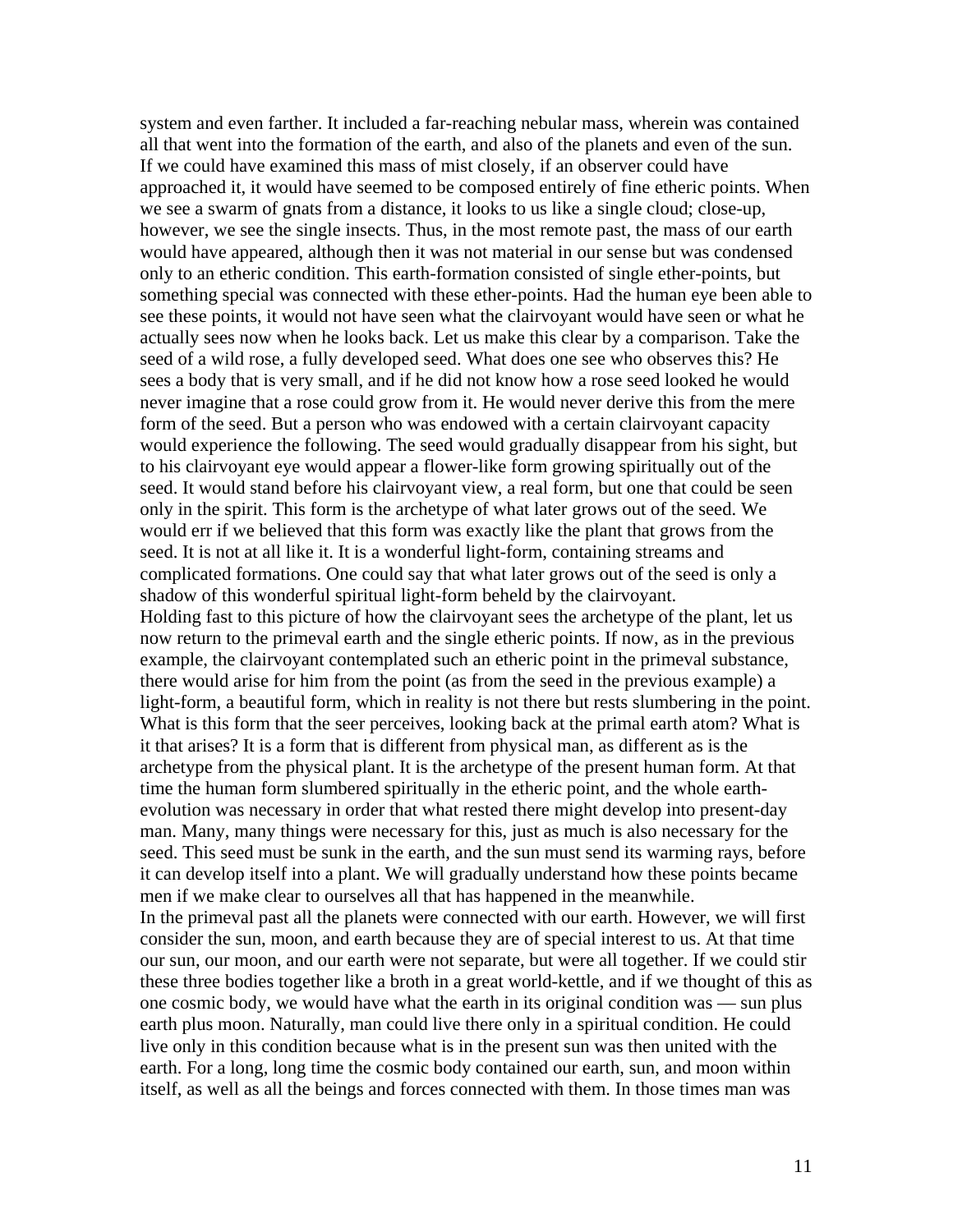still only present spiritually in the primal human atom. This changed only in a time when something important occurred in world-evolution, when the sun split off and became a separate body, leaving earth and moon behind. After this, what was formerly a unity appears as a duality, as two cosmic bodies, the sun and the earth-plus-moon. Why did this occur?

All that happens has, naturally, a deep meaning, and we understand this when, looking backward, we find that there dwelt on earth at that time not only men but also other beings of a spiritual nature who were connected with them. These were not perceptible to the physical eye but were nevertheless present, as truly present as men and the other physical beings. Thus, for example, there are connected with our earth, living in its environs, beings whom Christian esotericism calls angels, Angeloi. We can best conceive these beings if we reflect that they stand at the stage at which man will be when the earth completes its evolution. Today these beings are already as far along as man will be at the end of his evolution on earth. A still higher stage is occupied by the archangels, Archangeloi, or Spirits of Fire, beings whom we can perceive when we direct our glance to what concerns entire peoples. Such concerns are guided by the beings called archangels or Archangeloi. A still higher type of being is called the Primal Beginnings or Archai or Spirits of Personality. We find these when we look at whole epochs of time and at many peoples, with all their connections and contrasts, contemplating what is usually called the Zeitgeist or Spirit of the Time. When we examine our own time, for example, we find that it is guided by higher beings called Archai or Primal Beginnings. Then there are still higher beings called, in Christian esotericism, Powers or Exusiai or Spirits of Form. Thus there are innumerable beings connected with our earth who are related to man in a sort of ladder of successive stages.

If we begin with the mineral and rise from the mineral to the plant, from the plant to the animal, and then to man, man is the highest physical being, but the others are also there; they are among us and permeate us. In the beginning of things, when the earth emerged from the womb of eternity as a sort of primeval mist, all these beings were bound up with the earth, and the clairvoyant would have seen how other beings pervade this picture at the same time as the human form. These were the beings named above, and beings of still higher types such as the Virtues, Dominions, Thrones, Cherubim, and finally the Seraphim. All of these beings were intimately connected with that powerful etheric dust, but they are at various stages of development. There are those whose sublimity man cannot fathom, but others are closer to him.

Since these beings were at different stages, they could not go through their evolution in the same way as man. A dwelling place had to be created for them. Among these high beings there were some who would have been greatly handicapped had they remained bound to lower beings. Therefore they split off. They took the finest substances out of the mist and built their dwelling in the sun. They created their heaven there, and there they found the proper tempo for their evolution. Had they remained in the inferior substances that they left behind in the earth, they would not have been able to continue their evolution. This would have hindered their development like a lead weight. This shows how material occurrences, such as the split in the cosmic substance, do not proceed from merely physical causes but rather from the forces of beings who need a site for their development. It happens because they must build their cosmic house. We must emphasize that spiritual causes lie at the foundation.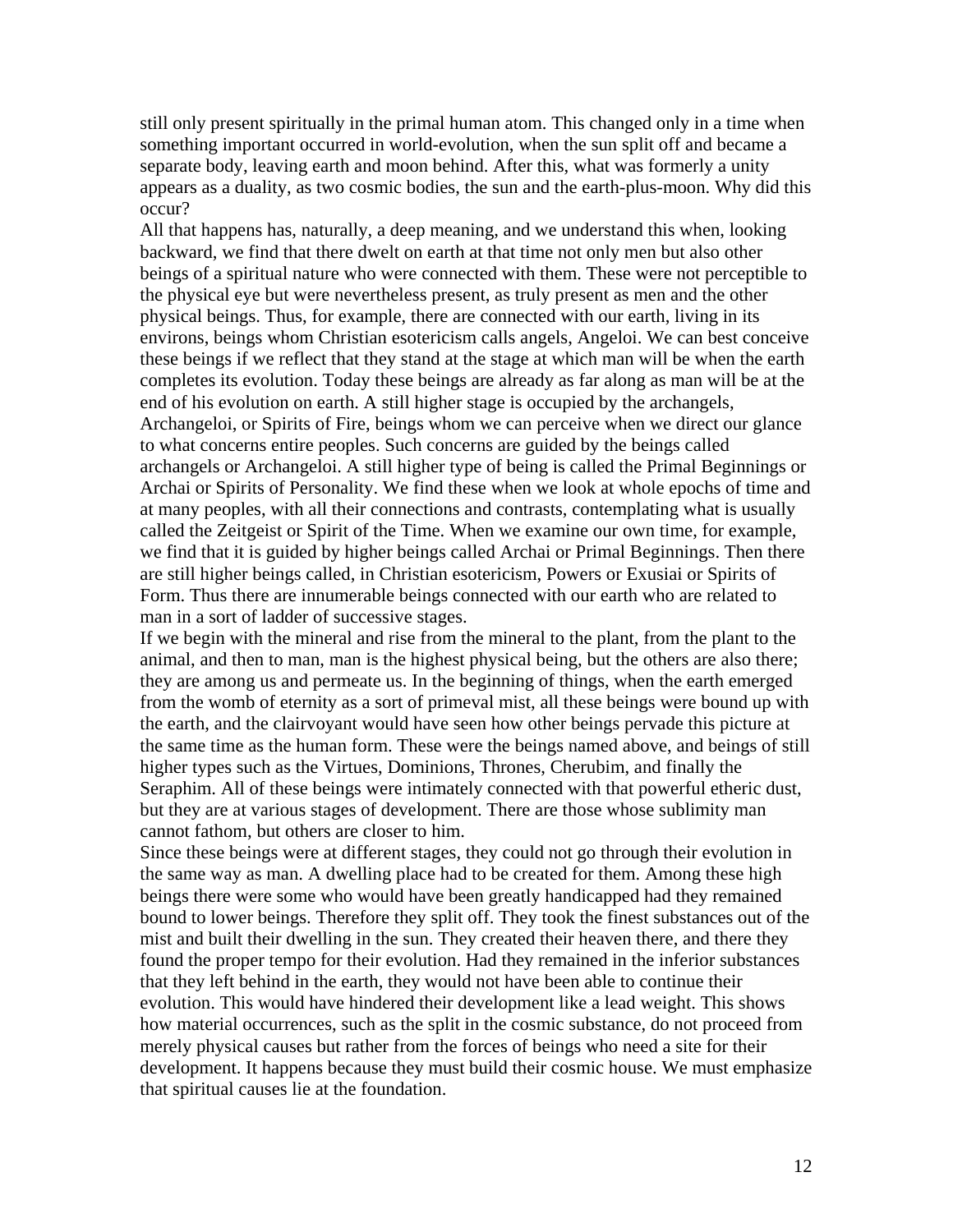Man remained behind on the earth-plus-moon, and with him higher beings of the lowest hierarchy, such as angels and archangels, as well as beings who stood lower than man. But a single mighty being, who was already ripe enough to migrate to the sun, sacrificed himself and stayed with earth-plus-moon. This was the being who was later named Yahweh or Jehovah. He left the sun and became the leader of affairs on earth-plus-moon. Thus we have two dwelling-places: the sun and earth-plus-moon. On the sun were the most exalted beings, under the leadership of an especially high and sublime being whom the Gnostics attempted to conceive under the name Pleroma. We must picture this being as the regent of the sun. Yahweh is the leader of earth-plus-moon. We must make it especially clear that the noblest loftiest spirits went out with the sun, leaving the earth behind with the moon. The moon was not yet split off; it was still within the earth. How should one conceive this cosmic event of the separation of the sun from the earth? Above all, one must feel the sun and its inhabitants to be the most august, pure, and sublime element that was formerly connected with the earth, whereas earth-plus-moon was the lower element. At that time its condition was still lower than that of our present earth. The latter stands higher because there came a later period during which the earth unburdened itself of the moon and its grosser substances, in the presence of which man could not have developed further. The earth had to expel the moon.

Just before this, however, was the darkest and most dreadful time for our earth. Everything with a noble evolutionary disposition came under the control of bad forces, so that man could progress further only by eliminating the worst conditions of existence along with the moon.

We must realize that a sublime light-principle, that of the sun, was opposed to the principle of darkness, that of the moon. Had one clairvoyantly observed the sun, which had already withdrawn, one would have seen the beings who wished to inhabit it, but also something else would have been perceived. What had withdrawn itself as the sun would have shown itself not only as a cluster of spiritual beings, nor would it have appeared as something etheric, for that belongs to a coarser realm; it would have appeared as something astral, as a mighty light-aura. What one would have sensed as a light-principle, one would have seen as a shining aura in cosmic space. The earth, through allowing this light to go forth, would suddenly have appeared densified, though not yet coming to a firm mineral consistency. A good and an evil, a bright and a dark principle, stood opposed to each other at that time.

Now let us see how the earth looked before it expelled the moon. It would be entirely wrong to think of it as resembling our present earth. The core of the earth was then a fiery seething mass. This core would have appeared as a nucleus of fire surrounded by powerful water-forces, although these would not have been like our water of today, for they contained the metals in fluid form. In the middle of all this was man, but in entirely different form.

Thus the earth appeared when it expelled the moon. Air was not to be found on the earth; it simply was not there. The beings then existing needed no air; they had an entirely different breathing system. Man had become a sort of fish-amphibian, but he consisted of soft fluid material. What he sucked into himself was not air but what was contained in the water. This is approximately the way the earth looked at that time. We must see that the earth at that time was in a lower condition than at present. It had to be so. Otherwise man could never have been able to find the right tempo and the means for his evolution, if the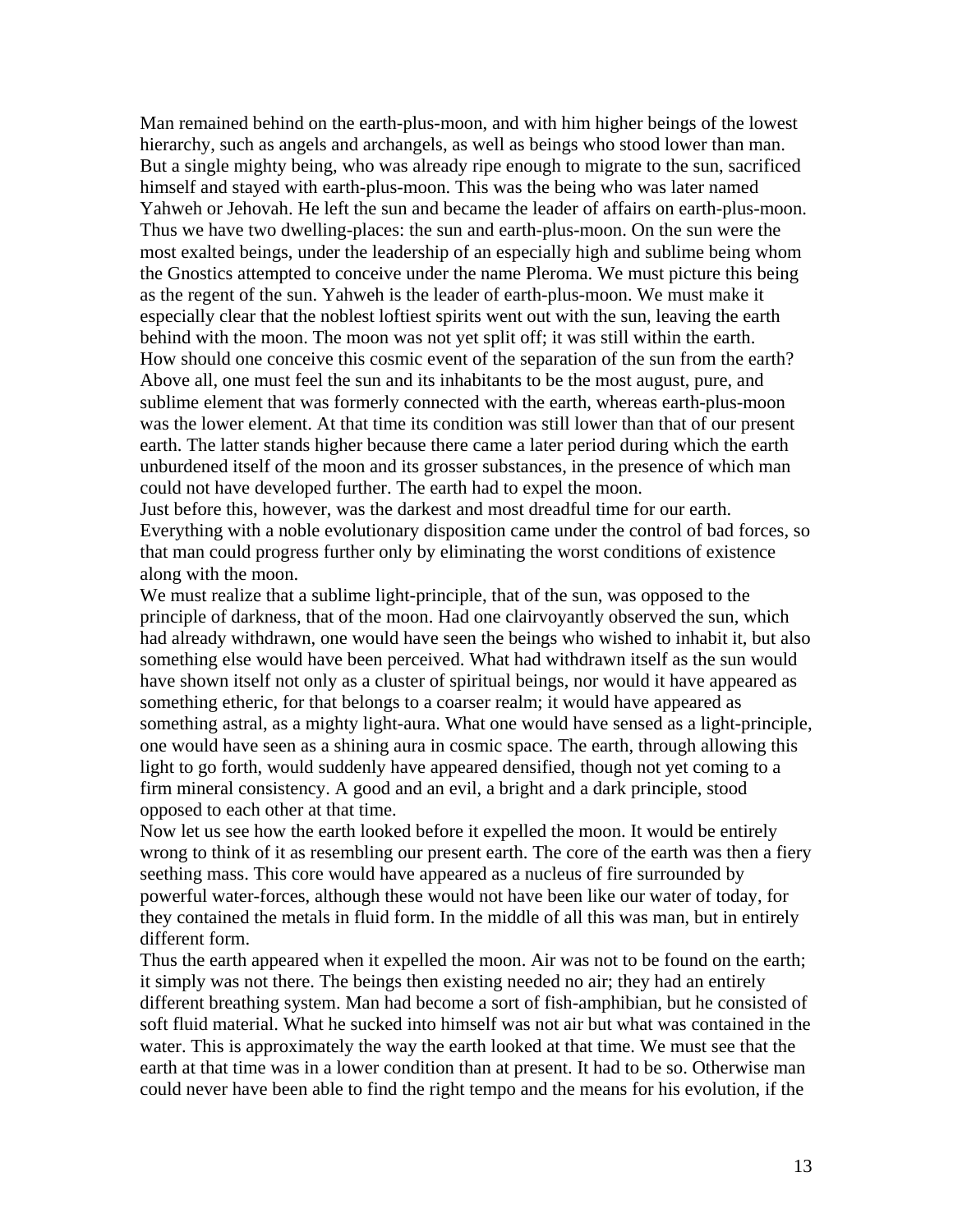sun and moon had not separated themselves from the earth. Had the sun remained in the earth, everything would have gone too fast; whereas everything would have gone too slowly with the forces that now work on the moon. As the moon withdrew from the earth amid tremendous catastrophes, there prepared itself slowly what we may call the separation of an air-sheath from the water-element. Air was then entirely different from the air of today, for all kinds of vapors were still contained in it. But the being that was then gradually preparing itself was a sort of sketch of the man of today. We will describe all this more fully later.

We have learned to know man in three relationships. First, as he lived in earth-plus-sunplus-moon with all the higher beings in a single cosmic body. Here he presented himself to the clairvoyant eye in the way described above. Next we see him under unfavorable conditions on earth-plus-moon. Had he remained in this condition, he would have become a malicious and savage being. When the sun had separated itself, there was the contrast of the sun on one side and moon-plus-earth on the other side. The sun, in all its streaming glory, glittered as a great sun-aura in space. On the other side remained earthplus-moon with all the sinister forces that drag down the nobler elements in man. A twofoldness arises, which is followed by a threefoldness. The sun remains as it is, but the earth separates itself from the moon. The grosser substances withdraw and man remains behind upon the earth.

Looking at the third period, man feels the forces as a threefold principle. He asks: Whence come these forces? In the first period man was still connected with all the high forces of the sun. The forces that developed in the second period then went out with the moon. Man felt this as a redemption, but he had a memory of the first period in which he was still united with the sun-beings. He learned to know what longing was; he felt himself to be a cast-off son. With the forces that had gone out with sun and moon he could feel himself as a son of the sun and of the moon.

So, our earth evolved from a unity to a duality to a trinity: sun, earth, and moon. The time when the moon split away, when man first received the possibility of developing himself, is designated as the Lemurian epoch. After great fire-catastrophes had terminated this Lemurian epoch, our earth gradually entered a condition that could produce the relationships prevailing in ancient Atlantis. The first beginnings of land emerged from the water-masses. This was long after the moon broke away, yet it was only because of that breaking-away that the earth was able to evolve as it did. In Atlantis man was entirely different from today, but he had reached the point where he could move about within the air-sheath as a soft, swimming, floating mass. Only gradually did he develop a bony system. About the middle of Atlantis he had progressed so far as somewhat to resemble our present form.

But in Atlantis man had a clairvoyant consciousness. Our present consciousness developed only in much later times, and if we wish to understand the man of that time we must bear this clairvoyant consciousness in mind. We can understand this best through a comparison with the consciousness of today. Today man perceives the world from morning to evening by means of his senses. Through his sense-activity he continually receives impressions of sight, hearing, etc. But at night this sense-world sinks into an ocean of unconsciousness. For the occultist, this is really not so much a lack of consciousness as a lower grade of consciousness.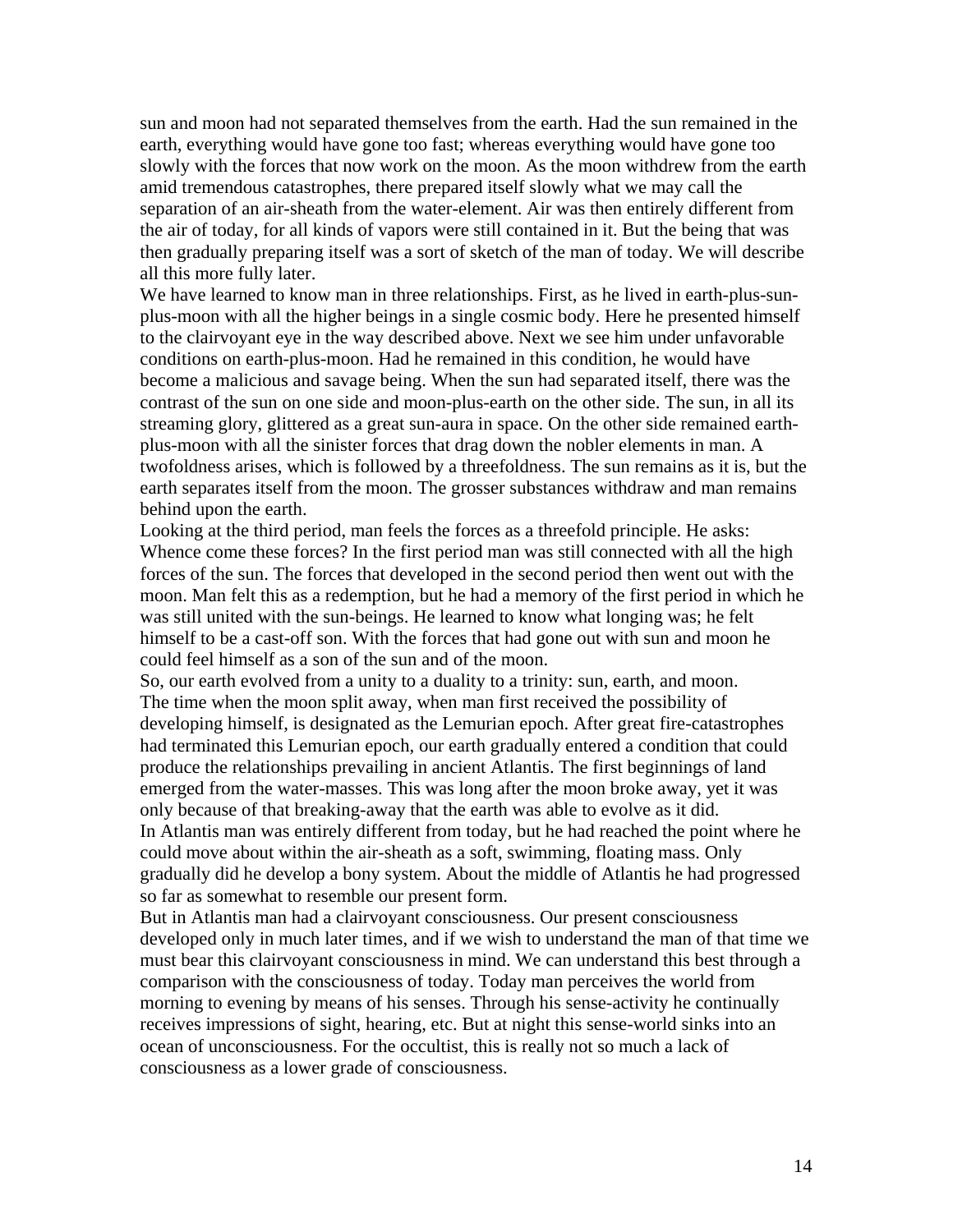At this point we must make it clear that today man has a double consciousness, a bright day-consciousness and a sleep or dream consciousness. This was not at all the case in the first Atlantean times. Let us examine the alternation between waking and sleeping in those early times. During a certain period man dipped down into his physical body, but he did not perceive objects in the same sharp outlines as today. If we picture ourselves walking through a dense fog when the street lamps seem surrounded by a light-aura, we will have a rough idea of the Atlantean's object-consciousness. For the man of that time, everything was surrounded by such a fog; everything was as though enveloped in mist. That was the look of things by day. By night things looked entirely different, although still not the same as today. When the Atlantean went out of his body, he did not sink into unconsciousness but found himself in a world of divine spiritual beings, ego-beings, whom he perceived around him as his companions. As truly as man today does not see these beings at night, so truly did he in those times plunge into an ocean of spirituality, in which he actually perceived the divine beings. By day he was the companion of the lower kingdoms; by night he was the companion of the higher beings. Man lived in a spiritual consciousness, though this was dim; and, though he had no self-consciousness, he dwelt among these divine spiritual beings.

Now let us recapitulate the four epochs in the evolution of our earth. First, let us bring to mind the epoch in which sun and moon were still united with the earth. We must say that the beings of this earth are pure ideal beings, while man is present only as an etheric body, visible only to spiritual eyes. Then we come to the second epoch. We see the sun as a separate body, visible as an aura, and moon-plus-earth as a world of evil. Then we come to a third epoch, where the moon separates itself and on earth there work the forces that are the result of this threeness. Then we come to a fourth epoch. Here man is already a being in the physical world, which seems misty to him, and in sleep he is still the companion of divine beings. This is the epoch that closes with huge water-catastrophes, the time of Atlantis.

Now let us go one step further, to the man of the post-Atlantean time. As stated earlier, he has evolved through many thousands of years. We see him pass through the cultural epochs of the post-Atlantean time; the ancient Indian, the ancient Persian, the Egypto-Chaldean-Babylonian, the Greco-Latin culture, and our fifth culture. What, above all things, had man lost? He had lost something that we can conceive when we bear the description of Atlantis in mind.

Let us try to imagine the sleep-condition of the Atlantean. Man was then still the companion of the gods; he actually perceived a world of the spirit. This he had lost after the Atlantean catastrophe. The darkness of night surrounded him. In recompense there came a brightening of the day-consciousness and the development of the ego. All this man had achieved, but the old gods had vanished from his sight; they were now only memories. In fact, during the first post-Atlantean time all that his soul had experienced was merely a memory, a memory of his earlier inter-course with these divine beings. We know that souls endure, that they reincarnate. Just as in ancient Atlantean times our souls were already present, were already living in bodies, so were they also present at the separation of moon and sun from the earth, and also in the earliest times of all. Man existed in the etheric dust or points, and the five cultural periods of the post-Atlantean time, in their views of the world, in their religions, are nothing else than memories of the ancient epochs of the earth.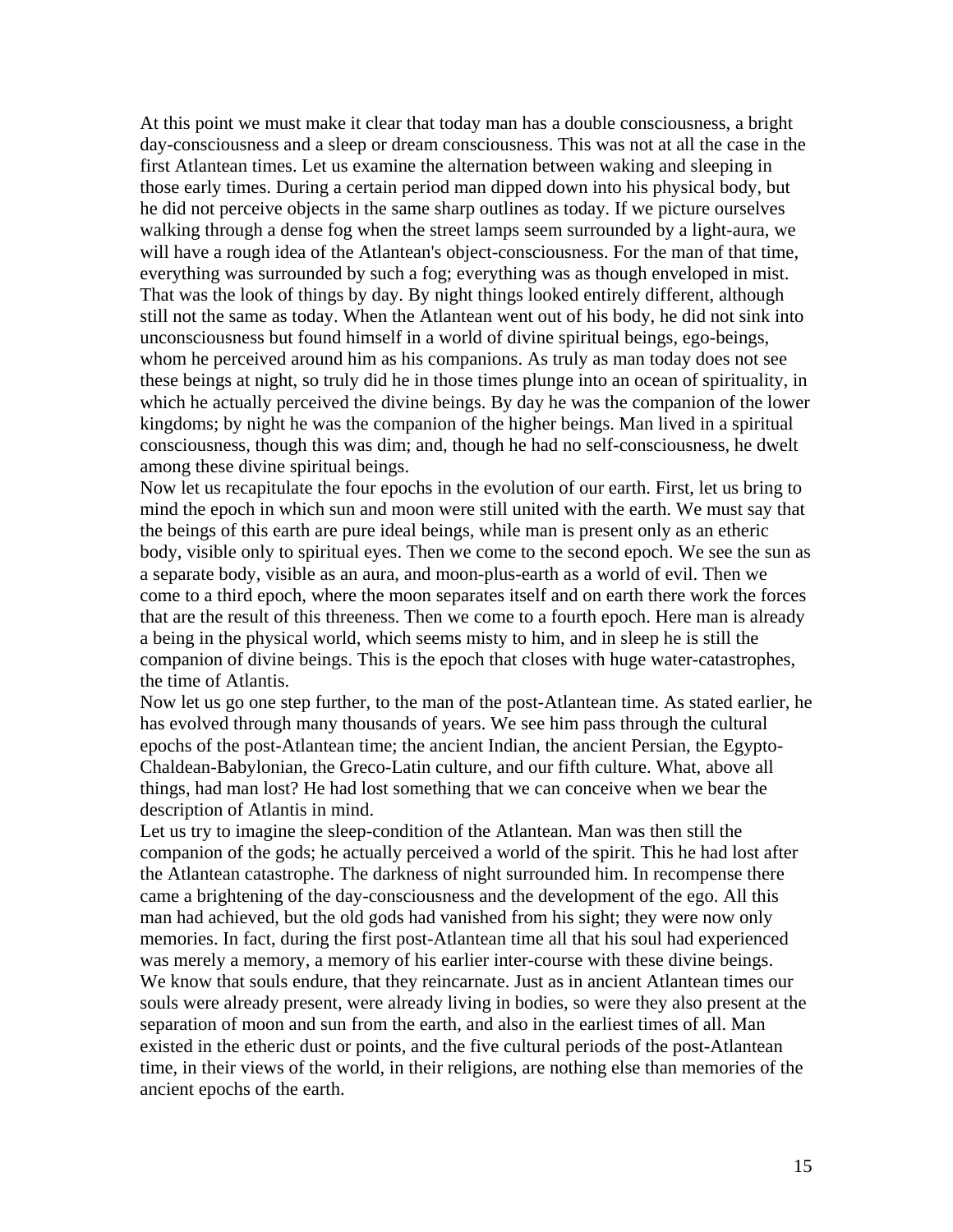The first period, the primeval Indian, developed a religion that seems like an inner lighting-up, an inner repetition, in ideas and feelings, of the very first period, when sun and moon were still bound up with the earth, when the lofty beings of the sun still dwelt on earth. We may imagine that this had to awaken a sublime view. The spirit who, in the first condition of the earth, in the primeval mist, connected himself with all angels, archangels, high gods, and spiritual beings, was for Indian consciousness summed up as a single high individuality under the name of **[Brahm or Brahma.\\*](http://wn.elib.com/Steiner/Lectures/EgyptMyth/#_note1)** This first post-Atlantean culture recapitulated in the spirit what had happened earlier. It is a repetition of the first epoch of the earth, in its inner aspect.

Now let us look at the second cultural period. In the principles of light and darkness we have the religious consciousness of the primeval Persian period. The great initiate saw an opposition between two beings, one of which was personified in the sun and the other in the moon. Ahura Mazdao or Ormuzd, the Light-aura, is the being whom the Persians venerated as the highest god. Ahriman is the evil spirit, the representative of all the beings who belonged to earth-plus-moon. The religion of the Persians is a remembrance of the second epoch of the earth.

In the third cultural epoch, man had to say to himself, "In me are the forces of the sun and of the moon; I am a son of the sun and a son of the moon. All the forces of the sun and of the moon appear as my father and my mother." Thus we have *unity* in the primeval past as the attitude of the Indian; while the *duality* that appeared with the separation of the sun is reflected in the religion of the Persians; and in the religious views of the Egyptians, Chaldeans, Assyrians, and Babylonians we find the *trinity* that appeared in the third epoch, after the separation of sun and moon. Trinity appears in all the religions of the third period, and in Egypt it is exemplified in Osiris, Isis, and Horus.

But what man had experienced in his consciousness in the fourth earth-epoch, the Atlantean, as a companion of the gods, emerges as a memory in the Greco-Latin period. The gods of the Greeks are nothing other than memories of the gods whose companion man was in Atlantis, the gods whom he saw clairvoyantly in etheric forms when he had risen out of his physical body at night. As truly as man today sees outer objects, so truly at that time did he see Zeus, Athena, etc. For him these were real figures. What the Atlantean felt and experienced in his clairvoyant condition reappeared, for the man of the fourth post-Atlantean period, in the pantheon. As the Egyptian time was a memory of the trinity that prevailed in the Lemurian epoch, the experience of Atlantis remained as a memory in the Hellenic hierarchy of gods. In Greece and elsewhere in Europe these were the same gods whom the Atlantean had seen, but under other names. These names were not invented; they are names for the same forms that walked beside man in the Atlantean time when he went out of his physical body.

So we see how the epochs of cosmic events find their symbolical expression in the religious views of the different post-Atlantean cultural periods. What took place during sleep in the Atlantean time lives again in the fourth period.

We are in the fifth post-Atlantean period. What can we remember? In the first period the ancient Indians could conceive the first earth-epoch; in the second period the Persians had the principles of good and evil; the ancient Egyptians could picture the third epoch in its trinity. The period of the Greeks, the old Germans, the Romans, had its Olympus. It remembered the godlike figures of Atlantis. Then came the modern time, the fifth period. What can it remember?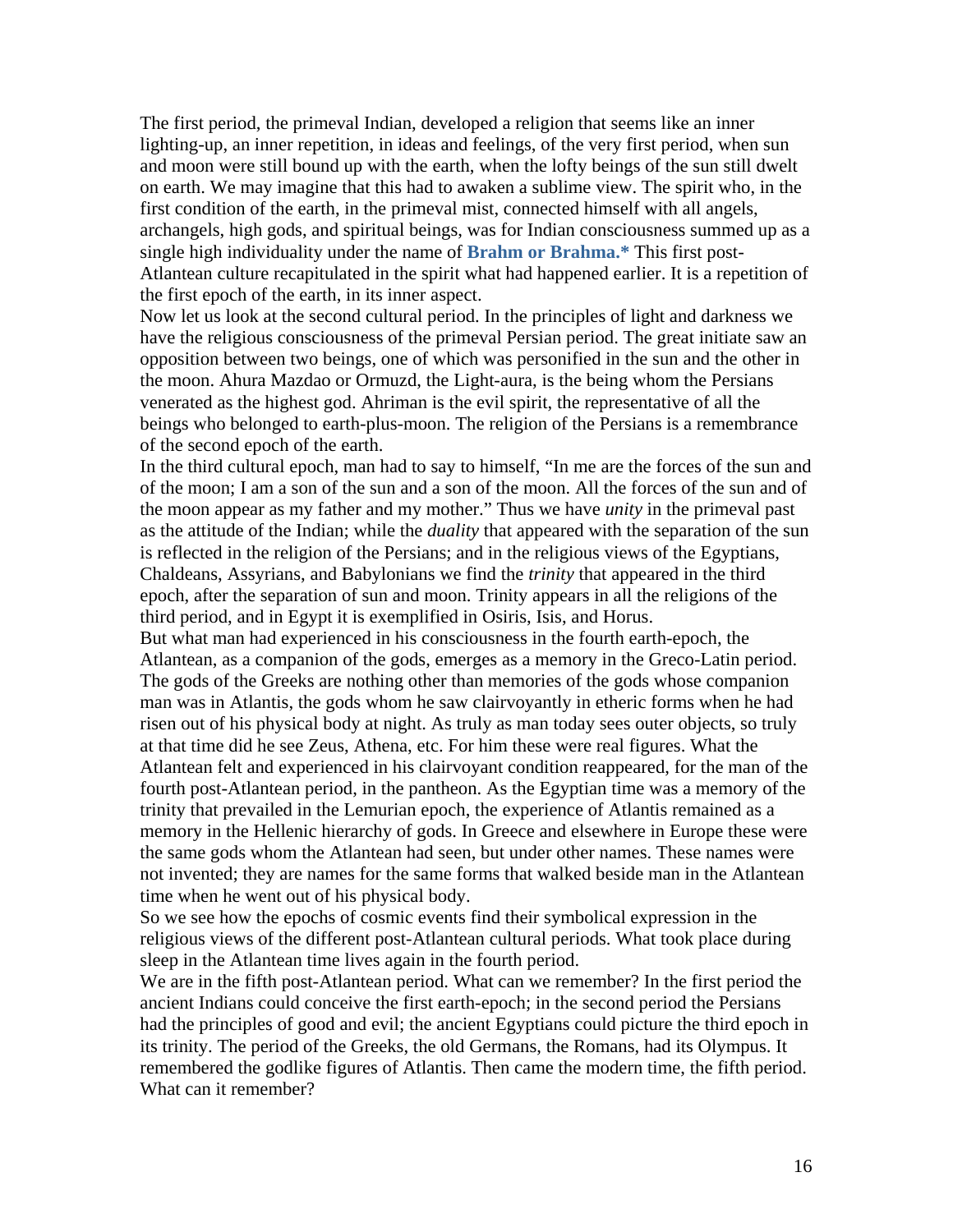It can remember nothing. This is the reason why in this period, godlessness has been able to make headway in many respects. This is why the fifth period is driven to look toward the future rather than the past. It must look toward the future, when all the gods must arise again. This reunion with the gods was prepared in the time of the bursting-in of the Christ-force, which worked so powerfully that it could again endow man with a godly consciousness. The god-pictures of the fifth period cannot be memories. Only if man looks forward will life again become spiritual. In the fifth post-Atlantean period, consciousness must become *apocalyptic.* 

Yesterday we examined the relations of the single cultures of the Post-Atlantean time. Today we have seen how cosmic events are reflected in the religious views of these cultures.

Our fifth period stands at a central point in the world, hence it must look forward. The Christ must for the first time be fully grasped in this period, for our souls are deeply interwoven in mysterious connections. We shall see how the repetition of the Egyptian time in our fifth period gives us a point of departure, and how we can actually pass over into the future.

**\*** It may occur to the reader that India, even in ancient times, was notable for the multiplicity of its gods rather than for their unity. In this connection the following passage from the Upanishads may be illuminating:

Then Vidagda Sakayla questioned him: "How many gods are there, Yajnavalkya?" He answered: "As many as are mentioned in the Hymn to All the Gods, namely three hundred and three, and three thousand and three." "Yes, but just how many gods are there, Yajnavalkya?" "Thirty-three." "Yes, but just how many gods are there, Yajnavalkya?" "Six." "Yes, but just how many gods are there, Yajnavalkya?" "Two." "Yes, but just how many gods are there, Yajnavalkya?" "One and a half." "Yes, but just how many gods are there, Yajnavalkya?" "One." (Brih. Upan., ii, 2, iv, 4.)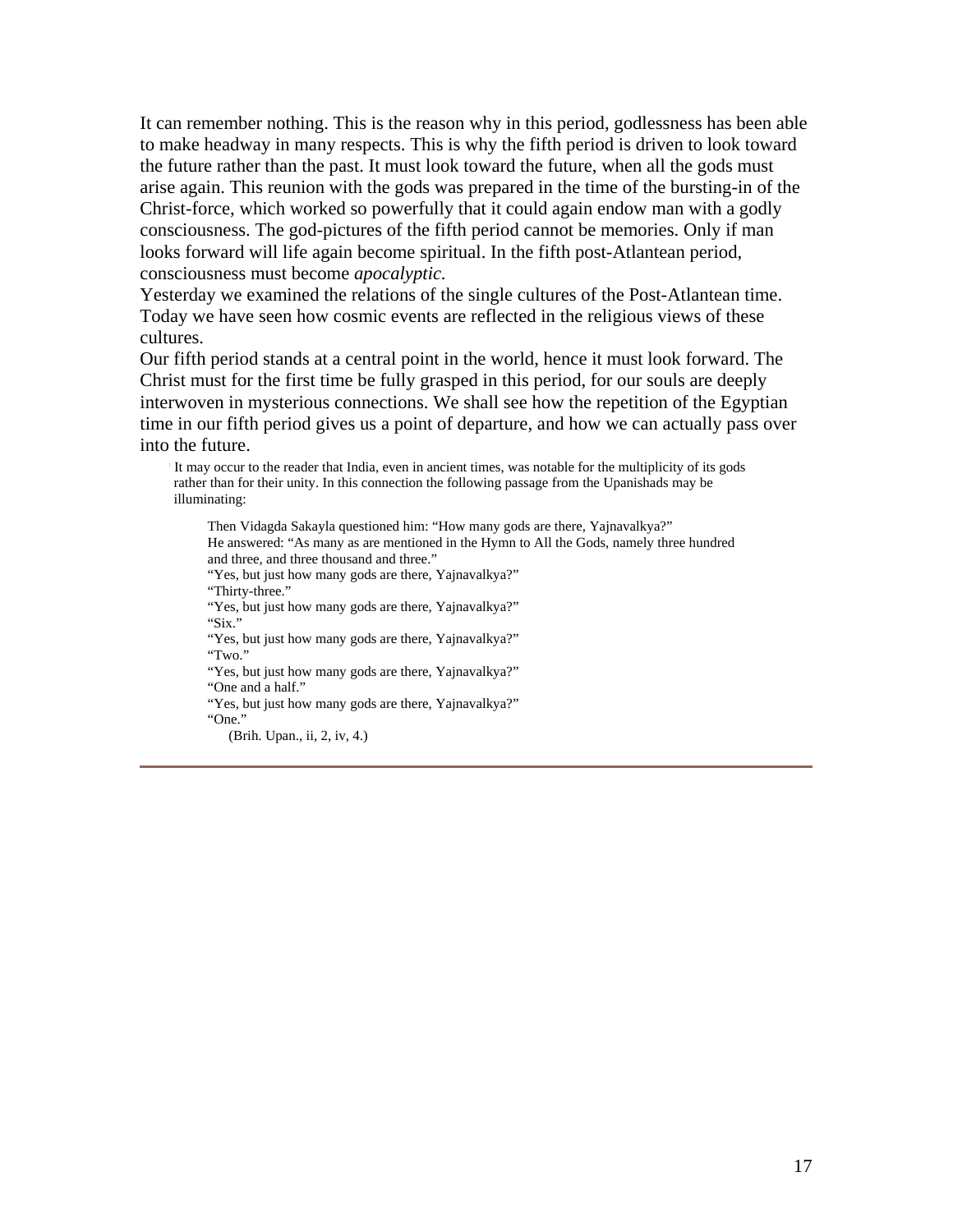LECTURE 3 *The Old Initiation Centers. The Human Form as the Subject of Meditation. September 4, 1908* GA 106

YESTERDAY we spoke of the mysterious connection between the earlier evolutionary conditions of our earth and the various world-conceptions of the successive post-Atlantean periods. The remarkable fact emerged that when the Atlantean catastrophe had altered the face of the earth, the holy pre-Vedic Indian culture, in its philosophical conceptions, showed something like a mirror-picture of the events that, in the beginning of the, earth's evolution, took place in that remote past when sun, moon, and earth were still united. What the eye of the spirit beheld at that time was nothing but a spiritually conceived form of what actually existed when our earth stood at the beginning of its evolution.

The second condition of the earth, when the sun had detached itself but earth and moon still formed one body, came to light during the second cultural period, the old Persian, as a philosophic-religious system in the opposition of the light-principle in the sun-aura to the principle of darkness, the opposition of Ormuzd to Ahriman. The third period, the Egyptian-Babylonian-Assyrian, is a spiritual reflection of what took place when earth, sun, and moon had become three bodies. We also pointed out that the trinity of Osiris, Isis, and Horus reflected the third epoch's astral trinity of sun, earth, and moon. This separation occurred in the Lemurian time. After this followed the Atlantean time, the fourth evolutionary condition of the earth, in which there prevailed conditions of consciousness entirely different from those of today. Through these different forms of consciousness man lived with the gods, he was acquainted with the gods who were later named Wotan, Balder, Thor, Zeus, Apollo, etc. These were beings whom the Atlantean man could perceive with his clairvoyance. We have a repetition of the Atlantean perception of divine-spiritual beings in the memory of the peoples of the Greco-Latin time, and also among the peoples of northern Europe. It was a memory of the experiences of earlier conditions of consciousness. Be it Wotan or Zeus, be it Mars, Hera, or Athena, all were a memory of the spirit-forms of that old world of gods.

Today we must gradually penetrate a little more into the souls of the ancient Indian, Persian, and Egyptian cultures. If we want to form a true picture of the religious experiences of these ancient cultures, we must bear in mind that, the most important parts of the population among these ancient peoples, including the seers, prophets, and enlightened persons, were successors of men who had already lived in the Atlantean time. Furthermore, it was by no means the case that the whole of Atlantean culture was destroyed immediately after the great catastrophe; on the contrary, what remained was gradually carried over and planted into the new time. We will best understand the souls of the post-Atlantean descendants if we steep ourselves in the soul-life of the last Atlanteans.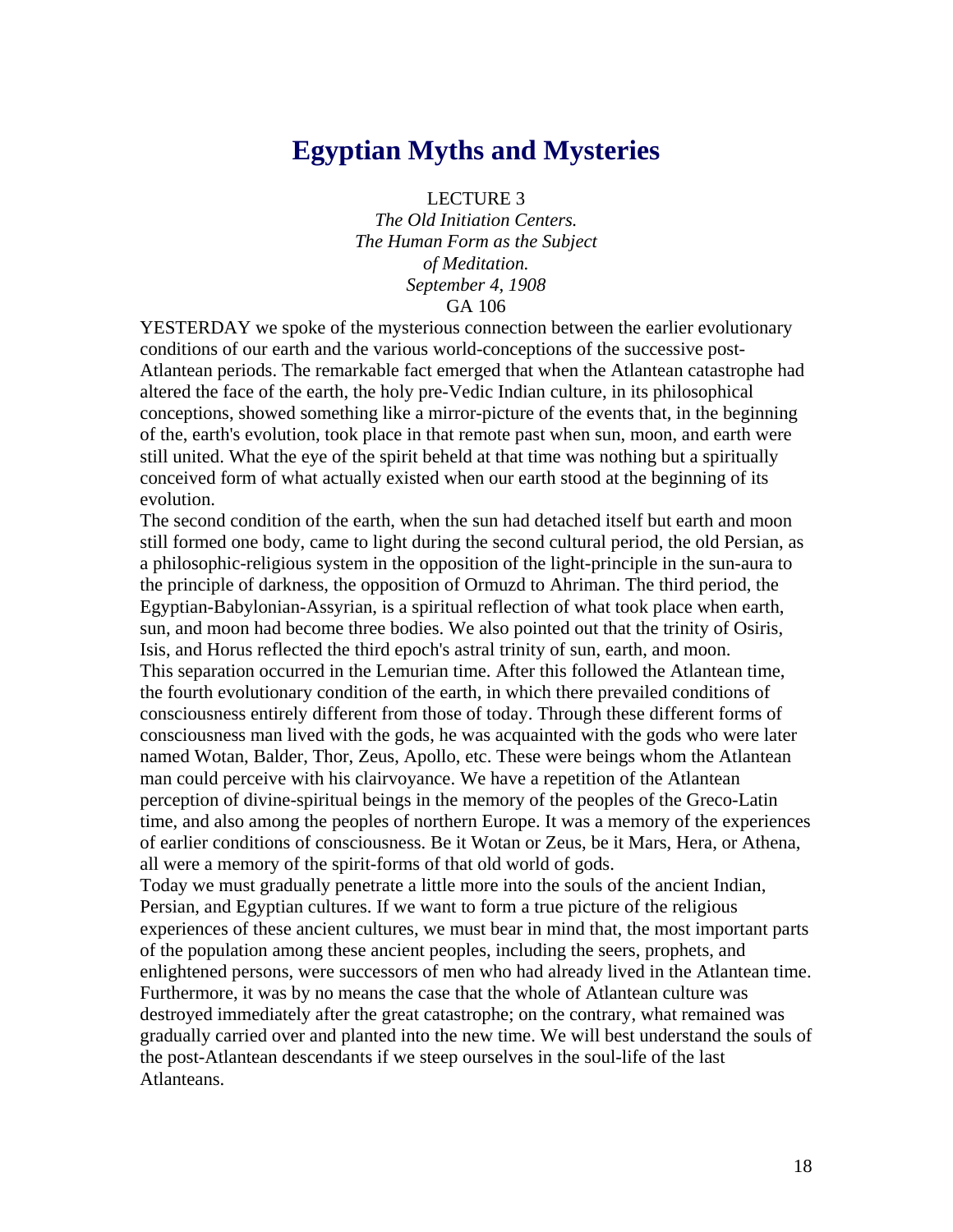In the latter Atlantean time men were different one from another, some having retained a high degree of clairvoyant ability. This faculty did not vanish suddenly, but was still present in many of the men who took part in the great migration from west to east. In others, however, it had already disappeared. There were advanced persons and retarded persons and, in accordance with the whole nature of evolution at that time, we can understand that the least advanced were those who were the most clairvoyant, for in a certain way they had remained stationary and had preserved the old Atlantean character. The most advanced were those who had already achieved a physical perceiving of the world, thus approaching our form of day-consciousness. It was they who, ceased to see the spiritual world clairvoyantly at night, and who during their waking hours saw objects with sharper contours. That little handful of whom we have already spoken, who were led by the greatest initiate (generally known as **[Manu\\*](http://wn.elib.com/Steiner/Lectures/EgyptMyth/#_note1)**) and his pupils deep into Asia and thence fructified the other cultures, just this handful, being composed of the most advanced men of that time, first lost the ancient gift of clairvoyance for the ordinary relationships of life. For them the true day-consciousness, in which we see physical objects sharply contoured, became ever clearer. Their great leader led this group farthest into Asia, so that they could live in isolation; otherwise they would have come too closely in touch with other peoples who still preserved the old clairvoyance. Only because they remained separated from other peoples for a time could they grow into a new type of man. A colony was established in inner Asia, whence the great cultural streams could flow into the most varied peoples.

Northern India was the first country to receive its new cultural current from this center. It has already been pointed out that these little groups of cultural pioneers nowhere found un-populated territory. Earlier still, before their great migration from west to east, there had been other wanderings, and whenever new stretches of land rose from the sea, they were peopled by the wanderers. The persons sent out from this colony in Asia had to mix with other peoples, all of whom were more backward than they who had been led by Manu. Among these other peoples were many persons who had retained the old clairvoyance.

It was not the custom of the initiates to establish colonies as this is done today; they colonized in a different way. They knew that they had to start with the souls of the persons whom they met in the lands that were to be colonized. The emissaries did not impose what they had to say. They reckoned with what they found. A balance was reached that took into account the needs of the old inhabitants. This reckoned with their religious views, which were based on the memory of earlier epochs, and also with the old clairvoyant disposition. So it was natural that only a handful of the most advanced could develop true concepts. The great masses could form only ideas that were a sort of compromise between the old Atlantean and the post-Atlantean attitudes. Therefore, we find in all these countries, in India, in Persia, in Egypt, whenever the different post-Atlantean cultures appeared, religious ideas which for that age are less advanced, less cultivated; which are nothing but a sort of continuation of the old Atlantean ideas. To understand what kind of conceptions really appeared in these folk-religions we must form a picture of them. We must transport ourselves into the souls of the last Atlantean population. We must bear in mind that in the Atlantean time man was not unconscious at night, but that he could then perceive just as he perceived by day — if we can speak at all of night or day in that time. By day he perceived the first traces of what we today so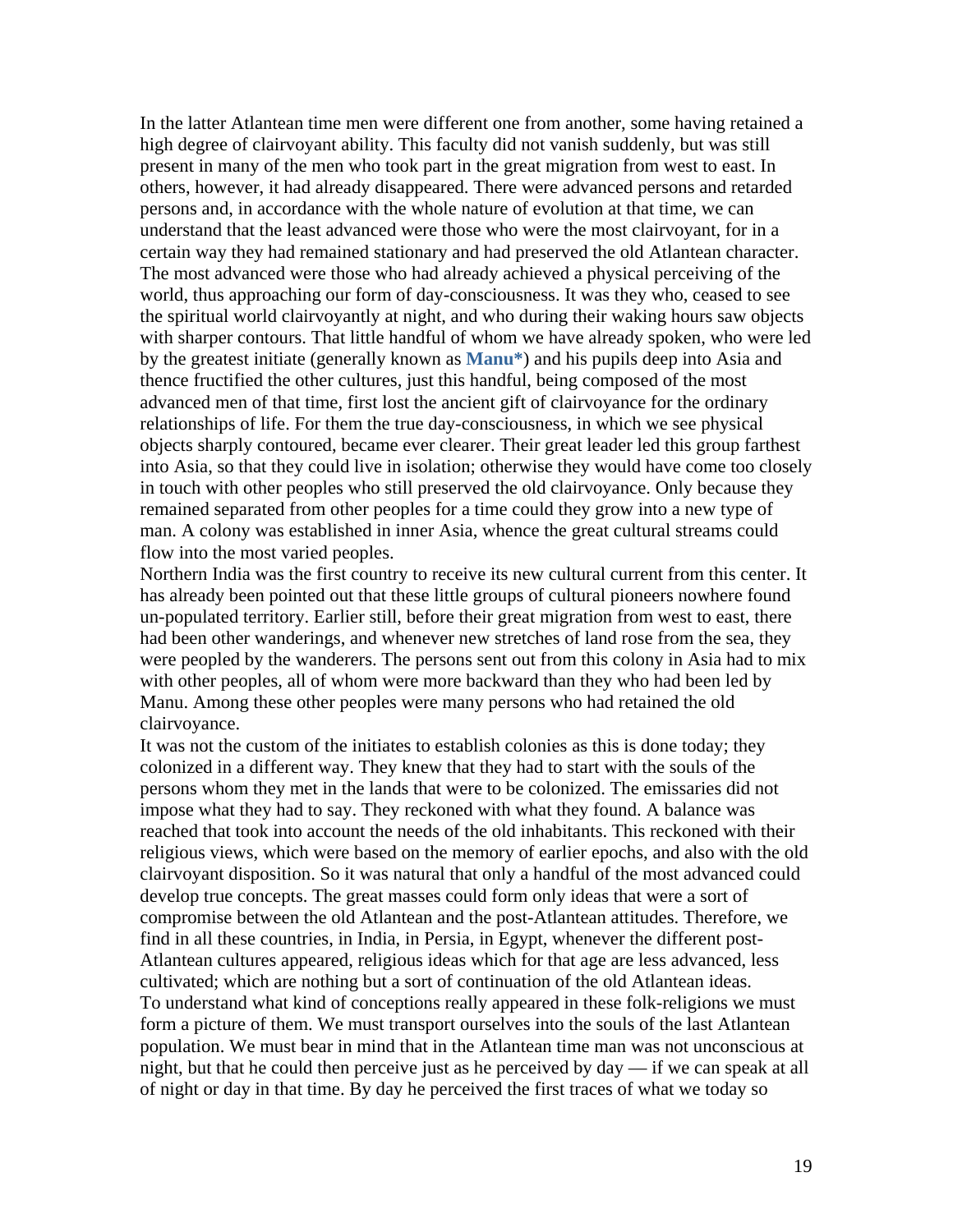clearly see as the world of sense-perceptions. By night he was the companion of the divine spiritual beings. He needed no proof of the existence of gods, just as we today need no proof of the existence of minerals. The gods were his companions; he himself was a spiritual being during the night. In his astral body and ego he wandered about the spiritual world. He was himself a spirit and he met beings who were of like nature with himself.

Naturally, man did not meet only these higher spiritual beings. He also met beings lower than those who were later known as Wotan, Zeus, etc. These were the choicest figures, but by no means the only ones. It was like seeing kings and emperors to day. Many do not see them, yet still believe that there are kings and emperors.

In this state, which was common to everyone, man perceived the surrounding objects in a way different from his perception today. This was true even while he was conscious during the day. We must try to understand what this consciousness of the latter Atlanteans was.

We have described how the divine beings became imperceptible to man when he dived down into his physical body in the morning. He saw objects as though they were surrounded by mist. These were the images of his waking day at that time. But these pictures had another remarkable property, which we must grasp clearly. Let us suppose that such a man approached a pond. He did not see the water in the pond so clearly defined as we do today, but when he directed his attention to it he experienced something quite different. In approaching the pond a feeling arose in him, merely through looking at it, that was like a taste of what lay before him physically, without his having to drink the water. Simply through looking at it he would have felt that the water was sweet or salty. It was not at all like our seeing water today. We see only the surface and do not penetrate into the inner qualities. But while a dim clairvoyance still prevailed, the man who approached the pond had no alien feeling toward it. He felt himself as being within the properties of the water; he did not stand over against the object as we do; it was as though he could penetrate into the water.

If we had encountered a block of salt at that time, we would have noticed its taste as we approached it. Today we must lick it before we perceive what was then given through mere sight. Man was, as it were, within the whole, and he perceived things as though they were ensouled. He perceived beings that imparted a salty taste to the block. Everything was ensouled for him; air, earth, water, fire. Everything revealed something to him. He could feel himself into the interior of objects; he experienced their inner essence. Nothing appeared to him as a soulless object in the modern way. Therefore man felt everything with sympathy and antipathy because he saw its inner nature. He felt, he experienced, the inner being of the objects.

Memories of these experiences remained everywhere. The parts of the Indian population encountered by the colonists had such a relation to things. They knew that souls lived in things. They had preserved the ability to see the properties of things. Let us bear in mind this whole relationship of men to things. At that time man could perceive how the water tasted as he approached the pond. There he saw a spiritual being, who gave the water its taste. He could meet this spiritual being during the night if he lay down by the water and fell asleep. By day he saw the material; by night he saw what lived in things. By day he saw stones, plants, and animals, he heard the wind blow and the waters roar; by night he saw within himself, in its true form, what he only sensed by day — the spirits that live in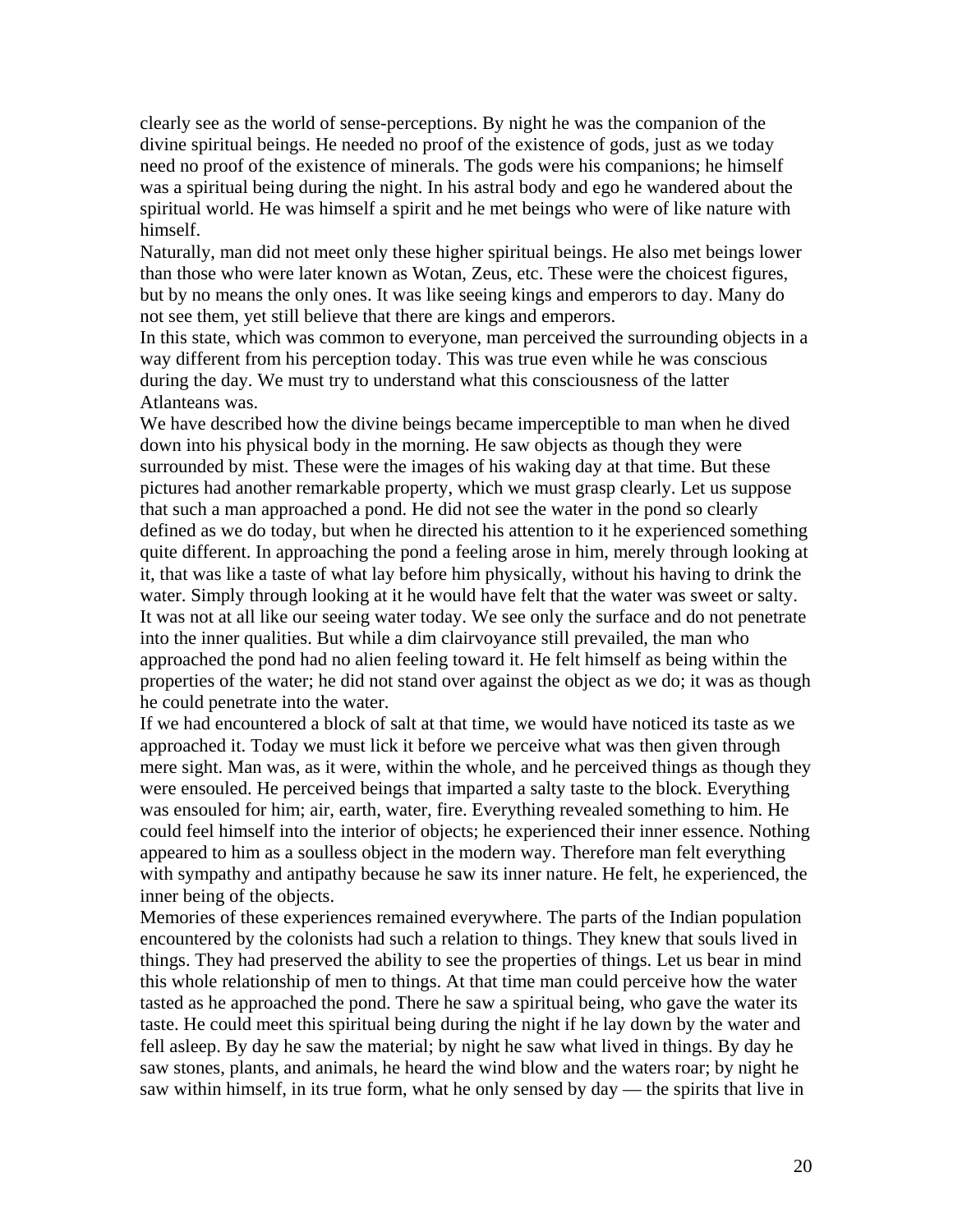all things. When he said that spirits live in the minerals, in the plants, in the water, in the clouds, in the wind, this was for him no poetic license, no mere fantasy, but something that he could see.

We must live, deeply into these souls in order to understand them. Then we understand what dreadful folly it is when our scholars speak of animism and allege that it is the "folk-imagination" that ensouls and personifies things. There is no such folk-imagination. One who really knows the folk does not speak in this way. Repeatedly we find this singular analogy; just as a child, bumping against a table, strikes the table in revenge because (so say the scholars) it thinks of the table as having a soul, so did the primeval man in his childishness ensoul the objects of nature, such as the trees. This is repeated *ad nauseam.* Certainly there is imagination here, but it is the imagination of the scholars rather than of the folk. It is the scholars who are dreaming. Those who originally saw everything as ensouled were not dreaming; they only reported what they actually saw. As a sort of remnant, this kind of perception emerged among the ancient peoples as a memory. But the error in the above analogy is that the child does not see the table as ensouled; he does not yet feel a soul in himself, but regards himself as a lump of wood. Feeling himself soulless, he places himself on the same level as the soulless table that he bangs. The fact is just the opposite of what we read in the learned books. Whether we look at India, Persia, Egypt, Greece, or any other place, we find everywhere the same images that were described above, and into these images was poured the culture that was given out by the old initiates.

In ancient India the Rishis guided the culture. We must try to understand something of what gave the impulse to a form that developed into one of the most important forms of the Indian outlook. We know that in all ages there have been so-called mystery schools, where those who could develop their spiritual faculties learned to see more deeply into the world-all, awakening the slumbering faculties so as to see the spiritual connections of things. From these mystery-places proceeded the spiritual impulses of the various cultures. In order really to understand the initiates, we usually consider them as they were in post-Atlantean times, since their nature at that time is most easily comprehensible. But in Atlantis we could encounter something similar to initiate-schools. In order to understand them thoroughly, let us examine the methods of such an ancient Atlantean initiation-school.

If we go back to those times, we find that the above-described conditions of consciousness prevailed and also that man did not then have his present shape. He had quite a **[different form.†](http://wn.elib.com/Steiner/Lectures/EgyptMyth/#_note2)** Let us go back to the first half of the Atlantean period. Man consisted already of physical, etheric, and astral bodies, plus the ego, but the physical body still looked quite different. We might compare it with the bodies of certain seaanimals, transparent, hardly to be seen, although laced with luminous threads in certain directions. It was much softer than today, having as yet no bones. It is true that there was already cartilage in some parts, but in these ancient times the physical body was definitely not of its present form.

The etheric body was a much more important member. The physical body was then more or less the same size as now, but the etheric body was extraordinarily large. This etheric body varied among individuals, but one could perceive four different types. One part of mankind would resemble one type, another part another. These four types may be designated by the names of the apocalyptic beasts: bull, lion, eagle, man. It would not be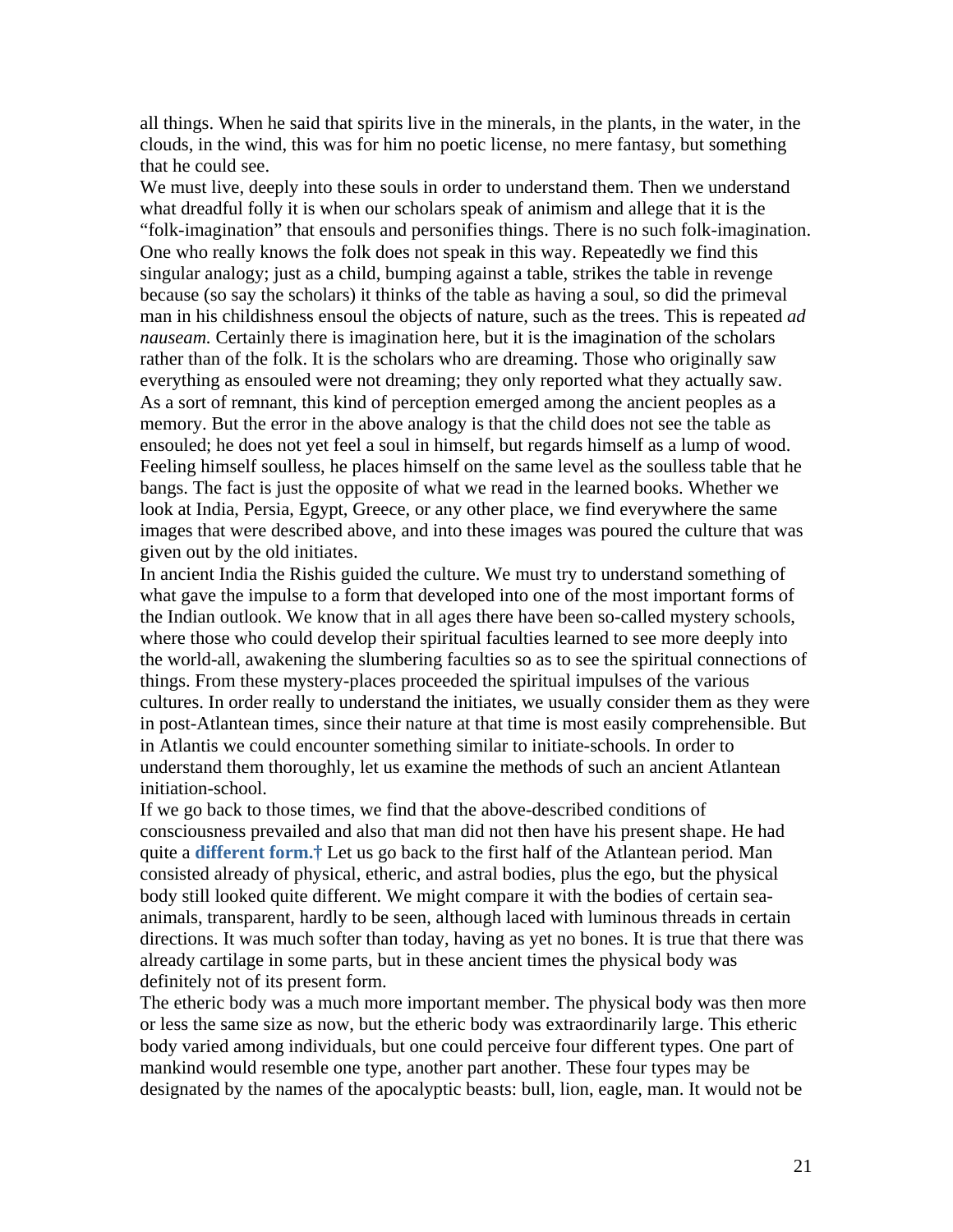correct to imagine that these beasts were exactly similar to the present animals, but the impression that they made reminds us of these. The impressions that the etheric bodies made can be understood through the picture of a lion, bull, eagle, or man. We can compare with the bull the portion of mankind that gave the impression of having powerful reproductive forces or an unusual appetite. Another portion lived more in the spiritual; these were the eagle men, who felt less at home in the physical world. Then there were men in whom the etheric body was already similar to the present-day physical body; it was not quite identical, but it was like the human form. However, we must not imagine that each man represented only one type; all four types would show some traces in each person, but one or another would predominate.

Such were the etheric bodies of the Atlantean population. As to the astral body, it was especially powerful but largely undeveloped, while the ego was still wholly outside of man. People were entirely different at that time from today. Naturally, some men matured earlier and assumed the ultimate form before the others, but in the main one can describe the men of that time as we have just done. This was the normal condition of the average man.

It was entirely different with the more advanced persons, with the pupils of the mysteryplaces, who strove after the initiation of the ancient Atlantis. Let us enter in spirit such a center of initiation and try to picture what the teacher had to give. First, what was this teacher himself?

If one meets an initiate today, there is nothing in his general appearance by which he can be recognized. Few persons would recognize him today. The initiate must live in a physical body, and the physical body has developed a long way; hence it differs from others only in certain inner refinements. At that time, however, the initiate was vastly different from other men. The others still had a more animal-like form; the physical body was small in comparison with the gigantic etheric bodies, forming a clumsy animal-like mass. The initiate differed from these in that his physical body was more similar to the modern formation; his countenance was similar to that of modern man, and he had a forebrain such as that of the average man of today. His brain was highly developed, which was not true of other men at that time. These initiates had their schools, into which they admitted pupils who, having proved themselves mature and sufficiently developed, were selected out of the ordinary run of men by special methods.

We must bear one thing in mind if we wish fully to understand what follows. We must realize that in the course of time the power of man's spiritual members over his physical body has almost completely disappeared. The man of today has a certain degree of control over his body. He can move his arms and legs, pedal on bicycles, and exercise some command over his physiognomy, but this is only a last meager remnant of the mastery over the physical body that obtained in ancient Atlantean times. In those days the thoughts and feelings had a much greater influence over the physical body. If today a person were to concentrate for weeks, months, or even years on a certain thought, only in exceptional cases would this influence more than the etheric body. Seldom would the physical body be influenced by a meditation. If, for example, someone should succeed by this means in making his brain move further forward, thus working even on the bones of his forehead, this would be an astounding achievement. Very, very seldom does this happen today. Extraordinary energy would have to be developed today for a thought to work on the physical body. It is easier to affect the blood-circulation or the breathing, but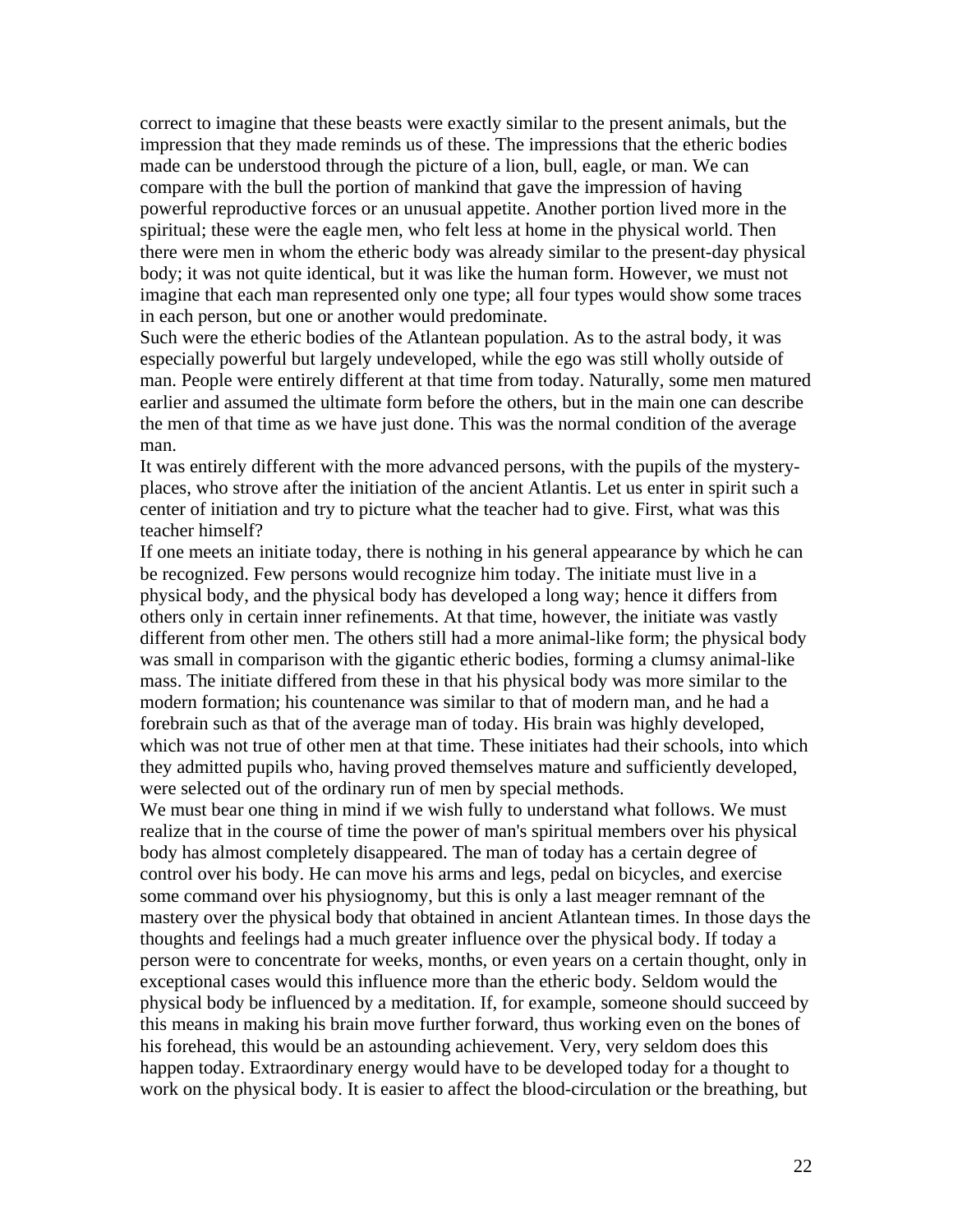even this is difficult. Thoughts can work on the etheric body today, and in the next incarnation they will have worked so powerfully as to alter the external physical structure. Man should work today in the knowledge that he is working not for *one*  incarnation but for many incarnations to come. The soul is eternal; it continually returns. Things were different in the ancient initiation schools. Thinking had such mastery there that it could influence the physical body in a comparatively short time. The pupil of the mysteries could mold his own organization until it resembled the human. One could accept a pupil out of the normal run of men and had only to give him the right impulse. The pupil himself did not have to think; through a sort of suggestion thoughts were implanted in his soul. A definite spiritual form had to stand before his soul, and the pupil had to steep himself in this form. Everywhere the Atlantean initiates gave to their pupils a thought-form, into which the pupils had to immerse themselves over and over again. What kind of picture was this? What did the pupil have to think? What did he meditate on?

We have already pointed to the original condition of the earth, sketching out the whole of evolution and mentioning the light-form in the primeval dust. Had one at that time looked about clairvoyantly, the archetype of the man of, today would have arisen. This grew out of that pollen, out of that primeval atom. Not the form of ancient man or of Atlantean man, but the form of modern man grew out of that atom. And what did the Atlantean initiate do? He placed before the soul of his pupil precisely this archetype that reared itself out of the primeval seed.

The pupil had to meditate on this archetype. The initiate placed before the pupil's gaze the human shape as a thought-form, with all the impulses and feelings that were contained in it. Whether the pupil was of the lion type or of one of the others, he had to hold before himself this picture of what man was to become in post-Atlantean times. He received this thought-picture as an ideal. He had to will the thought, "My physical body must become like this picture." Through the power of this picture his body was so influenced that it became different from the bodies of other men. Certain parts were transformed, and gradually the most advanced pupils became more similar to the man of today.

Thus we look back on remarkable mysteries, the mysteries of ancient Atlantis. No matter how the various men might be formed, there floated before their souls, as a picture, a thing that was already present as a spiritual picture when the sun was still united with the earth. This picture emerged more and more as the meaning of the earth, as what lies spiritually at the foundation of the earth. This picture did not appear to them as this or that form, as the picture of this or that race; it appeared to them as the universal ideal of mankind.

This is the feeling that the pupil was to develop through this picture: "The highest spiritual beings have willed this picture, through which unity comes into mankind. This picture is the meaning of the earth's evolution; to bring this picture to realization the sun separated itself from the earth and the moon detached itself. Through this man could become man. This is the One who will at last appear as the high ideal of the earth." Into this high ideal streamed the feelings that enlivened the pupil in his meditation. So did things stand about the middle of the Atlantean epoch. We will see later how this picture, which stood before the pupil as the human form, transformed itself into something different, and how this was salvaged after the Atlantean catastrophe. This is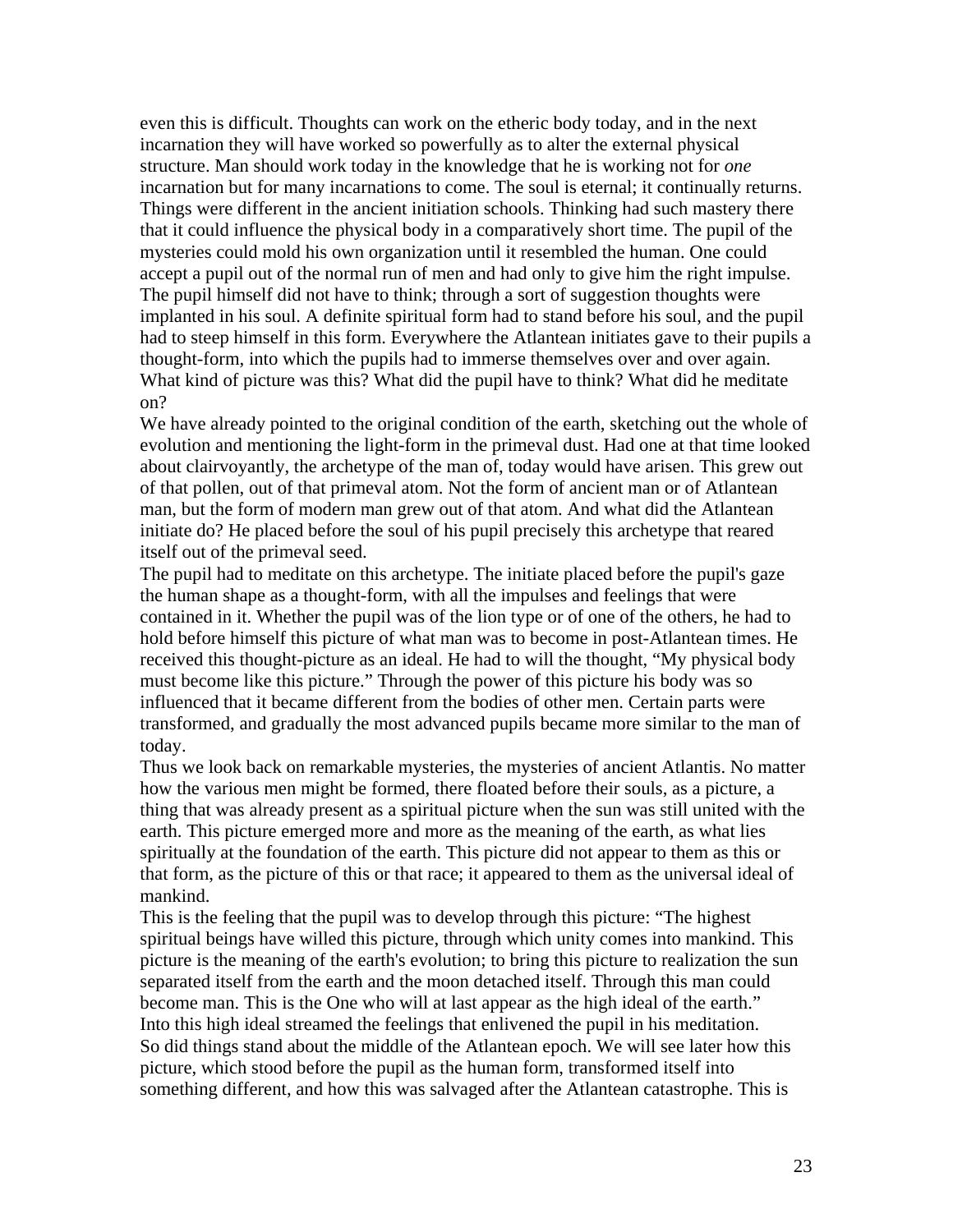what lived again in the Indian initiation-teaching, where it was summed up in the ancient sacred name of Brahm. What the God-head willed as the meaning of the earth was the most sacred thing for the ancient Indian initiate. He spoke of it as Brahma. From this sprang later Zarathustra's teaching and the Egyptian wisdom, both of which will be discussed later. How it transformed itself from Brahma to the Egyptian wisdom we will see tomorrow.

**\* Echoes of this term were preserved by many peoples: e.g. Menes in Egypt, Manu in India, Minos in Crete, and Manitu in America.**

**† The genesis of the human form is much discussed in this and succedding chapters. The reader will find Dr. H. Poppelbaum's book** *Man and Animal* **(Rudolf Steiner Press, London, 1960) to be a helpful companion in this study.**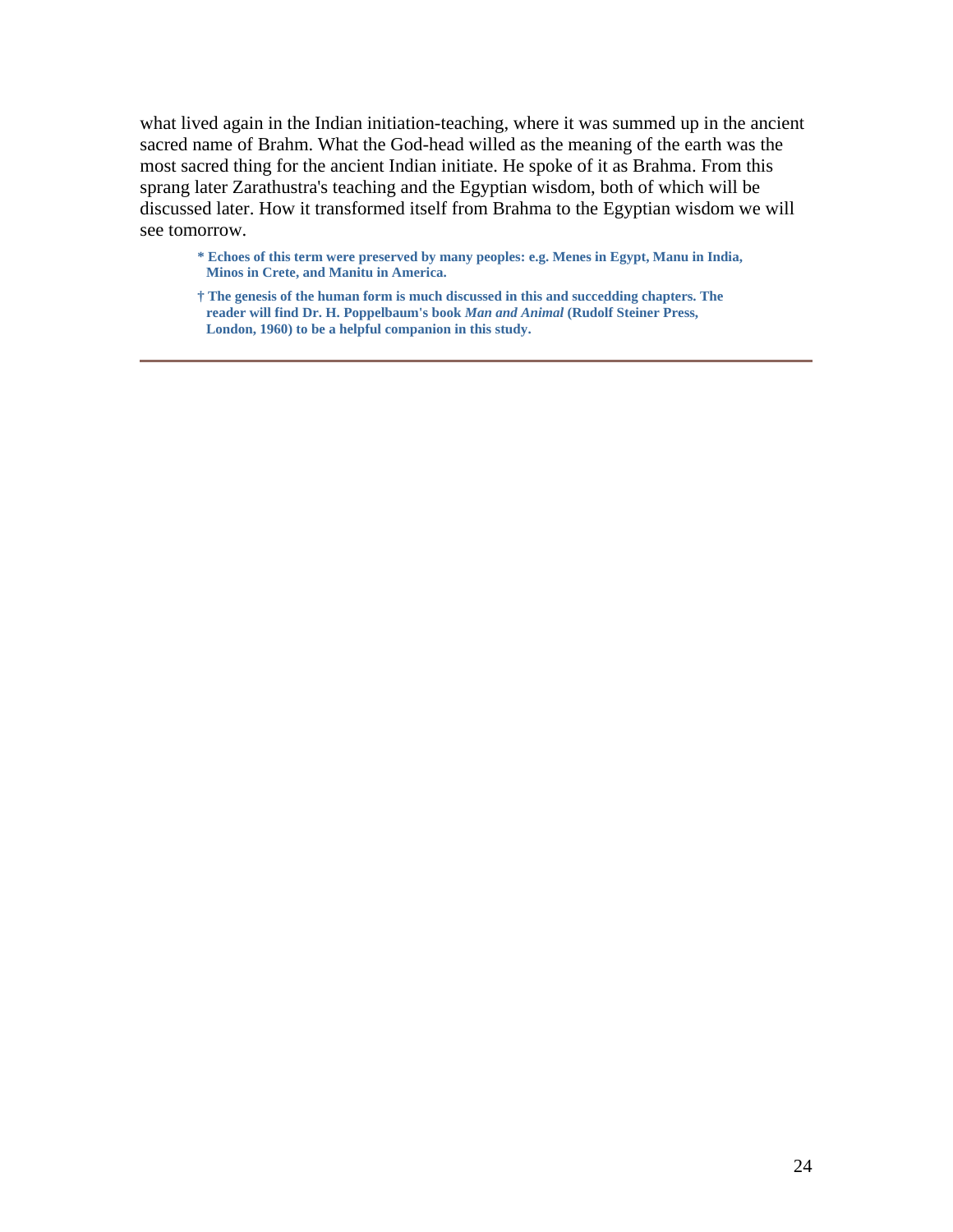LECTURE 4

*The Experiences of Initiation. The Mysteries of the Planets. The Descent of the Primeval Word. September 5, 1908* GA 106

YESTERDAY we closed with the discussion of an extraordinarily important event in the inner life, in the real spiritual life of man. We attempted to bring before our souls an impression that the seeker for initiation had at the beginning of the last third of the Atlantean epoch. We saw how there stood before the soul of the neophyte an ideal human form, a thought-picture, on which he had to concentrate in meditation, and how this filled the would-be initiate's life of thinking, feeling and willing. This thought-picture had to become ever more the model for the man of the future.

Now we must try to conceive roughly how this thought-picture looked. It was not entirely similar to the man of today. If we can think of a kind of combination of man and woman in which the lower part is omitted, a sort of double figure in which only the upper part of the body is clearly perceptible, then we have the sensible-supersensible picture that stood before the meditating person at that time. This picture worked so strongly that the neophytes could make their external bodies actually resemble it.

It is important that the meditating neophyte had within him**,** facing him, a sort of human form. If he had been sufficiently prepared to have this picture livingly before him, then he had to realize the following clearly, "As I look upon this picture I transport myself into the earliest condition of the earth's evolution, when earth, moon, and sun were not yet divided. At that time the earth consisted of the primeval atom, but in this atom the clairvoyant could see the picture that now arises before me. This picture was already present at the beginning of the earth when as yet there were no mineral, plant, or animal forms. At that time the earth consisted only of the human atom, of reawakened human beings."

It is true that the first beginnings of the animals were created during the ancient Moon condition of the earth; **[animals already existed then.\\*](http://wn.elib.com/Steiner/Lectures/EgyptMyth/#_note1)** But we know too that a planetary system, when it disappears, goes into a Pralaya, in which all forms are dissolved. Thus, although the ancient Moon was already populated with animal forms, the earth at first contained nothing similar to animals and plants. These first appeared later. Only after the separation of the sun did the animals gradually appear. The earth was purely human in its first beginnings.

The neophyte looked back upon this primeval condition of the earth. He saw in the primeval atom the ideal human form. Keeping this form before him, he realized, "Thus I transport myself into the earliest condition of the earth. What lives in the earth, the ideal human picture or form, tells me that the Godhead works from eternity to eternity. It has poured itself out into these forms. It has breathed out this original human form." Then he asked himself what happened to the animals, plants, and other beings.

In spirit the neophyte saw the primal form of the Godhead. He saw the animals and plants as accompanying forms, which appeared on earth only at a later time. Everything in the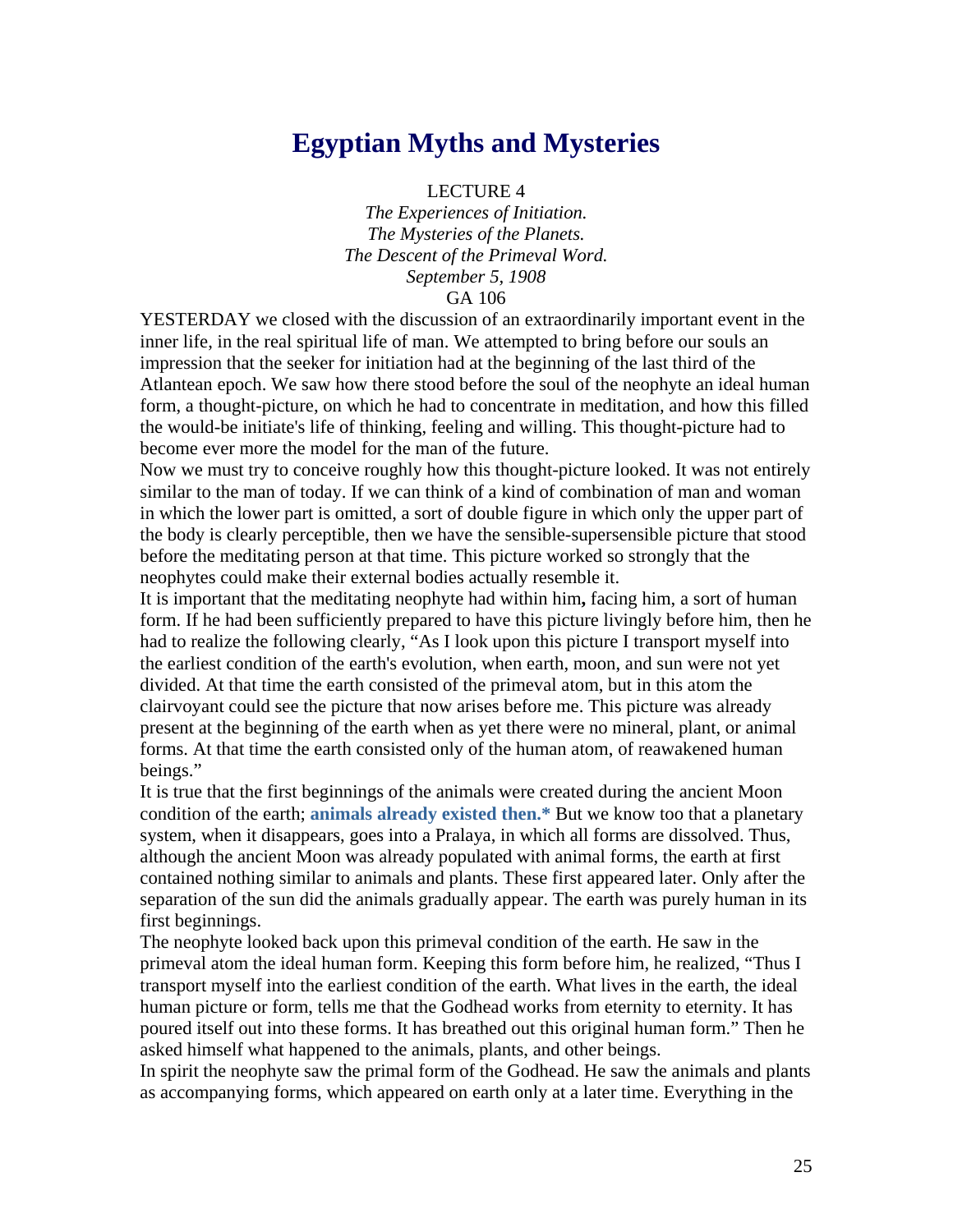lower kingdoms was regarded by the Atlantean neophyte as having proceeded from the human form. We understand this thought if we recollect how coal is formed. Think of the huge primeval forests that once flourished and are now coal. The plants have remained behind, evolving out of a higher kingdom into a lower one. The plants have hardened into stone.

Thus the pupil of the Atlantean mysteries saw everything in the world about him as the product of the human form. In primeval times, this impression was conjured before the soul of man. These impressions were retained in memory through the time of the flood. The ancient Indian initiators again called up in the souls of their pupils this picture of primeval man, of the man who had been breathed forth by the eternal self. When the Indian pupil had this picture before him, he felt that everything had sprung from it, that what appeared in this picture as the blood had become the waters of the earth, etc. This picture, expanded until it became the foundation of the universe. Then the following was put before his soul. It was said to him, "In this picture you have two things before your eyes. First, the picture itself; but then, also, what lights up in you as your innermost essence when you contemplate this picture. Without is the macrocosm; within you is what you feel as a sort of extract, the microcosm."

When the Greeks, under Alexander, pressed into India and met the last echoes of what the pupils had felt in ancient times, they experienced the following: When the pupil contemplates what is spread out in the universe as man, then he has Heracles before him. The Indians gave the name of *[Vach](http://wn.elib.com/Steiner/Lectures/EgyptMyth/#_note2)*<sup>\*\*</sup> to what lives as the forces of the world-all. But in man, as a sort of extract of the whole, they felt what they called *Brahman.* Thus the Greeks expounded these echoes of what occurred in the soul of the pupil of the ancient holy Indian culture. This was the fruit of the Greek's campaign to India under Alexander the Great.

Out of precisely this fundamental feeling developed the sacred doctrine of the ancient Indian initiates, which appears like a spiritual image of that primeval state of the earth when it still contained the sun-forces and high beings, for whose sublimity man later yearned. Hence it was a great moment in his spiritual life when the pupil was initiated and could allow to arise within him what was grasped as Brahman. This was a mighty event in the human soul. It was a rising into higher worlds. In no other way could a man be initiated and achieve real vision, than by rising into higher worlds.

The world around us is the physical world. Within and around it surges the astral world. Higher stands Devachan, the world of the gods. The pupil must penetrate to the highest regions of Devachan if he is to feel Brahman, the primeval self, in the macrocosm. Then he is in highest Devachan, the world of the gods, whence springs the noblest that is in man. It was a realm of the highest and most perfect order into which the pupil was transported, a realm that offered much knowledge in addition to what has been described here.

Before we go any further, we must learn to know the teachers also. All of you have heard of the holy Rishis, who were the original founders of the ancient holy Indian culture and had Manu for their own teacher. Who were these seven great teachers of ancient India? As far as possible, we must explain the nature of the holy Rishis. This requires us to look again into the universe. We must be quite clear that what we perceive with the physical senses is a result of what is spiritual. If we think of the entire surrounding world as spiritualised, we can compare it with a primeval etheric mist. This mist then gradually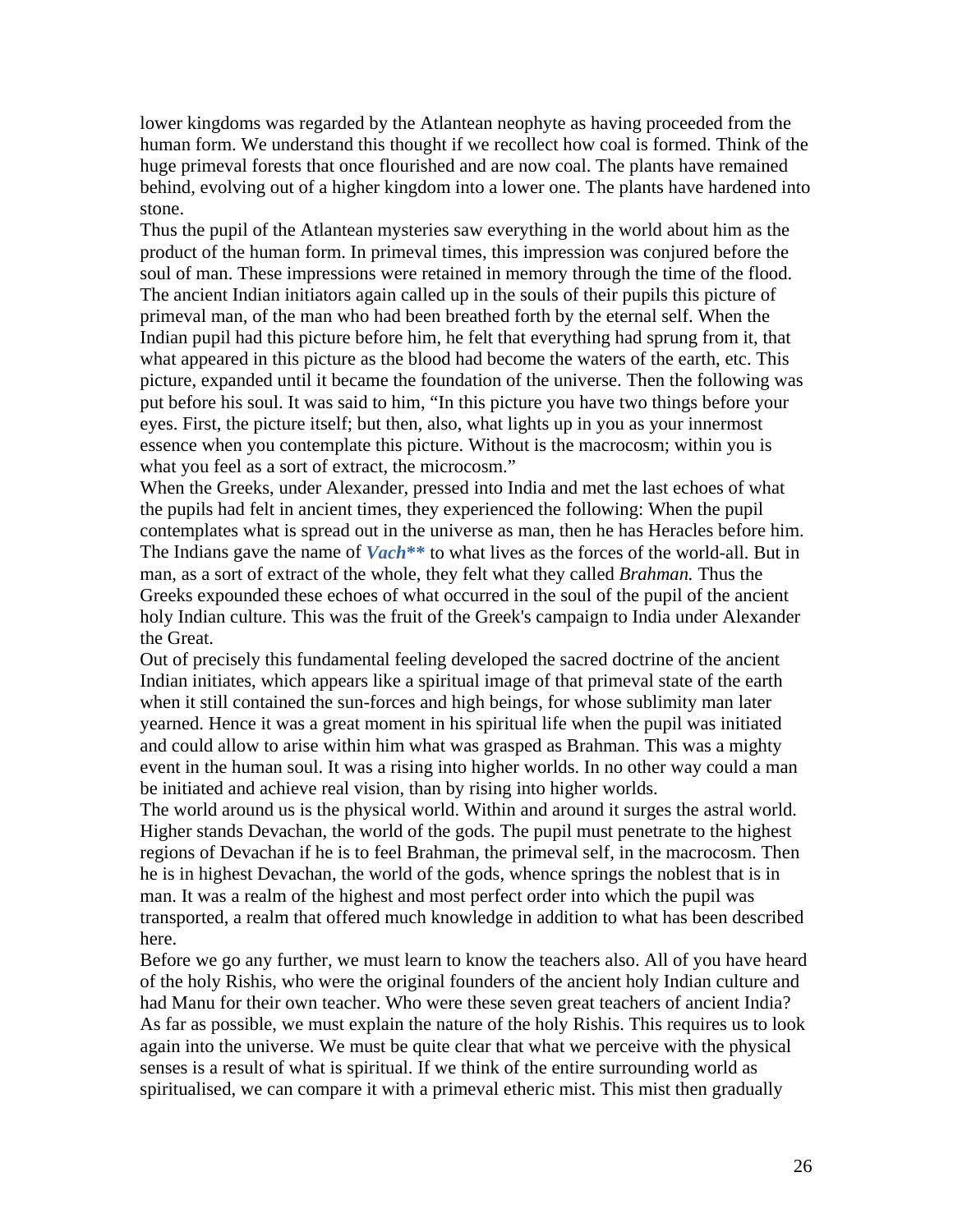became denser; it descended into the condition of matter and the various heavenly bodies condensed out of it. Sun, Moon, and Earth detached themselves.

But why did the other Planets split off? For it also occurred that Saturn, Jupiter, Mars, Venus, and Mercury detached themselves. Why did this happen? We shall understand this if we realize that in the great universe there occurs something similar to an event in our trivial everyday life. It is not only in school that pupils sometimes fail to be promoted, but also in the cosmos there are beings who remain behind and cannot progress with the others. Let us be quite clear about this. There was one group of higher beings who could not continue with 'the earth's tempo. These abstracted the finest substances and formed therefrom the sun as their dwelling-place. These were the highest beings connected with our evolution, although they also had gone through an evolution of their own. Thus there were beings who were in the act of becoming sun-spirits, and others who had remained behind, standing lower than the sun-spirits but higher than man. These could not continue with the sun-spirits because they were not equally mature. They could not go out with the sun, for it would have scorched them. But on the other hand they were too noble for the earth. Therefore they abstracted certain substances, which were between sun and earth in fineness and corresponded to their nature, and built themselves dwelling-places between the sun and the earth. Thus Venus and Mercury were separated off. Here we have two groups of beings who are not as high as the sunspirits, but are further along than man. They became the spirits of Venus and Mercury. These are the beings who caused the appearance of these two planets. Mars, Jupiter and Saturn were formed earlier for other reasons, and they also became dwelling-places for certain beings.

Thus we, see how spirits caused the appearance of these planets. Now one should not believe that these beings inhabiting the various bodies of the solar system have no connection with the inhabitants of the earth. We must see that the physical boundaries are not the real boundaries, and that it is possible for the beings of the other heavenly bodies to exercise magical influences upon the earth. Thus the influences of the spirits of the Sun, Mars, Jupiter, Saturn, Venus, and Mercury extend into the earth. The two latter stand nearer to the earth, and after the sun had withdrawn they helped men to prepare the earth as we have it today.

Here I would like to add one thing, because misunderstandings have crept into the naming of the planets. In all occult nomenclature, what the astronomers call Venus is called Mercury, and vice versa. Astronomers know nothing of the mysteries behind this, because in the past it was not desired that the esoteric names should be revealed. This happened in order to conceal certain things.

All these spirits of the other planets influence the earth. From every planet influences descend upon man. To begin with, however, these influences had need of an intermediary. Through the great Manu this was provided by the seven Rishis being initiated in such a way that each understood the mysteries and influences of a single planet. Since there were seven planets there were seven Rishis, who collectively formed a sevenfold lodge that could transmit to the pupils the secrets of the solar system. We find hints of this in many ancient occult writings. When, for example, it is said that there are mysteries beyond the seven, the reference is to those preserved by the holy Manu himself concerning the time before the splitting-off of the planets.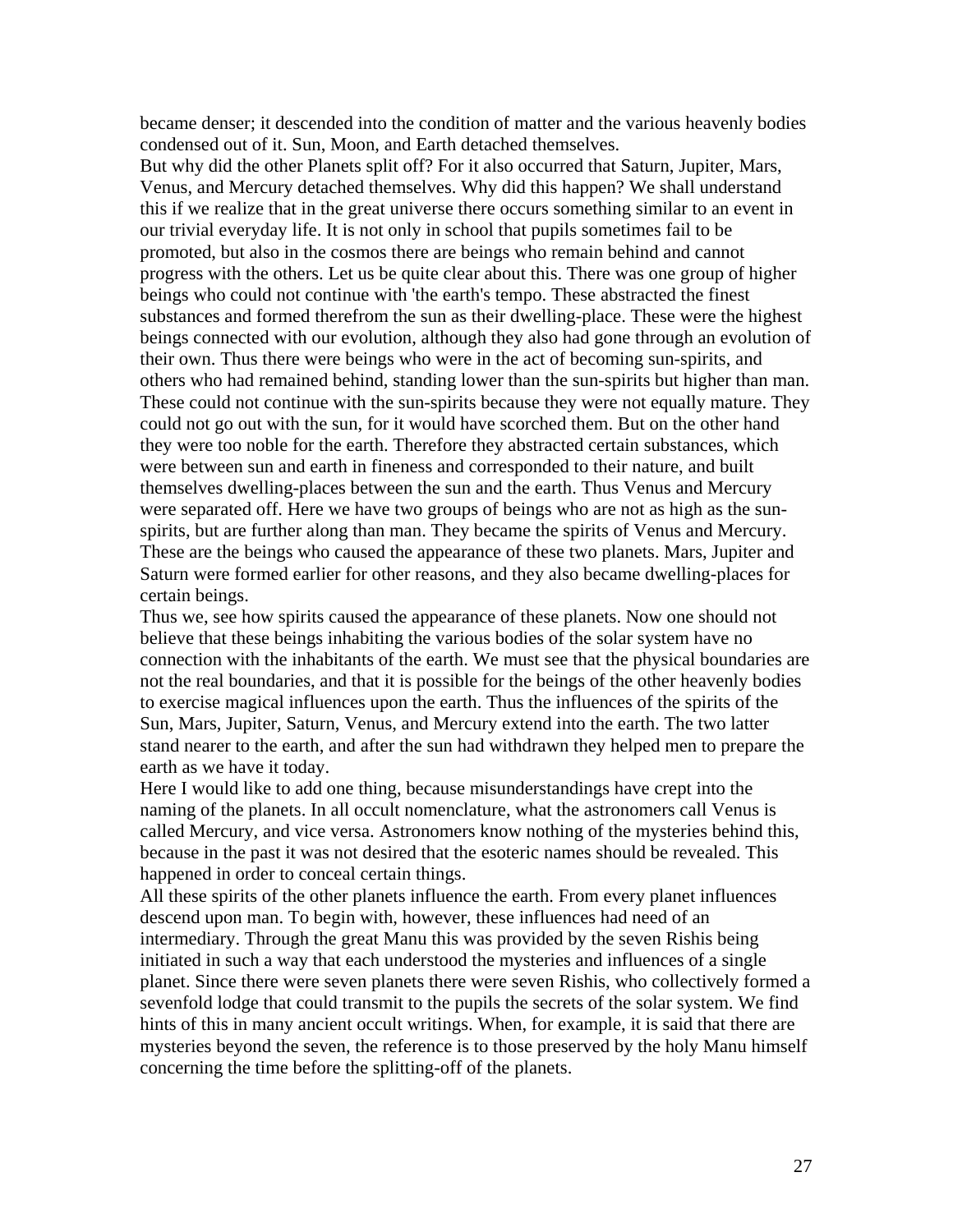The forces preserved by the planets were the subject of the mysteries of the seven Rishis. This choir of seven Rishis, in complete harmony with Manu, cooperated in the wonderful wisdom that was transmitted to the pupils.. If we were to characterize this, we would have to say that this primeval teaching contained approximately what we learn today as the evolution of humanity through the planetary conditions of Saturn, Sun, Moon, Earth, Jupiter, Venus, and Vulcan. The mysteries of evolution were secreted in the seven members of the lodge, each of whom typified one stage in the progress of humanity. The pupil saw this — not only saw it, but heard it — when he raised himself into Devachan, into the Devachanic world, for this is a world of tones. There he heard the harmony of the spheres, of the seven planets. In the astral world he saw the *picture*; in the Devachanic world he heard the *tone;* and in the highest world he experienced the *word.*  When the Indian pupil raised himself into upper Devachan he perceived through the music of the spheres and through the word of the spheres how the primordial spirit, Brahma, is divided through evolution into the seven-fold planetary chain. He heard this out of the primal word *Vach.* This was the designation of the primal tone of creation that the pupil heard. In it he heard the entire world-evolution. The word, split into seven members, the primal word of creation, worked in the soul of the pupil; this was the primal word, which he described to the uninitiated approximately as we today would describe our world evolution. What he perceived is described in an elementary way in my book, *Theosophy, An Introduction to Supersensible Knowledge.* The description we find again in the ancient sacred tradition of the Indians, in what was called the *[Veda,](http://wn.elib.com/Steiner/Lectures/EgyptMyth/#_note3)***†** or the Word. This is the true meaning of the Vedas, and what was later written down is only a last memory of the ancient sacred doctrine of the Word. The Word itself was only passed from mouth to mouth, for an ancient tradition is impaired by being written down. Only in the Vedas can one feel something of what flowed into this culture at that time. When the pupil experienced this in his memory, he could say to himself, "What I experience in my soul as Brahman, what I have in my soul as primal Word, this was already present on ancient Saturn; on Saturn resounded the first breath of the Veda-word." Evolution had now progressed through the Sun and Moon stages, as far as the Earth. The word had become continually denser, had taken on ever denser forms, and the picture of man in the primeval seed of the earth was already a condensation of the condition in which the primeval word existed on Saturn. What had happened here? The divine Word, primeval man, had sheathed itself in ever new coverings, and we must see what sheaths the Word assumed in the evolution of the earth. The pupil knew that nothing in the universe repeats itself exactly, and that each planet has its mission. What on the ancient Sun he saw shape itself as *life,* what on the ancient Moon was injected into the foundation of all things as *wisdom,* was followed by the task or mission of the Earth, which is to develop *love.* This was not yet present on the ancient Moon. What was present on the latter planet in a much more spiritual (but also in a much colder) form, the primal image of man, clothed itself in a warm astral covering. On the Moon, what man was supposed to become was clothed in a warm astral sheath, and it is this part which on Earth enables the inner human life to develop love from the lowest to the highest form. To the Indian pupil the human form, the primal image, became clearly perceptible in higher Devachan. In lower Devachan it then surrounded itself with an astral sheath, which contained the forces for developing love. Love, or Eros, was called *[Kama](http://wn.elib.com/Steiner/Lectures/EgyptMyth/#_note4)***.††** Thus Kama acquires a meaning for earth-evolution. The divine Word, Brahman, clothed itself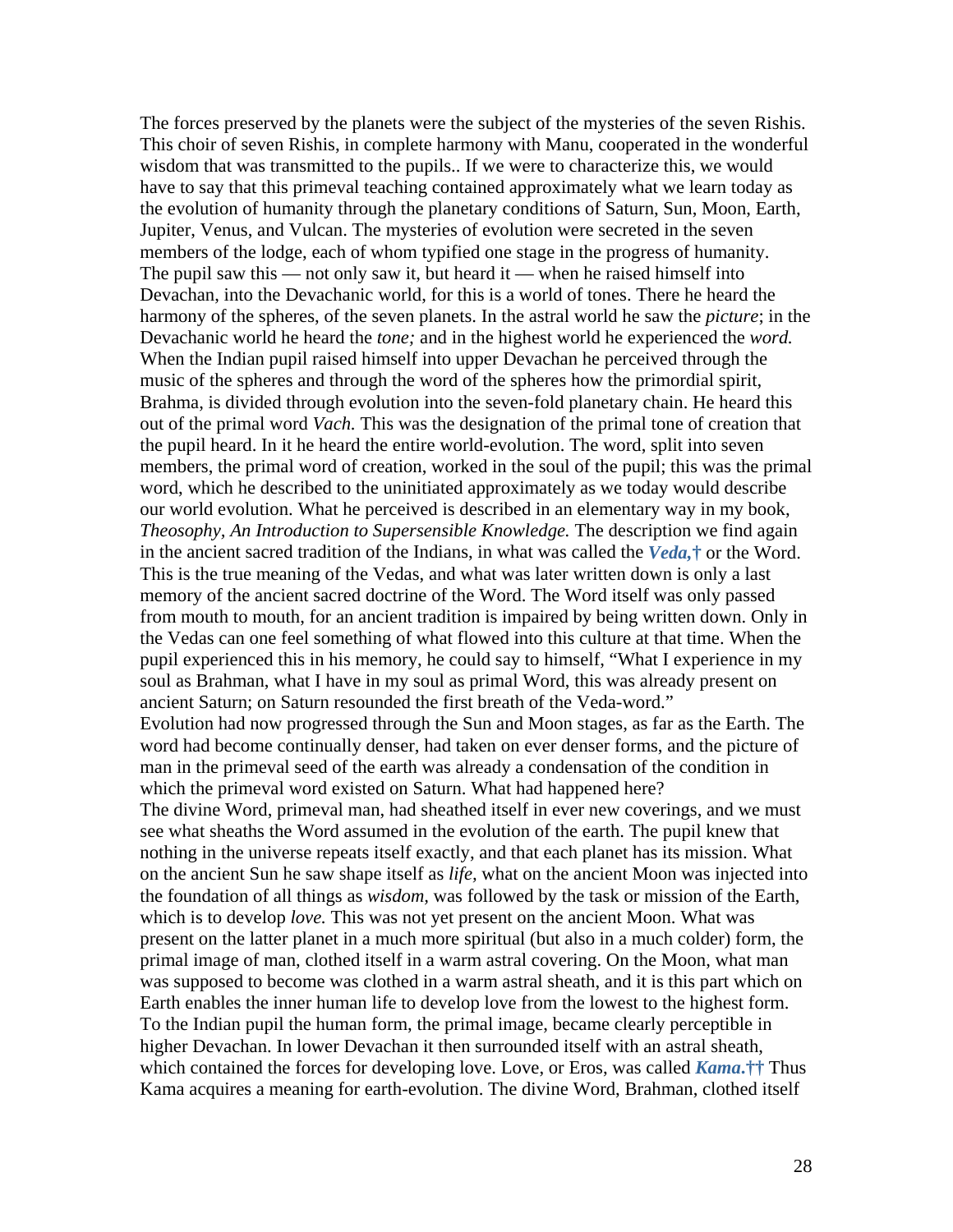in Kama, and through Kama the primal Word resounded to the pupil. Kama was the garment of love, the garment of the primal Word *Vach,* which lies at the root of the Latin vox.

In his innermost being the pupil felt that the divine Word had taken on an astral garment of love, and he said to himself, "Man, who today consists of four members, physical body, etheric body, astral body, and ego, has his ego as his highest member. This ego descended into the garment of love and formed Kama-Manas for itself. Kama, in which Manas clothed itself, was the innermost essence of man. This was the ego. But we know also that this innermost essence will evolve three higher members. These transform the lower members, transform even the physical body. As Manas grows out of the astral sheath, as Buddhi on a higher stage corresponds to Prana, so will the physical body, when it has been entirely spiritualised, be Atma."

All this already existed germinally in the Vach, and a verse of the Veda recalls how the pupil brought the mystery of the innermost being to expression.

We know that the physical body first appeared on Saturn, the etheric on the Sun, the astral on the Moon, and the ego on the Earth. The true and original human germ, the primal Vach, however, already contained the three following members in itself. Man may still expect three higher members as well, and then only will he be a true image of the Word of creation, the primal Word. It was pointed out to the pupil that only to the initiate could the true nature of the physical, etheric and astral bodies be made clear. Today man is himself only when he expresses his "I am," when he keeps in mind what is entirely his own. Only then is he fully Man. The other members are manifest, but in them he is still unconscious. In the fourth, however, the Vach becomes manifest.

"In the fourth, Man speaks." This was the verse of the Veda. When the word of the ego resounds, the fourth part of the Vach resounds. The verse of the Veda reads, "Four parts of the Vach are manifest; three are visible; three are now concealed; in the fourth speaks Man."

Here we have a wonderful description of what we have so often heard. This stood before the pupil's spiritual perception. His gaze was directed backward to the condition in which nothing was as yet separate, in which there was still a primeval earth, in which the full Vach spoke. This is expressed in another verse of the Veda. "Formerly I knew not what the I am is. Only when the first-born of the earth came upon me did the spirit become filled with light, and I had a share in the holy Vach." In this is reproduced the vision that the initiate had.

In all this we have a hint of the experiences of the ancient pupils of the Rishis, of the wonderful teachings that flowed into the Indian culture, were transmitted to the following epochs, and were transformed in accordance with the needs of other peoples. But all of these understood the primeval Word, Vach.

We shall understand many things better if we keep in mind one mystery in its full scope. We must imagine that at that time the teacher's influence on the pupil was entirely different from what it is today. Such an influence is now possible only when the pupil has already been brought to a certain stage of initiation. The forces exerted by the teacher on the pupil were much stronger at that time. Not only what the teacher could transmit by word or writing had an effect. In reality, all this worked only on the intellectual soul, but apart from this, mysterious magical forces worked from the teacher to the pupil, and it was essentially the teacher's forces that were able to fill with brightness and living force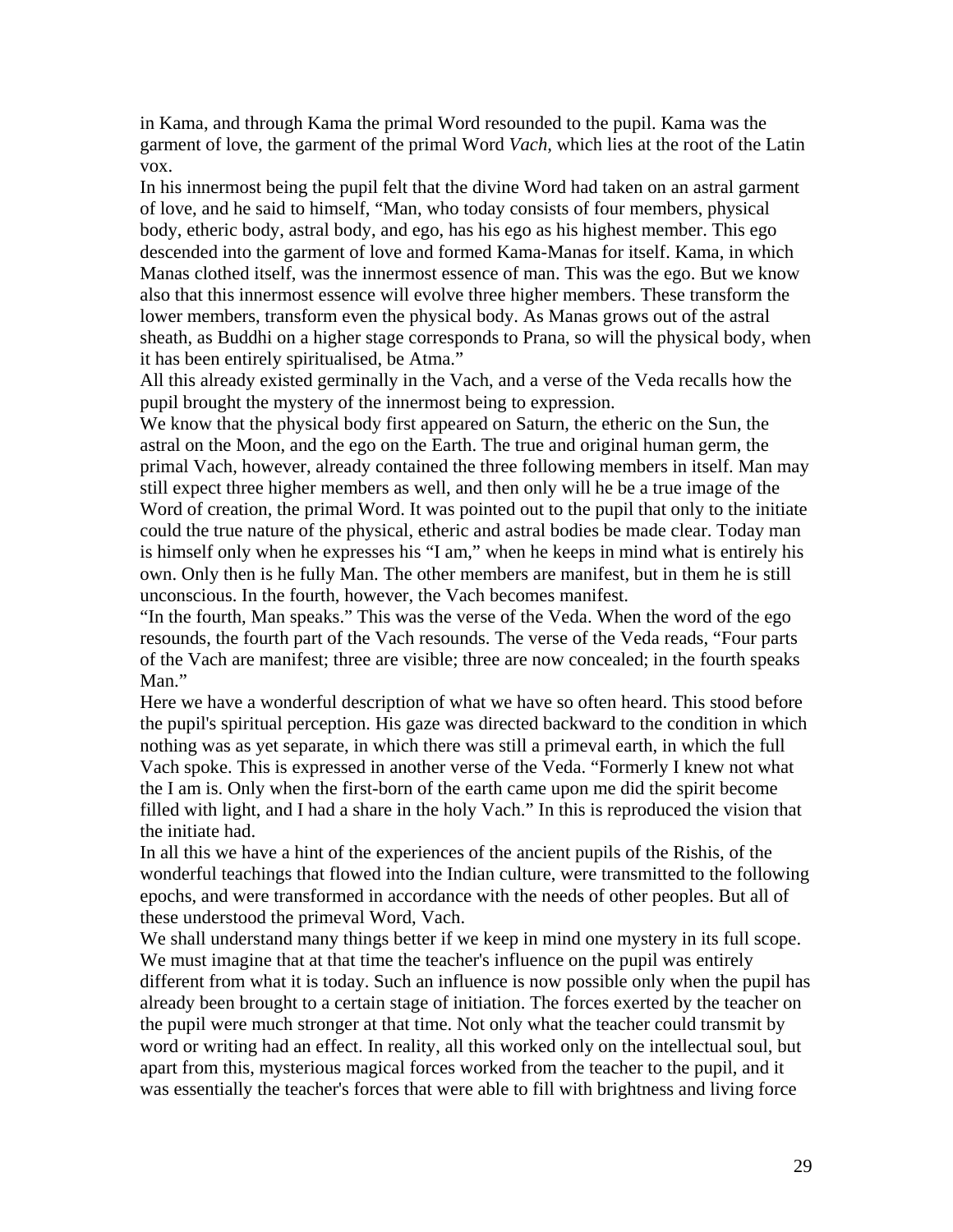the pictures that the teacher called up before the pupil's soul. This singular influence was lost only in the fourth post-Atlantean period, in the Greco-Latin culture. These forces simply change. When one of the old Egyptians confronted a young person, it was quite different from a teacher confronting a pupil today. Entirely different forces worked from age to youth. This will be recognized by anyone who seeks to understand what was still described in ancient Greece. Socrates actually had telepathic powers, which he allowed to work on his pupils while he instructed them. Such things can no longer work in our time, but they are hinted at in Plato's writings. What was entirely justified then would be rejected as a misdemeanor today. Changes take place, and today no one has a right to copy such methods. Certain phenomena today may remind us of this, but they must be considered reprehensible.

In ancient times, forces proceeded from the teacher to the pupil. Even in ancient Egypt there were still a great many people who could absorb forces in this manner. If a person who was especially sensitive stood before someone who had learned to strengthen his thoughts, a strong thought worked in such a way that it appeared as a picture in the soul of the sensitive person. In ancient Egypt such a telepathic influence was eminently possible, and thought-transference was present to a high degree. If a strong will-nature confronted someone who had not been strengthened, this was often the case. In Egypt one was able to guide and direct in a high degree through thoughts, in a way we today cannot imagine at all. Today such forces would be woefully misused. In ancient Egypt, however, initiation rested principally upon forces of this kind. This was likewise true in ancient India and Persia.

These forces also reinforced the method which, if an exoteric expression is desired, might be called medical. By this we do not mean the official medical practice of today. The Egyptian physician and initiate would have laughed to scorn what modern man calls medicine. The Egyptian physician knew one thing — that the conditions that prevailed in ancient Atlantis, and that could still be perceived in initiation, could in a certain sense be reawakened. The consciousness in which man lived in Atlantis was a dim clairvoyant consciousness. At that time (said the Egyptian initiate) the spiritual beings could exert a much greater influence on man. Today, when he sleeps, man knows nothing of the higher worlds, but the Atlantean, in his shadowy clairvoyant consciousness, then lived with the gods. If modern man can raise himself to an ideal, this is better for him than all moral teachings; similarly, the Egyptian initiate worked on his pupil through pictures of higher spiritual events. This had no mere external effect; it worked deeply within, and in such a way that a definite result ensued.

Let us think of a sick person, who is sick because certain bodily functions do not proceed in a normal way. What is the cause of this? A person with occult training knows that when the physical body functions irregularly, the cause does not lie outside the latter. On the contrary, all illnesses that do not come from outside the Physical body, originate in the fact that the etheric body is not in order. But the etheric body is ill because the astral body is out of order. If an Atlantean was threatened with a disorder in the distribution of fluids, this was quickly taken care of. In a sleeping condition he received from the spiritual worlds such force that through his sleep the disturbed functions were restored to order, and he was brought back to health. He rebuilt the healing forces through sleep. The ancient Egyptian physicians did something similar. They reduced the patient's consciousness to a sort of hypnotic sleep, during which they could govern the soul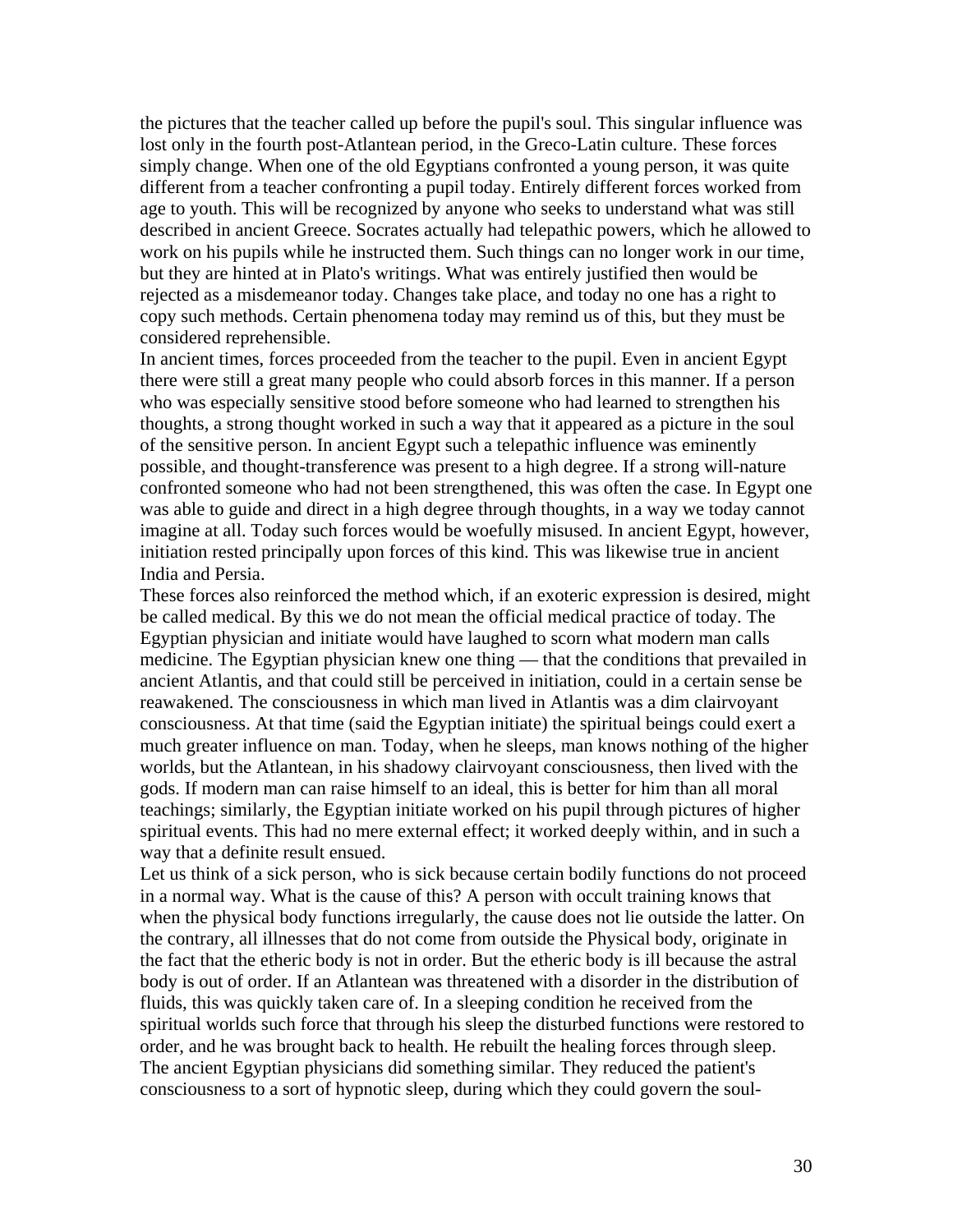pictures that arose around the patient. They guided these pictures in such a way that they were able to work back on the physical body and make it healthy. This was the significance of the temple-sleep that was applied for internal ailments. The patient was given no medicine, but was allowed to sleep in the temple. His consciousness was damped down, and he was allowed to look into the spiritual worlds. Then his astral experiences were guided in such a way that they had the power to pour health into the body. This is no superstition; it is a secret that was known to the initiates. They introduced the spiritual into the patient's experiences. In this medical art, which we find so closely connected with the principle of initiation, the Atlantean conditions were artificially recreated during the healing. Since man did not work against himself through his day-consciousness, those forces could be active that were necessary for healing. This is how the temple-sleep worked.

In the Egyptian culture there still reigned that principle which, in India, reigned among those wise Rishis who guided affairs, who transmitted the planetary forces, who were the pupils of Manu, the great teacher of that first sublime culture. In the first post-Atlantean culture it was the Rishis who brought the sublime teaching that led men into lofty spiritual worlds, even into the world of higher Devachan. In the succeeding cultural periods, what was seen there was led down as far as the physical plane. Until the fourth post-Atlantean period there continued to descend into the physical plane that Being whom we learned to know as Brahman in the Indian period and whom we now designate as Christ. No longer does he transmit the spiritual; he himself became man in order to radiate over all men the mysterious power of the primal Word.

Thus the primal Word descended, in order that it might lead man upward again. Man must understand how that happened, if he is to make himself an instrument through which he can work into the future. We must learn to know what happened before our time, so that we ourselves can cooperate in an ever higher molding of what exists around us and for us.

We must create a spiritual world in the future. To do this, we must first understand the cosmos.

- **\* Throughout this and the following lectures much is said of the development of human and animal forms. For an attempt to systematize Dr. Steiner's views in this field and to bring them into connection with ordinary scientific knowledge, the reader is again referred to Poppelbaum,** *Man and Animal* **(Rudolf Steiner Press, London, 1960).**
- **\*\* The Sanscrit word is** *Vach* **or** *Vac***; see Maurice Bloomfield's** *Religion of India* **(New York, Putnam, 1908), pages 191 and 243. Dr. Steiner uses WHA in German, but the first letter should be pronounced like the English V, hence the WHA becomes VHA in English.**
- **† Selections from the** *Vedas* **are given in** *Sacred Books of the East* **(Oxford University Press, 1879-1910) but there seems to be no complete translation or index in English.**
- **††** *Kama* **is a Sanscrit word meaning** *desire***, the nature of the astral body.**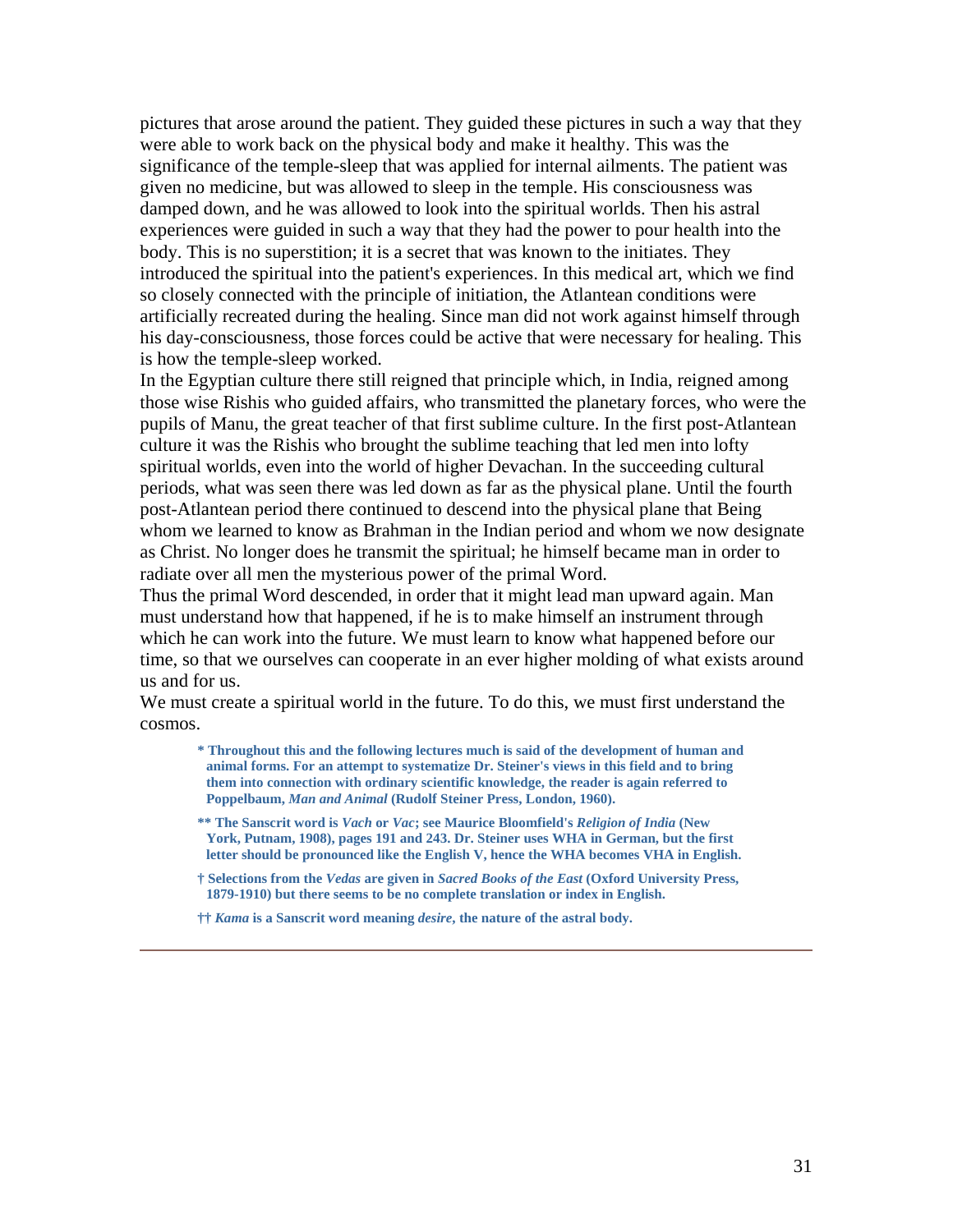LECTURE 5

*The Genesis of the Trinity of Sun, Moon, and Earth. Osiris and Typhon. September 7, 1908* GA 106

UP to this point in these lectures we have tried to construct a picture of the earth's evolution in connection with the evolution of man, because we had to demonstrate how the earth's past, how the facts of its evolution, were reflected in the knowledge displayed by the various cultural periods of the post-Atlantean time. The deepest experiences of the pupils of the Rishis were characterized, and it was shown how these inner experiences of the neophyte portrayed, in inward clairvoyantly-perceived pictures, the relationships and events that prevailed in the primeval earth, when sun and moon were still contained in it. We also saw what a high stage of initiation such a pupil had to reach in order to build for himself such a world-conception, which appears as a recapitulation of what occurred in the remotest past. We also saw what the Greeks thought when, in the campaigns of Alexander, they became acquainted with what was experienced by such an Indian neophyte, in whose soul arose the picture of the divine-spiritual creative force that began to express itself in the primeval mist when sun and moon were still united with the earth. This picture, the Brahman of the Indians, which was later called I-Brahma (Aham Brahma) and which appeared to the Greeks as Heracles — this picture, we sought to bring before our souls as an inner recapitulation of the facts that actually occurred in the past.

It was also emphasized that the succeeding evolutionary periods of the earth were reflected in the Persian and Egyptian cultures. What occurred in the second epoch, when the sun withdrew from the earth, appeared in pictures to the Persian initiates. All that happened as the moon gradually withdrew became the world-conception and the initiation-principle of the Egyptians, Chaldeans, Babylonians, Assyrians.

Now, in order to look quite clearly into the soul of the ancient Egyptian, which is the most important thing for us — and considering the Persian initiation only as a sort of preparation — we must examine a little more narrowly just what happened to our earth during the periods when the sun and moon were separating from it. We shall sketch how the earth itself gradually evolved during these times. We shall disregard the great cosmic events and direct our attention to what happened on the earth itself.

If again we look back on our earth in its primeval condition, when it was still united with sun and moon, we do not find our animals or plants, and especially not our minerals. At first the earth was composed only of man, only of the human germs. Of course it is true that the animal and plant germs were laid down on the old Sun and the old Moon, and that they were already contained in the earliest condition of the Earth, but in a certain way they were still slumbering, so that one could not perceive that they would really be able to bring forth anything. It was only when the sun began to withdraw that the germs that later became animals first became capable of germinating. Not until the sun had completely withdrawn from the earth, leaving earth and moon alone, did the same thing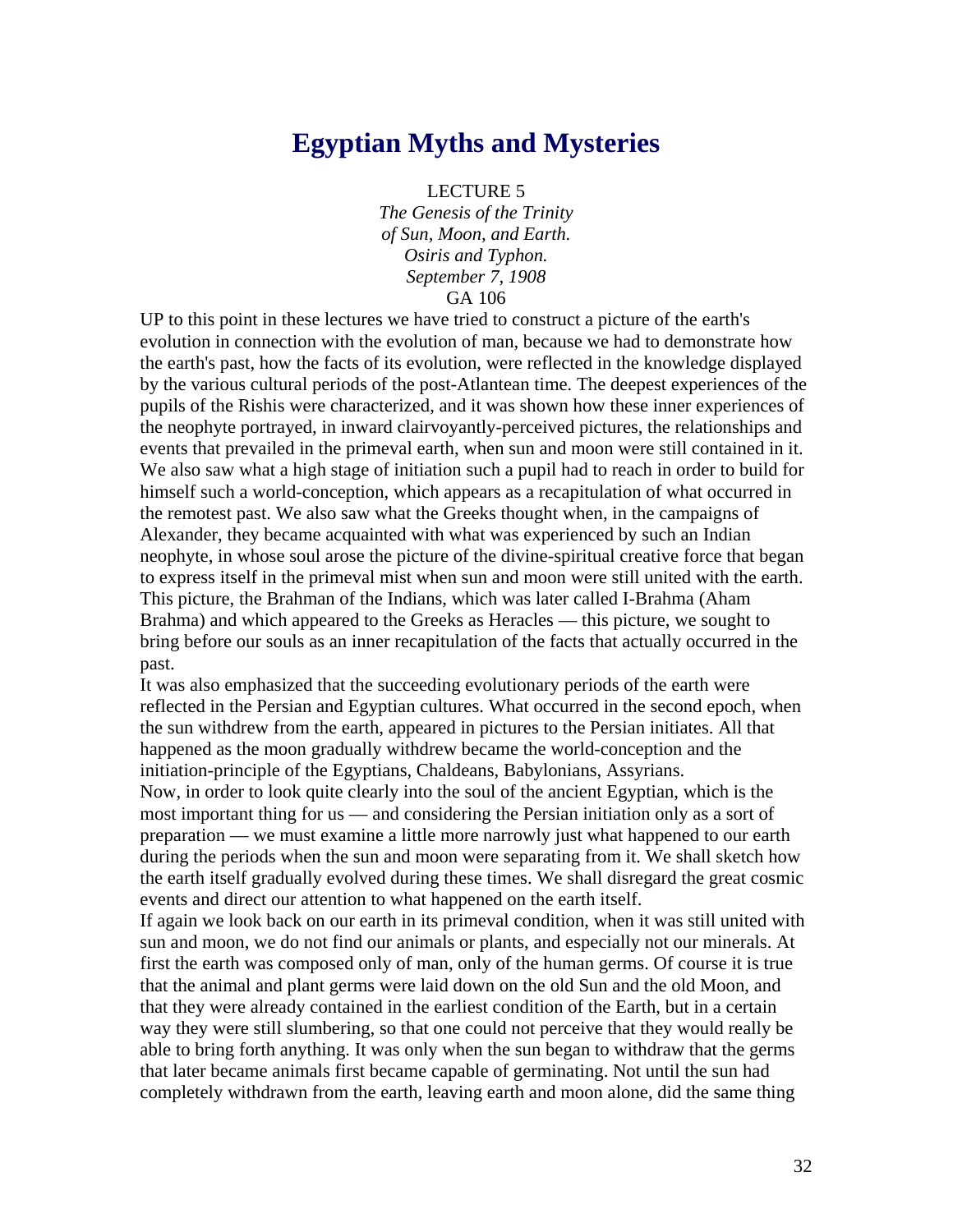happen to the germs that later became plants. The mineral germs formed themselves gradually, only when the moon had begun to withdraw. We must keep this clearly in mind.

Now, for once, let us look at the earth itself. When it still had sun and moon within itself, the earth was only a sort of etheric mist of vast extent, within which the human germs were active, while the germs of the other beings — animals, plants, and minerals slumbered. Since only human germs were present, there were no eyes to behold these events externally, hence the description given here is visible only for the clairvoyant vision in retrospect. It is given on the hypothesis that it is what one would have seen had one been able at that time to observe from a point in universal space.

On ancient Saturn, too, a physical eye would have seen nothing. In that primeval condition, the earth was merely a vaporous mist that could be felt physically only as warmth. Out of this mass, this primeval etheric mist, there gradually took shape a shining ball of vapor, which could have been seen had a physical eye been present. Could one have penetrated this with a feeling-sense, it would have appeared as a heated space, somewhat like the interior of an oven. But soon this mist became luminous, and this ball of vapor that thus took shape contained all the germs of which we have just spoken. We must be quite clear that this mist was nothing like a fog or cloud-formation of today; rather did it contain in solution all the substances which at present are solid or liquid. All metals, all minerals, everything, were then present in the mist in transparent and translucent form. There was a translucent vapor, permeated by warmth and light. Think yourself into this. What had grown out of the etheric mist was a translucent gas. This grew brighter and brighter, and through the condensation of the gases the light grew ever stronger, so that ultimately this vapor-mist appeared like a great sun that shone out into world-space.

This was the period when the earth still contained the sun, when the earth was still irradiated by light and rayed its light into world-space. But this light made it possible, not only that man should live with the earth in that primeval condition, but that in the fullness of the light there should also live all those other high beings who, although not assuming a physical body, were connected with the evolution of man: Angels, Archangels and Principalities. But not only were these present. In the fullness of the light lived still higher beings also: the Powers, or Exusiai, or Spirits of Form; the Virtues, or Dynameis, or Spirits of Motion; the Dominions, or Kyriotetes, or Spirits of Wisdom; those spirits who are called the Thrones, or Spirits of Will; finally, in looser connection with the fullness of the light, more and more detaching themselves therefrom, the Cherubim and Seraphim. The earth was a world inhabited by a whole hierarchy of lower and higher beings, all sublime. What radiated out into space as light, the light with which the earthbody was permeated, was not light only but also what was later the mission of the earth: It was the force of love. This contained the light as its most important component. We must imagine that not only light was rayed forth, not physical light alone, but that this light was ensouled, inspirited, by the force of love. This is difficult for the modern mind to grasp. There are people today who describe the sun as though it were a gaseous ball that simply radiates light. Such a purely material conception of the sun prevails exclusively today. The occultists are the only exception. One who reads a description of the sun today as it is represented in popular books, in the books that are the spiritual nourishment of countless people, does not learn to know the true being of the sun. What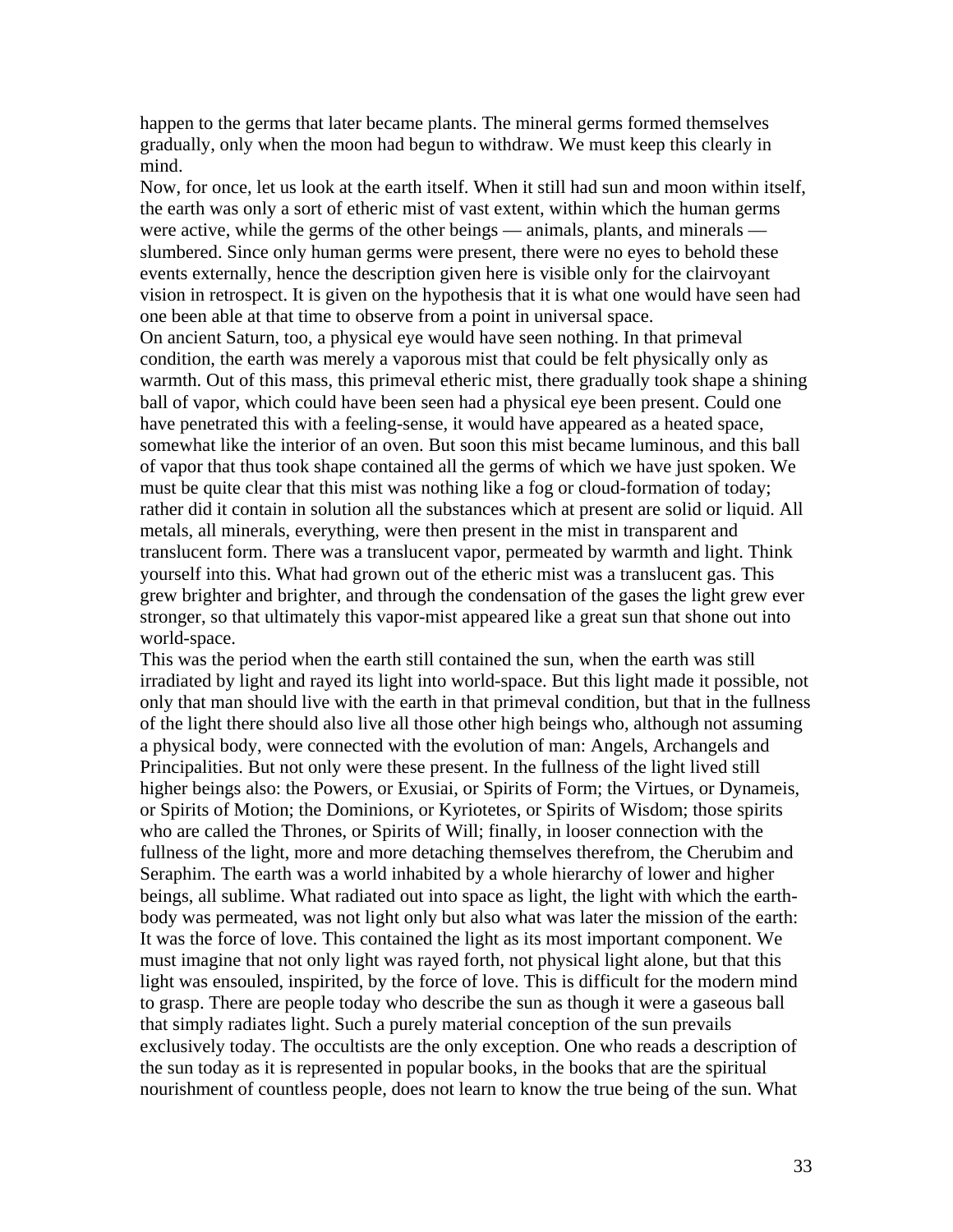these books say about the sun is worth about as much as if one described a corpse as the true being of man. The corpse is no more man than what astrophysics says of the sun is really the sun.

Just as one who describes a corpse leaves out the most important thing about man, so the physicist who describes the sun today leaves out the most important thing. He does not reach its essence, although he may believe that with the help of spectroanalysis he has found its inner elements. What is described is only the outer body of the **[sun.\\*](http://wn.elib.com/Steiner/Lectures/EgyptMyth/#_note1)** In every sunbeam there streams down on all the inhabitants of the earth the force of those higher beings who live on the sun, and in the light of the sun there descends the force of love, which here on earth streams from man to man, from heart to heart. The sun can never send mere physical light to earth; the warmest, most ardent, feeling of love is invisibly present in the sunlight. With the sunlight there stream to earth the forces of the Thrones, the Cherubim, the Seraphim, and the whole 'hierarchy of higher beings who inhabit the sun and have no need of any body other than the light. But since all this that is present in the sun today was at that time still united with the earth, those higher beings themselves were also united with the earth. Even today they are connected with earth-evolution. We must reflect that man, the lowest of the higher beings, was at that time already present in the germ as the new child of the earth, borne and nourished in the womb by these divine beings. The man who lived in the period of earth-evolution that we are now considering, had to have a much more refined body, since he was still in the womb of these beings. The clairvoyant consciousness perceives that the body of the man of that time consisted only of a fine mist-form or vapor-form; it was a body of air or gas, a gasbody rayed through and entirely permeated by light. If we imagine a cloud formed with some regularity, a chalice-like formation expanding in an upward direction, the chalice glowing with inner light, we have the men of that time who, for the first time in this earth-evolution, began to have a dim consciousness, such a consciousness as the plantworld has today. These men were not like plants in the modern sense. They were cloudmasses in chalice-like form, illuminated and warmed by the light, with no firm boundaries dividing them from the collective earth-mass.

This was once the form of man, a form that was a physical light-body, participating still in the forces of the light. Because of the refinement of this body there could descend into it not only an etheric and an astral body, not only the ego in its first beginnings, but also the higher spiritual beings who were connected with the earth. Man was, as it were, rooted above in the divine spiritual beings, and these permeated him. It is really not easy to portray the splendor of the earth at that time. We must picture it as a light-filled globe, shone round by light-bearing clouds and generating wonderful phenomena of light and color. Had one been able to feel this earth with his hands, he would have perceived warmth-phenomena. The luminous masses surged back and forth. Within them were all the human beings of today, woven through by all the spiritual beings, who rayed forth light in manifold grandeur and beauty. Outside was the earth-cosmos in its great variety; inside, with the light flowing about him, was man, in close connection with the divinespiritual beings, raying streams of light into the outer light-sphere. As though by an umbilical cord that sprang from the divine, man hung upon this totality, on the lightwomb, the world-womb of our earth. It was a collective world-womb in which the lightplant man lived at that time, feeling himself one with the light-mantle of the earth. In this refined vaporous plant-form, man hung as though on the umbilical cord of the earth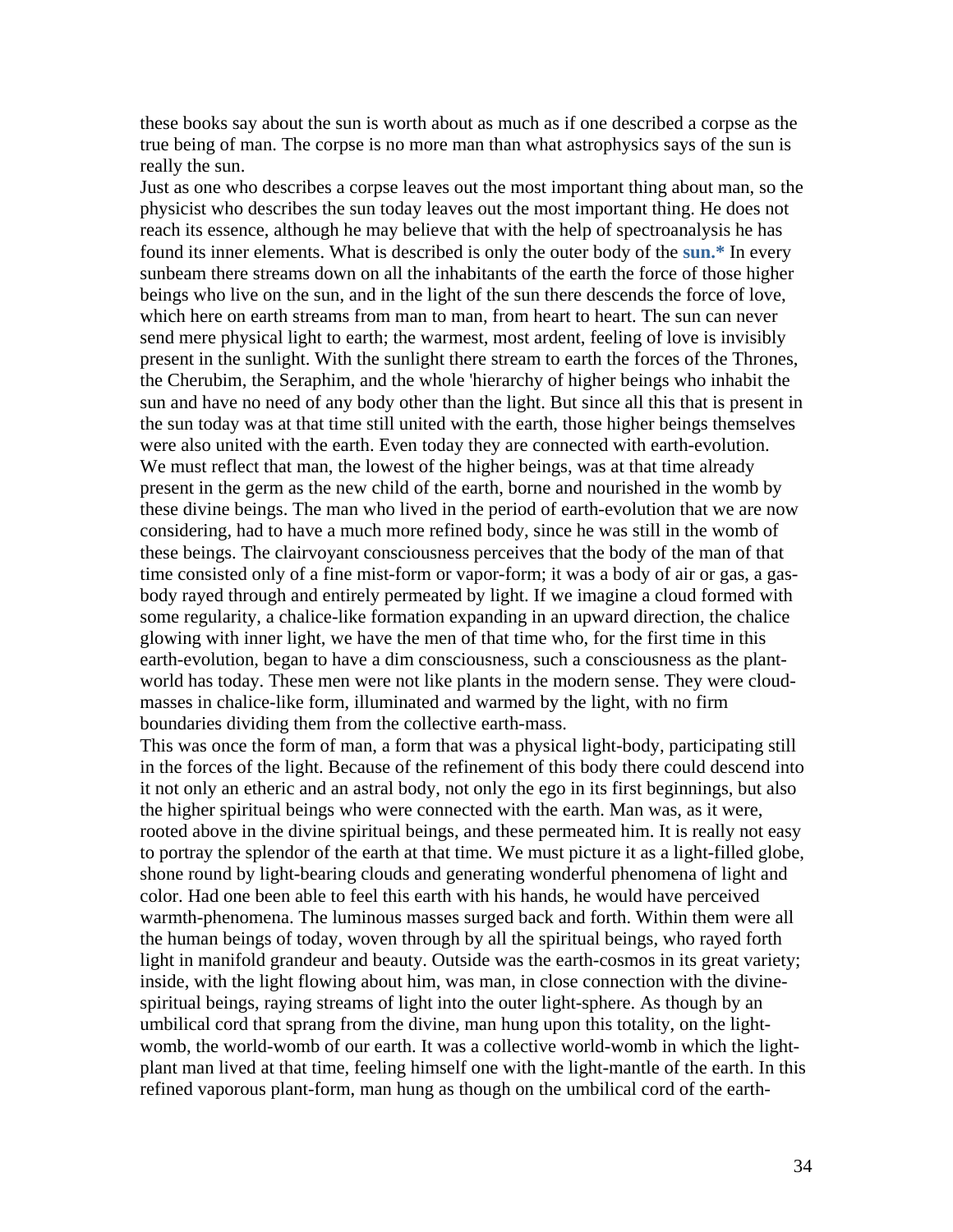mother and he was cherished and nourished by the whole mother earth. As in a cruder sense the child of today is cherished and nourished in the maternal body, so the human germ was cherished and nourished at that time. Thus did man live in the primeval age of the earth.

Then the sun began to withdraw itself, taking the finest substances with it. There came a time when the high sun-beings forsook men, for all that today belongs to the sun forsook our earth and left the coarser substances behind. As a result of this departure of the sun, the mist cooled to water; and where there was formerly a mist-earth, now there was a water-sphere. In the middle were the primeval waters, but not surrounded by air; going outward, the waters changed into thick, heavy mist, which gradually became more refined. The earth of that time was a water-earth. It contained various materials in a soft state, which were enveloped by mists that became ever finer until, in the highest spheres, they became extremely rarefied. Thus did our earth once appear and thus was it altered. Men had to sink the formerly luminous gas-form into the turbid waters and incarnate there as shaped water-masses swimming in the water, as previously they had been airforms floating in the air. Man became a water-form, but not entirely. Never did man descend entirely into the water.

This is an important moment. It has been described how the earth was a water-earth, but man was only partially a water-being. He protruded into the mist-sheath, so that he was half a water, half a vapor-being. Below, in the water, man could not be reached by the sun; the water-mass was so thick that the sunlight could not penetrate it. The light of the sun could penetrate into the vapor to some extent, so that man dwelt partly in the dark light-deprived water and partly in the light-permeated vapor. Of one thing, however, the water was not deprived, and this we must describe more minutely.

From the beginning, the earth was not only glowing and shining, but was also resounding, and the tone had remained in the earth, so that when the light departed the water became dark, but also became drenched with tone. It was the tone that gave form to the water, as one may learn from the well-known experiment in physics. We see that tone is something formative, a shaping force, since through tone the parts are arranged in order. Tone is a shaping power, and it was this that formed the body out of the water. That was the force of tone, which had remained in the earth. It was tone, it was the sound that rings through the earth, out of which the human form shaped itself. The light could reach only to the part of man that protruded out of the water. Below was a water-body; above was a vapor-body, which the external light touched, and which, in this light, was accessible to the beings who had gone out with the sun. Formerly, when the sun was still united with the earth, man felt himself to be in their womb. Now they shone down on him in the light and irradiated him with their power.

We must not forget, however, that in what remained behind after the separation of the sun other forces, the Moon-forces, were present. The earth had to separate these forces from itself.

Here we have a period during which only the sun was withdrawn, when the plant-man had to descend gradually into the water-earth. This stage, at which man had then arrived in his body, we see preserved today in a degenerated form in fishes. The fishes that we see in the water today are relics of those men, although naturally in a decadent form. We must think of a goldfish, for example, in a fantastic plant-form, agile, but with a feeling of sadness because the light had been withdrawn from the water. It was a very deep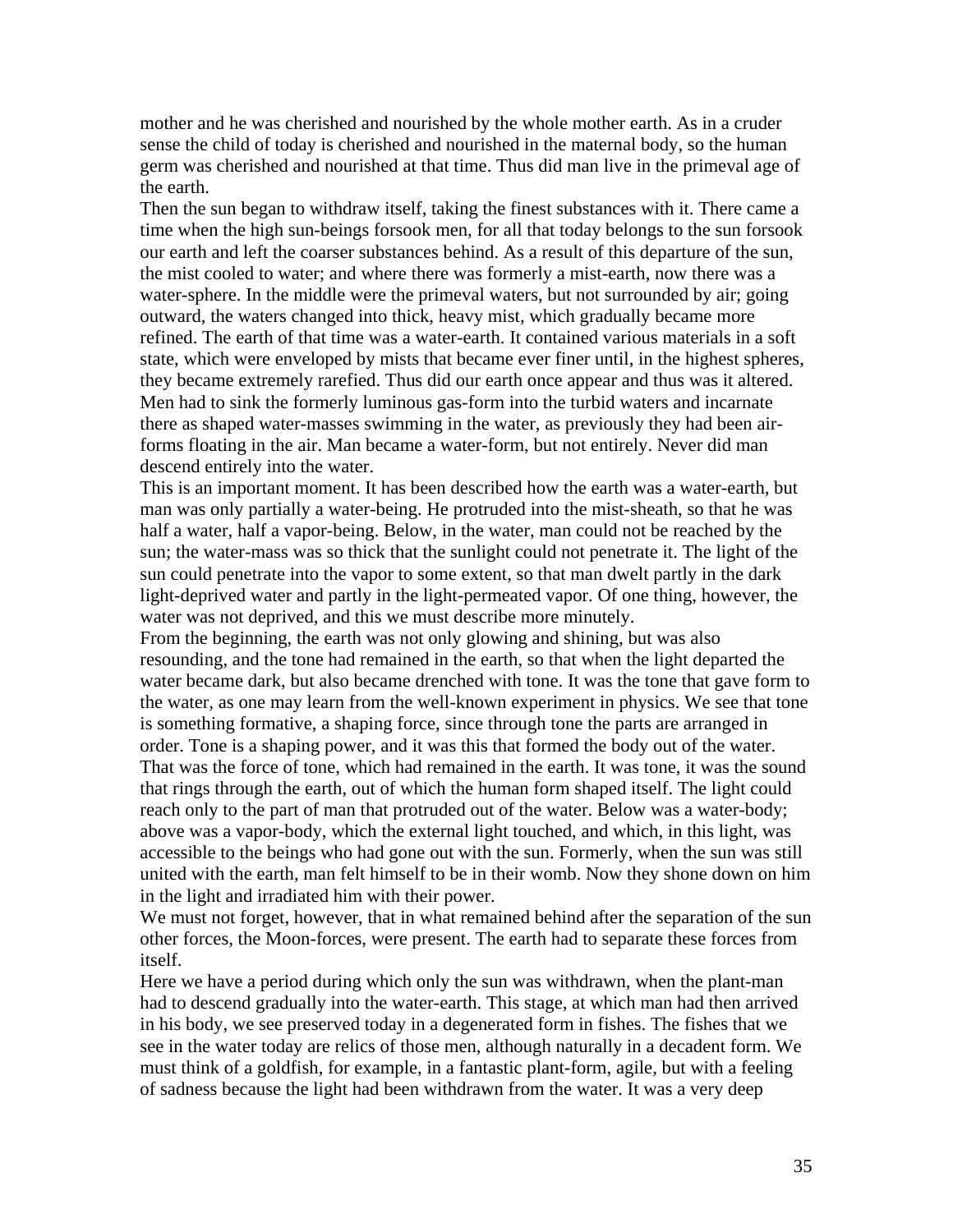longing that arose. The light was no longer there, but the desire for the light called up this longing. There was a moment in the earth's evolution when the sun was not yet entirely outside the earth; there one can see that form still permeated with light — man with his upper part still at the sun-stage, while below he is already in the shape preserved in the fishes.

Through the fact that man lived in darkness with half his being, he had in his lower parts a baser nature, for in the submerged parts he had the Moon-forces. This part was not petrified like lava, as in the present moon, but these were dark forces. Only the worst parts of the astral could penetrate here. Above was a vapor-form, resembling the head parts, into which the light shone from outside and gave him form. So man consisted of a lower and an upper part. Swimming and floating, he moved about in the vaporous atmosphere. This thick atmosphere of the earth was not yet air; it was vapor, and the sun could not penetrate it. Warmth could penetrate, but not light. The sun-rays could not kiss the whole earth, but only its surface; the earth-ocean remained dark. In this ocean were the forces that later went out as the moon.

As the light-forces penetrated into the earth, so also did the gods penetrate. Thus we have, below, the godless, god-deserted mantle of waters, permeated only by the force of tone, and, all around this, the vapor, into which extended the forces of the sun. Therefore in this vapor-body, which rose above the surface of the water, man still participated in what streamed to him as light and love from the spiritual world. But why did the world of tone permeate the dark watery core? Because one of the high sun-spirits had remained behind, binding his existence to the earth. This is the same spirit whom we know as Yahweh or Jehovah. Yahweh alone remained with the earth, sacrificing himself. It was he whose inner being resounded through the water-earth as shaping tone.

But since the worst forces had remained as the ingredients of the water-earth, and since these forces were dreadful elements, man's vapor-portion was drawn ever further down, and out of the earlier plant-form a being gradually evolved that stood at the stage of the amphibian. In saga and myth this form, which stood far below later humanity, is described as the dragon, the human amphibian, the lindworm. Man's other part, which was a citizen of the realm of light, is presented as a being which cannot descend, which fights the lower nature; for example, as Michael, the dragon-slayer, or as Saint George combating the dragon. Even in the figure of Siegfried with the dragon, although transformed, we have pictures of man's rudiments in their primeval duality. Warmth penetrated into the upper part of the earth and into the upper part of physical man, and formed something like a fiery dragon. But above that rose the ether body, in which the sun's force was preserved. Thus we have a form that the Old Testament well describes as the tempting serpent, which is also an amphibian.

The time was now approaching during which the basest forces were hurled out. Mighty catastrophes shook the earth, and for the occultist the basalt formations appear as remnants of the cleansing forces that rocked the globe when the moon had to separate from the earth. This was also the time when the water-core of the earth condensed more and more, and the firm mineral kernel gradually evolved. On the one hand, the earth grew denser through the departure of the moon; on the other the upper parts gave off their heavier, coarser substances to the lower. Above, there arose something which, although still permeated by water, became more and more similar to our air. The earth gradually acquired a firm kernel in the middle, around which was the water everywhere. At first,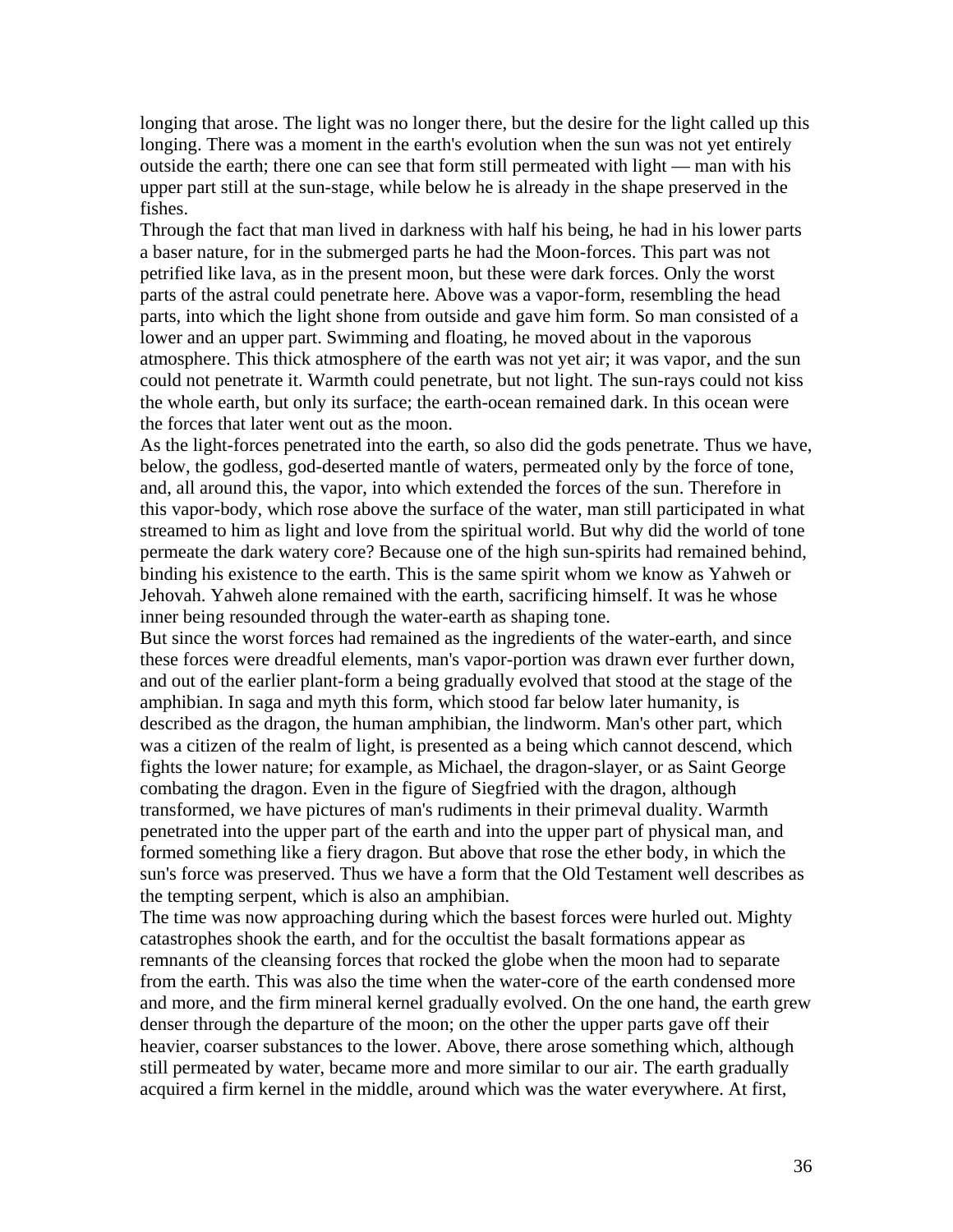the mist was still impenetrable for the sun's rays, but by relinquishing its substances the mist grew thinner and thinner. Later, much later, air developed out of this, and gradually the sun's rays, which earlier could not reach the earth itself, were able to penetrate it. Now came a stage that we, must picture correctly. Earlier, man dived down into the water and extended up into the mist. Now, through the condensation of the earth, the water-man slowly acquired the possibility of solidifying his form and taking on a hard bony system. Man hardened himself within himself. Thereby he transformed his upper part in such a way that it became suited for something new. This new thing, which previously was impossible, was the breathing of air. Now we find the first beginning of the lungs. In the upper part there has previously been something that took up the light, but could do nothing more. Now man felt the light again in his dull consciousness. He could feel what streamed down in it as divine forces coming toward him. In this transitional stage man felt that what streamed down upon him was divided into two parts. The air penetrated into him as breath. Previously only the *light* had reached him, but now the air was inside him. Feeling this, man had to say to himself, "Formerly I felt that the force that is above me gave me what I now use for breathing. The light was my breath."

What now streamed into him appeared to man as two brothers. Light and air were two brothers for him; they had become a duality for him. All earthly breath that streamed into man was at the same time an annunciation that he had to learn to feel something entirely new. As long as there was light alone, he did not know birth and death. The lightpermeated cloud transformed itself perpetually, but man felt this only as the changing of a garment. He did not feel that he was born or that he died. He felt that he was eternal, and that birth and death were only episodes. With the first drawing of breath, the consciousness of birth and death entered into him. He felt that the air-breath, which had split off from its brother the light-ray, and which thereby had split off also the beings who earlier had flowed in with the light, had brought death to him.

Formerly, man had the consciousness, "I have a dark form, but I am connected with the eternal being." Who was it that destroyed this consciousness? It was the air-breath that entered into man — Typhon. Typhon is the name of the air-breath. When the Egyptian soul experienced within itself how the formerly united stream divided itself into light and air, the cosmic event became a symbolic picture for this soul — the murder of Osiris by Typhon, or Set, the air-breath.

A mighty cosmic event is hidden in the Egyptian myth that allows Osiris to be killed by **[Typhon.†](http://wn.elib.com/Steiner/Lectures/EgyptMyth/#_note2)** The Egyptian experienced the god who came from the sun and was still in harmony with his brother, as Osiris. Typhon was the air-breath that had brought mortality to man. Here we see one of the most pregnant examples of how the facts of cosmic evolution repeat themselves in man's inner knowledge.

In this way the trinity of sun, moon, and earth came into being. All of this was communicated to the Egyptian pupil in deep and consciously formed pictures.

- **\* This sentiment as to the sun is eloquently expressed in English by D. H. Lawrence in his**  *Apocalypse* **(New York, Viking, 1932), pp. 41-46.**
- **† Fairly complete versions of this myth may be found in Padraic Colum:** *Orpheus Myths of the World* **(New York, Macmillan, 1930) and in Lewis Spence:** *Mysteries of Egypt* **(London, Rider & Co., 1929).**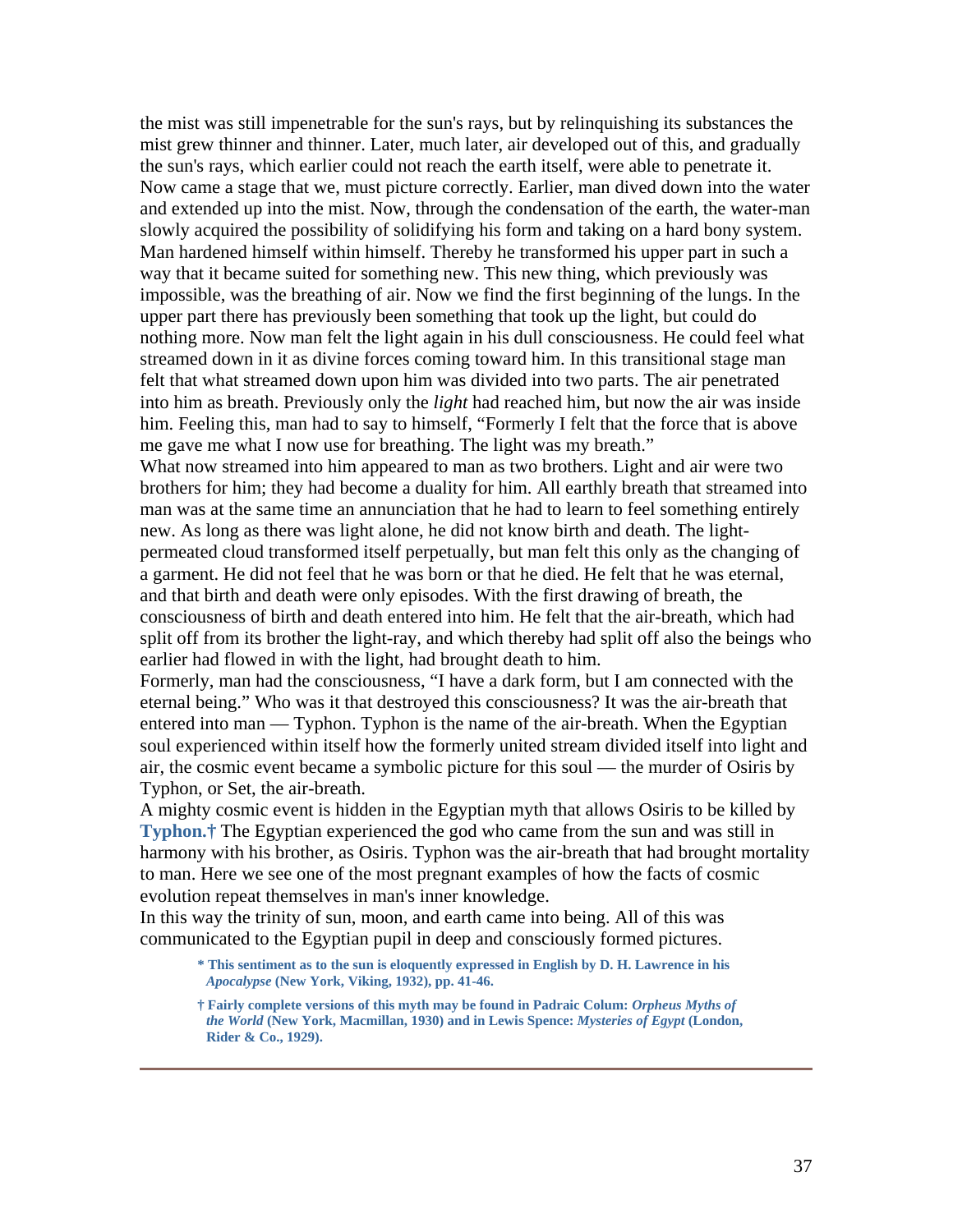# **Egyptian Myths and Mysteries**

LECTURE 6

*The Influence of Osiris and Isis. Facts of Occult Anatomy and Physiology. September 8, 1908* GA 106

MANY of you, in reflecting upon what we have said in the last few days about the evolution of the earth and the solar system in relation to man, will have encountered what seems to you a curious contradiction of many present-day highly prized notions. You will have said to yourselves, "Yesterday we heard that the worst forces in evolution were connected with the moon, that when the moon separated from the earth the worst forces went out with it, and that only through this did the earth achieve a condition in which man could pursue his evolution. When we hear all this, what about the romantic aspect of the moon, what about all the poetry that speaks with such true feeling of the moon's wonderful influences upon man?"

This is only an apparent contradiction. It is resolved if we do not regard the facts onesidedly, if we place the whole complex of facts before our souls. It is certainly true that if we examined the physical mass of the moon we would find that it was not fitted to support life as we know it here on earth. We must also say that everything of an etheric nature that is connected with the moon and its physical substances appears in large part inferior, even decadent, when compared with the etheric in our own corporeality. Furthermore, if we should observe the astral nature of the individual moon-beings clairvoyantly — and we are entirely justified in speaking of them — we would be convinced that the worst and basest feelings that we have on earth are as nothing compared to what is found on the moon. Thus, in respect of the astral, the etheric, and the physical parts of the moon, we may speak of beings, of elements, that had to be expelled so that our earth could pursue its way, free from injurious influences.

But now we must recognize another fact. We must not forget that we cannot simply stop with what is base or evil, for everything that becomes base or evil in evolution is subject to a significant fact. As long as this is at all possible, everything that has sunk deep down into lower spheres must be purified through other, more perfect beings, must be raised up and purged, so that it may again be used in the economy of the universe. If we find a place in the cosmos where especially base beings congregate, we may be sure that with these baser beings are connected other higher ones, who have so great a power for the good, the beautiful, and the noble that they are fitted to lead 'even the lowest forces toward the good. It is true that all the basest things are connected with the moon's existence, but on the other hand, very high beings also are connected with it. We already know, for example, that the high spiritual personality of Yahweh dwells on the moon. So exalted a being, possessed of such power and glory, has under him vast hosts of ministering beings of a benevolent nature. We must understand that, although the basest forces departed from the earth with the moon, there also remained connected with the moon certain beings who are capable of transforming the bad into good, the ugly into beauty. They could not have done this had they left the ugly in the earth; they had to withdraw it.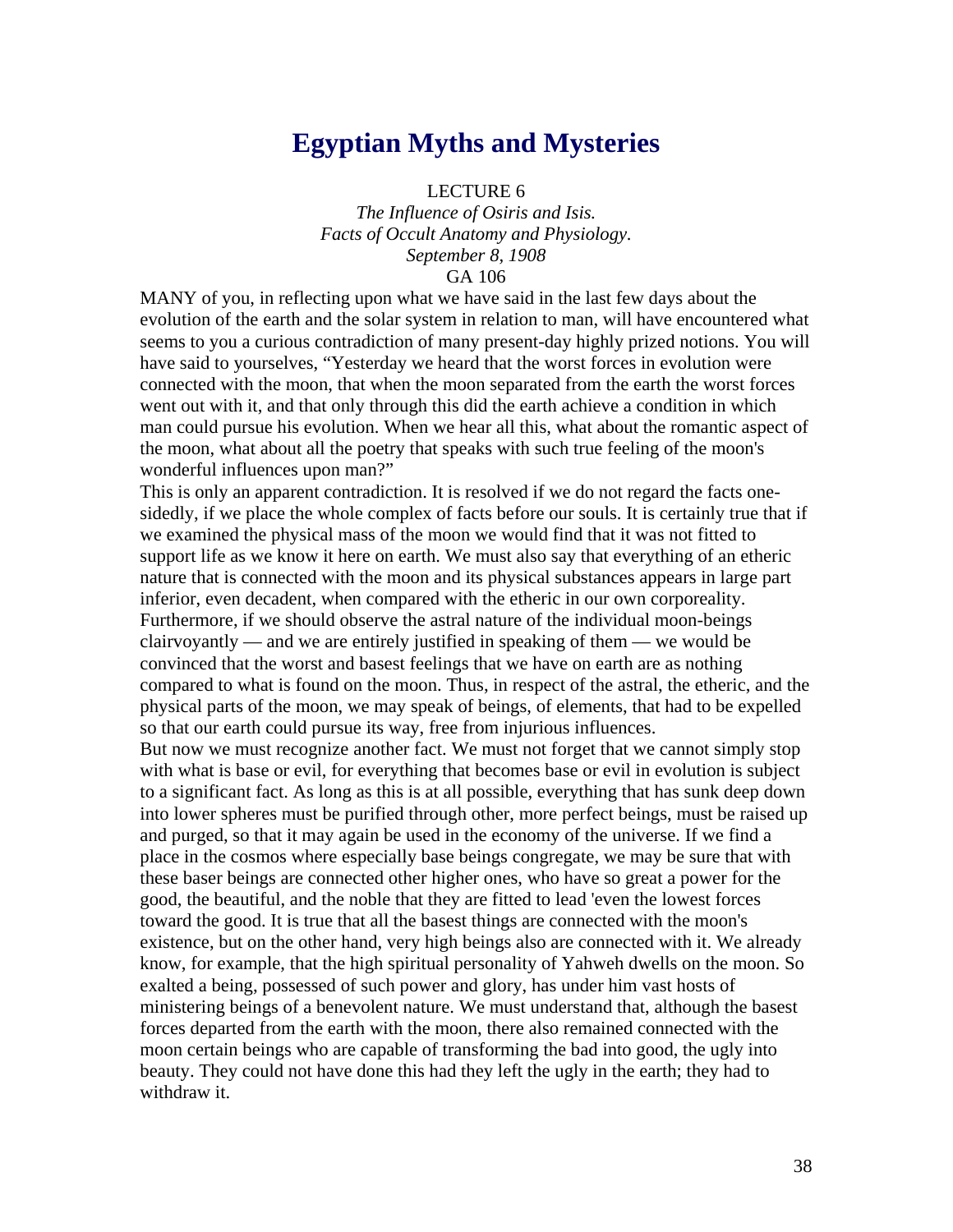But why did evil and ugliness have to come into existence at all? They had to come into existence because without them something else would never have come to birth. Man would never have been able to become a self-forming, self-contained being. Let us recall the foregoing lecture. There we saw how man's lower nature was rooted in the water, how he was half sunk in the dark water-earth. There were no bones at that time, no firm human shape. There was a flower-like form, which perpetually metamorphosed itself. Man would have remained like this if the forces had not developed further, under the influence of the moon. Had the earth remained exposed to the sun alone, the mobility of the human form would have been enhanced to the highest degree. The earth would have attained a tempo impossible for man, and man would never have been able to develop his present form. On the other hand, if only the moon forces had been influential, man would have rigidified immediately; his form would have been frozen at the moment of birth; he would have become a mummy. Today man evolves between these two extremes, between unlimited mobility and complete rigidity. Because the forming forces are in the moon, the physical moon has become slag. Only the exalted and powerful beings who are connected with the moon can extend their influence into these forms.

Thus two types of forces influence the earth; the sun-forces and the moon-forces, the one stimulating and the other mummifying. Let us imagine that a giant steals the sun away. In that moment we would all become stiff like mummies, so stiff that we would never again be able to lose this form. But if the giant took the moon away, all the beautiful measured movements that we have today would become convulsive. We would become inwardly entirely mobile; we would see our hands prolong themselves to the gigantic, and then shrink up again. The power of metamorphosis would be vastly intensified. Now, however, man is inserted between these two forces.

Within this cosmos, many things are wisely arranged, not only in the various forms and substances but in the relations of things to each other. In order to bring this endless wisdom before our souls we shall now consider a relationship associated with the figure of Osiris.

In the figure of Osiris, the Egyptian saw the influence of the sun upon the earth in the time when mists and vapors still covered the earth, when there was still no air, and he saw that when breathing began in man, the unitary being, Osiris-Set, split. Set or Typhon caused the breath to enter into us. Typhon separated himself from the light of the sun, while Osiris worked only as the light of the sun. But this is also the moment when birth and death entered into the being of man. Into what was forming and unforming, which was previously like putting on and taking off a garment, a great change had entered. If man had been able to experience the effects of those high beings who later went out from the earth with the sun in the time when the influences proceeding from the sun had not yet left the earth, he would have looked up with thankfulness to these sun-beings. But as the sun separated itself from the earth more and more, and as the vapor-sphere — which for man at that time was the realm of his higher nature — refined itself more and more, then man, who was able to perceive the direct influence of the sun less and less, acquired the consciousness of what the forces in his lower nature were, and he came to the point of grasping his ego there. When he dived down into his lower nature, he became conscious of himself for the first time.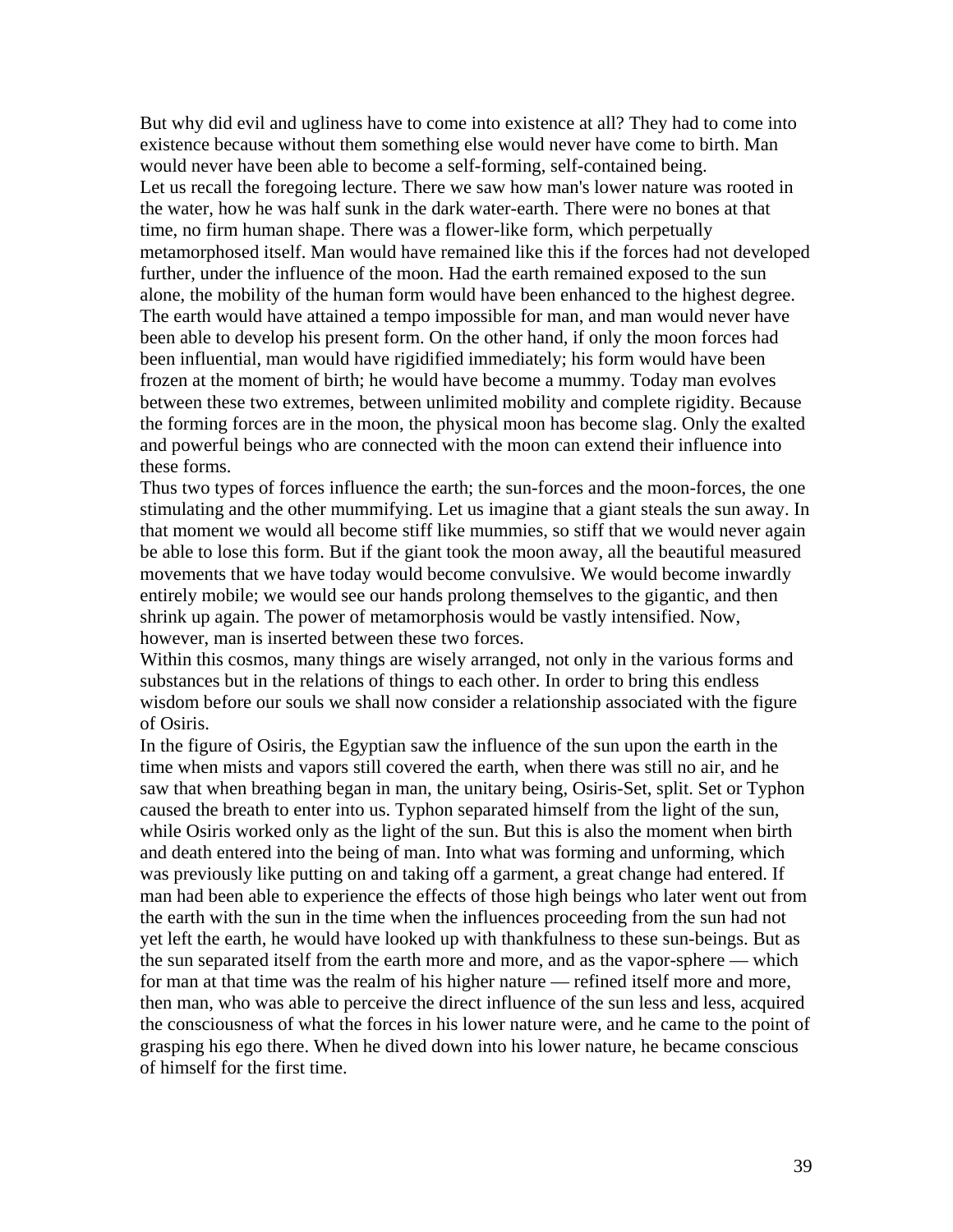Why has the being whom we know as Osiris become darkened? The light ceased to work when the sun departed, but Yahweh remained with the earth until the moon split off. Osiris was the spirit who contained the force of the sunlight in such a way that, when the moon later departed, he accompanied it and received the task of reflecting the sunlight from the moon to the earth. Thus at first we see the sun depart; Yahweh remains behind on earth with his hosts, with Osiris. Man learns to breathe, and at the same time the moon departs. Osiris withdraws with the moon and is given the task of reflecting the sunlight from the moon to the earth. Osiris is laid into a chest, i.e., he withdraws with the moon. Until this time man had received the Osiris-influence from the sun. At this point he begins to feel that what previously came to him from the sun now streams down upon him from the moon. Man said to himself when the moon shone down, "Osiris, it is you who from the moon send me the light of the sun, which belongs to your nature." But this light of the sun is reflected in a different form every day. We have the first form when the moon appears as a tiny crescent in the heavens. On the next day it has grown to the second form, and so on through fourteen days until we have the fourteenth form in the full moon. In fourteen days Osiris turns himself toward the earth in the fourteen forms of the illuminated moon-disk. It is of deep significance that the moon, i.e., Osiris, takes on fourteen forms, fourteen phases of growth, in order to guide the light of the sun to us. In the cosmos this activity of the moon is connected with the concurrent fact that man has learned to breathe. Only when this phenomenon was fully established in the heavens was man able to breathe. Thereby he was attached to the physical world, and the first germ of the ego could originate in the being of man.

The later Egyptian knowledge felt all that has been described here, and recounted it by saying, "Osiris ruled the earth in past times. Then arose Typhon, the wind. (This is the time when the waters sink so far that the air appears, through which man becomes an airbreather.) Typhon overcame the Osiris-consciousness, killed Osiris, laid him in a chest, and committed him to the sea."

How could the cosmic event be better described in a picture? First, the sun-god Osiris reigns, then he is driven out with the moon. The moon is the chest that is pushed out into the ocean of cosmic space; thereafter Osiris is in cosmic space. But we recall that in the myth it is told that when Osiris was found again, when he arose again in cosmic space, he appeared in fourteen forms. The myth says that Osiris was cut into fourteen pieces and was buried in fourteen graves. Here in this profound myth we have a wonderful reference to the cosmic event. The fourteen aspects of the moon are the fourteen pieces of the dismembered **[Osiris.\\*](http://wn.elib.com/Steiner/Lectures/EgyptMyth/#_note1)** The complete Osiris is the whole moon-disk.

At first this appears as though it were all only a symbol. But we shall see that it had a real significance. Now we come to something without which the mysteries of the cosmos will never be clear to us. If such a constellation of sun, moon, and earth had not arisen, if the moon had not appeared in fourteen aspects, then something else could not have arisen, for these fourteen aspects caused something special. Each of them has had a great and powerful influence on man in his evolution on earth. Now I must tell you something that is strange, but true.

At the time when all this had not yet happened, when Osiris had not yet withdrawn, man in his light-form did not have the foundation for something that today is of the greatest importance. We know that the spinal cord is important. The nerves proceed from it. Not even the beginnings of these were present in the time when the moon had not yet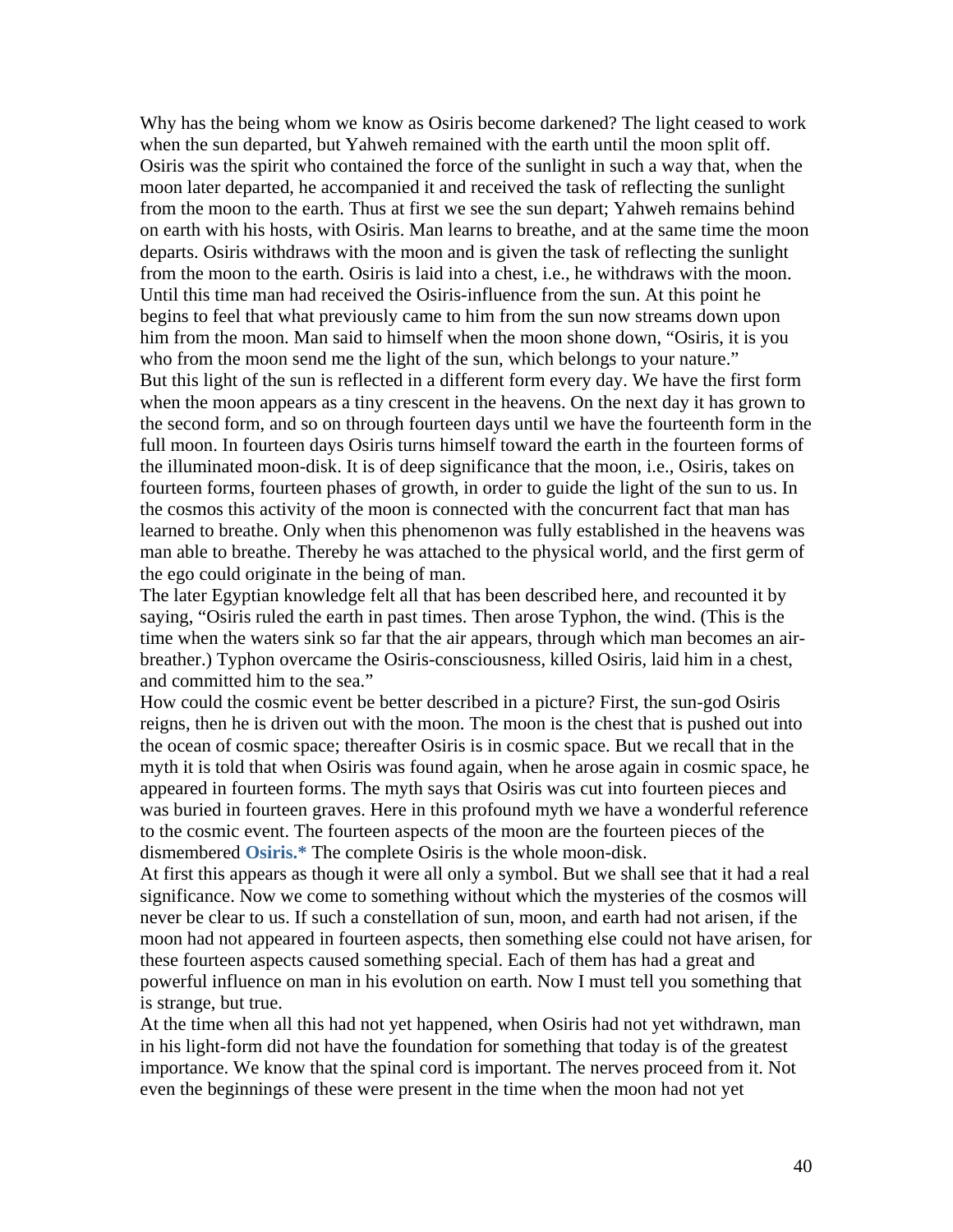departed. These fourteen aspects of the moon, in the order in which they follow on one another, were the cause of fourteen nerve-filaments being annexed to the human spinal cord. The cosmic forces worked in such a way that these fourteen nerve-filaments correspond to the fourteen phases or aspects of the moon. This is the result of the Osiris influence. But something else also corresponds to the moon-evolution. These fourteen phases are only half the phenomena of the moon. The moon has fourteen phases from new moon to full moon, and fourteen phases from full moon to new moon. During the fourteen days leading to the new moon, there is no Osiris influence. Then the sun shines upon the moon in such a way that the latter gradually turns its unilluminated surface to the earth as the new moon. These fourteen phases from full moon to new also have their result, and for the Egyptian consciousness this result was achieved through Isis. These fourteen phases are ruled by Isis. Through the Isis influence fourteen other nervefilaments proceed from the spinal cord. This makes a total of twenty-eight nervefilaments, corresponding to the different phases of the moon. So we see, from the viewpoint of cosmic events, the origin of specific members of the human organism. Many will now object that this does not account for all the nerves, but only for **[twenty](http://wn.elib.com/Steiner/Lectures/EgyptMyth/#_note2)[eight of them.†](http://wn.elib.com/Steiner/Lectures/EgyptMyth/#_note2)** There would have been only twenty-eight had the moon-year coincided with the sun-year. But the sun-year is longer, and the difference between he two caused the surplus nerves. Thus from the moon the influences of Isis and Osiris were built into the human organism. But something further is connected with this.

Up to the moment when the moon began to work from outside, here had been no duality of sex. There had been only a human being who was both male and female. The division occurred first through the alternating influences of Isis and Osiris from the moon. Whether a person became male or female depended upon whether the Osiris nerves or the Isis nerves exercised a certain influence on the organism. An organism in which the Isis influence predominated was male, whereas a body in which the Osiris influence prevailed became female. Naturally, both forces, Isis and Osiris, work in every man and in every woman, but in such a way that in men the etheric body is female, while in women it is male. Here we have something of the wonderful Connection between the single being and the situation in the cosmos.

We have seen that man is influenced not only through the forces but also through the constellations, or positions, of the heavenly bodies. All that belongs to the male or female organisms formed itself under the influence of these twenty-eight nerves proceeding from the spinal cord. Now we will bring forward something that will give an insight into the cosmos and its connections with human evolution. These forces form the human shape, but man does not rigidify in it; an equilibrium is achieved between sun and moon influences. In the following, we must not think that we are dealing with mere symbols; it is solid facts that concern us.

What is the original Osiris, the undismembered Osiris? What is the divided Osiris? What previously was a unity in man is now divided into the twenty-eight nerves. We have seen how in ourselves he lies dismembered. Without this, the human form could never have come into being. What formed itself under the influence of the sun and moon? Through the joint working of all the nerves there was brought into being, not only the externally male and female, but also within man something arose through the influence of the male and female principles. There arose the inner Isis-result, and this is the lungs. The lungs are the regulator of the influences of Typhon or Set. What works on man from Osiris, by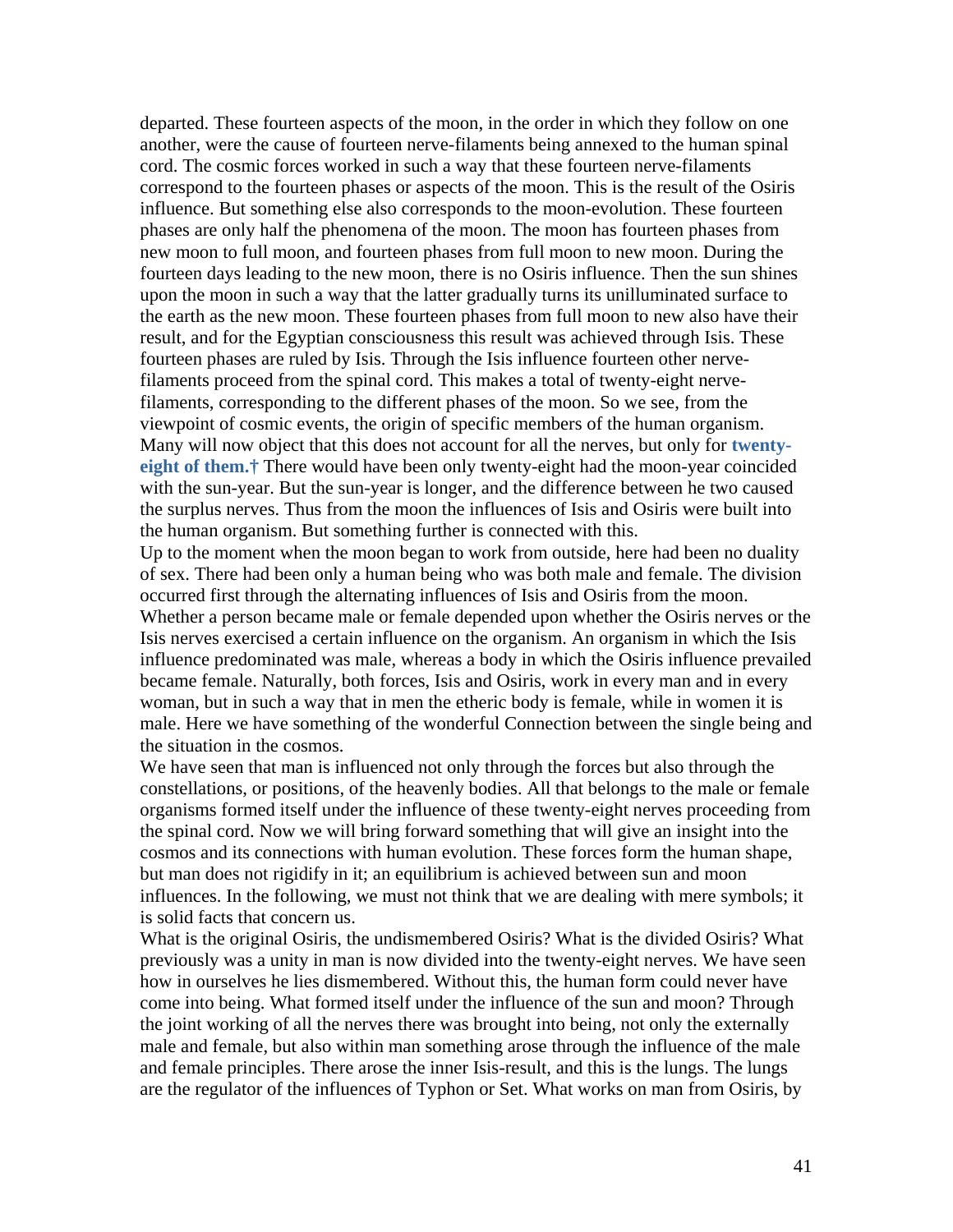stimulating the female influence in a masculine way, causes the lungs to be made productive through the breath. Through the influences that proceed from sun and moon, the masculine and feminine principles are regulated: in every female, something masculine — the larynx; in every male, something feminine — the lungs. Isis and Osiris work inwardly in every person, in respect to his higher nature. Thus every person is double-sexed, having both lungs and larynx. Every person, whether man or woman, has the same number of nerves.

After Isis and Osiris had thus torn themselves out of the lower nature, they bore the son, the creator of the future earth-man. Together they produced Horus. Isis and Osiris begot the child, which was sheltered and nurtured by Isis: the human heart, sheltered and nurtured by the lung-wings of Mother Isis. Here in this Egyptian image we have something that shows us that in these ancient mystery-schools what had become the higher nature of man was looked upon as male-female, which is what the Indian recognized as Brahma. The Indian pupil was shown, in the original man, what later appears as that loftier form. Horus the child was shown to him, and he was told that all this had arisen through the primeval sound, through the Vach, the primeval sound that differentiates itself into many sounds.

What the Indian pupil experienced has been preserved for us in a remarkable verse in the Rig-Veda. In this is a passage that says, "And there come over man the seven from below, the eight from above, the nine from behind, the ten from out the foundations of the rocky vault, and the ten from within, while the mother cares for the suckling child." This is a remarkable passage. Let us imagine Isis, whom I described as the lungs, and Osiris, whom I described as the breathing-apparatus, and let us think how the voice works into this, differentiating itself into throat-sounds, lung-sounds, as in the letters of the alphabet. These letters come from different sides; seven come from below out of the throat, and so on. The singular working of everything connected with our air-apparatus is shown here. The place where the sound differentiates and divides is the higher mother, who fosters and nurses the child: the mother — the lungs; the child — the human heart, which is molded by all the influences, and from which come impulses to ensoul the voice.

Thus the mysterious working and weaving within the cosmos was revealed to the neophyte. Thus it built itself up in the course of time, and we shall see how the other members of man built themselves into this web. In this Egyptian occult teaching we have a chapter of occult anatomy as this was cultivated in an Egyptian mystery-school, insofar as man had knowledge of cosmic forces, of cosmic beings, and their connection with the human physical body.

- **\* For confirming material see E. A. Wallis Budge:** *Osiris and the Egyptian Resurrection* **(London, P. L. Warner, 1911), pp. 19-21.**
- **† There are generally thirty-one pairs of spinal nerves.**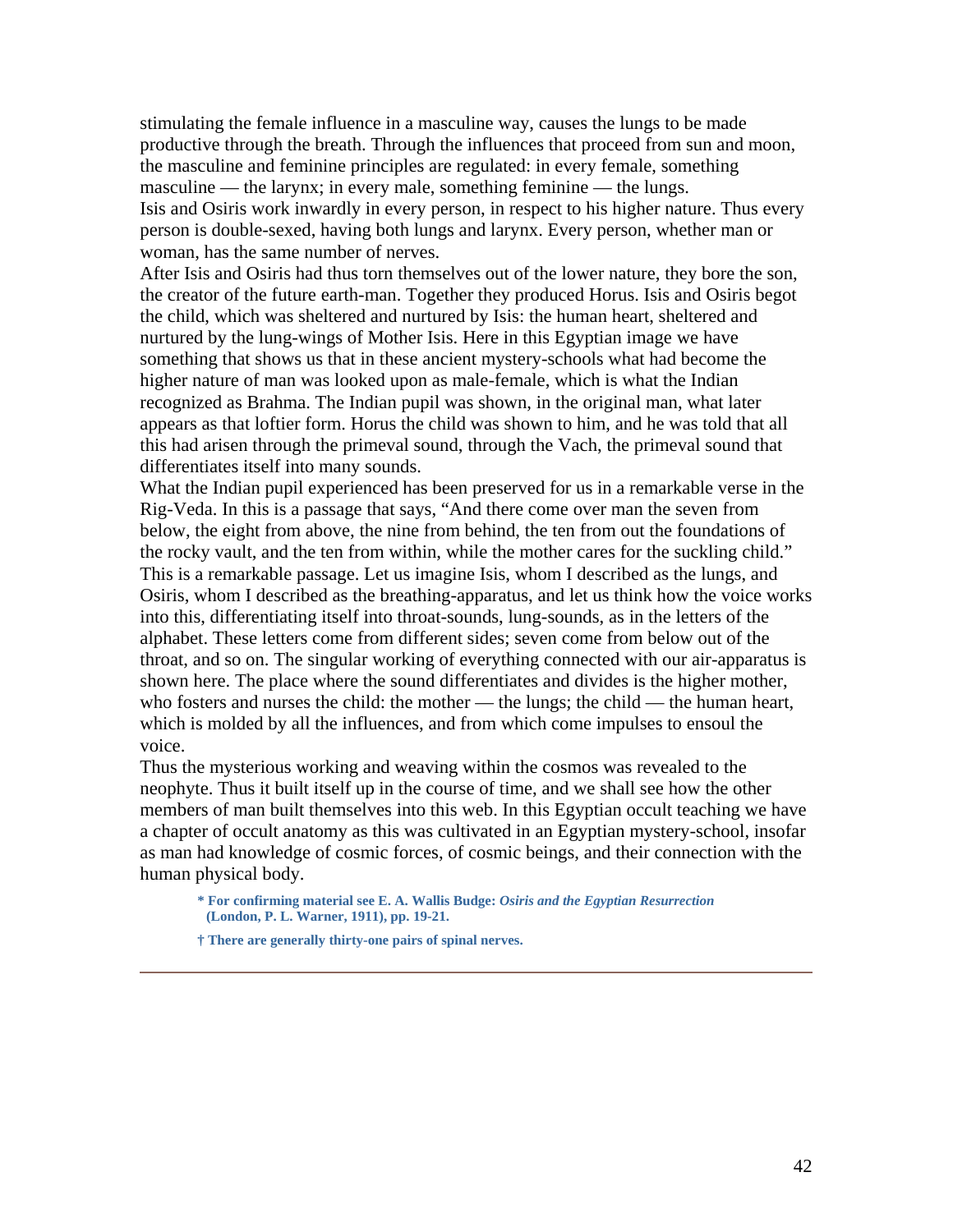# **Egyptian Myths and Mysteries**

LECTURE 7

*Evolutionary Events in the Human Organism up to the Departure of the Moon. Osiris and Isis as Builders of the Upper Human Form. September 9, 1908* GA 106

IN the preceding lectures we have brought before our eyes, in connection with the nature of man, a long series of facts related to the evolution of the earth and of the whole solar system. In the last two lectures we directed our particular attention to bringing forward those facts of the evolution of sun, moon, and earth which had a sort of resurrection in the Egyptian mysteries, and which the pupil of these mysteries, as well as the whole Egyptian people, learned to know. In his clairvoyant seeing the pupil actually learned to know all the things mentioned here, as well as those that will be brought out today.

The greater part of the people, who were unable to raise themselves to clairvoyance, learned about all this in a most significant picture. We have often touched upon this picture, which was the most important one in the Egyptian world-view. It is embodied in the myth of Isis and Osiris. We are all acquainted with this picture, and no one who knows anything believes that it is without **[significance.\\*](http://wn.elib.com/Steiner/Lectures/EgyptMyth/#_note1)** It was not only a picture for these people, but it was much more. What was contained in the Isis myth was told approximately as follows.

In earlier times Osiris long ruled the earth, to the blessing of humanity. This continued up to a particular moment, later characterized as the point when the sun stood in the sign of the Scorpion. Then it was that Typhon, or Set, killed his brother Osiris by inducing him to lay himself down in a chest, which Typhon then closed and committed to the sea. Isis, the sister and wife of Osiris, searched for her brother and husband, and after finding him brought him to Egypt. But the evil Typhon, still striving for the destruction of Osiris, cut him in pieces. Isis gathered the fragments together and buried them in various places. (Various graves of Osiris are still shown in Egypt.) Then Isis bore Horus, who avenged his father on Typhon. Osiris was now again admitted into the world of the divine spiritual beings and is no longer active on earth, but he aids men when they sojourn in the spiritual world between death and a new birth. Therefore in Egypt the path of the dead was called the way to Osiris.

This is the myth, which is one of the most ancient components of the Egyptian conception of life. Although there were later additions and changes, this legend pervaded all the cults of Egypt as long as any life remained in the Egyptian religious views. Having directed our attention to this myth, into which was compressed what the pupil saw as a real event in the holy secrets of the mystery schools, we must now turn our attention to what we began yesterday and try to gain a clearer understanding of what was produced in man through the influence of the various aspects of the moon. We have spoken of the twenty-eight nerves proceeding from the spinal cord, which stem from the positions of the moon during the twenty-eight days that the moon requires to return to its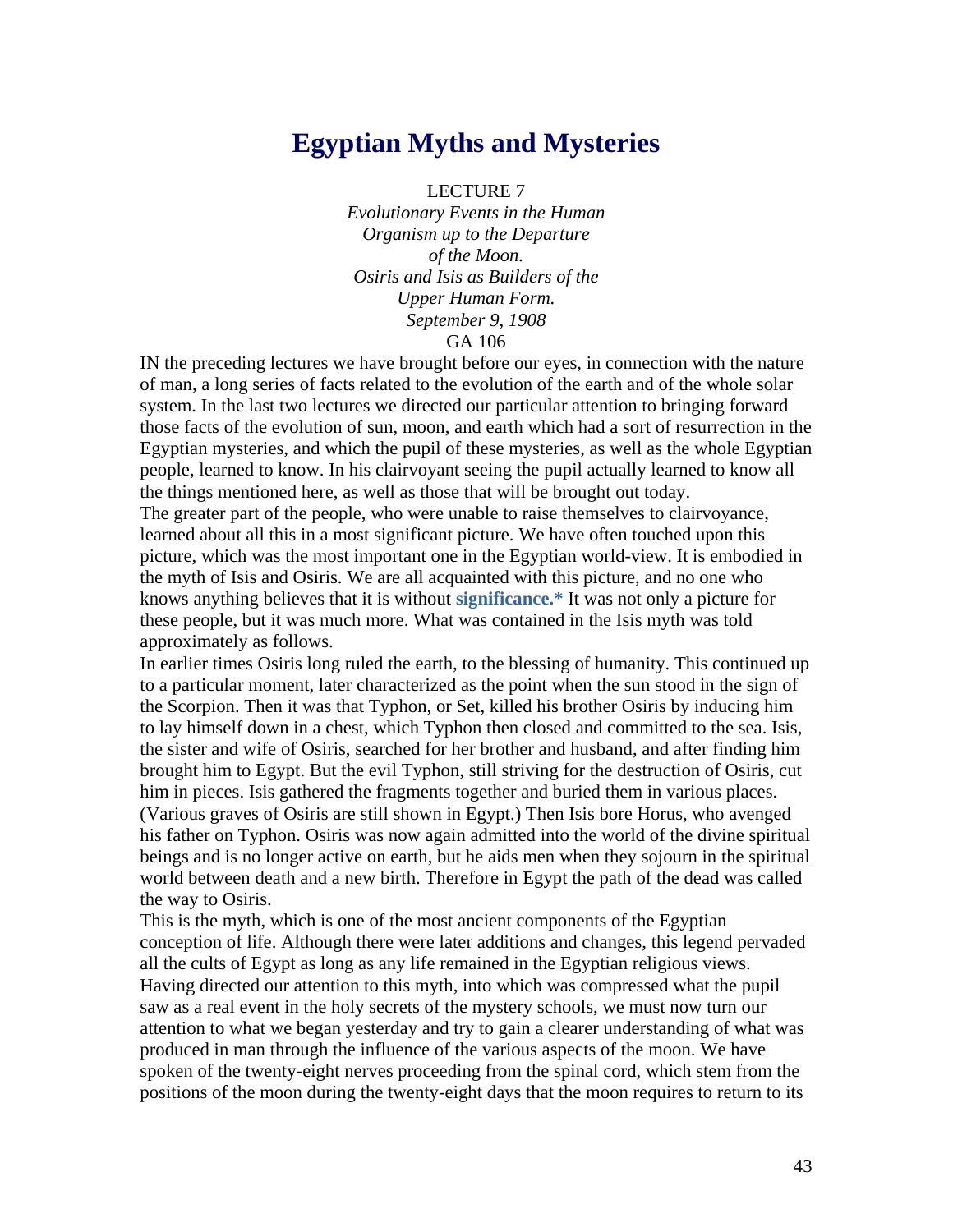first form. We have probed the mystery of how, through the cosmic forces, these twentyeight pairs of nerves were formed in man from outside. Now I beg you to heed well the following.

So far as possible in a short discourse, we shall now describe, as precisely as possible, what the Egyptian pupil learned about human evolution in a still broader sense. Those who are too strongly infected by modern anatomy will say that this description is pure nonsense from the contemporary point of view. They may say this, but they should be aware that this is the doctrine that the Egyptian neophyte not only learned, but clairvoyantly observed. I shall speak to those who are perceptive enough to be able to follow. This teaching was not only the result of the vision of the Egyptian in the mysteries, but it is also accepted as true by the modern occultist of today. Let us recall what was said in the last lectures about how the earth, while still at the beginning of its evolution, consisted entirely of human germs, which formed the primeval earth-mist. The Indian clairvoyant, as well as the Egyptian, could see the entire subsequent human form sprout forth spiritually out of this spiritual human germ. All that later grew out of this human germ could be seen clairvoyantly at that time. But one could also look back on those parts of man that first arose out of the germ. The first that arose out of this germ, when the sun was still connected with the earth, was actually like a sort of plant, which opened its chalice upward. These forms filled, so to say, the whole earth as they shaped themselves out of the primeval mist. But in the earliest time in which this arose, like a sort of flower corolla opening itself into cosmic space, this corolla was scarcely visible; man would only have been able to perceive it by feeling its presence as a chalice-shaped warmth-body. This was present at first as a warmth-body. While the earth was still connected with the sun, the inner part of this human formation began to light up and to shine into cosmic space. If at that time one had been able to see with the eyes of today, on approaching such a light-form one would have seen a sparkling sphere, like a glittering sun, which cast its gleams into space in a regular form. Today, one can hardly form a clear picture of what existed at that time. This would only be possible if one could conceive of the pure atmosphere of our earth as completely filled with fire-flies raying their light out into cosmic space. Thus would the first beginnings of man have shone into cosmic space when the earth was still connected with the sun. But this was not all that existed. At about the same time a sort of gas-body took form, outside and around the chalice form. Many substances were present in this, in solution, just as today we find fluid and solid substances in the human and animal bodies. At that time, however, they were air-forms. Soon after all this had arisen, other germs came out of the common earthmass, germs that were the first indications of our present animal kingdom. Thus the human kingdom came forth first; then came the germs that gave rise to the animal kingdom. The earth still consisted of an air-mass, of gleaming light-disseminating bodies, which shone into cosmic space. Within this air-mass emerged the first traces of sexless animals, which stood at the lowest stage of the present animal kingdom. We shall see that these animals, then arising in their first outlines, had a certain significance for man. The important thing is that these animals, which then made their appearance, composed the thickest of the gas-masses, like thick clots of gas. These animals developed through most diverse forms to a certain level, and when the sun had just gone forth from the earth, the highest animal form was the fish, although not the fish of today. The form of the animals of that time was entirely different from that of the present fishes, but it stood at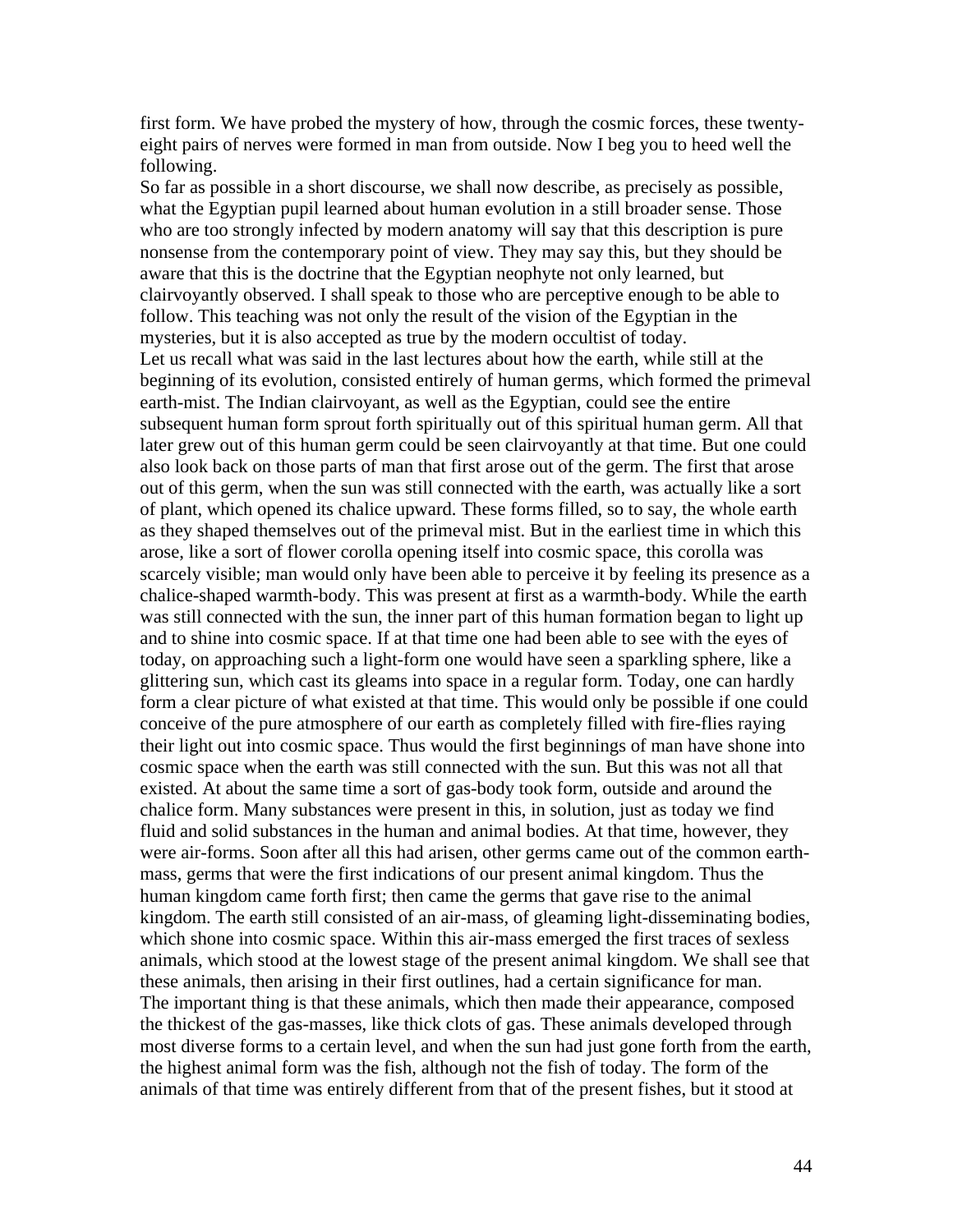the same stage. In the course of evolution our fishes have retained what could be achieved while the sun was still in the earth. Now the earth condensed to a water-earth and the densest forms, the animals, swam in this water-earth. Something singular now came about. Certain of the primitive fish-forms remained animals and troubled themselves no further about the progress of evolution. Others, however, retained a certain relation to the human shapes in the following way.

At the same time that the sun went out from the earth, the earth began to turn on its axis so that at one time one side of the earth would be shone upon by the sun, and at another time it would not be shone upon; thus day and night began. But at that time, the days and nights were much longer than today. At the time when the moon had not yet split off, whenever such a human form (already considerably condensed) was on the sunny side, there was organized into this gas-mass something of such an animal form below in the water-earth. Human and animal forms were combined so that there was a human form above and an animal form below. The upper part protruded toward the sun, but the lower parts were weaker, and the animal body joined itself to them. The upper part protruded out of the water-earth, and the sun influence, proceeding through the flower-men, worked on the inner forces of earth and moon. Because here an animal form was joined to the human body, which was then at the fish level, it was said that the sun, which illuminated the human body, stood at the sign of the Fish. The first hint of this formation actually coincided with the sun's being in the sign of the Fish, but the sun passed many times through this sign before the next formation took place. The beginning of this formation, however, was the time when the sun stood in the zodiacal sign of the Fish, and this sign received its name because beings at the fish stage united themselves with man at that time.

Now, as we know, evolution proceeded in such a way that moon and earth formed one body. At the separation of the sun, Yahweh remained with the earth along with the moon forces, and among his ministers was the godly form the Egyptians called Osiris. Until the moon left the earth, evolution proceeded in a strange way.

We know that the earth was a water-earth, and the formation in the water attained an ever lower stage during the time preceding the departure of the moon. When the moon withdrew, man's lower nature was at about the stage of a great amphibian. This is what the Bible calls the serpent, and what is elsewhere called the lindworm or dragon. During the time when the moon was withdrawing, more and more of the animal kingdom had worked itself into the lower human form. When the moon finally left, man had a hideous animal-like form in his lower parts, although above he still had the last remnants of a light-form into which the forces of the sun flowed from without. It was still possible for the light-beings to work into man. He moved about in the primal ocean, floating and swimming, with this remarkable light-form protruding out of the water-earth. What was this light-form? In the course of time it had transformed itself into a powerful and comprehensive sense-organ. When the moon withdrew, this transformation was complete. When man swam in the primal ocean, if some dangerous being approached him, he could perceive it with this organ. Especially could warmth and cold be perceived with it. This organ later shriveled up, so that today it is the so-called pineal gland. At that time man moved within the earth-mass, floating and swimming, using this organ as a sort of lantern. In very young children we still find a soft place in the head, and it was from there that this organ protruded into cosmic space.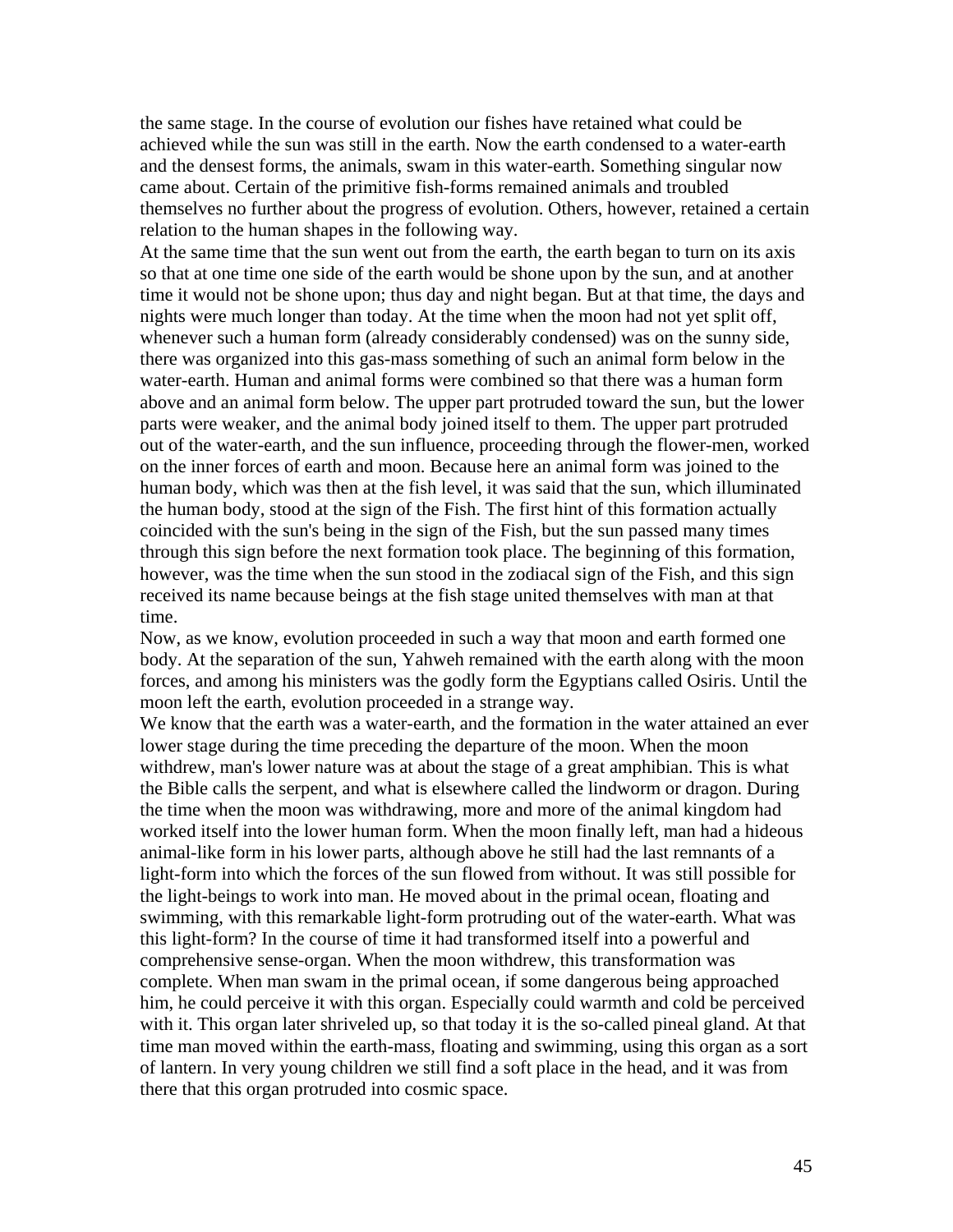There were ever higher animal forms, which man took into himself. At one time, what had developed out of the fish was called the Water-man, because it lived in the water and contained the germ of the later man. A still higher form that developed could be called the Goat. The singular thing is that what corresponded to man in his lower members actually gave the name to the then prevailing constellation. The feet are actually the original Fish; the calves or shanks are the Water-man, which for a long time enabled man to steer while swimming; the knee we find to be related to the sign of the Goat. The animal kingdom evolved more and more, and what became the thigh was designated as the Archer. It would lead too far if I attempted to explain this expression, but we shall try to give a picture of how man looked when the animal kingdom corresponded to the Archer.

Man was an animal then, which for the first time could move about on the islands that were forming in the water. In his upper parts he became ever finer, and at the top he actually preserved the flower-form. He was illuminated from above by an organ that he carried on his head like a lantern. The then human form is rightly conceived if we see the upper part as etheric and the lower part as animal-like. In older pictures of the Zodiac, the form of the Archer is shown as an animal below and a man above. These signs portray the stage of evolution at which man then stood, even as the centaur reflects an actual stage of evolution-upward man and downward horse. The horse must not be taken literally, but as a representative of the animal kingdom. This was the artistic principle in earlier times; the artist portrayed what the clairvoyant described to him or what he himself had seen. Artists were often initiates. It is said that Homer was a blind seer, but that means that he was clairvoyant. He could look back into the Akashic Record. Homer, the blind seer, was much more seeing in the spiritual sense than were the other Greeks. Thus, the centaur was once an actual human form. When man looked like this, the moon had not yet withdrawn. The moon force was still in the earth, and in man was still what had formed itself during the sun period, the shining pineal gland, which he bore like a lantern on his head.

When the moon withdrew from the earth, sexuality appeared. The centaur-man was still sexless. Sexuality appeared when the sun stood in the sign of the Scorpion, and this is why we always connect sex with this sign. The Scorpion is what in the animal kingdom corresponds to the stage of evolution at which man stood when he had developed sexuality. In his upper half, man was turned toward the cosmic forces, but in his lower half he was a bisexual being. He had become a sexual being. When the clairvoyant pupil of the Egyptian mysteries directed his gaze toward this period of earth-evolution, he saw the earth peopled by men whose lower bodily form was becoming denser, in harmony with their baser nature, but who had a luminous human shape above.

Then began the time when, through the forces of the moon, the nerve-filaments appeared in the region where the spine now is. The formation above the spine, the present headregion, had condensed and changed itself into the human brain; that was the completely transformed light-organ. Attached to this was the spine, from which the nerves proceeded, and attached to this in turn was the lower man whom we have described. This was revealed to the Egyptian pupil, and it became clear to him that any being wishing to incarnate on the earth would have to assume the corresponding human form. Osiris, as spirit, often visited the earth and incarnated as a man. Men felt that a god had descended, but he had a human form. Every exalted being who visited the earth appeared in the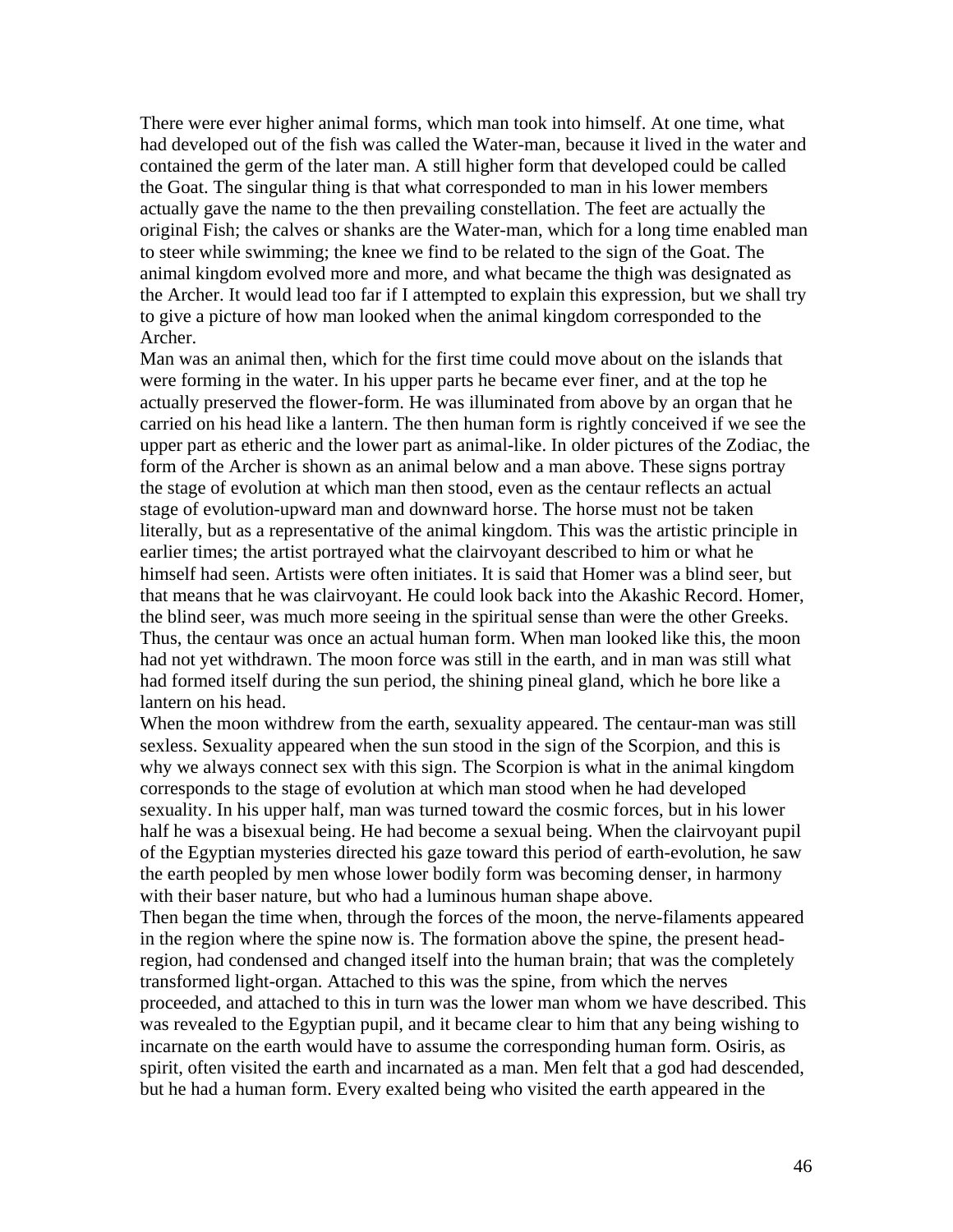shape that man then had. This shape was then such that one still, saw that light-body, that remarkable head-ornament, the **[lantern of Osiris,\\*\\*](http://wn.elib.com/Steiner/Lectures/EgyptMyth/#_note2)** which has been described in a pictorial way as the eye of Polyphemus. This is the organ, the lantern, which at first was outside the human body, and which then transformed itself into an inner organ in the brain. Everything in early art is a symbol of actual forms.

When the Greek initiates became acquainted with these mysteries of the Egyptians, they had already learned many things. Basically, they had learned the same things as the Egyptian initiates, but they gave them different names in their language. The initiates of the Egyptians had developed the clairvoyant gifts to a high degree, so that many of their pupils could look back clairvoyantly into those most ancient times. The Egyptian initiate had a direct connection with those mysteries, hence the Greek priests seemed to him to be only childish stammerers. This is illustrated by the words that an Egyptian priest once spoke to Solon, "O Solon, Solon, you Hellenes remain always children, and there is not an old man among you. In spirit you are all young; there is no old opinion handed down among you from ancient tradition, nor any science that is **hoary with age.**<sup>7</sup><sup>+</sup> Thus did the Egyptian point out that his wisdom stood infinitely far above anything that can be experienced materially. Only in the Eleusinian mysteries did the Greeks progress equally far, but only a few participated in them.

In his study of earth-evolution, the Egyptian initiate saw that the god Osiris had separated himself from the sun and had gone to the moon, whence he reflected the light of the sun. What this god did was also sacred to the Greeks. They too knew that it was this god, Osiris, who formed the twenty-eight moon-aspects, and thereby laid the groundwork for the twenty-eight nerves in man. Through Osiris, the nervous system is built onto the spinal column, thereby forming the whole upper body of man. For what appears as muscle can maintain its form only because the nerves are its shapers. All we have as muscles, cartilage, and other organs such as heart and lungs, maintains its form only through the nerves. Thus through the earlier sun-activity appeared what took form as brain and spinal column, and on this spinal column the twenty-eight aspects of Isis and Osiris work from outside. Isis and Osiris are the shapers of all this, and in the tentacles that the brain sends down into the spinal column, Osiris works upon the spine. The Greeks experienced this also, and as they became acquainted with the Egyptian mysteries they recognized that Osiris was the same as the god whom they called Apollo. They said that the Egyptian Osiris was Apollo, and that, like Osiris, Apollo worked upon the nerves so as to achieve a soul-life within man.

Now in a simple way, let us try to view this formation. Let us think of the brain as it might be sketched. This continues itself into the spine, and there the twenty-eight arms of Osiris enter in; there Osiris with his twenty-eight hands plays upon the spine as upon a lyre. The Greeks had a significant image for this — the lyre of Apollo. We need only think of it as transposed. The lyre is the brain, the nerves are the strings on which the hands of Apollo play. Apollo plays on the cosmic-lyre, on the mighty work of art that the cosmos has formed, and that causes to resound in man the tones that compose his soul life. For the Eleusinian initiate, this was what the Egyptians had given in their pictures. From such a picture we can see that these things should not be expounded too rigidly, or we shall merely be forcing fantasies into them. For as a rule, our experience should be that these pictures are actually much deeper than anything we can dream into them by means of the intellect. If the Greek clairvoyant spoke of Apollo, he had before his mind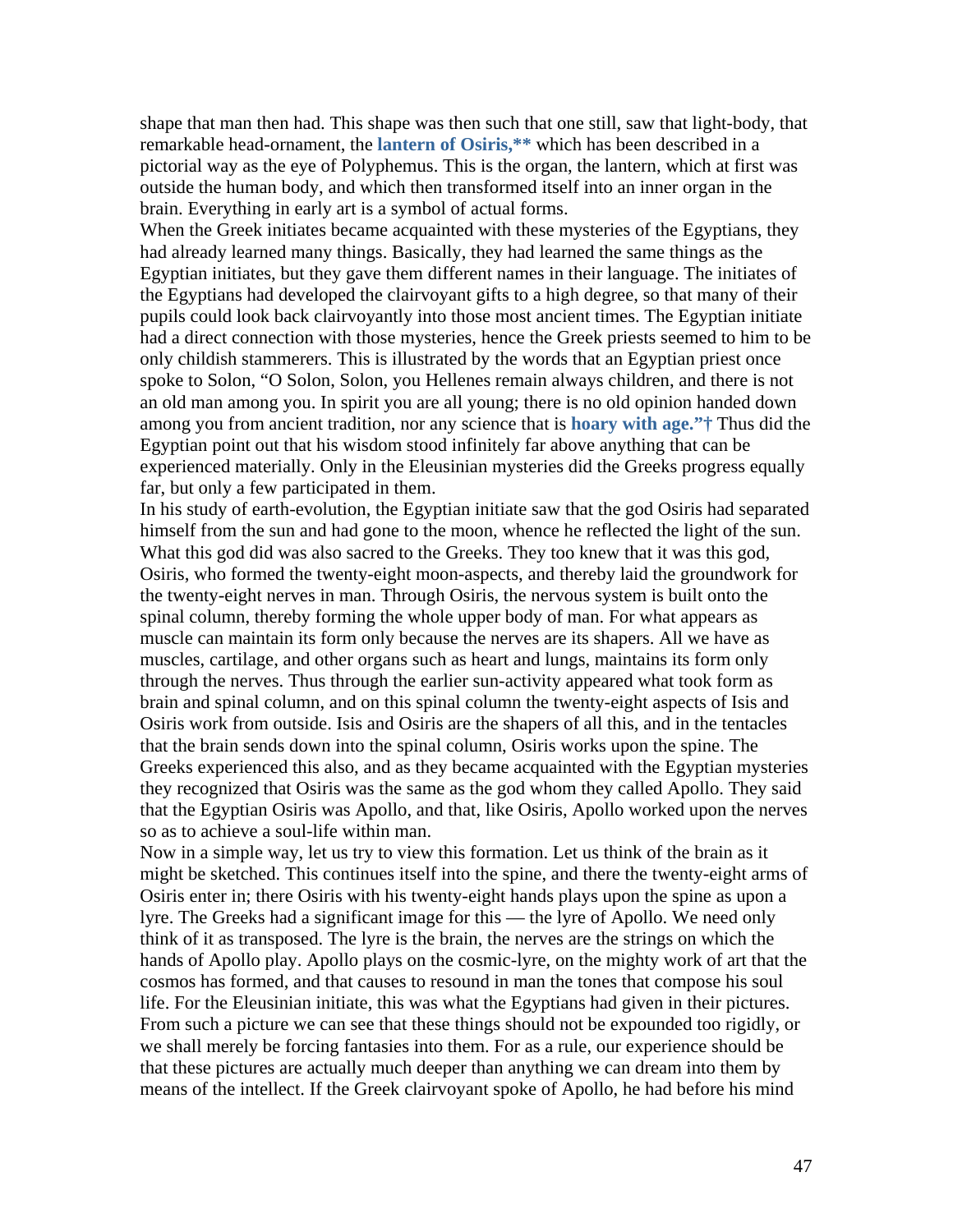the mystery of Osiris-Apollo and the human musical instrument. Osiris stood before the Egyptian pupil when he was initiated into the mysteries of earth-existence. Thus we must say that these symbols, these pictures, which have been preserved for us and which characterize what has been taken from the primeval mysteries, mean much more than can be expounded by the intellect. This lyre was seen, the hands of Apollo were seen. The important thing is that we should relate every symbol to some actual vision, to something really seen. There are no symbols, no legends, that have not first been seen. The Egyptian pupil could penetrate to such mysteries only after a long time. He was first prepared through a definite course of instruction, which was somewhat similar to basic theosophy. Then only was he admitted to the real exercises. There he experienced a sort of ecstatic condition which, although not yet true clairvoyance, was more than a dream. In this condition he beheld what he was later to see in the form of pictures. The pupil actually beheld in a mighty living dream the departure of the moon, and of Osiris with it, and Osiris's working upon the earth from the moon. He dreamed the Osiris-Isis legend. Every pupil dreamed this Osiris-Isis dream. He had to dream it, for otherwise he would not have been able to come to a perception of the true facts. The pupil had to go through the picture, the imagination. The legend of Isis and Osiris was inwardly experienced. This ecstatic soul-condition was a preliminary to the true vision, a prelude to his seeing what takes place in the spiritual world. What has been described today could be read by the pupil in the Akashic Record only when he had reached a high degree of initiation. Tomorrow we shall speak further of this, and also of the other signs of the Zodiac and their significance.

**\* In classical antiquity this feeling of baffling importance was already present. See Plutarch,** *On Isis and Osiris***.**

**\*\* Pictures of this ornament may be found in E. A. Wallis Budge,** *Osiris and the Egyptian Resurrection* **(London, P. L. Warner, 1911), pages 42 and 49.**

**† See the opening passages of Plato's** *Timaeus***.**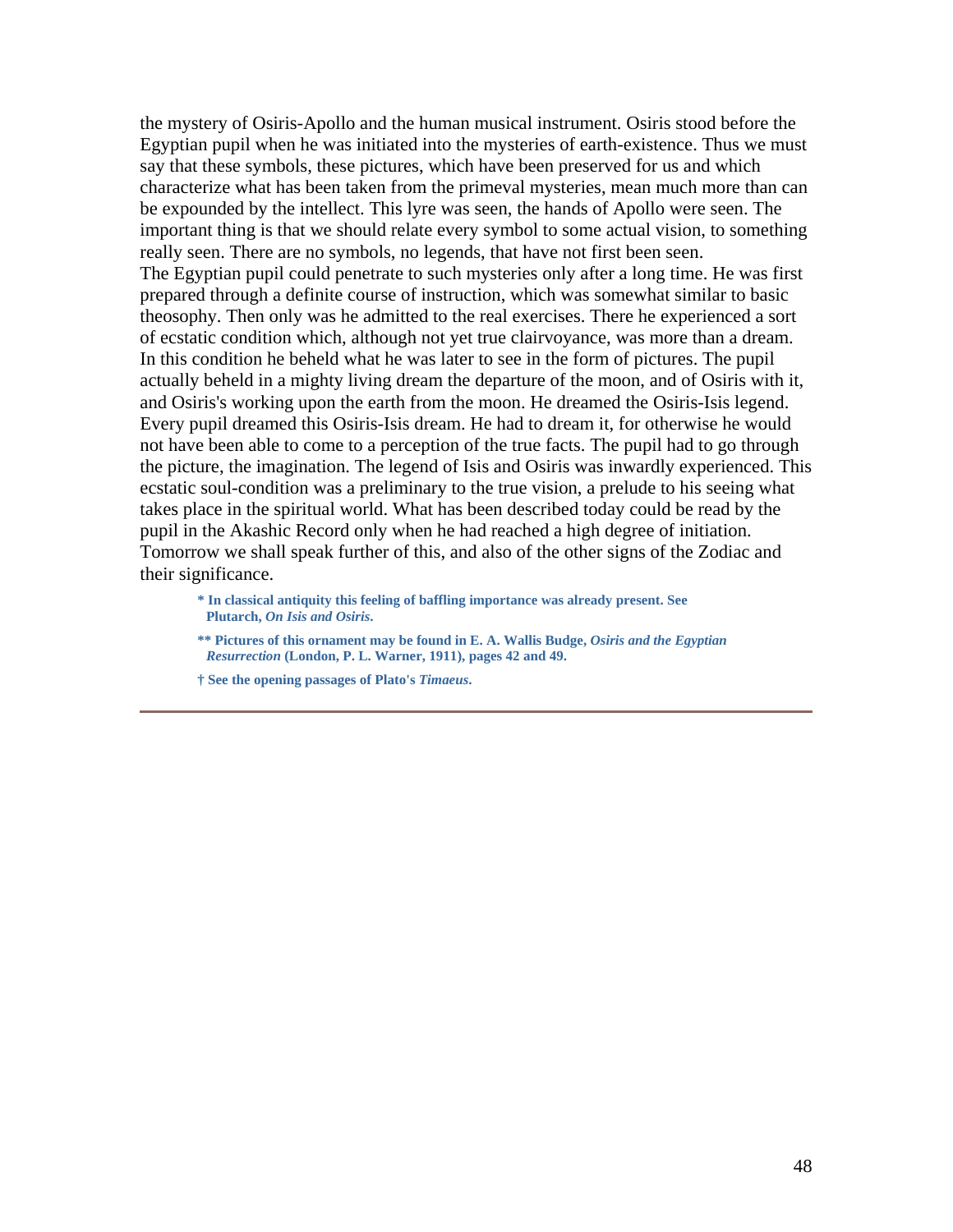### **Egyptian Myths and Mysteries**

LECTURE 8

*The Stages of Evolution of the Human Form The Expulsion of the Animal Beings. The Four Human Types. September 10, 1908* GA 106

WE have become acquainted with significant events in the evolution of the human organism. We have followed the organism from its beginning to the point of time when the moon departed from the earth. When we say "point of time", we are not speaking literally, for these events occupied long periods. From the first moment when the moon began to show signs of withdrawing, until its departure had been completely accomplished, long stretches of time passed and many things occurred in evolution. But we have observed man until about the departure of the moon. We have understood man's form which, as its lower part, approximately from the middle of the trunk to the height of the hips, manifested a configuration not entirely unlike his present shape. This body, although soft, could have been seen with modern eyes, whereas the upper parts were visible only to clairvoyant consciousness. We have already pointed out how something of man's nature at that time has been preserved by myth, religion, and art in the centaur. The various parts of the body, the members that gradually evolved into feet, shanks, knees, thighs, represent the animal forms of our earth at that time. These animal forms, however, remained stuck at certain stages of evolution, beyond which man was able to progress. Let us try to understand this thoroughly.

In the earliest times, when the sun departed, no animal forms had yet appeared. After the sun had left, the highest form of animal was a type that stood at the level of our present fish. When we say that the human feet corresponded to this fish-form, when we look at the feet in connection with fish, what does this mean? It means that the feet were the only part of man that was physically perceptible at the time when certain forms were left behind which swam about like fish in the water-earth. The remaining parts were present only in a finer etheric form. What we have described as the chalice or blossom form, the light-organ, was entirely etheric, an illuminated air-form. Only the lowest part of man was able really to wade through the water-earth like the fish that had remained behind. Thereafter there were higher animals, which are depicted in the image of the Water-man, the man whose body was visible as high as the shanks. Man has been formed in such a way as to leave behind him, at every stage of his existence, certain animal forms, beyond which he slowly progressed. When the moon began to withdraw, man was so far along that he had given his lower half, his lower nature, a physical shape, whereas the upper half remained entirely pliable. Then, we see taking hold, from the moon, that influence of the moonlight which the Egyptians called Osiris, which can work upon man through the different aspects of the moon. We see how the most important formations of the upper body, i.e., the nerves that bring about the present upper body, are worked into man from the moon. The nerves, going out from the spine, formed the upper body. At first, through the tones that Osiris-Apollo played on the human lyre, the mid-part, the hip-region,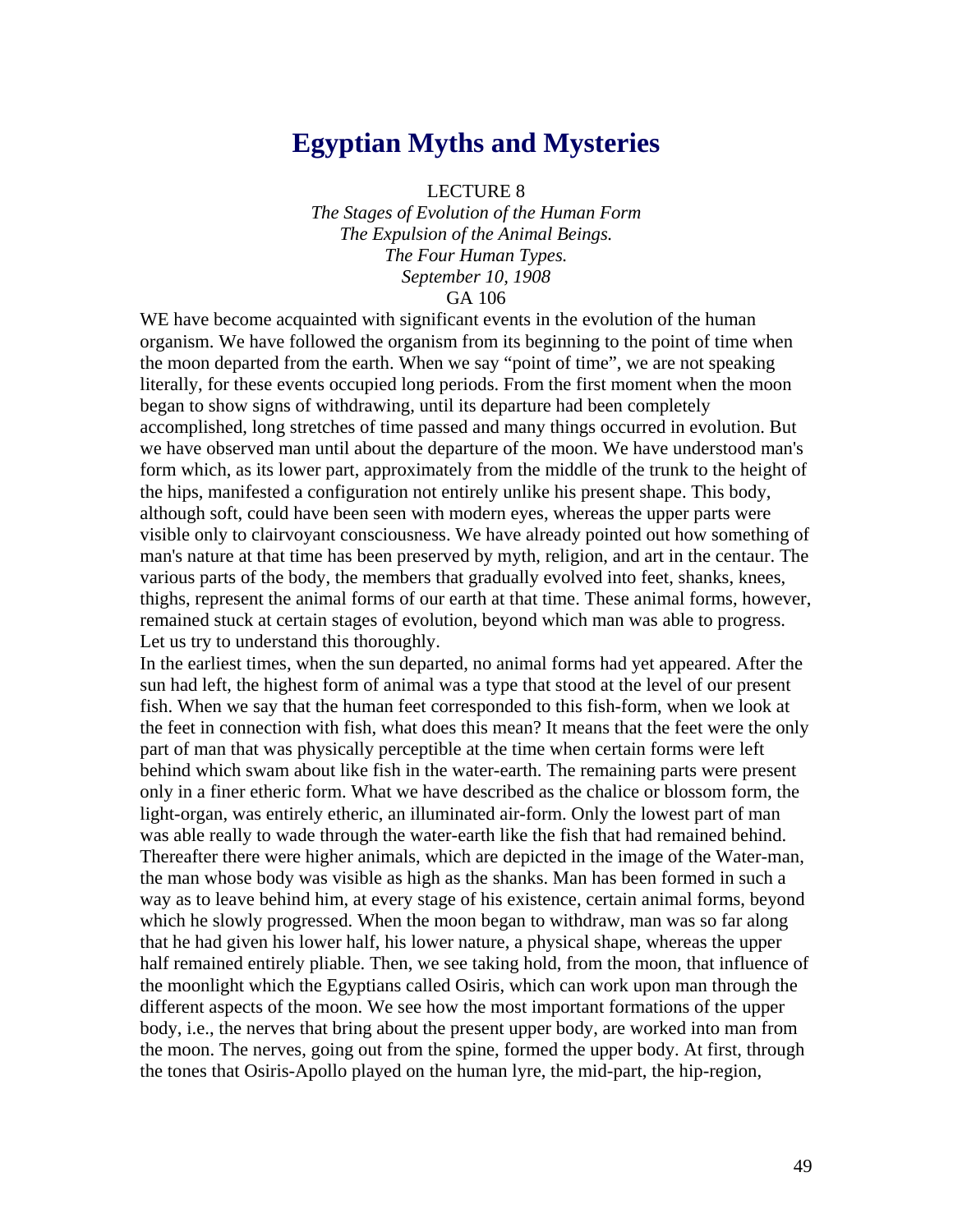comes into form. All that had to remain stuck at this point, beyond which man progressed, appears in later evolution in the forms of the amphibians.

As long as the moon was connected with the earth, it more or less pushed man's evolution down. The fish form was still connected with the sun, which is the reason for the feeling that every healthy person today has toward fish. Think of the pleasure of seeing a beautiful glittering fish, a shining water-animal, and then think of the antipathy one feels toward a frog, toad, or snake, although these stand higher than the fish. The forms of that time appear in their decadence as the present amphibians, but man once had such forms in his lower corporeality. As long as man had only a lower corporeality to the hips, he was a sort of dragon. It was only later, when the upper body assumed solid form, that by use of this he transformed the lower. We may say that the fish reflects the form that man possessed through the forces he received while the sun was still united with the earth. Until the sun departed, man stood at the level of the fish.

Now the great beings, the leaders of evolution, departed as they shaped their sun, to reunite with the earth only at a much later time. One of the Spirits, one who went out with the sun, the highest of the guiding Sun Spirits, was the Christ. We feel a deep reverence when we realize that up to this time man was united with this Being who, as the noblest spirit, once departed from the earth with the sun. One felt that through the form of the fish one could characterize the time of the sun's departure from the earth, and also the forms given through the Christ himself. Earlier, man on earth was united with the sun, and as the latter departed he saw, preserved in the fish-shape, the form that he owed to the sun spirits. As he progressed further, the sun spirits were no longer with him. The Christ departed from the earth when man still had the fish-shape. The initiates of the first Christian period preserved this form. In the Roman catacombs the fish appeared as the symbol of Christ, to remind men of the great cosmic event in evolution when the Christ was still united with them in the earth. Man had progressed to the fish-form when the sun split off, and the first Christians felt a reference to the Man-Christ-form in the fish symbol as something of great profundity. Such a significant sign, which we view as a symbol of an epoch of cosmic evolution, is far removed from the external explanations that are often given. The true symbols refer to higher spiritual realities. They did not merely "mean" something to the early Christians. Such a symbol is a picture of this or that which one can really see in the spiritual world, and no symbol is rightly interpreted unless one can point to what can be seen in the spiritual world in connection with it. All speculation is at most preparatory, and the expression "it means" does not touch the point; for one first really understands the symbol when one shows how a spiritual fact is portrayed in it.

Now let us proceed further with the evolution of humanity. Man took on the most diverse forms, and when he had developed upward to the hip-level he was at his ugliest in his physical form. The shape he then had is preserved in a decadent form in the snake. The time when man had reached the amphibian form, when the moon was still in the earth, is the time of shame and degeneracy in the evolution of mankind. Had the moon not then departed from the earth, the race of men would have succumbed to a horrible fate, failing increasingly into evil forms. Hence the feeling that the naive and unspoiled person has toward the snake, which retains the form that man had at his lowest point, is entirely justified. Precisely the unspoiled soul-attitude, which does not assert that there is nothing ugly in nature, feels a revulsion before the snake, because it is the document of human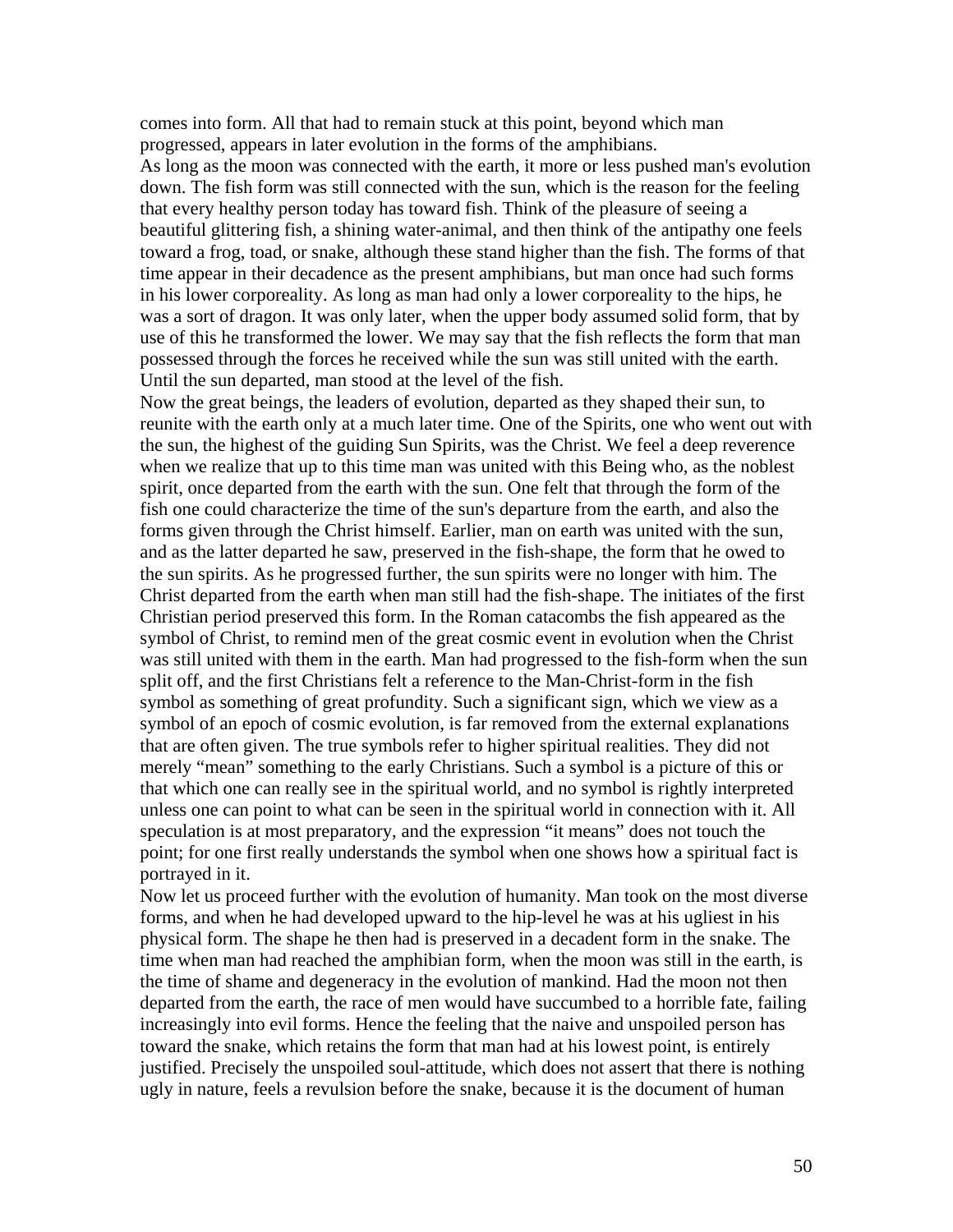shame. This is not meant in a moral sense, but points to the lowest stage in human evolution.

Man had now to pass beyond this low point. He could do this only by abandoning the animal form and beginning to condense his spiritual upper part. We have seen that all the nobler parts could develop only through the intervention of the Isis and Osiris forces. In order for the Osiris forces to work in him, in order for the nobler part to develop, something important was necessary. Man's upper part had to find the possibility of bringing the spine out of the horizontal into the vertical. All this occurred through the influence of Isis and Osiris. Man was led from stage to stage by sun and moon, which kept themselves in balance. When half of man had become physical, sun and moon were in balance; therefore the hip region is designated as the Balance. At that time the sun was in the sign of the Balance.

Now we must not imagine — and this must be emphasized — that after the sun had stood in the sign of the Scorpion, and then in the sign of the Balance, the hips immediately developed. This would show the tempo of evolution as proceeding much too rapidly. The sun travels through the whole zodiac in a period of 25,920 years. At one time the sun rose in spring in the Ram, earlier in the sign of the Bull. The vernal point was always moving, going through the sign of the Bull, and so on. About 747 BC the sun again entered into the Ram; in our time it rises in the sign of the Fish. The time during which the sun traverses a sign has some significance, but such a period would not suffice for the change that had to take place in order for man to progress from sexuality under the sign of the Scorpion to the evolving of his hips under the sign of the Balance. We should have a false picture of this, if we thought that it could have occurred in *one* transit of the sun. The sun goes once through the zodiac, and only after this complete circuit does the forward step occur. In earlier times it had to make the transit oftener before the forward step could take place. Therefore we cannot apply to more ancient epochs the familiar time-reckonings of post-Atlantean times. The sun had first to go completely around — in earlier ages even several times — before evolution could progress a step. For those members that required a stronger molding, the time lasted even longer.

Man rises ever higher through this evolution. The next stage, during which the lower parts of the human trunk were formed, is designated by the sign of the Virgin. We shall best understand evolution if we make it quite clear that, while man was becoming ever more human, animal beings remained stuck at certain stages. We have already said that man developed lungs, heart, and larynx through the influence of the moon forces. We have also shown to what extent Osiris and Isis participated in this. Now we must be quite clear that the higher organs, such as heart, lungs, larynx, and others, could develop only through the fact that the higher members of man — etheric body, astral body, and also the ego — cooperated in a definite way as the really spiritual members of man. After the point that was reached under the Balance, these higher members cooperated much more than in the preceding epochs. Thus the most manifold forms could appear. For example, the etheric body, or the astral, or the ego, could work especially strongly. It could even happen that the physical body might predominate over the other three members. Through this four human types developed. A number of men appeared who had worked out the physical body especially. Then there were men who had received their stamp from the etheric body, others whose astral nature predominated, and also ego-men, strongly marked ego-men. Each man showed what predominated in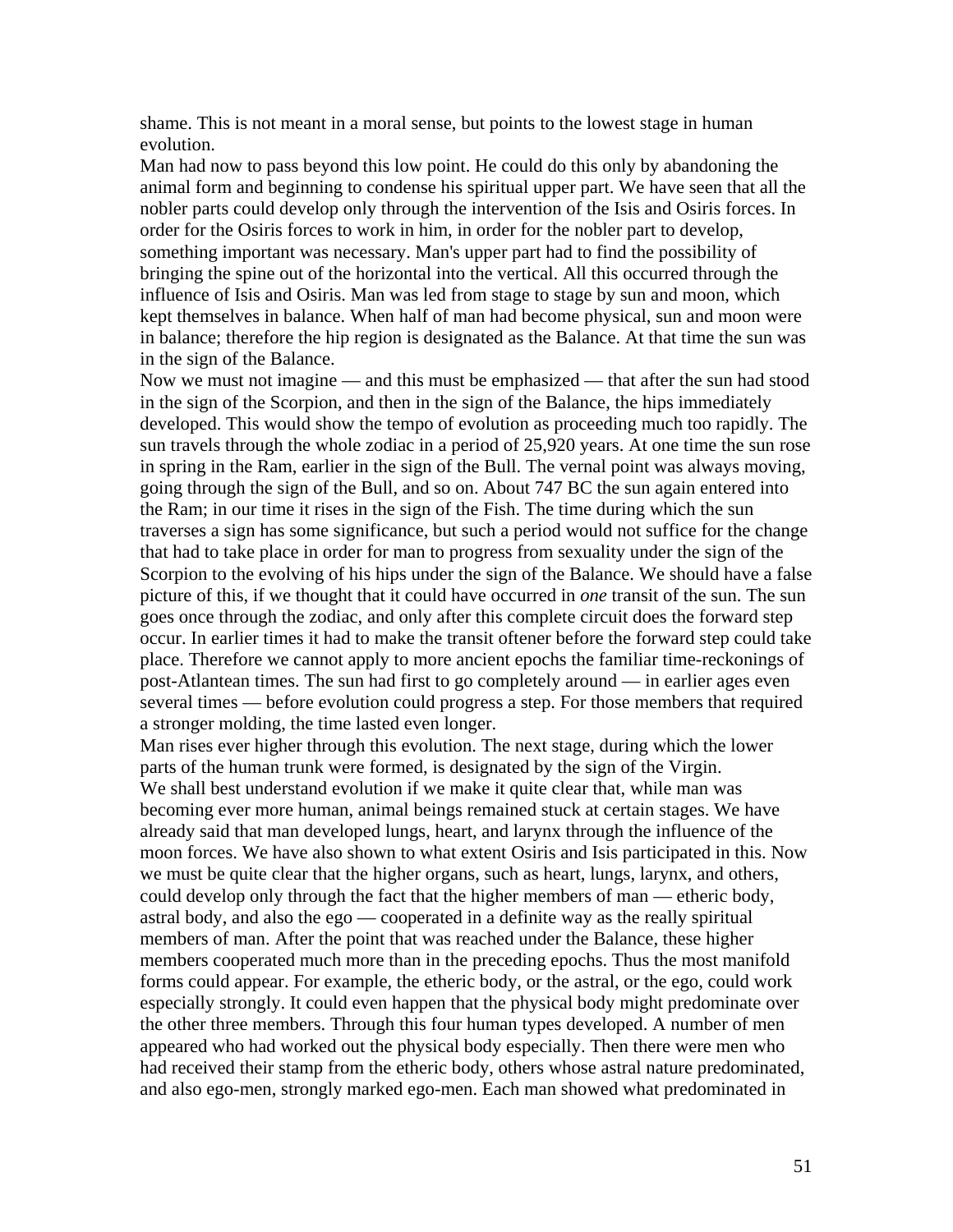him. In the ancient times when these four forms originated, one could meet grotesque shapes, and the clairvoyant discovers what is present in the different types. There are representations, although these are not well known, in which the memory of this has been preserved. For example, those men in whom the physical nature became especially strong and worked on the upper parts, bore the mark of this in their upper part. Something was formed that was entirely suited to the baser form, and through what was thus active there appeared the shape that we see retained in the apocalyptic picture of the Bull, although not the bull of today, which is a decadent form. What was governed principally by the physical body at a certain time, remained stuck at the stage of the bull. This is represented by the bull and all that belongs to this genus, such as cows, oxen and so on. The human group in whom the etheric rather than the physical body was strongly marked, in whom the heart region was especially powerful, is also preserved in the animal kingdom. This stage, beyond which man has progressed, is preserved in the lion. The lion preserves the type that was worked out in the group of men in whom the etheric body was intensely active. The human stage in which the astral body overpowered the physical and etheric is preserved for us, although degenerated, in the mobile bird-kingdom, and is portrayed in the Apocalypse in the picture of the Eagle. The predominating astrality is here repelled; it raised itself from the earth as the race of birds. Where the ego grew strong, a being evolved that should actually be called a union of the three other natures, for the ego harmonizes all three members. In this group the clairvoyant actually has before him what has been preserved in the Sphinx, for the Sphinx has the lion-body, the eagle-wings, something of the bull form — and in the oldest portrayals there was even a reptilian tail, pointing to the ancient reptile form — and then at the front there is the human face, which harmonizes the other parts.

These are the four types. But in the Atlantean time the man-form predominated, as the human shape gradually constructed itself out of the eagle, lion, and bull natures. These transmuted themselves into the full human form, and this gradually transmuted itself into the shape that was present in the middle of Atlantis. Something else occurred through all these events. Four different elements, four forms, merged harmoniously in man. One is present in the physical body, in the bull nature; these are the predominating forces that evolved up to the evolutionary period of the Balance. Then we have the lion nature in the etheric body; in the astral body, in the predominating forces of the astral, the eagle or vulture nature; finally, the predominating forces of the ego, the true human nature. In single beings, one or another of these members had the upper hand. Through this the four types arose. But one could meet still other combinations. For example, the physical, astral, and ego might be equal, while the etheric predominated; that is a particular type of mankind. Then there were beings in whom the etheric, astral, and ego had the upper hand, while the physical was less developed, so that we have men in whom the higher members prevail over the physical body. Those human beings in whom the physical, astral, and ego predominated, are the physical ancestors of the males of today, while those in whom the etheric, astral, and ego predominated, are the physical ancestors of the females of today. The other types disappeared more and more; only these two remained, and evolved into the male and female forms.

How was it possible that gradually just these two forms evolved? This occurred through the differing effects of the working of the Isis and Osiris forces.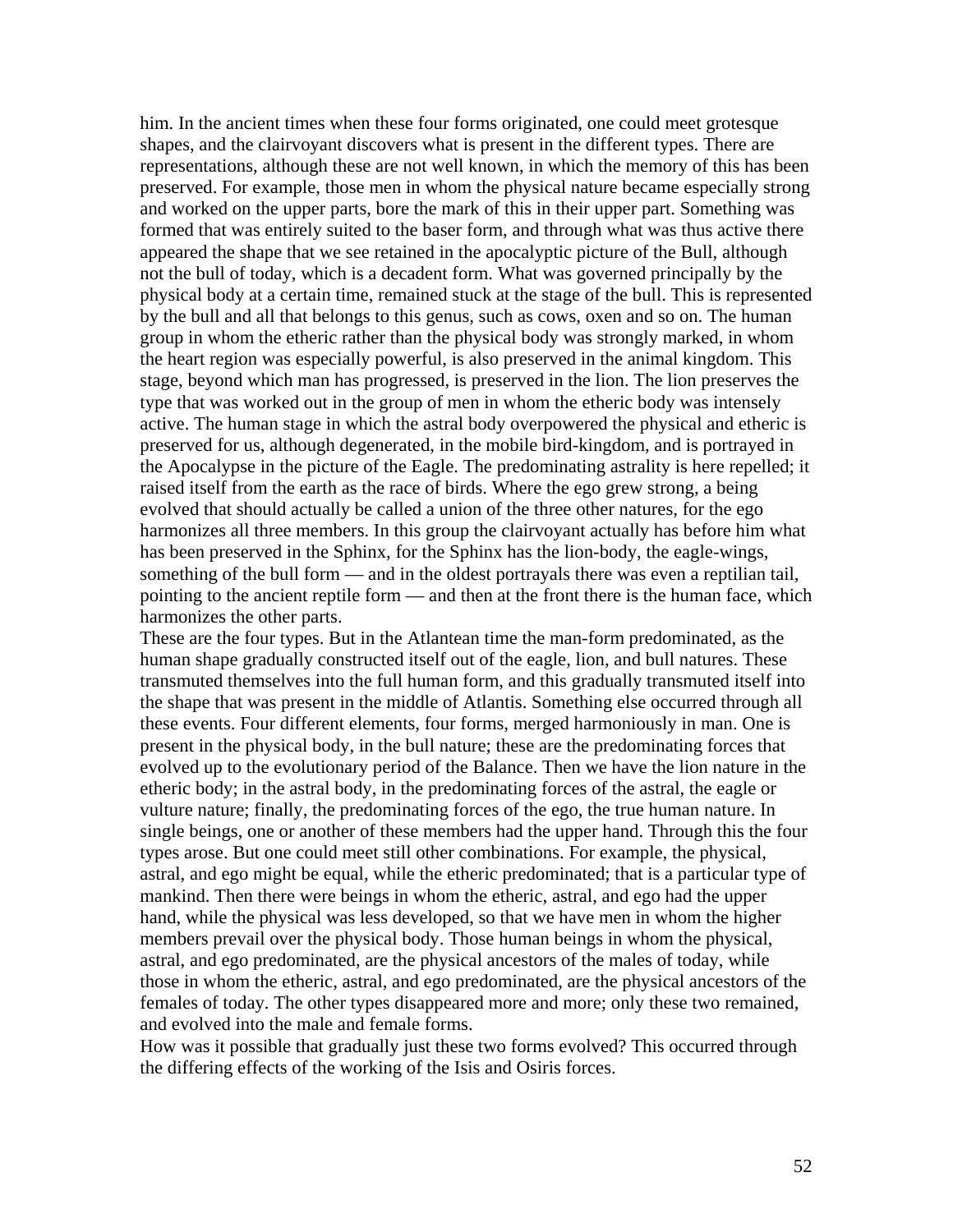We have seen that in the phases of the new moon, when the moon is dark, Isis is characterized, but that Osiris is characterized in the shining phases of the full moon. Isis and Osiris are spiritual beings on the moon, but we find their deeds on the earth. We find them on the earth because it is through these deeds that the human race divided into two sexes. The female ancestors of human beings were formed through the influence of Osiris; the ancestors of men were formed through the workings of Isis. The influence of Isis and Osiris on mankind occurs through the nerve filaments, through the working of which mankind is developed into male and female. In the myth this is shown through Isis's seeking Osiris; the male and the female seek each other on the earth. Over and over again we see that wonderful events of cosmic evolution are hidden in these myths. When the stage of the Balance had been passed, there gradually evolved in the upper members of the human being the differentiations we describe as male and female. Man remained unisexual much longer than the animals. What had long since occurred in the other animals now for the first time took place in man. There was a time when there was a unified human form, containing nothing of the method of propagation that later developed. During this time the nature of man contained both sexes in one being. "And God created man male-female," is the way it stands in the Bible, not **["Male and female](http://wn.elib.com/Steiner/Lectures/EgyptMyth/#_note1)  [created he them."\\*](http://wn.elib.com/Steiner/Lectures/EgyptMyth/#_note1)** He created both in one. It is the worst possible translation when we say, "Male and female created he them." This has no sense in face of the real facts. Thus we look into a time when human nature was still a unity, when every person was virginally reproductive. This stage of evolution is portrayed in Egyptian traditions drawn from the vision of the initiates. I have already pointed out that the older representations of Isis were as follows: Isis is suckling Horus; but behind her stands a second Isis with vulture wings, who holds out the *Ankh* to Horus to indicate that man stems from a time when these types were still separate and that later the other astral being also sank down into man. This second Isis points to how the astral element predominated at one time. What was later united with the human form is here portrayed behind the mother, as the astral form that would have had vulture wings if it had followed only the astrality. But the time when the etheric body predominated is portrayed in a third Isis, lion-headed, behind the others. This threefold Isis is thus presented out of a deep vision. From this point of view we shall also understand something else. There must have been a period of transition between unisexuality and the division into two sexes; there could have been an interim condition between the virginal propagation in which fructification occurred as a result of the forces living in the earth — which at the same time were fertilizing substances — and the other method of bisexual propagation. This bisexual propagation emerged completely only in the middle of the Atlantean epoch. Earlier there was an intermediate stage. At a certain epoch in this intermediate stage, a change of consciousness took place. Man then required much longer spans of time than today to go through an alternation of consciousness. That was a time in which consciousness was especially strong when, at night, man experienced himself as a spiritual being among his spiritual companions. Day-consciousness, on the other hand, was weak. This condition of consciousness changed in another period, when man's consciousness while in the physical body became strong, while his soul life became weaker upon leaving the

#### physical plane at night.

Now there were times in human evolution in which we must recognize a transitional stage. Man's consciousness for the physical world was still damped down, and it was in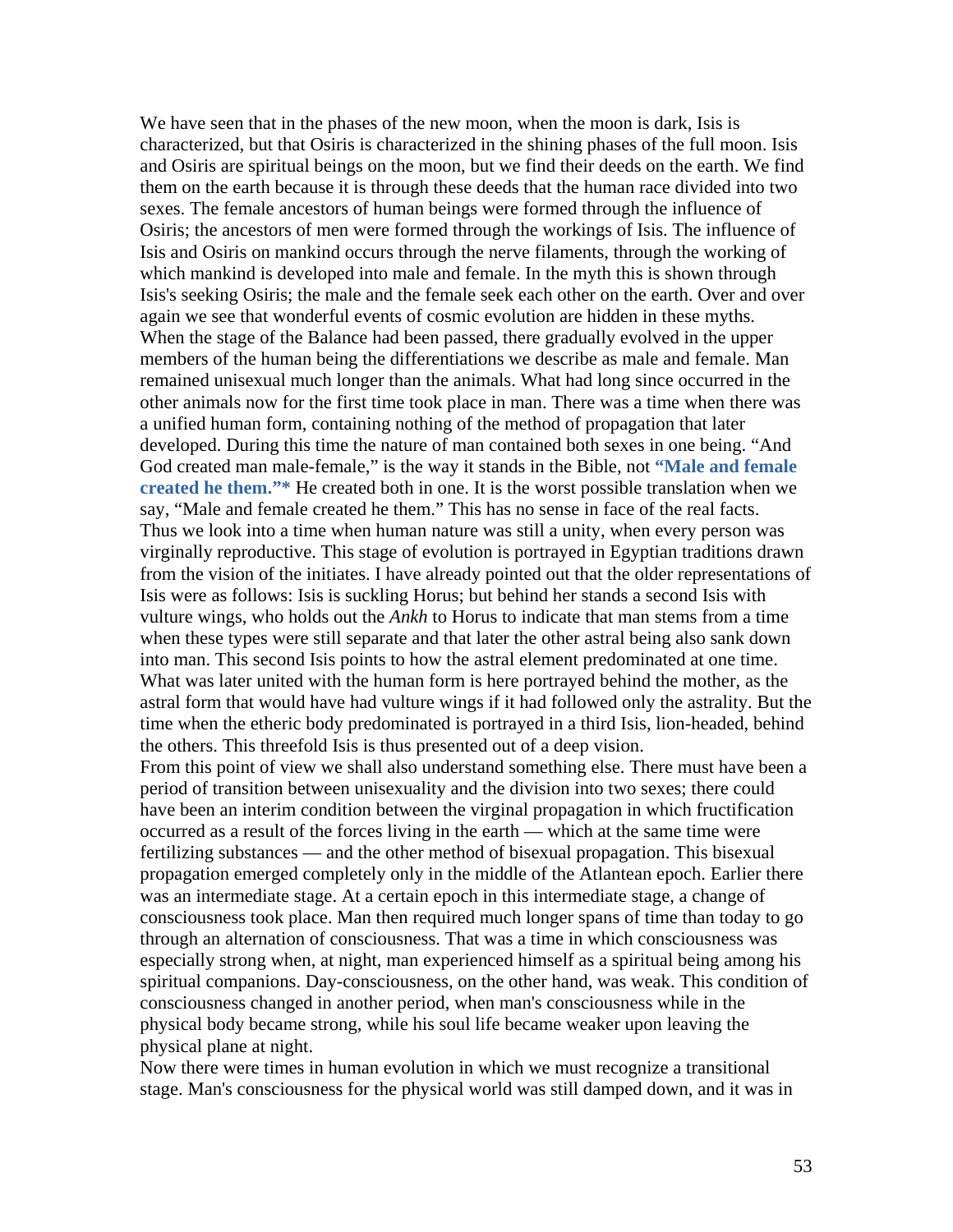this damped-down state that fructification occurred. In the periods of subdued consciousness, when man rose out of the physical world into the spiritual, fructification took place, and man noticed this only through a symbolical dream-act. In tender, noble fashion he felt that fertilization had occurred in his sleep, and in his consciousness there was only a delicate and wonderful dream; for example, that he threw a stone, that the stone fell into the earth, and that a flower rose out of the earth.

It is of special interest that in this time we have also to take into account those who had achieved this stage earlier. When we say that certain beings remained at the Bull stage, others at the Lion, others at the Eagle, and so on, what does this mean? It means that if these beings had been able to wait, if they could have developed their full love for the physical world only at a much later time, they would have become human beings. If the lion had not willed to enter into the earthly sphere too early, it would have become a man; the same is true of the other animals that had split off up till then. Let us repeat it in this way: All that was human at the time when the lion formed itself said either, "No, I will not yet take up the lower substances; I will not go down into physical humanity," or, "I will go down; I wish what has evolved to come into existence." Thus we must think of two beings. The one remains above in the etheric realm of the air and only in its earthly parts reaches down to earth, while the other strives to descend completely to the earth. The latter might become a lion; the former became a man. Just as the animals remained fixed at a certain stage, so now certain men remained fixed. It was not the best men who became human too early. The better ones were able to wait; they remained for a long time without descending to the earth and there carrying out the act of fructification consciously. They remained in that state of cognition in which this act of fructification was a dream.

One may say that these men lived in Paradise. We find that the men who descended earliest to earth had especially strongly formed bodies, with crude and brutal countenances; while the men who wished first to mold the nobler parts had a much more human form. What is here described was preserved in a wonderful myth and rite. The rite is mentioned by **[Tacitus†](http://wn.elib.com/Steiner/Lectures/EgyptMyth/#_note2)** and is well known as the myth of the goddess Nerthus (Hertha), who descended every year into the sea in a boat. But those who drew the boat had to be killed. Nerthus is thought of (as is often done today) as a phantom of the imagination, as some kind of goddess to whom a cult had been dedicated on some island. It has been believed that the Nerthus shrine could be found in Lake Hertha on Rügen. It was thought that the place where the chariot sank might be found there. This is a remarkable fantasy. The name of Lake Hertha is a new invention. Earlier it was called the Black Lake because of its color, and it never occurred to anyone to call it Lake Hertha and relate it to the goddess.

There are much deeper things in this myth. Nerthus is the transitional stage between the virginal fructification and the later propagation. Nerthus, who dives down into a shadowy consciousness, perceives her immersion in the sea of passion only in a tender, symbolic act; she perceives only a reflection of it. But although the higher humanity still felt things in this way, those who had already descended at that time had lost their original naïveté. They already saw this act; they were lost for the higher human consciousness, and were worthy of death. The memory of this event of primeval times was preserved in rites in countless regions of Europe. A ceremony was carried out at certain times in commemorative festivals. This was the chariot of the Nerthus image, which dived down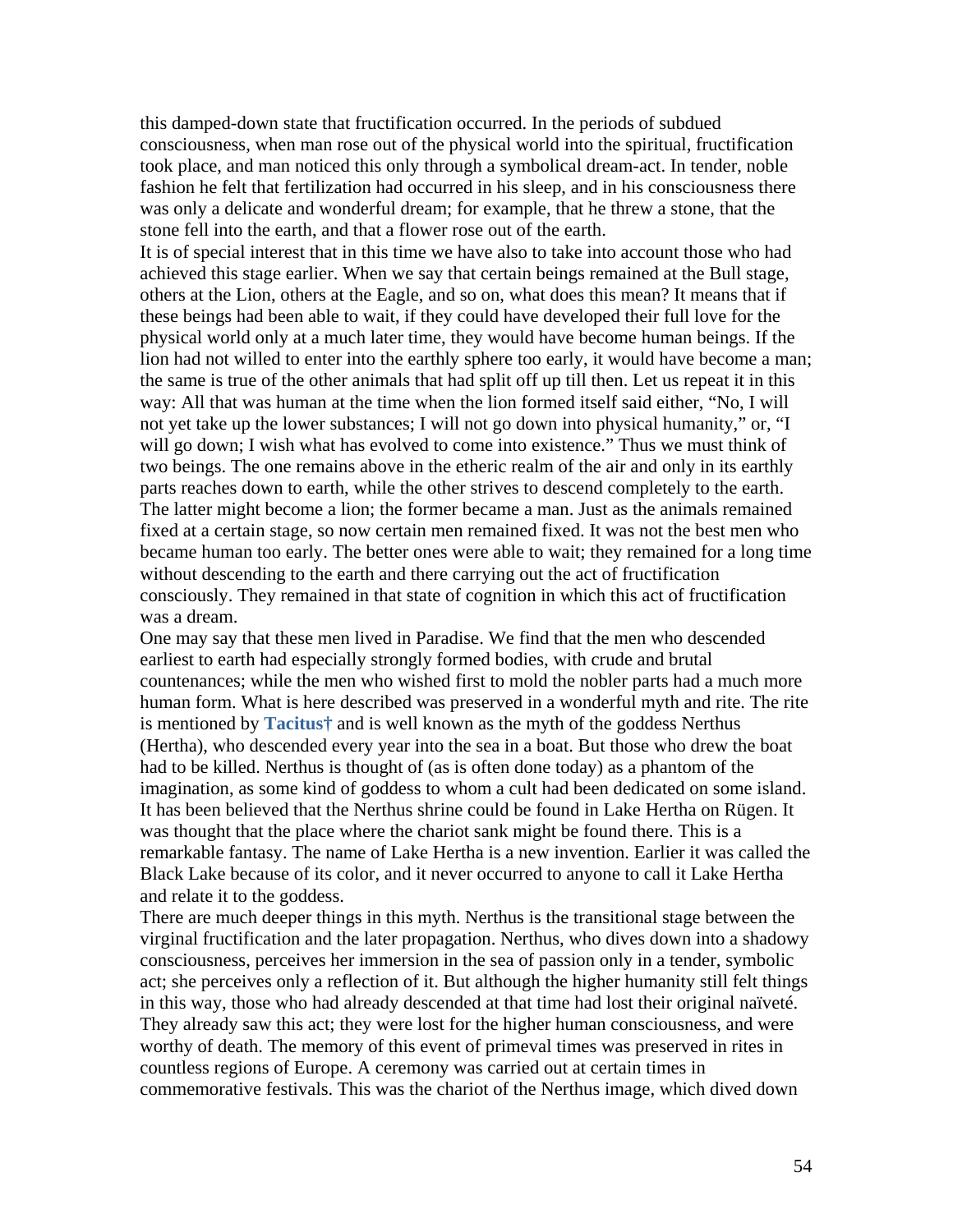into the sea of passion, and it was the gruesome custom that those who had to serve, who drew the chariot and could see what went on, had to be slaves and were killed during the rite, as a sign that these were mortals who saw the act. Only the initiated priests could remain present during the ceremony without being harmed. From this example we see that in the time when what is here described was known in certain regions, the Nerthus cult existed. In these regions there was a consciousness that shaped this myth and the rite. Thus mankind evolved through the most manifold forms, and thus what are real facts were presented in pictures. It has already been said that such pictures should not be regarded as allegories, that their content has a relation to the real facts. Such pictures arose like dreams. So the Osiris myth also was dreamed before the pupil could actually see the facts of human evolution, and only what prepares the way for real seeing is a symbol in the occult sense. A symbol is a description of real events in pictures. In the next lecture we shall discuss the effect of these descriptions.

**\* Most texts are silent on this question, but the** *International Critical Commentary* **(New York, Scribner's,1895), in discussing** *Genesis* **I:27, at least shows that others have entertained the male-female hypothesis. See also the curious remarks in the speech of Aristophanes in Plato's** *Symposium***.**

**† Tacitus's** *Germania***, Section 40, reads in part as follows:** 

**"On an island of the ocean is a holy grove, and in it a consecrated chariot, covered with robes. A single priest is permitted to touch it. He interprets the presence of the goddess in her shrine, and follows with deep reverence as she rides away drawn by cows. Then come days of rejoicing and all places keep holiday, as many as she thinks worthy to receive and entertain her. They make no war, take no arms; every weapon is put away; peace and quiet are then, and then only, known and loved, until the same priest returns the goddess to her temple, when she has her fill of the society of mortals. After this the chariot and the robes — if you are willing to credit it, the deity in person — are washed in a sequestered lake: slaves are the ministrants and are straightway swallowed by the same lake: hence a mysterious terror and an ignorance full of piety as to what that may be which men behold, only to die."**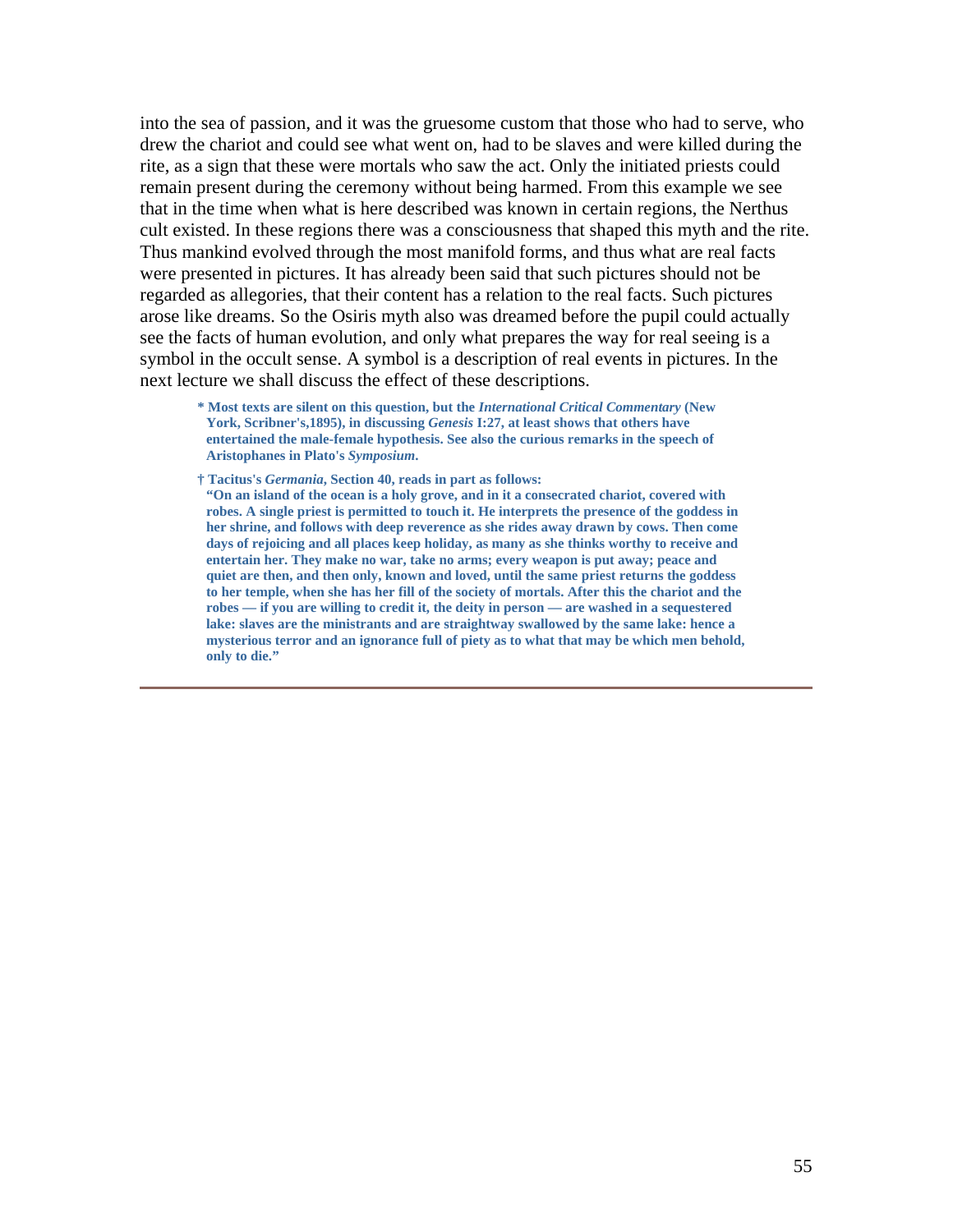### **Egyptian Myths and Mysteries**

LECTURE 9

*The Influence of the Sun and Moon Spirits, of the Isis and Osiris Forces. The Change in Consciousness. The Conquest of the Physical Plane. September 11, 1908* GA 106

IN the preceding lectures we reviewed in some detail a number of facts concerning the evolution of humanity. I tried to show how man developed in the period of evolution that stretches approximately from the moment when the sun withdrew from the earth to the time when the moon also departed. Today something will be added to these facts, which could be called "facts of occult anatomy and physiology." In order to understand everything properly, however, today we must throw a little light on certain other facts of the spiritual life, for we must not forget that what is really to be demonstrated is the relation between the Egyptian myths and mysteries, between the whole Egyptian cultural period, and our own time. Therefore it is necessary that we be entirely clear about how evolution progressed further through the various epochs.

Let us again recall what was described as the working of the sun and moon spirits, especially of the Osiris and Isis forces, through whose activities the human body first appeared and was built up. Remember that this occurred in the remote past, that our earth as yet had scarcely crystallized out of the water-earth, and that a great part of what was described actually took place in the water-earth. Man at that time was in a condition that we should bring clearly before our minds so that we may form a clear conception of how things looked to human vision during man's progress through evolution.

I have described how man's lower members, the feet, shanks, knees, etc., appeared as physical forms as early as the time when the sun had shown indications of withdrawing from the earth. But we must always remember what has been said so often: all this would have been visible had there been a human eye to see it. But such an eye did not exist. It appeared only much later. While man was still in the water-earth, he perceived only by means of the organ described as the pineal gland. Perception by means of the physical eye began only after the hip region had been formed. Thus we may say that man already had the lower part of the human form, but possessed nothing whereby he could have seen the body. At that time man could not see himself. Only at the moment when his body, building itself up from below, passed the region of the hips, did man receive the capacity of seeing himself. When he was shaped as far as the sign of the Balance, man's eyes were opened for the first time. Then he began to see himself as in a mist. Then he developed the vision of objects. Until the hip region evolved, all human perception, all seeing, was of a clairvoyant astral-etheric nature. At that time man could not yet see physical things. Human consciousness was still dark and shadowy, though of a dreamy clairvoyant nature. Then man passed over to that condition of consciousness in which sleeping and waking alternated. When he was awake man saw darkly what was physical, but as though it were wrapped in mist and surrounded by an aura of light. In his sleep man rose to the spiritual worlds and the divine spiritual beings. He alternated between a clairvoyant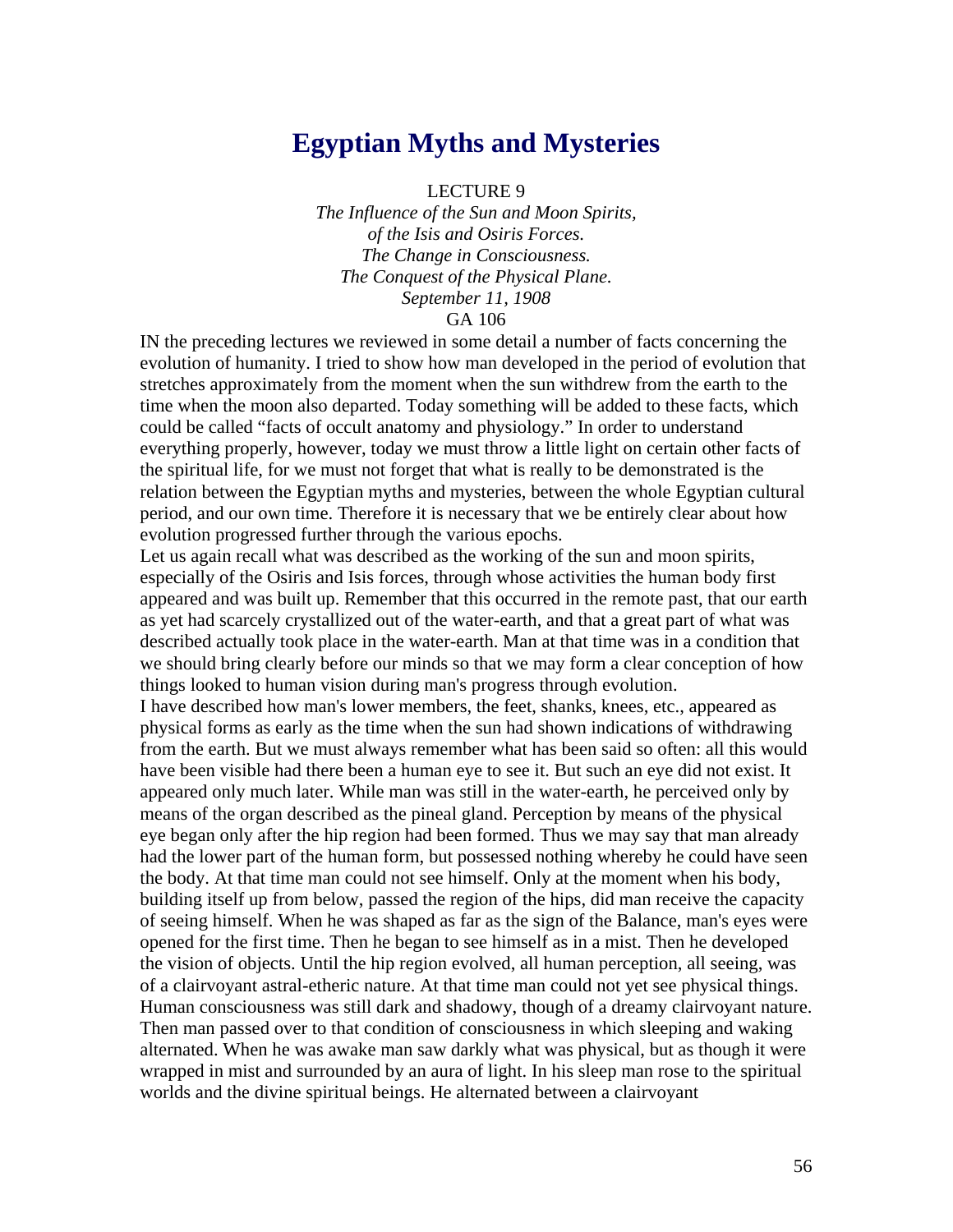consciousness, which grew ever weaker, and a day-consciousness, an objectconsciousness, which grew stronger and stronger and is the head-consciousness of today. Gradually he lost the capacity of clairvoyant perception, together with the faculty of seeing the gods in sleep. However, the clarity of day-consciousness waxed in the same proportion, and the consciousness of self, the I-feeling, the I-perception, grew stronger. If we look back into the Lemurian time, into the time before, during, and after the moon's exit from the earth, we find that man then had a clairvoyant consciousness in which he had no inkling of what we today call death. For if, at that time, man withdrew from his physical body, whether through sleep or through death, his consciousness did not diminish. On the contrary, he received a higher consciousness and, in certain ways, one more spiritual than his consciousness when in his physical body. He never said to himself, "Now I am dying," or, "I am falling into unconsciousness" — that did not exist in those times. Man did not yet rely on his own feeling of self, but he felt himself immortal in the womb of divinity, and for him all that we describe here today were obvious facts.

Let us imagine that we lie down to sleep, that the astral body removes itself from the physical, and that all this happens in the full moon. We have the physical and etheric bodies lying in bed, the astral body hovering above, and all of this in the full moonlight. Now the situation is not so that an astral cloud simply becomes visible there for the clairvoyant. On the contrary, what he actually sees is streams from the astral body into the physical, and these streams are the forces that remove fatigue in the night. They bring to the physical body replenishment for the wear and tear of the day, so that it feels refreshed and quickened. At the same time one would see spiritual streams proceeding from the moon, and these streams are permeated by astral powers. One would see how there actually proceed from the moon spiritual effects that permeate and strengthen the astral body and influence its working on the physical body.

Let us assume that we are men of the old Lemurian time. Then the astral body would have perceived this streaming-in of the spiritual forces, would have gazed upward and said, "This is Osiris who strengthens me, who works on me. I see how his influence goes through me." We would have felt ourselves sheltered in Osiris during the night; we would have lived, so to say, in Osiris with our ego. We would have felt, "I and Osiris are one." Had we been able to give words to what we felt at that time, we would have described it approximately thus, when we returned into the physical body, "Now I must descend again into the physical body that waits for me there below; this is a time when I must dive down into my lower nature." We should have rejoiced when the time came when we could leave the physical body once again, and rise up to rest in the lap of Osiris, or in the lap of Isis, where we again united our ego with Osiris.

As the physical body evolved further, and especially after the development of the upper members, man could see more physically, could perceive the objects in the physical world about him. In the same proportion, however, he had to tarry longer when he descended into his physical body. He took more interest in the physical world. His consciousness grew darker for the spiritual world as his consciousness in the physical body became clearer. He became disaccustomed to the spiritual world. Thus the life of man in the physical world evolved further, and in the conditions that prevailed between death and a new birth consciousness grew darker and darker. In the Atlantean time man lost almost entirely the feeling of being at home with the gods, and when the great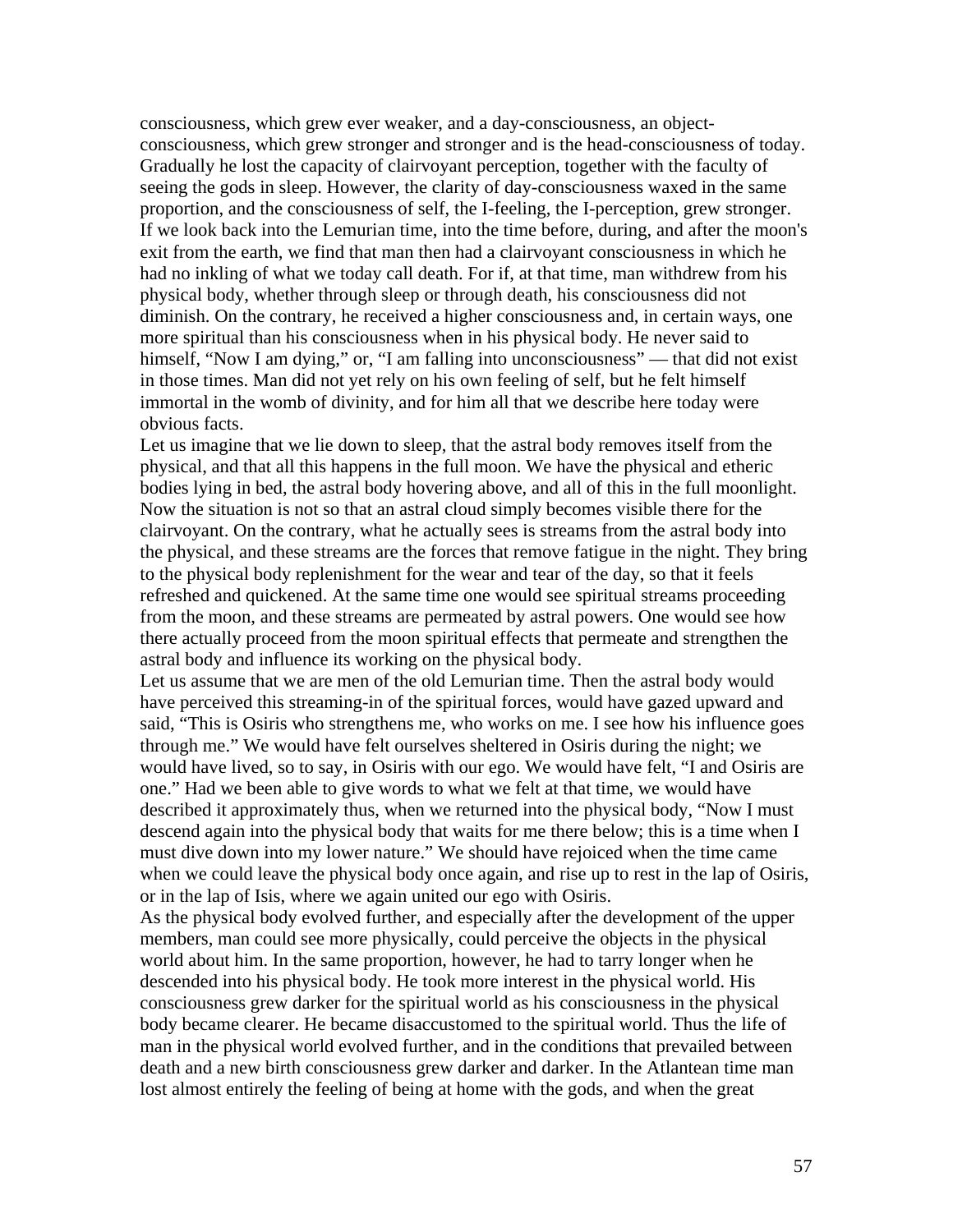catastrophe was past, a great part of mankind had completely lost the natural ability to gaze into the spiritual world at night. But in place of this they gained the capacity of seeing ever more sharply by day, so that the objects around them appeared in ever clearer outlines. We have already pointed out that, among the men who had remained behind, the gift of clairvoyance was still preserved, even into the post-Atlantean cultures. At the time when Christianity was founded, remnants of this clairvoyance still existed, and even today there are occasional persons who have preserved it as a natural gift. But this clairvoyance is entirely different from that which is gained through esoteric training. Thus night gradually grew dark for man in Atlantis, while day-consciousness began to light up. The night was without consciousness for the people of the first post-Atlantean culture, whom we tried to characterize in all their greatness, in the spirituality that entered through the holy Rishis. In the earlier lectures we examined these people, and now we must describe them from another side.

Let us try to enter into the souls of the pupils of the holy Rishis, into the souls of the people of the Indian culture in general, in the time immediately after the last traces of the great Atlantean water-catastrophes had vanished. A sort of memory of the ancient world still lived in the soul, a memory of that world in which man experienced and saw the gods who worked on his body, a memory of how Osiris and Isis worked on him. Now he had emerged from this world, out of the womb of the gods. Formerly all this had been present to him as the physical is present to him today. Like a memory this passed through the mind of the Indian man of the first post-Atlantean times, to whom the Rishis still could speak of how things actually had been. He knew that the Rishis and their pupils still could see into the spiritual world, but he also knew that for the normal person of the Indian culture the time was past when he could see into the spiritual world. Like a painful memory of his old true home, this went through the soul of the ancient Indian when he saw himself transplanted into the physical world, which is only the outer shell of the spiritual world. He yearned to be out of this external world. He felt, "Unreal are the mountains and valleys, unreal the cloud-masses in the air, unreal even the firmament. All this is only like a sheath, like the physiognomy of a real being, and we cannot see the reality behind this, the gods and the true form of man. What we see is Maya, is unreal; the real is veiled." The feeling grew ever keener that man had sprung from the truth and had his real home in the spiritual; that the things of sense were untrue, were Maya, and that the physical world of the senses was the **[night around him.\\*](http://wn.elib.com/Steiner/Lectures/EgyptMyth/#_note1)** When one feels so strongly the contrast between the spiritual and the unreal physical, the religious mood will tend to produce little interest in the physical world and to lead the spirit toward what the initiates see, as to which the holy Rishis could give knowledge. The ancient Indian longed to escape from this hard reality, which for him was nothing but illusion, for to him the true was not what his senses perceived, but what lay beyond that. Therefore the first post-Atlantean culture entertained little interest for what occurred externally on the physical plane.

Things were already different among the Persians in the second cultural period, out of which arose Zarathustra, the great pupil of Manu. If we wish to characterize in a few strokes the difference between the Indian and Persian cultures, we may say that a member of the Persian culture felt the physical to be not merely a burden, but a task to be fulfilled. He also looked up into the regions of light, into the spiritual worlds, but he turned his gaze back into the physical world and in his soul he saw how everything divides into the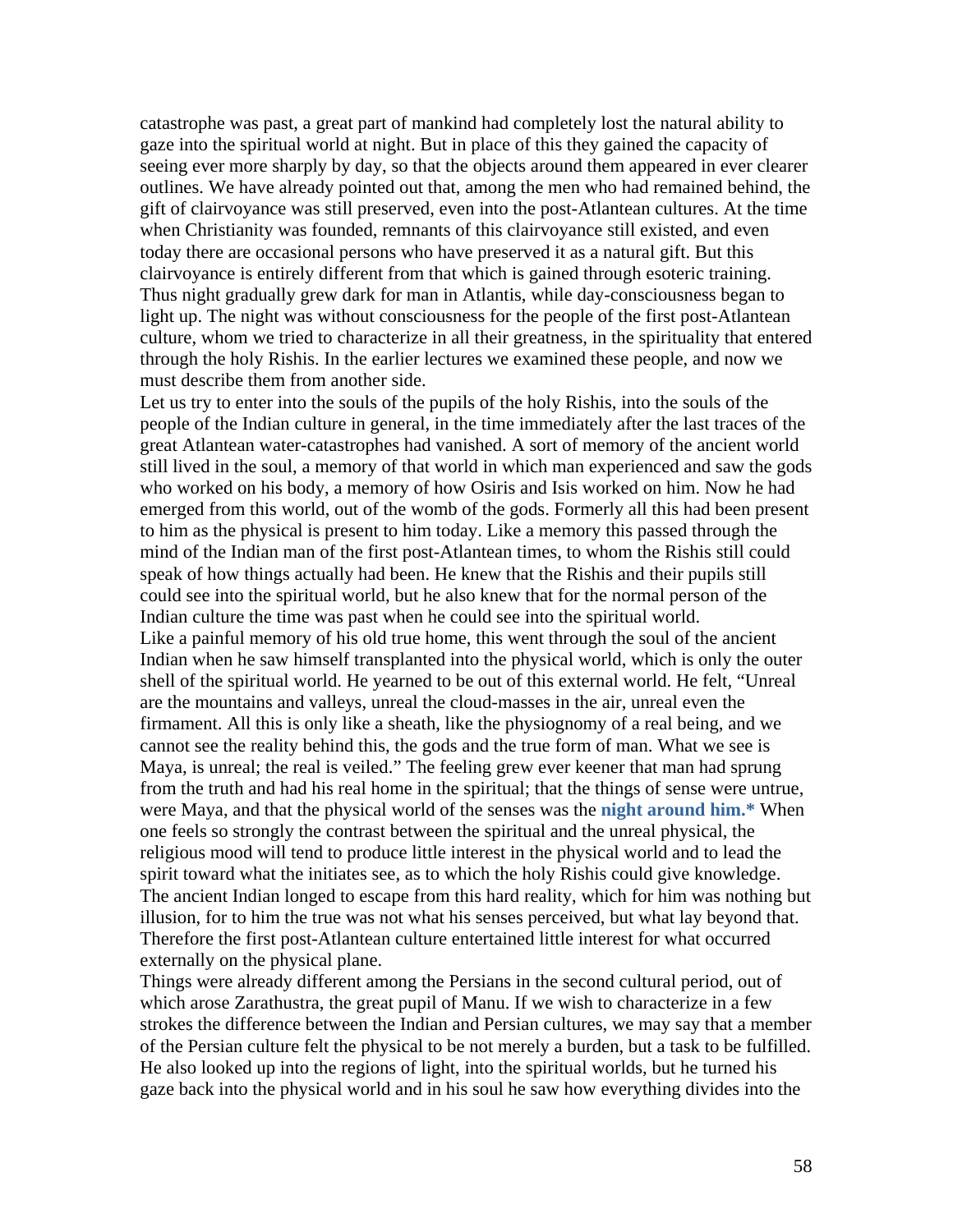powers of light and the powers of darkness. The physical world became for him a field of work. The Persian said to himself, "There is the beneficent fullness of light, the god Ahura Mazdao or Ormuzd, and there are the dark powers under the leadership of Angramainyush or Ahriman. From Ahura Mazdao comes salvation for men; from Ahriman comes the physical world. We must transform what comes from Ahriman; we must unite with the good gods and vanquish Ahriman, the evil god in matter, by transforming the earth, by becoming beings capable of working upon the earth. By thus vanquishing Ahriman, we make the earth into a medium for the good." The first step toward redeeming the earth was taken by the members of the Persian culture. They hoped that the earth would become a good planet one day, that it would be redeemed, and that a glorification of Ahura Mazdao, the highest being, would come about.

Thus a man felt who did not gaze up into the sublime heights like the Indian, but planted his feet firmly on this physical earth. A member of the Indian culture, who did not plant his feet in this way, would not have thought thus.

The conquest of the physical plane proceeded further in the third cultural epoch, in the Egyptian-Babylonian-Assyrian-Chaldean culture. At this time, hardly anything remained of the ancient repugnance with which the physical world was felt to be Maya. The Chaldeans looked up to the heavens, and the light of the stars was not merely Maya for them; it was the script that the gods had imprinted on the physical plane. On the paths of the stars the Chaldean priest pursued his way back into the spiritual worlds, and when he was initiated, when he learned to know all the beings who inhabited the planets and the stars, he lifted up his eyes and said, "What I see with my eyes when I gaze up to the heavens is the outer expression of what is given me by occult vision, by initiation. When the initiating priest endows me with the grace of the perception of the divine, then I see God. But all I see externally is not mere illusions; I see in it the handwriting of the gods." The initiate felt as we would feel if we had been long separated from a friend, then received a letter from him and recognized his familiar handwriting. We see that it was our friend's hand that formed these signs, and we observe the feelings of his heart expressed in them. Approximately thus felt the Chaldean initiate (and also the Egyptian) who was inducted into the holy mysteries and who, while he was in the mystery temple, saw with his spiritual eye the spiritual beings that are connected with our earth. When he went out again, after seeing all this, and cast his eyes on the world of stars, this appeared to him like a letter from the spiritual beings. He perceived a script of the gods. In the blaze of the lightning, in the rolling of the thunder, in the tempest, he saw a revelation of the gods. The gods manifested themselves for him in all that he saw externally. As we feel about the letter from a friend, so did he feel in regard to the outer world. Thus did he feel when he saw the world of the elements, the world of plants, animals, and mountains, the world of the clouds, the world of the stars. Everything was deciphered as a divine script. The Egyptian had confidence in the laws that man could find in the physical world, through which man can master matter. By this means arose geometry, mathematics. With the help of this, man could rule the elements because he trusted in what his spirit could find, because he believed that he could imprint the spirit upon matter. Thus he could build the pyramids, the temples, and the sphinxes. This was a mighty step in the conquest of the physical plane that was accomplished in the third cultural period. Man had progressed so far that for the first time he was able rightly to respect the physical plane.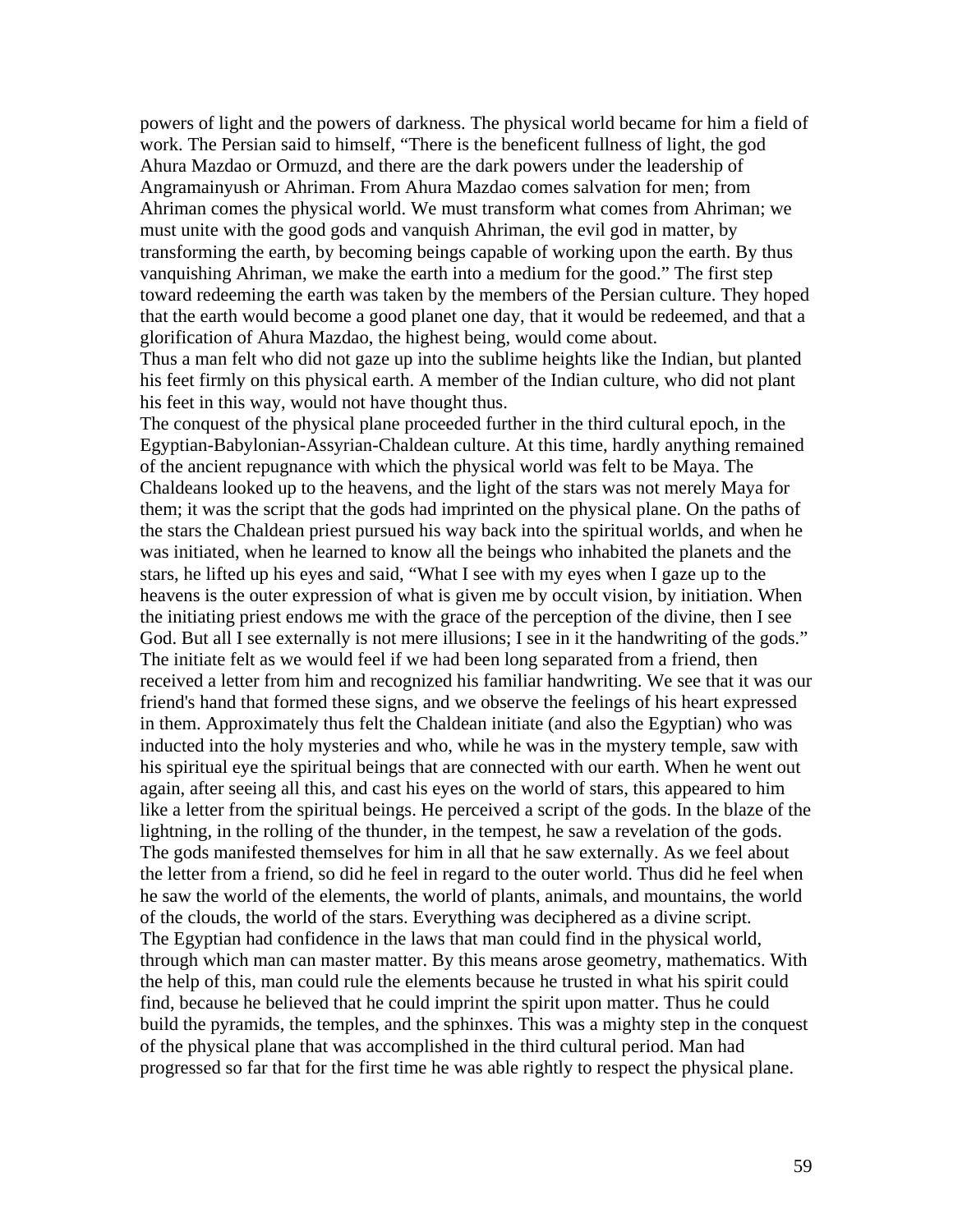The physical world began to mean something to him. But what kind of teachers did he require for this?

Man had always needed teachers. Even the initiates had teachers, as in the old Indian time. What kind of teachers did the initiates need? It was necessary that the initiate should be artificially led to see again, during initiation, what man had been able to see previously in his dark clairvoyant consciousness. The neophyte had to be led back into the spiritual world, into the earlier home of the spirit, so that he could communicate to others what he learned from his experiences. For this he needed teachers. The pupils of the Rishis needed teachers who could show them what happened in ancient Lemuria and Atlantis, when man was still clairvoyant. The same was also true of the Persians. It was different with the Chaldeans, and even more different with the Egyptians. They also had teachers who aided the pupil to develop his powers so that he could see, through clairvoyant vision, into the spiritual world behind the physical world. These were the initiators, who showed what lay behind the physical. But a new teaching, a wholly new method, became necessary in Egypt. In ancient India man had troubled himself little about how what happened in the spiritual world was imprinted upon the physical plane, about the correspondence between gods and men. But in Egypt something else was needed. It was necessary that through initiation the pupil should see the gods, but also that he should see how the gods moved their hands in writing the starry script, how all physical forms had evolved. The ancient Egyptians had schools entirely on the model of those of the Indians, but they also learned how the spiritual forces were correlated with the physical world. Thus they taught new subjects. In ancient India the pupil was shown the spiritual forces through clairvoyance, but in Egypt he was also shown what corresponded physically with the spiritual deeds. He was shown how every member of the physical body corresponded to some spiritual labor, how the heart, for example, corresponded to some spiritual work. The founder of this school, in which was shown not only the spiritual but also its work upon the physical, was the great initiator*, Hermes Trismegistos.* It was he, the thrice-great Thoth, who first showed to men the entire physical world as the handwriting of the gods. Here we see how piece by piece our post-Atlantean cultures embodied their impulses in human evolution. Hermes appeared to the Egyptians like a divine ambassador. He gave then what had to be deciphered as the deed of the gods in the physical world.

In all of this we have somewhat characterized the first three cultural epochs of the post-Atlantean time. Men had learned to value the physical plane.

The fourth epoch, the Greco-Latin, is the period when man came even more into contact with the physical plane. In this time man progressed so far that he not only saw the script of the gods in the physical world, but he also inserted his own self, his spiritual individuality, into the objective world. Such artistic creations as we find in Greece were not known earlier. That man could portray himself in sculpture, creating therein something like his physical self — this was achieved in the fourth cultural period. In this time we see man's inward spiritual elements step out of him onto the physical plane and flow into matter. This marriage between the spiritual and the material may be seen most clearly in the Greek temple. For everyone who can look back and see this temple, it is a wonderful work. The Greeks had the greatest architectonic gifts. Every art has its climax at some point, and here architecture had its high point. Modeling and painting reached their climax elsewhere. Despite the gigantic pyramids, the most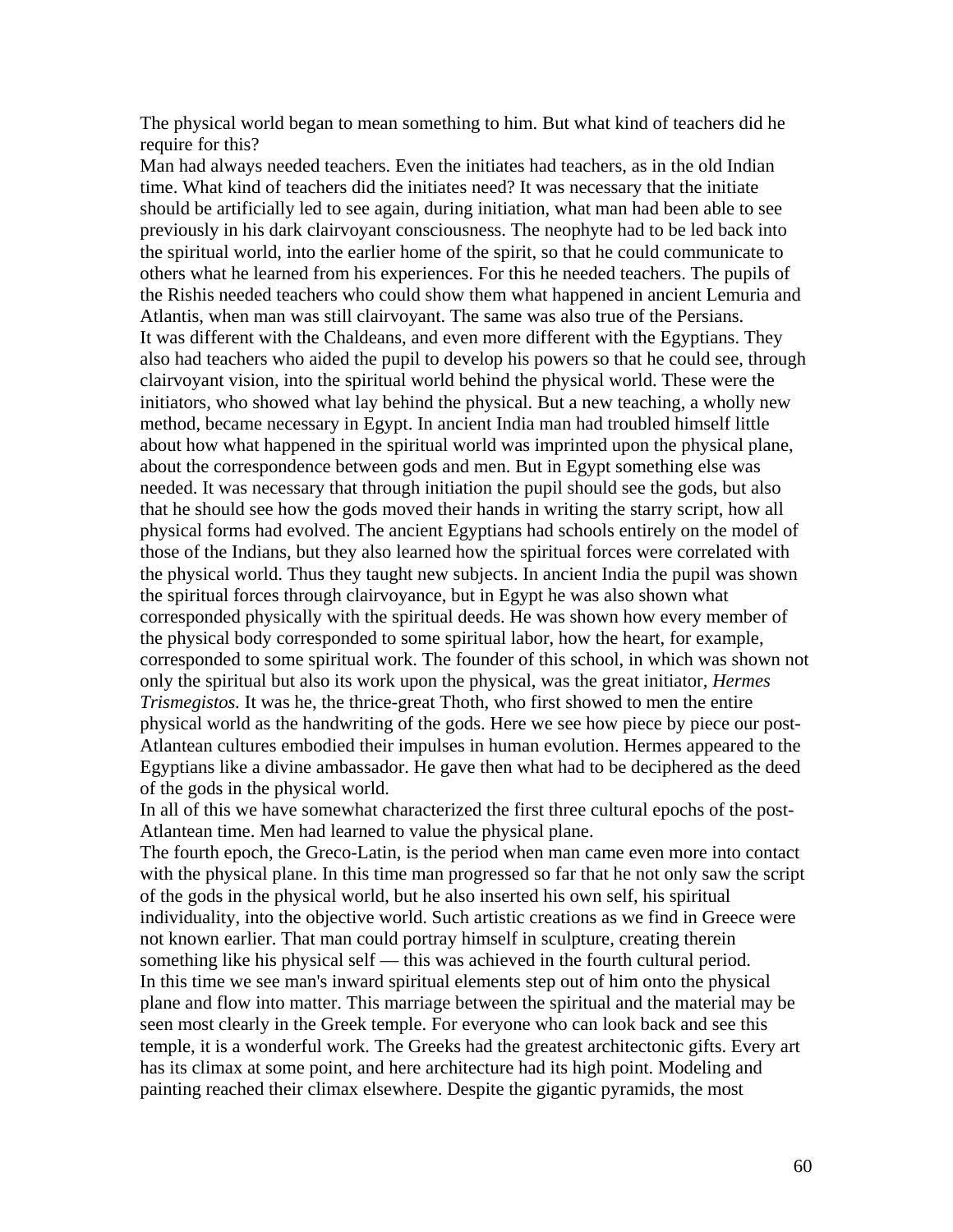wonderful architecture appears in the Greek temple. For what is attained here? A weak echo may be experienced by one who has an artistic feeling for space, who feels how a horizontal line is related to one that moves in the vertical. A number of cosmic truths light up in the soul that can simply feel how the column carries what is above it. One must be able to feel how all these lines were already invisibly present in space. The Greek artist saw the column as though clairvoyantly, and simply filled what he saw with matter. He saw space as altogether composed of life, as something permeated by living forces.

How can the man of today get some impression of the liveliness that this space-filling had? We see a faint reflection of it in the old painters. For example, we can find paintings where angels float in space, and we have the feeling that the angels support each other. Today little remains of this feeling for space. I shall make no objection to **[Boecklin's](http://wn.elib.com/Steiner/Lectures/EgyptMyth/#_note2)  [colors,\\*\\*](http://wn.elib.com/Steiner/Lectures/EgyptMyth/#_note2)** but all occult space-feeling is missing in him. Such a being as we find above his *Piet&aaccent;* — you cannot tell if it is supposed to be an angel or some other being — must waken in the observer the feeling that at any minute it may fall on the group below it. This must be emphasized when one tries to explain something of which hardly an inkling can be conveyed today, such as the space-feeling of the Greeks. It must be expressly stated that this was of an occult nature. In a Greek temple it was as if space had given birth to itself out of its own lines. The result of this was that the divine beings for whom the temple was built, and with whom the Greek as a clairvoyant was acquainted, really descended into the temple, really felt comfortable in it. It is true that Pallas Athena, Zeus, etc., were actually within the temples. They had their bodies, their material bodies, in these temples. For since these beings could incarnate only as far as an etheric body, they found their dwelling-place in the physical world in these temples. Such a temple could become their physical body, in which their etheric body felt at home. One who understands the Greek temple knows that it differs profoundly from a Gothic cathedral. This is not a criticism of the Gothic, for the Gothic cathedral is a sublime work of art. But an understanding person can well imagine of a Greek temple, that even if it stood in a solitude with no people anywhere near, even if it were quite alone, it would be a whole. A Greek temple is complete even when nobody is praying in it. It is not soulless, it is not empty, for the god is in it. It is inhabited by the god.

But a Gothic cathedral is only half complete if there are no worshippers within. One who understands this cannot think of a Gothic cathedral, standing alone, without a congregation of the faithful, whose thoughts stream into it. All the Gothic forms and ornaments belong to what streams from it. No god, no spiritual being, is close to the Gothic cathedral when the prayers of the faithful are not present. Only when the praying congregation is assembled is the cathedral filled with the divine. This is shown in the very word **["Dom,"†](http://wn.elib.com/Steiner/Lectures/EgyptMyth/#_note3)** for this is connected with the "dom" in Christendom and similar words, which signifies something collective. Even the word **["Duma"††](http://wn.elib.com/Steiner/Lectures/EgyptMyth/#_note4)** is related to this. The Greek temple is not a house for the faithful. It is shaped as a house that the god himself inhabits; it can stand alone. But in the Gothic cathedral one feels at home only when it is filled by the believing throng, when the pious congregation is assembled, when the light of the sun shines through the colored window-panes and the colors are diffused by the fine dust-particles. Then, as often happened, the preacher in the cathedral pulpit would say, "Even as the light is split into many colors, so is the single spiritual light, the divine force, divided among the crowds of souls and split into the diverse forces of the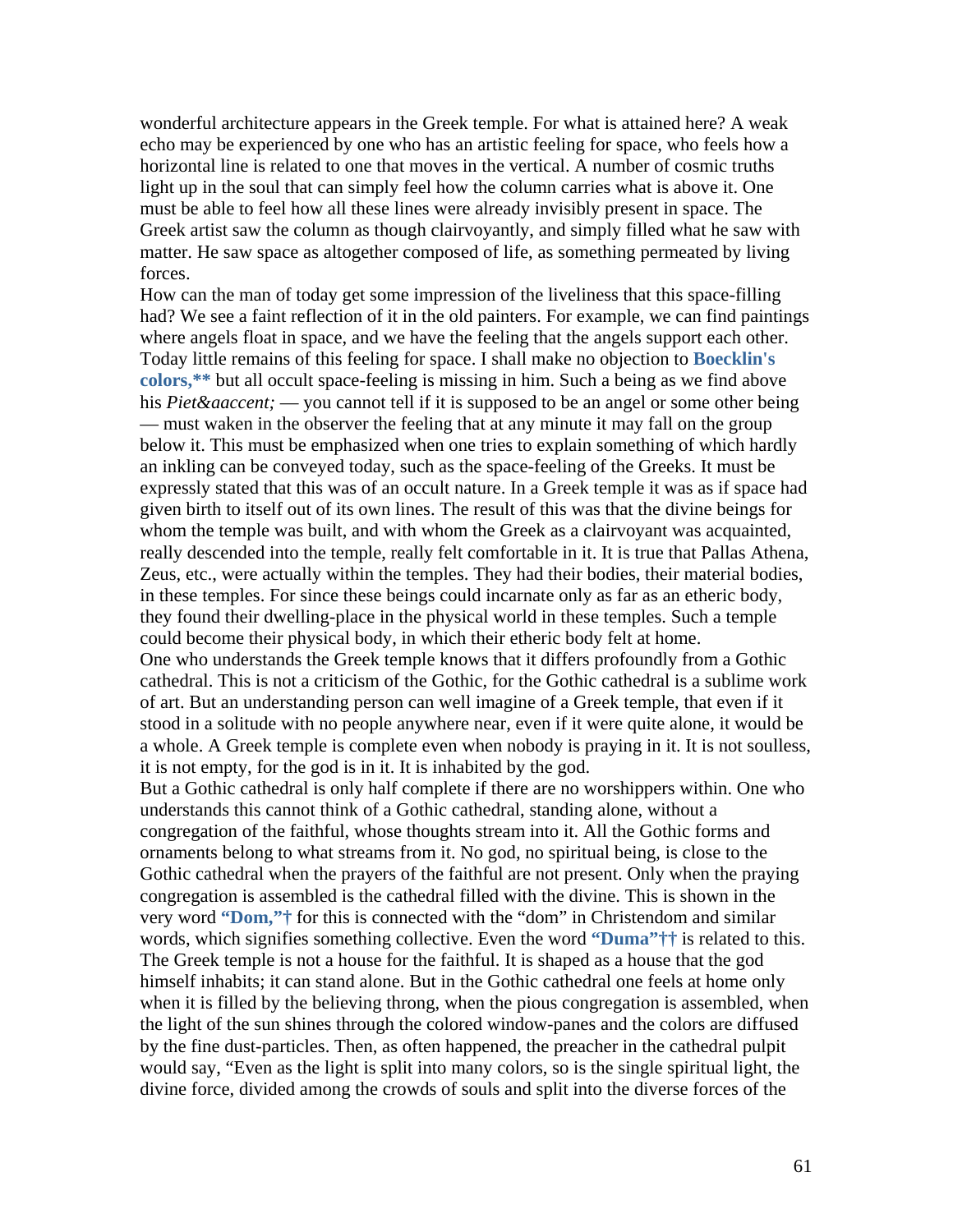physical plane." Such words were often heard from the preacher. When perception and spiritual experience flowed together in this way, the cathedral was something complete. As in the great temple buildings, so was it in everything artistic among the Greeks. The marble of their sculptures took on the appearance of life. The Greek expressed in the physical what lived in his spiritual. Among the Greeks the marriage of the spiritual with the physical was a fact.

The Roman went a step further in the conquest of the physical plane. The Greek had the capacity of embodying the soul-spiritual in his works of art, but he still felt himself as part of a whole, of the *polis,* the city-state. He did not yet feel himself as a personality. This was also the case in the earlier cultures. The Egyptian did not feel himself as a separate person, but as an Egyptian, as a member of his people. Thus in Greece we find that a man laid little worth on feeling himself to be a person, but it was his greatest pride to be a Spartan or an Athenian. To be a personality, to be something in the world through the self, was felt for the first time in Rome. That a personality could be something for itself was first true for the Roman. The Romans worked out the concept of the *citizen,*  and it was among them that jurisprudence, the science of law, arose. This is correctly regarded as a Roman invention. Only modern jurists, who know nothing of these facts, have had the lack of judgment to assert that law, in this sense, existed earlier. It is nonsense to speak of oriental lawgivers, such as Hammurabi. There were no legal rules earlier; there were only **[divine commands.‡](http://wn.elib.com/Steiner/Lectures/EgyptMyth/#_note5)** One would have to use harsh words if one were to speak objectively about this kind of science.

The concept of the citizen first became a real feeling in ancient Rome. By that time man had brought the spiritual into the physical world as far as his own individuality. The last Will and Testament was invented in ancient Rome. The will of the single personality had become so strong that even beyond death it could determine what should be done with its property, its own things. The single personal man was now the determining factor. With this deed man, in his own individuality, had brought the spiritual down to the physical plane. This was the lowest point of evolution.

Man stood at his highest in the Indian culture. At this highest point the Indian still moved in spiritual heights. In the second culture, the ancient Persian, man had already descended a little. In the third culture, the Egyptian, still more. In the fourth culture man descended entirely to the physical plane, into matter. There came a point when man stood at the parting of the ways. Either he could sink lower and lower, or he could achieve the possibility of working up again, of fighting his way back into the spiritual world. But for this a spiritual impulse had to appear on the physical plane, a mighty thrust that could lead man back into the spiritual world. This mighty thrust was given through the appearance of Christ Jesus on earth. The divine-spiritual Christ had to come to men in a physical human body, had to go through a physical appearance in the physical world. Now, when man was wholly in the physical world, the god had to descend to him so he might find the way back into the spiritual world. Previously this would not have been possible.

Today we have followed the evolution of the cultures of the post-Atlantean time down to their lowest point. We have seen how the spiritual impulse occurred through the Christ at the lowest point. Now man must rise again, transfigured by the Christ principle. We shall go on to show how the Egyptian culture emerges again in our time, but permeated by the Christ principle.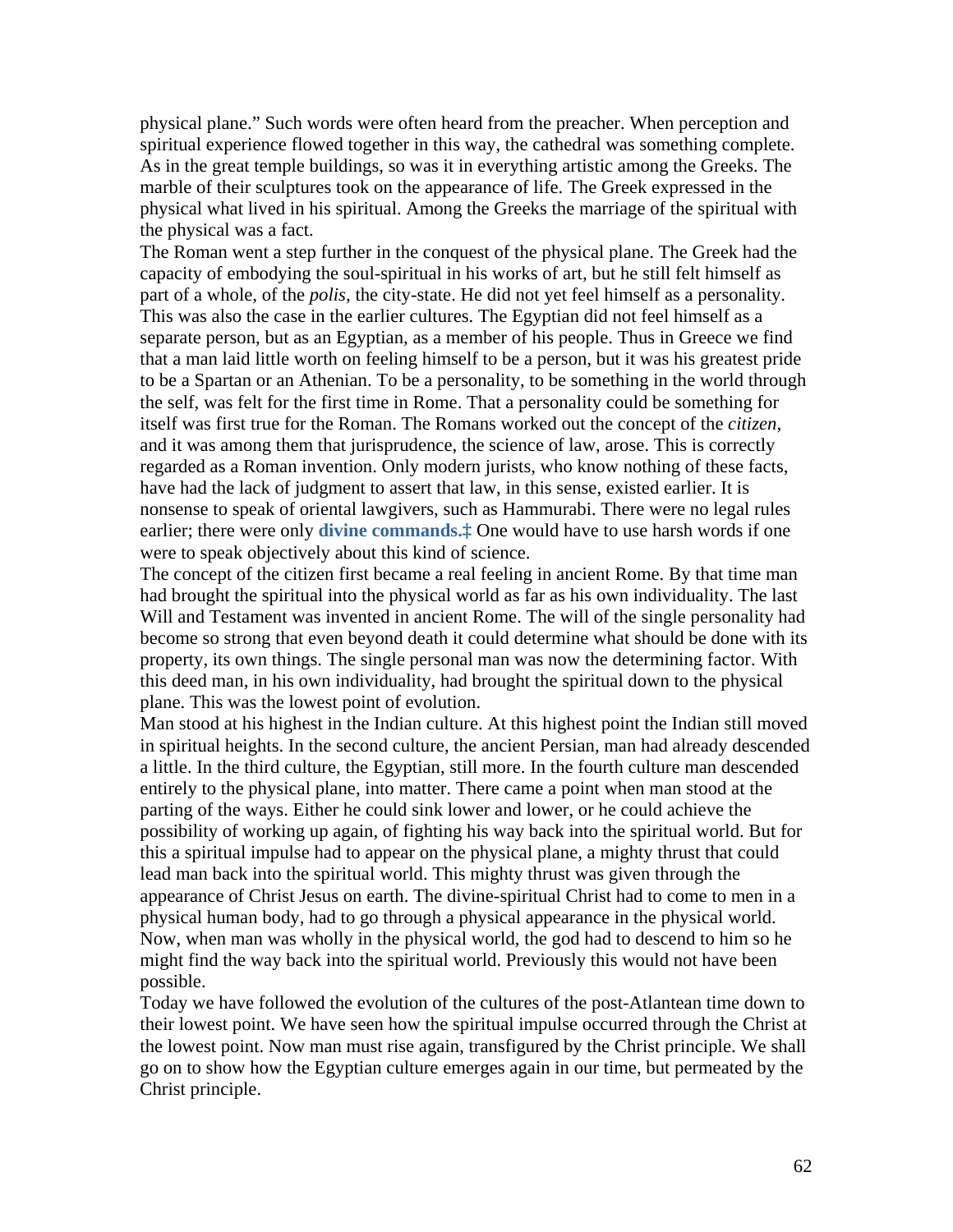- **\* For a clear expression of this sentiment, see** *Sacred Books and Early Literature of the East* **(New York, Parke, Austin, & Lipscomb; 1917), Vol. 9, p. 104.**
- **\*\* [Arnold Böcklin \(1827-1901\)](http://fineart.elib.com/fineart.php?dir=Site_index/Bocklin_Arnold)**, Swiss painter.
- **†** *Dom* **is the German word for cathedral.**
- **†† The** *Duma* **was a short-lived parliament in late Czarist Russia.**
- **‡ Our best modern scholars agree with the views here expressed. See Wigmore,** *Panorama of the World's Legal Systems* **(Washington Law Book Company, 1936).**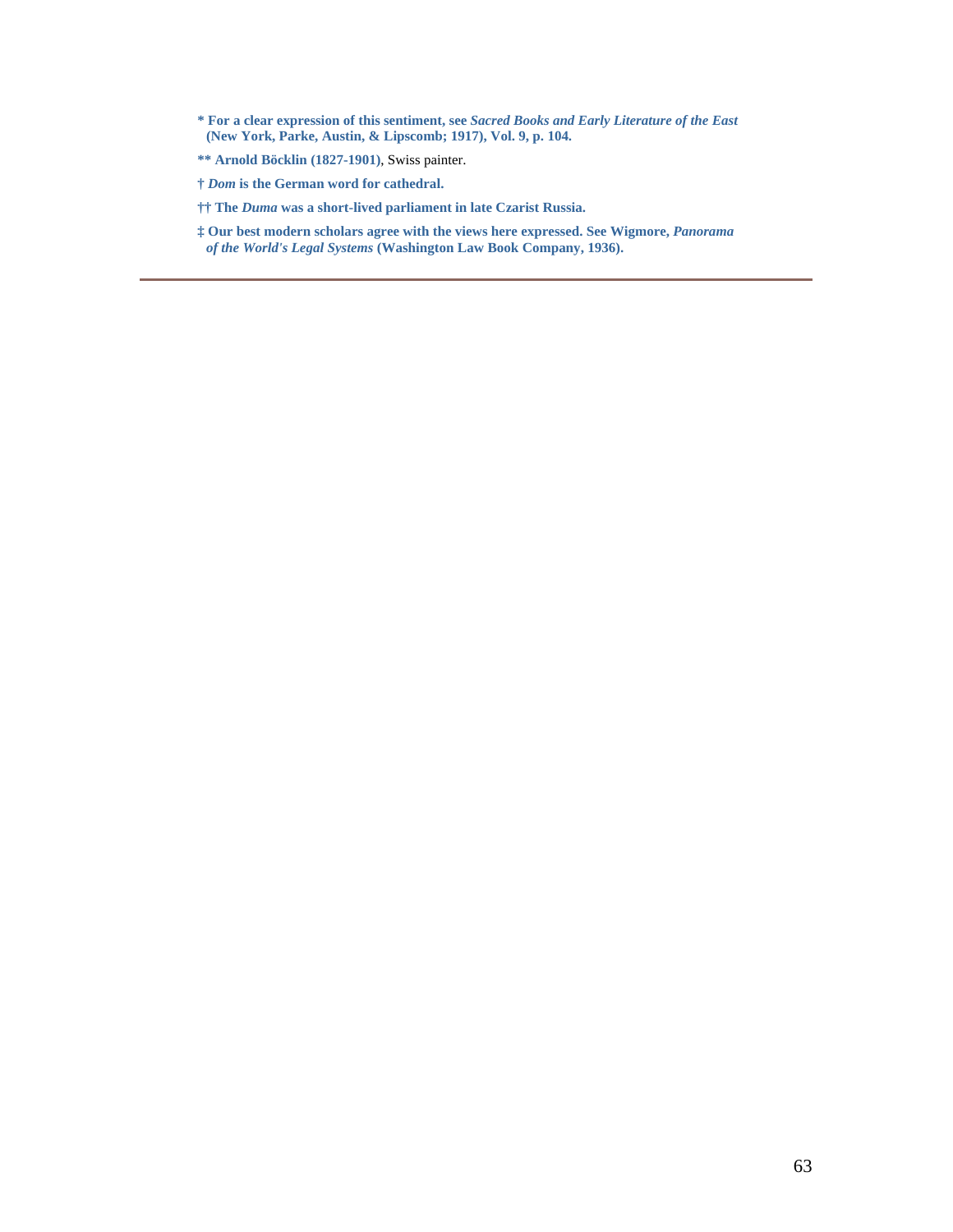### **Egyptian Myths and Mysteries**

LECTURE 10

*Old Myths as Pictures of Cosmic Facts. Darkening of Man's Spiritual Consciousness. The Initiation Principle of the Mysteries. September 12, 1908*

GA 106

THERE are many myths and sagas of the ancient Egyptians that were well-known to the spiritual-scientific world conception and are again becoming known, but are not transmitted by the external historical traditions touching on the Egyptians. Some of these myths were preserved for us in the form in which they became domesticated in Greece, for most of the Greek legends that do not relate to Zeus and his family, stem from the Egyptian mysteries. We shall occupy ourselves today with all sorts of mythical things that we can put to good use, despite the assertion of modern cultural history that Greek mythology contains little of value.

Why should we examine this other side of human evolution, the spiritual side? All that we see on the physical plane always remains an event and fact of the physical plane. But in the science of the spirit, we are interested not only in what lives on the physical plane, but also in all that occurs in the spiritual worlds. From what we have heard in our lectures we know what happens to man between death and a new birth. We need only recall that in death man enters the condition of consciousness that we call kamaloka, in which, although he has become a spiritual being, he is held fast by the astral body. This is the time when man still demands something from the physical world, when he suffers from the fact that he is no longer in the physical world. Then comes the time when he must prepare himself for a new life, the consciousness-condition of Devachan, where he is no longer immediately connected with the physical world and with physical impressions. In order to understand how life in kamaloka differs from life in Devachan, let us consider two examples. We know that as soon as he has died, man does not lose his cravings and desires. Let us assume that during his life a person was a gourmet, taking great pleasure in choice, food. When he dies, he does not at once lose this desire for enjoyment, this craving for dainties. These wishes do not live in the physical body, but in the astral. Therefore, since man retains his astral body after death, he also retains the craving, but he lacks the organ with which to satisfy this craving, the physical body. The craving for food depends on the astral body rather than on the physical, and after death the person feels a real lust for what pleased him most in life. For this reason he suffers after death until he has weaned himself of the desire for enjoyment, until he has sloughed off all the cravings that he had cultivated through the physical organs. Throughout this period he remains in kamaloka. Then begins the time when he no longer makes demands of the type that can be satisfied only through physical organs. Then he enters into Devachan.

In the same proportion that man ceases to be fettered to the physical world he begins to develop a consciousness for the Devachanic world. This world becomes more and more illuminated, but he does not yet have an ego-consciousness there, such as he had in this life. He is not yet independent there. In the Devachanic life he feels like a limb, like an organ, of the entire spiritual world. As the hand, if it could feel, would feel itself to be a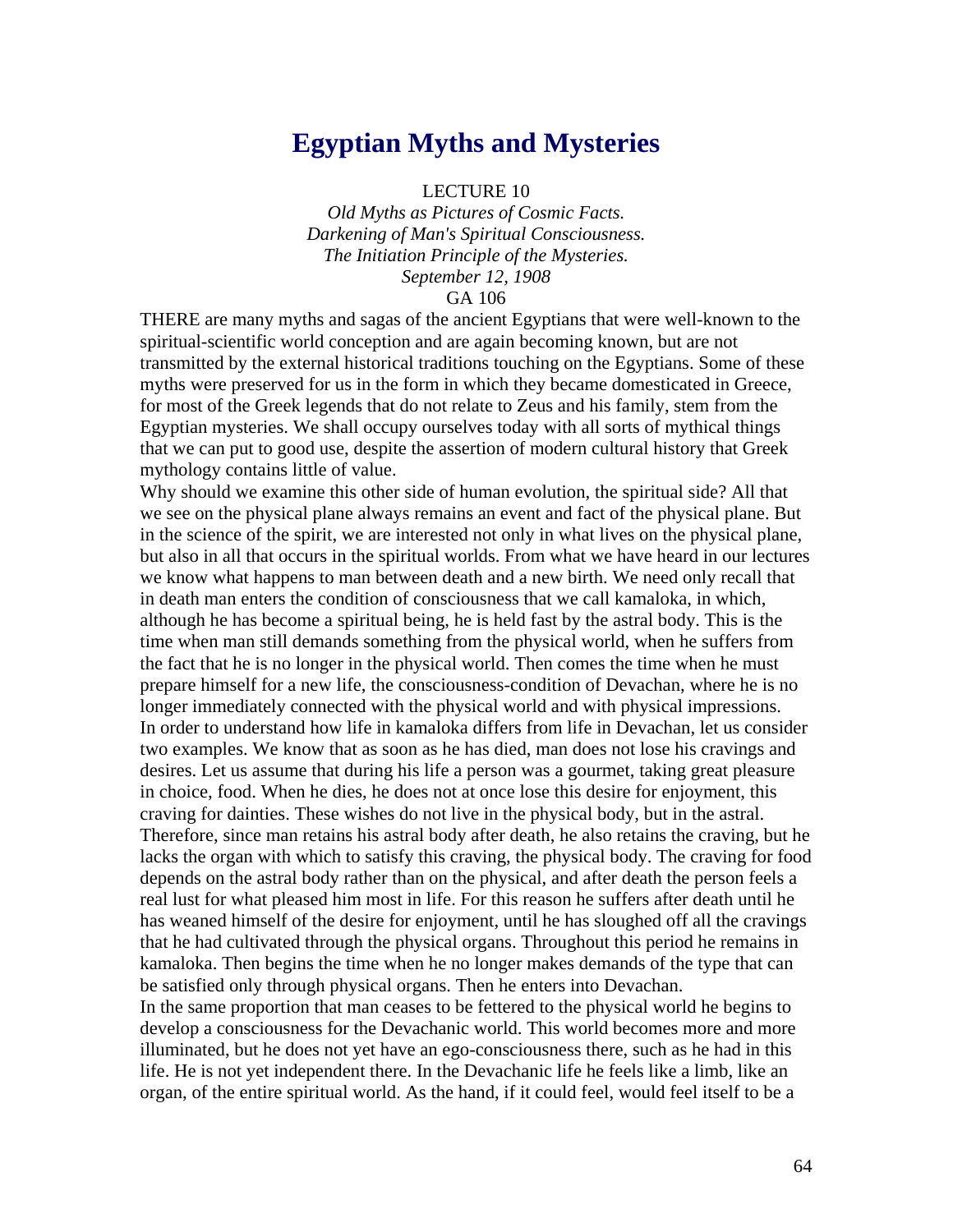member of the physical organism, so man feels in his Devachanic consciousness that he is a limb of the spiritual world, a limb of the higher beings. He must grow toward his independence. But he already cooperates in the cosmos; he works on the plant kingdom from out the spiritual world. Man cooperates in all this, not for his own account, but as a ministering member of the spiritual world.

When we thus describe what man experiences between death and a new birth, we must not imagine that the events of the Devachanic world are not also subject to change. People are apt to believe privily that, although our earth is changeable, everything up yonder, beyond death, remains the same. This is by no means the case. When we describe the sojourn in Devachan in this way, this means only that this is approximately the way things are there at the present time. But let us remember how it was when our souls were incarnated during the Egyptian culture. Then we looked upon the gigantic pyramids and the other mighty buildings. In earlier times things looked very different on this side, on the physical side. The countenance of the earth has changed greatly since then. We need only look into materialistic science and we shall find, for example, how a few thousand years ago there were entirely different animals in Europe, how Europe looked quite different. The face of the earth is constantly changing, whence it comes that man is always entering into new conditions of existence. This is obvious to everyone. But when we describe the conditions of the spiritual world, people are prone to believe that what happened there when they died a thousand years before Christ, is exactly the same as what happens when they are reborn and die again today. Just as the physical plane changes, so do things change in the other world. When man entered into Devachan from an Egyptian or a Greek life, his sojourn there was something quite different from what it is today. Evolution occurs there also. It is only natural that we should describe the present conditions in Devachan, but these have changed. This could have been surmised from what was brought before us in the last lecture.

We have seen how, when we go back to the Atlantean time, man lived more in the spiritual world, how he moved about in the spiritual world during sleep. We found that this decreases steadily after that time. But if we go back far enough we find that man once lived entirely in the spiritual world. In ancient times the difference between sleep and death was not great. In primeval antiquity man had long periods of sleep, approximately as long as the time now consumed by an incarnation and the life after death. Through the fact that man descended to the physical plane, he became ever more entangled in this physical plane. We have shown how the Indian gazed into a high world and how, in Persia, man already attempted to conquer the physical plane. Man descended ever further, and in the Greco-Latin time there occurred a marriage between spirit and matter, between the spiritual worlds and the physical plane. The more man approached the middle of this last epoch, the more he learned to love the physical world and take an interest in it. As this occurred, everything that we call experiences between death and a new birth also changed.

If we go back to the first part of the post-Atlantean period, we find that men took little interest in the physical world. The initiates of that time could withdraw into lofty worlds, into the Devachanic worlds, and they communicated their experiences to the others. In the man who, with all his thoughts and all his senses, felt himself withdrawn into the true world, into his real home, the effect was that he took little interest in the conditions of the physical plane. But when he rose into Devachan, after having barely connected himself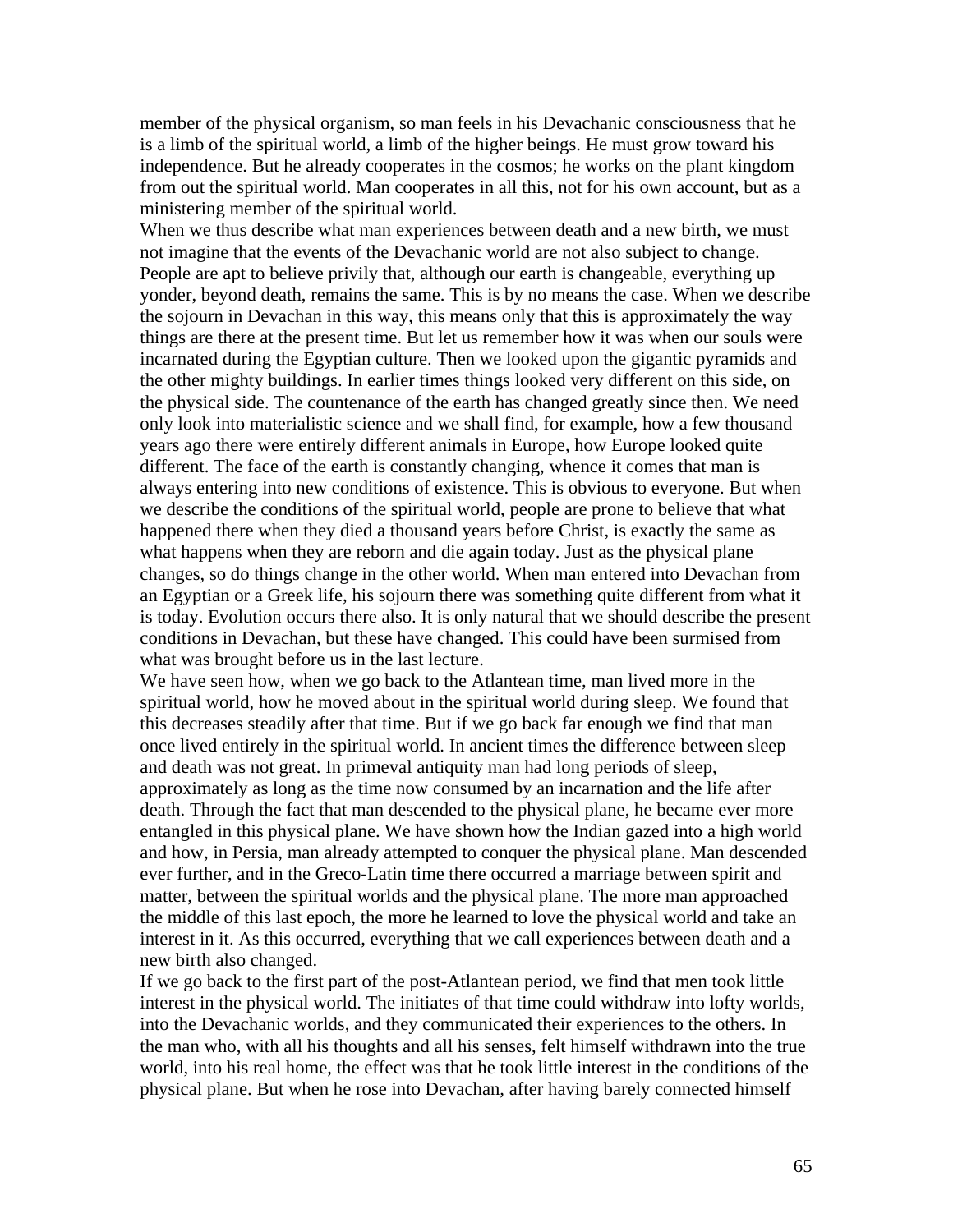with the physical world, he possessed in Devachan a comparatively clear consciousness. When such a man incarnated again in the Persian culture, he felt himself more connected with physical matter, and he lost some of the clarity of his consciousness in Devachan. In the Egypto-Chaldean time, when man began to feel some affection for the external physical world, his consciousness in Devachan already became clouded and shadowy. This consciousness was still of a nature higher than that of his consciousness in the physical world, but it declined steadily in degree and became ever darker up to the Greco-Latin time. During all this time the Devachanic consciousness became ever darker and more shadowy. It was not a dream consciousness; this was never the case. It was a consciousness of which man was fully aware. In the course of evolution it became darkened.

The mysteries existed principally in order to enable man again to illuminate his consciousness, rather than have only a shadowy consciousness in the spiritual world. Let us reflect that if there had been no mysteries there would have been no initiates, in which case man would have had an increasingly vague and shadowy consciousness in the spiritual worlds. Only through the fact that, parallel with the darkening of Devachanic consciousness, initiation into the mysteries continued, together with the acquisition of certain faculties with which selected persons could look into the spiritual worlds in full clarity — only through the fact that the initiates could speak of this in myths and sagas, was it possible for a ray of light to penetrate into the Devachanic consciousness between death and a new birth. But all those who had made themselves comfortable in the physical world experienced this fading away of consciousness in the spiritual world. It was no fairy tale but plain truth, that the initiates in the Eleusinian mysteries were able to have a special experience. The principle of initiation is that, even during his life, man can ascend to the spiritual worlds and learn what takes place there. The initiate of that time was actually able to learn directly from the shades in the spiritual world. The following is really the statement of an initiate: "Better a beggar on earth than a king in the **[realm of](http://wn.elib.com/Steiner/Lectures/EgyptMyth/#_note1)  [shades."\\*](http://wn.elib.com/Steiner/Lectures/EgyptMyth/#_note1)** This statement is made out of the initiates' experience. We cannot take such things deeply enough, and we only understand them when we know the facts of the spiritual world.

Now let us bring into more concrete form what we touched upon abstractly yesterday. Had nothing occurred other than man's descent into the physical world, consciousness between death and a new birth would have grown ever darker. Ultimately men would have entirely lost their connection with the spiritual world. Now, however singular it may appear to those who are only slightly infected with some form of materialism, what I am about to say is true. Had nothing else intervened in human evolution, mankind would have succumbed to spiritual death. But there is a possibility of illuminating the consciousness between death and a new birth, and this illumination can be achieved either through initiation or (to a lower degree) through man's participating in the spiritual world during this life, having experiences that do not die out with his bodies, but remain connected with the eternal core of his being, even in the spiritual world. This was the concern of the mysteries and of all spiritual development. It was the concern of the great initiates before Christ and, above all, of the Being whom we call Christ. All other initiates were in a certain sense forerunners of the Christ; they were harbingers who pointed to the coming of the Christ.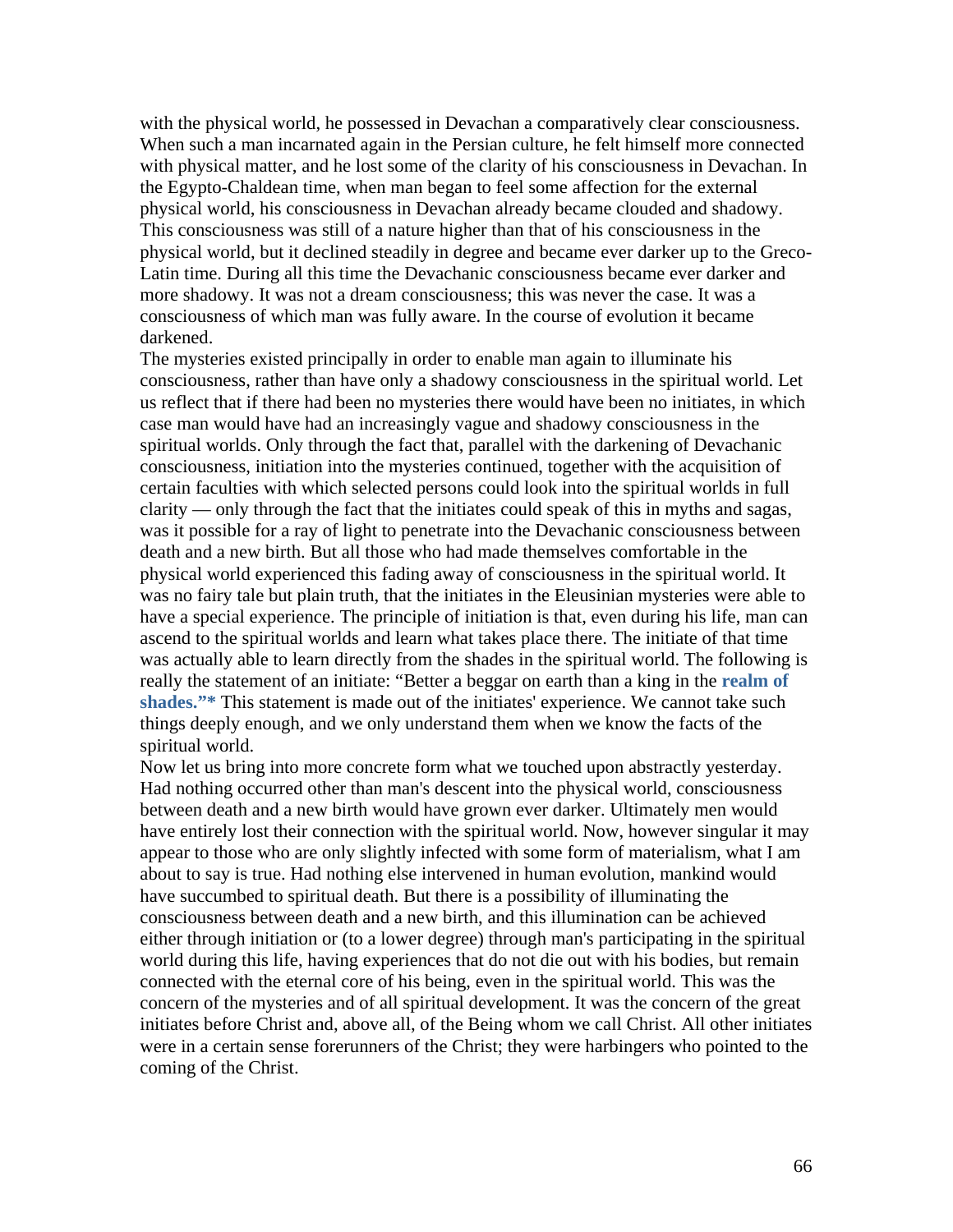The advent of the Christ-figure will now be described. Let us imagine a man who has never heard anything of the Christ, who has never been able to absorb the mysteries of the Gospel of John, who has never been able to say, "I will imitate the life and work of the Christ; I will try to take his precepts into my own being." If we add that the Christ had never approached this man, he would not be able to take with him into the spiritual world the treasure that the man of today must take with him if he is to avoid the darkening of his consciousness. What man takes with him as a picture of Christ is a force that brightens the consciousness after death, that saves man from the fate that all men would have had if Christ had not appeared. If Christ had not appeared, the human essence would have been maintained, but the consciousness after death could not have been illuminated. This is what gives real meaning to the advent of the Christ, that something was embodied into the core of man's being that has a wide significance. The event of Golgotha preserves man from spiritual death if he makes it one with his own being.

We should not think that the other great leaders of mankind did not have a similar significance. There is no question of claiming some exclusive dogma for Christianity. That would be an offense against true Christianity, for anyone acquainted with the facts knows that Christianity was also taught in the ancient mysteries. Such words as those of Augustine are profoundly true: "What is called the Christian religion today existed already among the ancients and was present with the beginnings of the human race. But when Christ appeared in the flesh the true religion, which was already in existence, received the name of Christian." What is important is not the name, but that we rightly understand the significance of the Christ impulse. Christ was the figure that appeared at the lowest point in evolution, but Buddha, Hermes, and the other great beings were in complete possession of the prophetic consciousness that the Christ would come, that he lived in them.

We can see this clearly when we study the figure of Buddha, and we must be quite clear as to what he was. What was Buddha, in reality? Here we must touch on something that can be said only among students of the science of the spirit. It is customary for people, even for theosophists, to conceive the mysteries of reincarnation in much too simple a way. One should not imagine that a soul that is embodied today in its three sheaths was embodied in the same way in a foregoing incarnation, and again in one before that, always according to the same scheme. The secrets are much more complicated. Although H. P. Blavatsky took great pains to show her intimate pupils how complicated these secrets were, the matter is still not rightly understood today. People think simply that a soul goes into a body ever and again. But it is not so simple. Often we cannot fit a historical figure into such a scheme if we wish to understand it correctly. We must go about the matter in a much more complicated way.

Already in Atlantis we meet beings who were among men as our fellows are today, but whom man saw and learned to know when he was in the spiritual world, severed from the body. We have already pointed out how man learned to know Thor, Zeus, Wotan, Baldur as actual companions. By day he lived in the physical world, but in the other condition of consciousness he learned to know spiritual beings who were going through a stage of evolution different from his. In this primeval period of the earth man did not yet have so solid a body as today; there was as yet nothing like a bony skeleton. The Atlantean body could be seen with physical eyes only to a certain extent. But there were beings who descended only so far as to incarnate in an etheric body. Then there were beings who still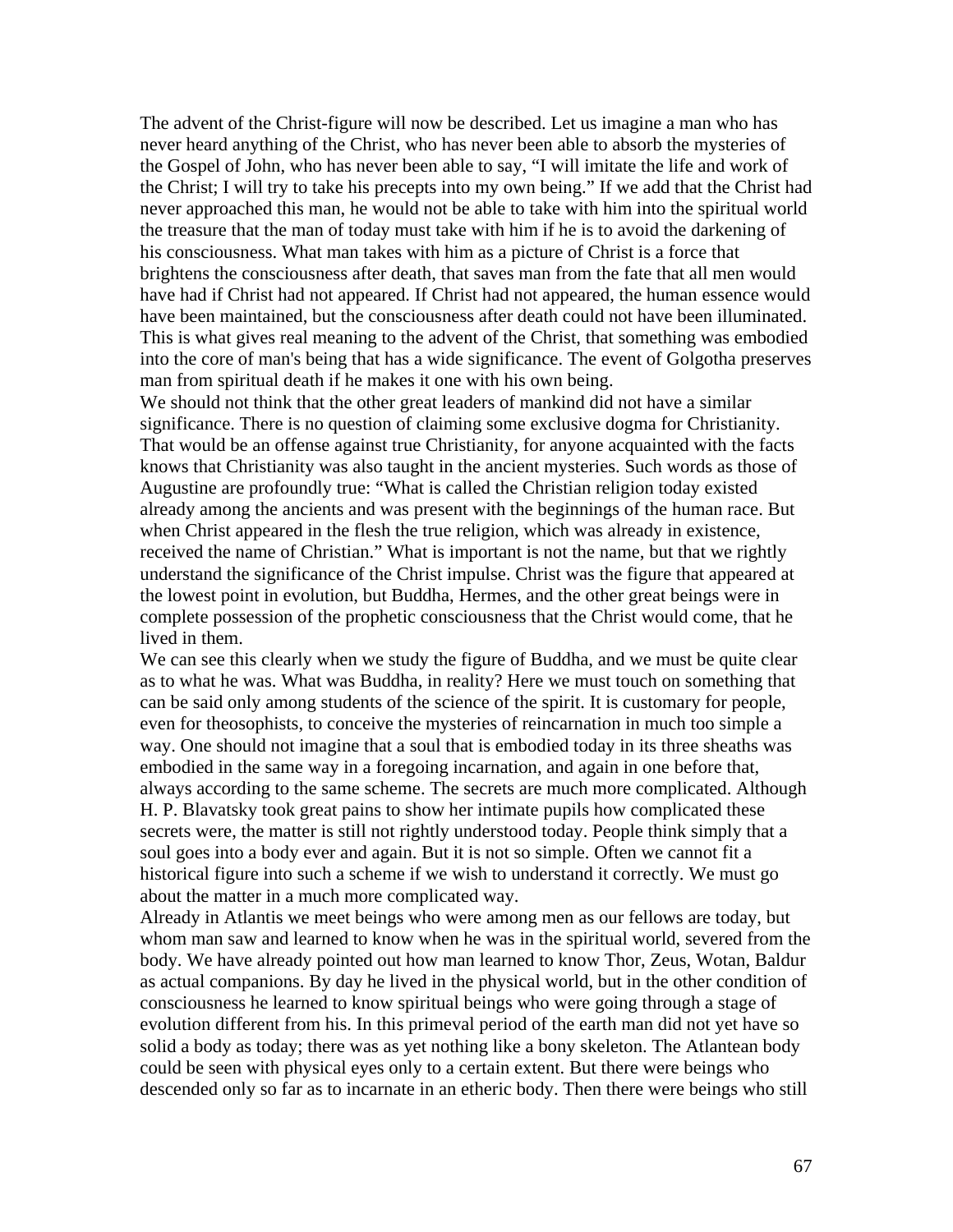embodied themselves at that time, when the air was permeated by water-vapors. When man still lived in the water-fog atmosphere, these incarnations were possible for them. Such a figure was the later Wotan, for example. He said to himself, "If man incarnates in this fluid matter, then I can also." Such a being assumed a human form and moved about in the physical world. But as the earth condensed and man took on ever denser forms, Wotan said, "No, I shall not go into this dense matter." Then he remained in invisible worlds, in worlds removed from the earth.

This was the general case with the divine spiritual beings. But from then on, they could do something else. They could enter into a sort of connection with men who approached them, who evolved upward from below. We may imagine it thus. Man's evolutionary course was such that he was approaching his lowest point of development. Up to this point the gods had proceeded in company with men. Now they took another path, which was invisible for men on the physical plane. But men who lived according to the directions of the initiates, thereby purifying their finer bodies, approached them in a certain way. A man who was incarnated in the flesh, if he purified himself, could do this in such a way that he could be overshadowed by such a being, who could not descend as far as the physical body. The physical body would have been too coarse for such a being. The result for such a man was that the astral and etheric bodies were permeated by a higher being, which had no other human form for itself but could enter into another being and proclaim itself through this other being.

When we are familiar with this phenomenon, we shall not regard incarnation as such a simple matter. There can perfectly well be a person who is the reincarnation of an earlier man, who has developed himself so far and purified his three bodies to such an extent that he is now a vessel for a higher being. Buddha became such a vessel for Wotan. The same being who was called Wotan in the Germanic myths, appeared again as Buddha. Buddha and Wotan are even related linguistically.

So we can say that much of what was in the mysteries of the Atlantean time continued in what the Buddha was able to announce. This is in harmony with the fact that what the Buddha experienced is something that the gods had experienced in those spiritual spheres, and that men also had experienced when they were still in those spheres. As the teaching of Wotan thus appeared again, it was a doctrine that paid little attention to the physical plane, emphasizing that the physical plane is a place of woe, and that redemption from it is important. Much of the Wotan-being spoke in the Buddha. Hence it is that stragglers from Atlantis have shown the deepest understanding for the Buddha-teaching. Among the Asiatic population there are races that have remained at the Atlantean level, although externally they must, of course, move ahead with the earth evolution. Among the Mongolian peoples much of Atlantis has remained. They are stragglers from the old population of Atlantis. The stationary character in the Mongolian population is a heritage from Atlantis. Therefore the teachings of the Buddha are especially serviceable to such peoples, and Buddhism has made great strides among them.

The world moves onward, following its course. One who can look deeply into the evolution of the world does not make choices, does not say that he has more inclination for this or that. He says that what religion a people has is a spiritual necessity. The European population, because it has ensnared itself in the physical world, finds it impossible to feel its way into Buddhism, to identify itself with the innermost teachings of the Buddha. Buddhism could never become a religion for all of humanity. For him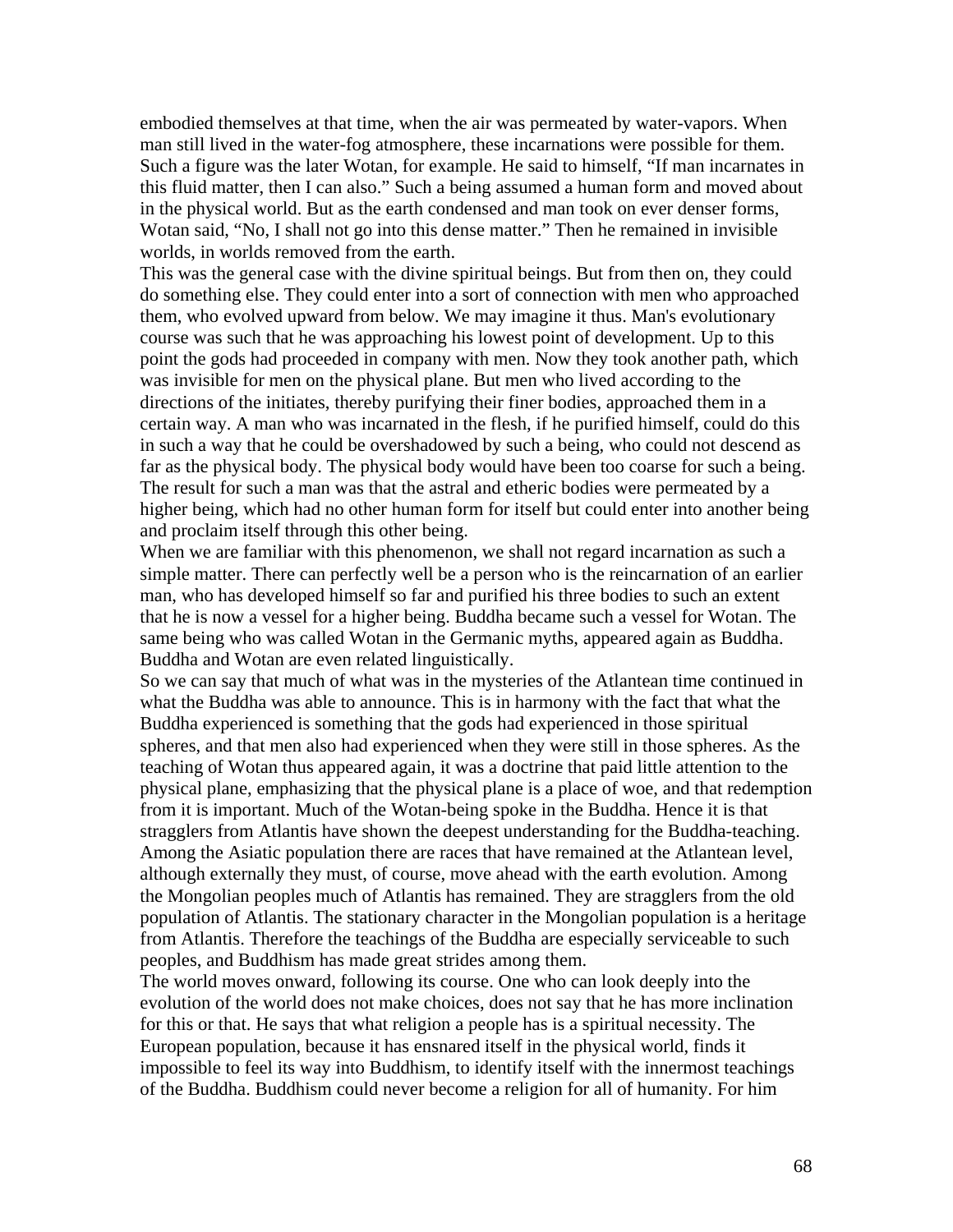who can see, there is no sympathy or antipathy here, but only a judgment in accordance with the facts. It would be an error to wish to spread Christianity from a center in Asia, where other peoples are still settled, and Buddhism would be equally false for the European population. No religious view is right if it is not suited to the innermost needs of the time, and such a view will never be able to give a cultural impulse. These are things that we must grasp if we want to understand all the real connections. But one should not believe that the historical appearance of the Buddha immediately reveals all that lies within it. If I were to expound all this, I would need several hours. As yet we are far from having unraveled the complications of the historical Buddha. Something still lived in the Buddha. This is not only a being who came over out of the Atlantean time and incarnated in him who incidentally was also a human Buddha. In addition to this something else was contained in him, something of which he could say, "I cannot yet comprehend this. It is something that ensouls me, but I only participate in it." This is the Christ-being. This had already ensouled the great prophets. It was a wellknown being in the more ancient mysteries, and everywhere and always men had pointed to him who was to come.

And he came! But again he came in such a way that he accommodated himself to the historical necessities that lie behind evolution. Without special preparation he could not incarnate himself in a physical body. It was still possible for him to incarnate in a sort of subconsciousness in the Buddha. But he could incarnate to live on the earth only if a physical body, and etheric body, and an astral body were specially prepared for him. The Christ had the greatest powers, but he could incarnate only if, through another being, a physical, an etheric, and an astral body had been completely cleansed and purified. Thus the incarnation of the Christ could occur only if another being appeared who had developed himself to this point. This was Jesus of Nazareth. He had proceeded so far in his evolution that he was able, during his life, to purify his physical, etheric, and astral bodies in such a way that it was possible for him, in the thirtieth year of his life, to abandon these bodies, yet to leave them capable of life, usable for a higher being. Often, when I have stated that a high stage of development was necessary for Jesus to be able to sacrifice his bodies, people have made a strange objection: "But that is not a sacrifice; nothing could be more beautiful! One cannot speak of a sacrifice when it is a question of turning over his bodies to such a high Being!" Yes, it is beautiful, and the sacrifice is not great when one looks at it abstractly; but only try to do the deed. Everyone would like to make the sacrifice, but only let them try it. One must have extraordinary forces if one is to purify the bodies in such a way as to leave them while they are capable of life, and to attain these forces, many sacrifices are necessary. To be able to do this, Jesus of Nazareth had to be an extraordinarily high individuality. The Gospel of John indicates where Jesus abandoned his physical, etheric, and astral bodies and entered into the spiritual world, and where the Christ-being entered into the threefold corporeality. This happened at the baptism of Jesus in the Jordan. At this moment something significant occurred in the corporeality of Jesus of Nazareth. For the materialistic mind, what I now say is bound to be an abomination. Something special occurred in the physical body of Jesus of Nazareth. If we wish to understand what occurred at the moment of the baptism, when the Christ entered into Jesus, we must turn our attention to something that will appear singular, but is nevertheless true.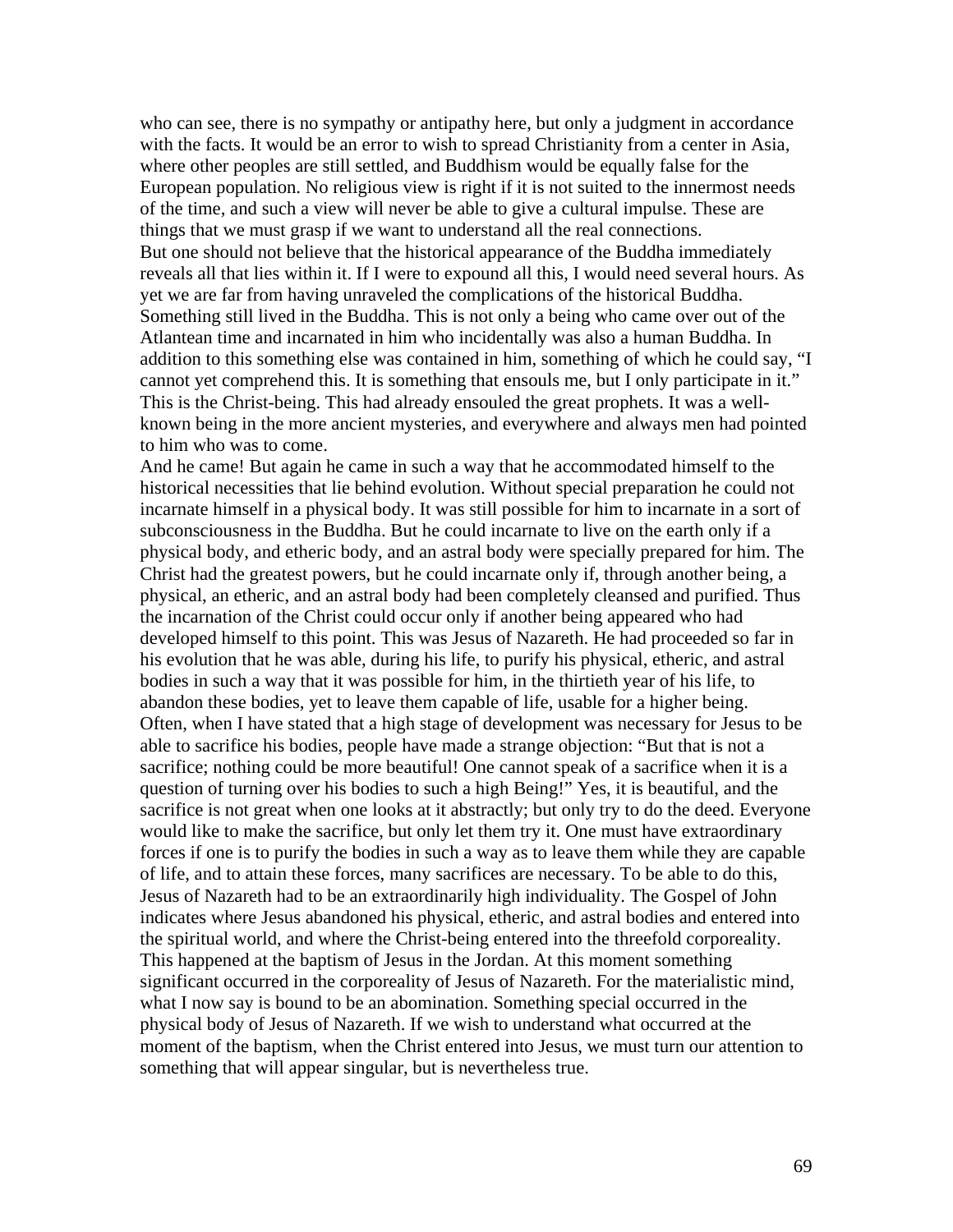In the course of human evolution, the various organs have developed bit by bit, gradually working out their form. We have seen how, when the organs had reached the level of the hips, certain structures and functions appeared in man. Then, too, as the human individuality became more self-reliant, a hardening of the bony system set in. The more independent man became, the more his bony system hardened and the greater became the power of death. We must bear this in mind if we are to understand the following in the right way. Whence comes it that man must die and the body must completely disintegrate? It comes from the fact that in the human body something can be burned, even down to the bones. Fire has power over the human bone-substance. Man has no power, at least no conscious power, over his bones. This power still lies outside man's abilities. In the moment when, at the baptism in Jordan, the Christ drew into the body of Jesus of Nazareth, in that moment the bony system of this being became something entirely different from what it is in other men. This was something that had never happened before and has not happened again to this day. With the Christ-being there entered into the Jesus-being something that had power over the forces that burn up the bones. Today the building up of the bones has not yet been placed within man's discretion. But this power reached right down into the bones. The conscious power of the Christ-being extended into the bones. This is part of the meaning of the baptism by John. Therewith something was implanted in the earth that can be called the supremacy over death, for death first appeared in the world with the bones. Through the fact that power over the bones entered the human body, the victory over death also came into the world. Here a deep mystery is expressed. Something in the highest degree holy entered into the bony system of Jesus of Nazareth through the Christ. Therefore it was not to be touched. For this reason the scripture had to be fulfilled: "A bone of him shall **not be broken."**† That would have allowed human power to meddle in divine forces. Here we are gazing into a deep mystery of human evolution.

Here we come to a significant concept of esoteric Christianity, which can show us how this Christianity is permeated with the highest truths. We come to the remainder of what confronts us in the baptism. Through the fact that the Christ-being took possession of the three bodies in which the ego-being of Jesus formerly abode, a Being was bound up with the earth that had earlier had its dwelling-place on the sun. It had formerly been bound up with the earth until the moment when the sun departed from the earth. At that time the Christ also departed, and from then on he could exercise his power upon the earth only from outside, in the moment of the baptism, the high Christ-spirit again united himself in the full sense with the earth. Formerly he worked from outside, overshadowing the prophets and working in the mysteries. Now he was actually incarnated in a physical human body on the earth. If a being had been able to look down for thousands of years from a remote point in the universe, such a being as could see not only the physical earth but also its spiritual streams, its astral and etheric bodies, it would have seen significant events in the moment of the baptism by John, and in the moment when the blood flowed from Christ's wounds on Golgotha. The earth's astral body was profoundly changed thereby. At this moment it took up something different; it took on different colors. A new force was implanted in the earth. What earlier had worked from without, again became united with the earth, and thereby the attractive power between sun and earth will grow so strong that sun and earth will again unite, and man will unite with the sun-spirits. It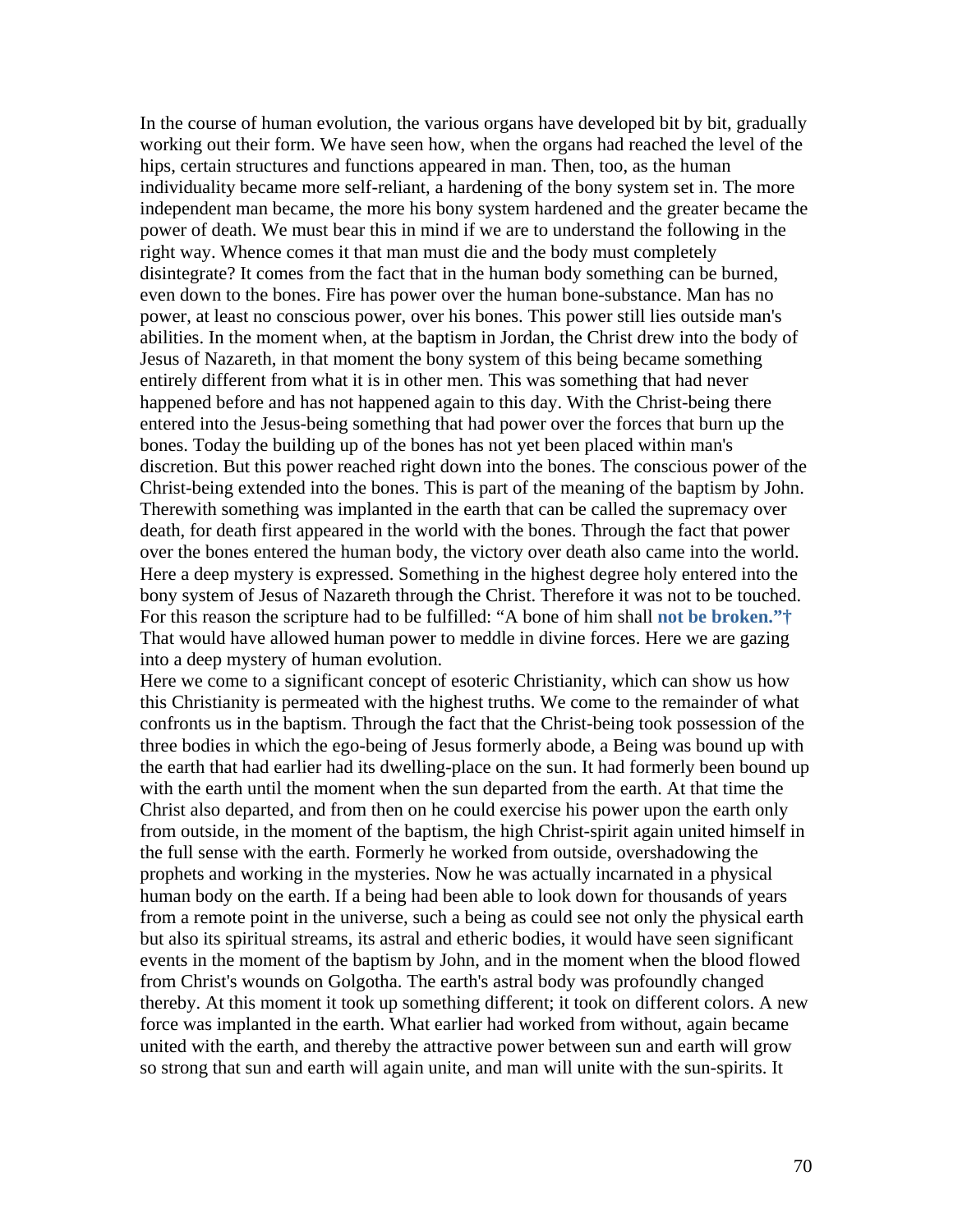was the Christ who gave the possibility that the earth can again unite with the sun and be in the bosom of the Godhead.

This is the event that occurred, and its meaning. We had to expound this in order to understand what entered into the earth with the Christ. Through this we can grasp how, through union with the Christ, man can absorb something by which his consciousness will again be illuminated after death. If we keep this in mind we shall also be able to grasp how there is evolution for the period between death and a new birth. Now let us ask for whose sake all this took place.

At first, man lived in the bosom of the Godhead. Then he descended to the physical plane. Had he remained above, he would never have achieved his present consciousness of self. He would never have received an ego. Only in the physical body could he kindle the consciousness of self in its bright clarity. He had to encounter external objects and become able to distinguish himself from the objects; he had to descend into the physical world. Only for the sake of man's ego did it happen that man descended. In respect to his ego man stems from the gods. This ego descended out of the spiritual world; it was forged on the physical body so that it might become bright and clear. It is precisely the hardened matter of the human body that has given man his self-conscious ego, that has made it possible for him to attain knowledge. But it also chained him to the earth-mass, to the rock-mass.

Before he achieved his ego, man had physical body, etheric body, and astral body. As the ego gradually evolved in these three bodies, it transformed them. We must be quite clear that all man's higher members work on the physical body. The physical body is as it is because the etheric, astral, and ego work on it. In a certain way all the organs of the physical body are as they are because the higher members have also been altered. Through the domination of the astral body, the backward beings became the different animal forms — the birds, for example. Through the fact that the ego became ever more conscious of itself, it also altered the astral body. We have already said that men separated themselves into groups. What we call the apocalyptic beasts are types, in which this or that higher member has the upper hand. The ego gained predominance in the manform. All the organs are adapted to man's higher members. When the ego entered into the astral body and wholly permeated it, certain organs took form in man and in the animals that branched off later. Thus, for example, a particular organ may stem from the fact that an ego made its entry upon the earth. On the moon, no ego was connected with the beings in human evolution. Certain organs are connected with this development: the gall and the liver. The gall is the physical expression of the astral body. It is not bound up with the ego, but the ego works on the astral body, and from this the forces work on the gall. Now let us draw together the entire picture that the initiate made so clear to the Egyptian. The self-conscious man has been shackled to the earth-body. Imagine the man fettered to the earth-rock, fettered to the physical body — and in the course of evolution something arises that gnaws at his immortality. Think of the functions that have called forth the liver. They have arisen through the fact that the body was chained to the rocks of earth. The astral body gnaws at it.

This is the picture that was given to the pupil in Egypt and made its way into Greece as the saga of Prometheus. We must not lay rough hands upon such a myth. We must not rob the butterfly of the dust on its wings. We must leave the dust on its wings. We must leave the dew on the blossoms instead of twisting and torturing such pictures. We should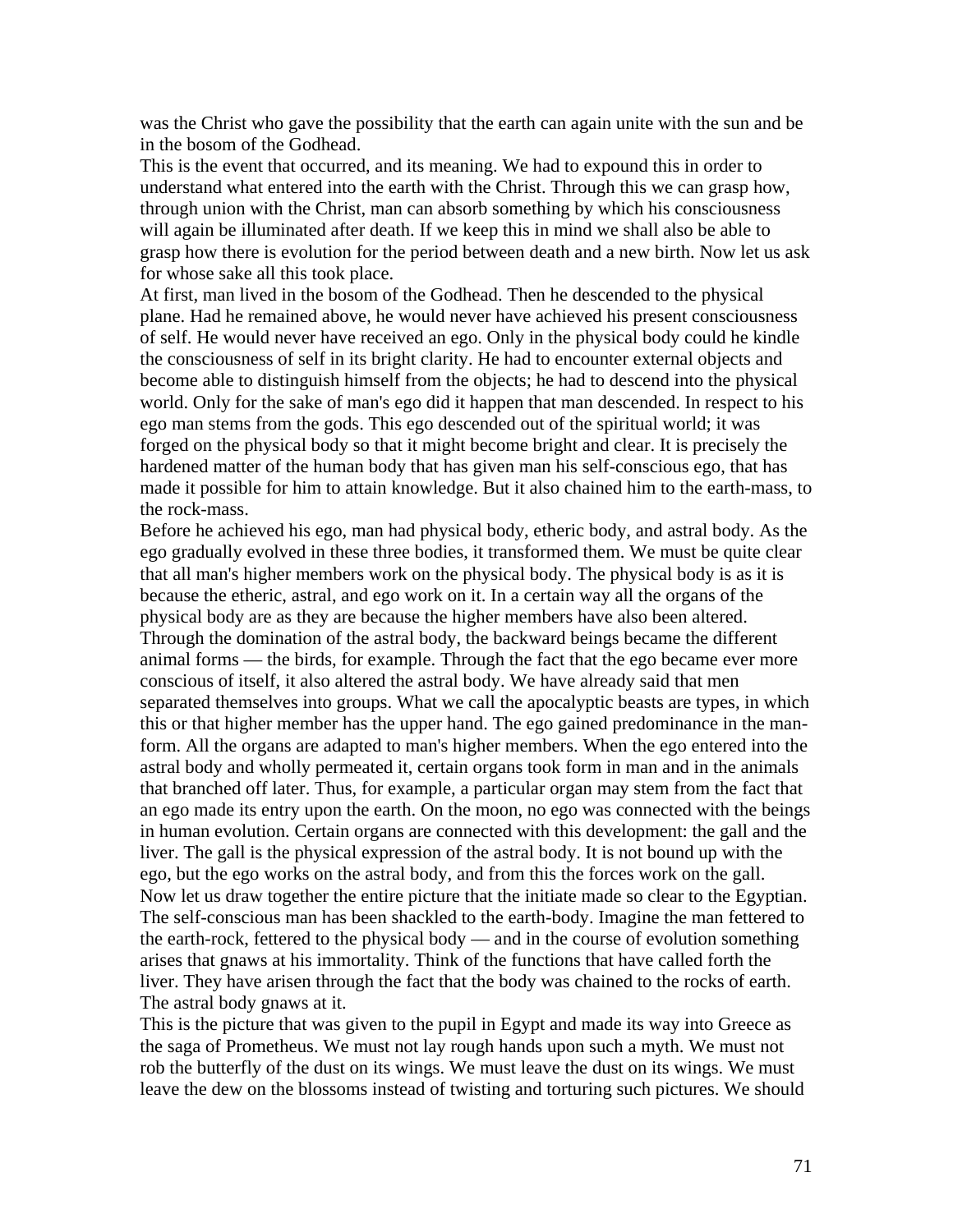not say that Prometheus means this or that. We should try to present the real occult facts, and then try to understand the pictures that have arisen out of the occult facts and have passed over into the consciousness of man.

The Egyptian initiate led his pupil up to the point where he could grasp man's egodevelopment. Such a picture was intended to shape his spirit. But the pupil was not to seize the facts with heavy hands. The picture was to stand bright and livingly before him, and the initiate did not wish to press dry banal concepts into the truths he could give. He wanted to present truth in pictures. Poetry has done much for the Prometheus saga, beautifying and ornamenting it. We should add nothing to the occult facts, but leave this delicate embellishment to the artist.

We must still point to something else. Man, when he arrived on earth, was not yet endowed with the ego. Before the ego was secreted into the astral body, other forces had possession of this body. Then the light-flowing astral body was permeated by the ego. Before the ego entered therein, the astral forces of divine-spiritual beings had been sent into man from outside. The astral body was also present, but illuminated by divinespiritual beings. The astral body was pure and bright, and it flowed around what was present as the rudiments of the physical and etheric bodies. It flowed around and through these, and was quite pure. But egoism entered with the advent of the ego, and the astral body was darkened and lost its golden flow. This was lost more and more, until man had descended to the lowest point of the physical plane in the Greco-Latin time. Then men had to consider how they could win back the pure flow of the astral body, and there arose in the Eleusinian mysteries what was known as the search for the original purity of the astral body. One aim of the Eleusinian mysteries, and also of the Egyptians, was to recapture the astral body in its pristine golden flow. The quest for the Golden Fleece was one of the probations of the Egyptian initiations, and this has been preserved for us in the wonderful saga of the voyage of Jason and the Argonauts. We have seen the development. When the form of the lower organs still resembled the boats of which we have spoken, the astral body in the water-earth still had a golden sheen. In the waterearth, man's astral body was permeated with golden light. The search for the astral body is portrayed in the voyage of the Argonauts. In a refined and subtle way we must bring the quest for the Golden Fleece into connection with the Egyptian myth. External historical facts are linked with spiritual facts. One should not believe that this is mere symbol. The voyage of the Argonauts actually took place, just as the Trojan War actually took place. Outer events are the physiognomy for inner events; all these are historical events. For the Greek neophyte the historical fact took place anew inwardly: the journey after the Golden Fleece, the achieving of the pure astral body. This is what we wanted to bring before our souls today. On this basis we shall become

acquainted with other things from the mysteries, and then we shall find how the Egyptian mysteries are connected with the life of today.

- **\* These are the words of Achilles in Book XI of the** *Odyssey***.**
- **† The reference is to the Gospel of John, XIX:36.**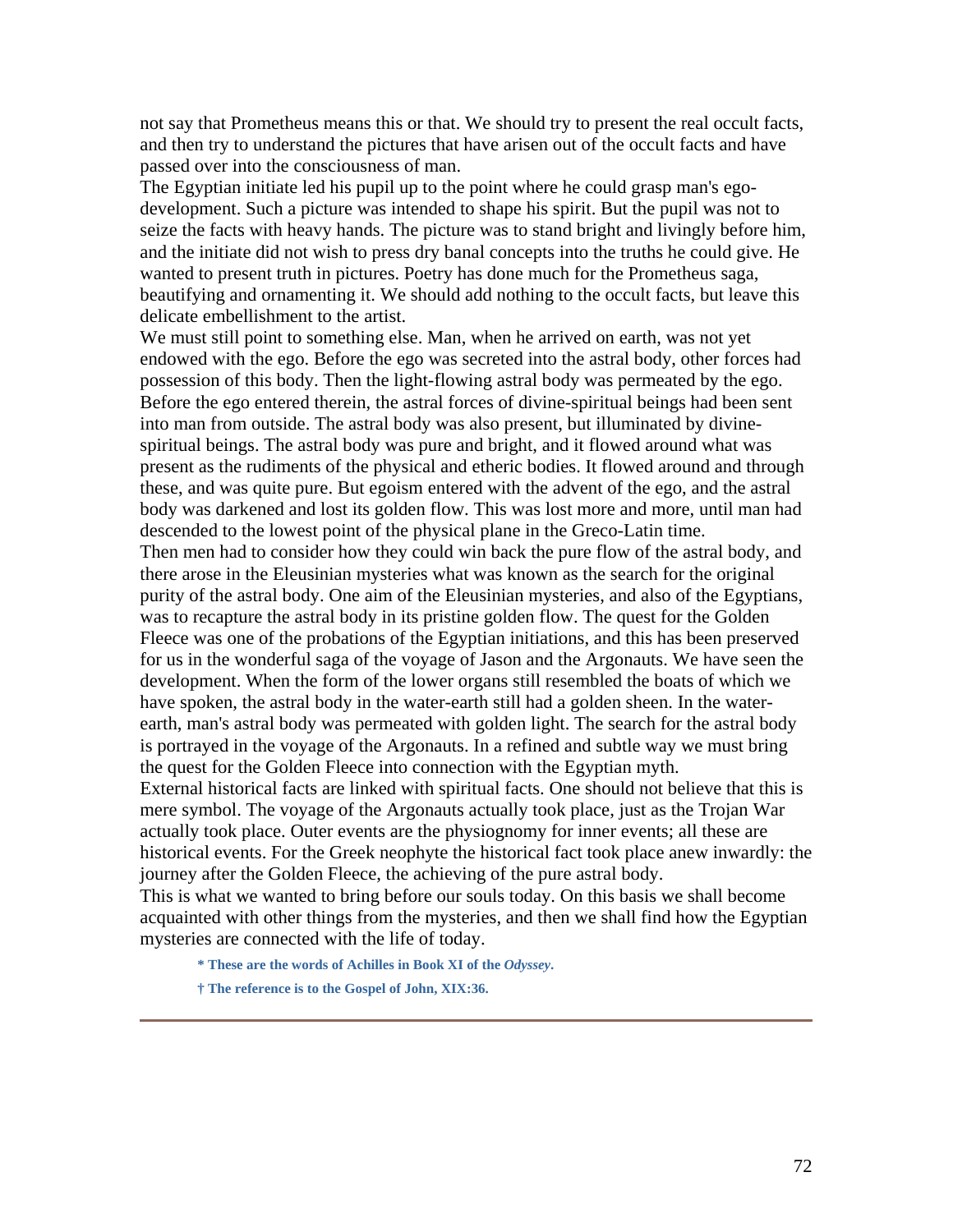## **Egyptian Myths and Mysteries**

LECTURE 11

*The Ancient Egyptian Doctrine of Evolution. The Cosmic View of the Organs and their Coarsening in Modern Times. September 13, 1908* GA 106

AT various points in this cycle of lectures we have tried to present the facts of post-Atlantean evolution, and we have indicated that in our time there is a kind of repetition or resurrection of the experiences that mankind went through during the Egypto-Chaldean culture. It has been stated that the Indian period will repeat itself in the seventh period, the Persian in the sixth, the Egyptian in our time, and that the fourth, the Greco-Latin, stands by itself, so to say. Now, connecting the Egyptian time and our own, we shall try to indicate how a certain recrudescence of outer and inner experiences is to be seen when we bring our time into connection with the Egyptian.

We have seen that in the spiritual worlds there exist mysterious forces, to which there correspond certain other forces in the physical world which effectuate the appearance of these repetitions. Thus do these resurrections of outer and inner experiences originate. In the middle between these stands the Greco-Latin period, during which the Christ appeared upon the earth and the Mystery of Golgotha took place. It was also pointed out that not only the external evolutionary relationships on the physical plane had changed, but that also the relationships in the spiritual world had become different. I have described how the soul was in the Egyptian time, when it looked upon the gigantic pyramids, how different it was when it reincarnated in the Greco-Latin period, and how different it is in our time. We have seen that not only does this occur, but that also for the period between death and a new birth, in kamaloka and Devachan, there takes place a sort of progress or transformation, so that the soul does not experience the same thing when it enters into kamaloka or Devachan from an Egyptian, a Greek, or a modern body. Externally the world of the physical plane alters, but progress also occurs in the spiritual world so that the soul always experiences something different there.

It is primarily from the standpoint of this "beyond" that today we shall consider the mighty event of the Christ's appearance on our earth. We shall approach in a much deeper way the question, What significance has the advent of the Christ on our earth? What significance has the Christ's appearance for the dead souls, for the life on the other side, the spiritual side, of existence? For this purpose we must explore many different things that affected souls in the Egyptian period both within and beyond the physical plane. From our studies of the earlier great epochs of earth evolution we can derive that the Egypto-Chaldean period furnishes a mirroring in knowledge and experience of what happened in the Lemurian time, of what happened on the earth during and after the departure of the moon. What men experienced then, they experienced again as a memory in what the Egyptian initiates gave them. The Egyptian initiate himself experienced during his initiation events that man otherwise experiences only when he passes through the portal of death. To be sure, the Egyptian initiate experienced this in a different way than does the ordinary person who dies. He experienced it differently and in a much fuller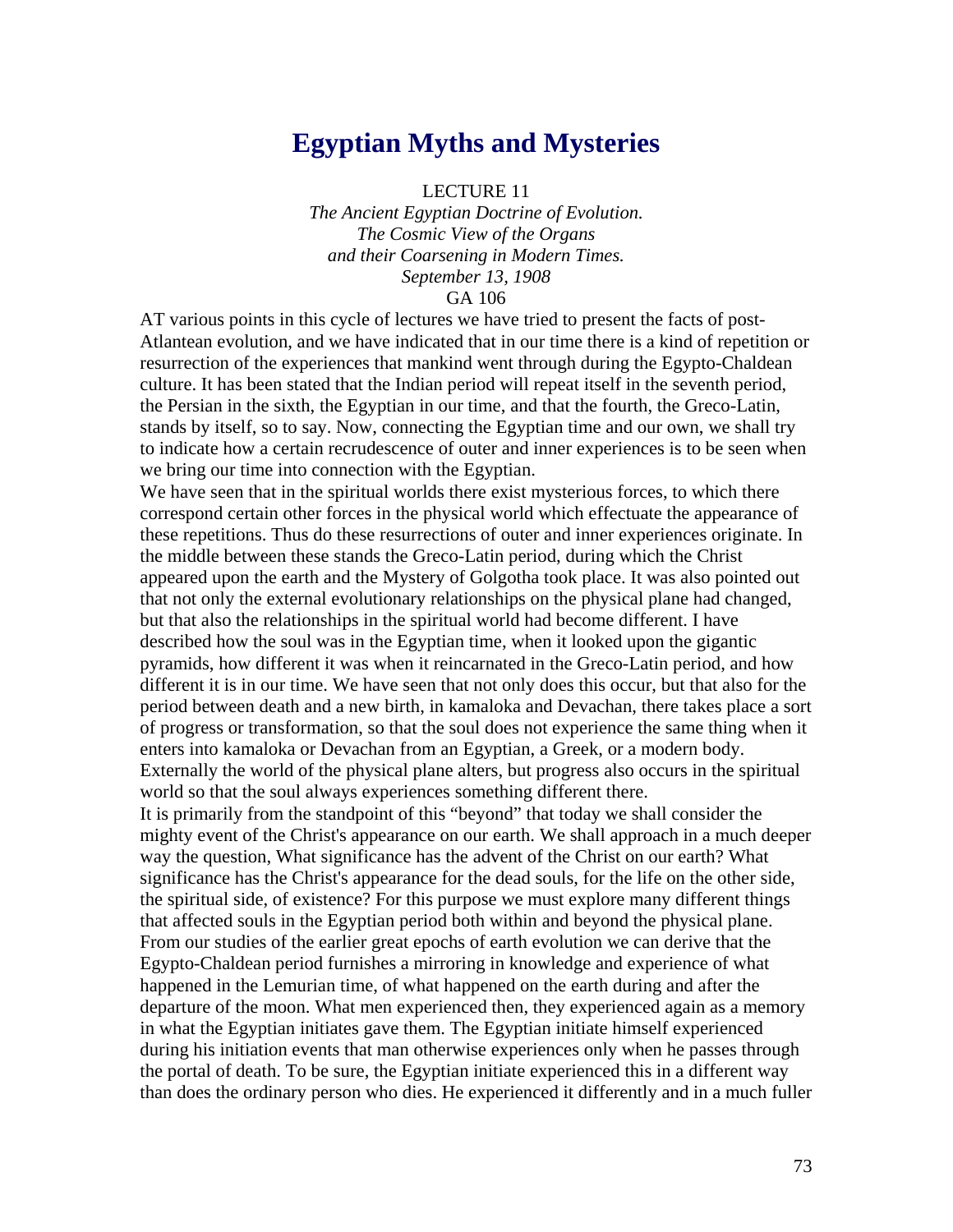way. It will be well for us now, as a basis for these considerations, to describe the essence of Egyptian initiation in a few words. This initiation is essentially different from that of the time after Christ, for through his advent initiation was fundamentally altered. We have seen that men had to descend further and further into the material world, gaining increasing interest in the physical world. In the same proportion, however, the experience in the spiritual world between death and a new birth became more pale and shadowy. The livelier man's consciousness became in the physical world, the more he enjoyed being there, the, more he discovered the laws of the physical plane, the dimmer his consciousness in the spiritual world became. The consciousness in the spiritual world reached its low point in the Greco-Latin time. But even before man had fully descended into these depths of matter, it had become impossible for him, within the physical body, to experience completely what one must experience if, during the period between birth and death, one seeks to gain insight into the spiritual world.

The initiation event may be briefly described, and it is the same for initiations before and after Christ, although the conclusion is different. Initiation is nothing other than man's gaining the capacity of developing organs of vision in his higher bodies. Today man sees darkness when it is night; he is in the dark. This is because man has no organs of perception in his astral body. As the eyes and ears have formed themselves into physical organs of perception, so supersensible organs must be developed out of the higher members and assimilated into them. This occurs through certain exercises of concentration and meditation being given to the pupil. These exercises are performed after the pupil has first surveyed the knowledge of the spiritual worlds that can be given by the initiates. It has always been the case that the pupils had to learn what we today would call elementary theosophy. Much more strongly than today it was required that the pupils become acquainted with the truth in a regular progression. When there was enough theoretical preparation, and when the pupils were sufficiently mature, the exercises were given to them. These exercises have a definite purpose.

When in his daily life man lets the impressions of the senses work upon him, these impressions bring certain fruits for the ordinary life on the physical plane. These impressions pass over into the astral body, which in turn transmits them to the ego. But these impressions are such that man cannot hold them fast when, with his astral body and ego, he slips out of his physical and etheric bodies during the night. What man receives in this way from the physical plane does not penetrate into him so strongly that he can retain it as a permanent impression. But when a person performs the exercises of meditation and concentration, these are so adjusted, in accordance with thousands of years of experience, that the astral body no longer loses the impressions, but retains them when it slips out of the physical body in the night. Through the exercises the astral body receives plastic impressions, which shape and member it as the physical organs have been membered. Thus the astral body is worked on for certain periods through these exercises. Thereby the supersensible organs of vision are imprinted on the astral body. It would be a long time, however, before man could use his organs of vision if they were imprinted only into his astral body. Something further must take place so that the astral body, when it returns into the etheric body, may stamp upon that body, like the impression of a seal, what has taken shape within itself. Only when what has taken shape in the astral body imprints itself upon the etheric body, only then does the illumination take place that makes it possible for the person to see the spiritual world as he sees the physical world today.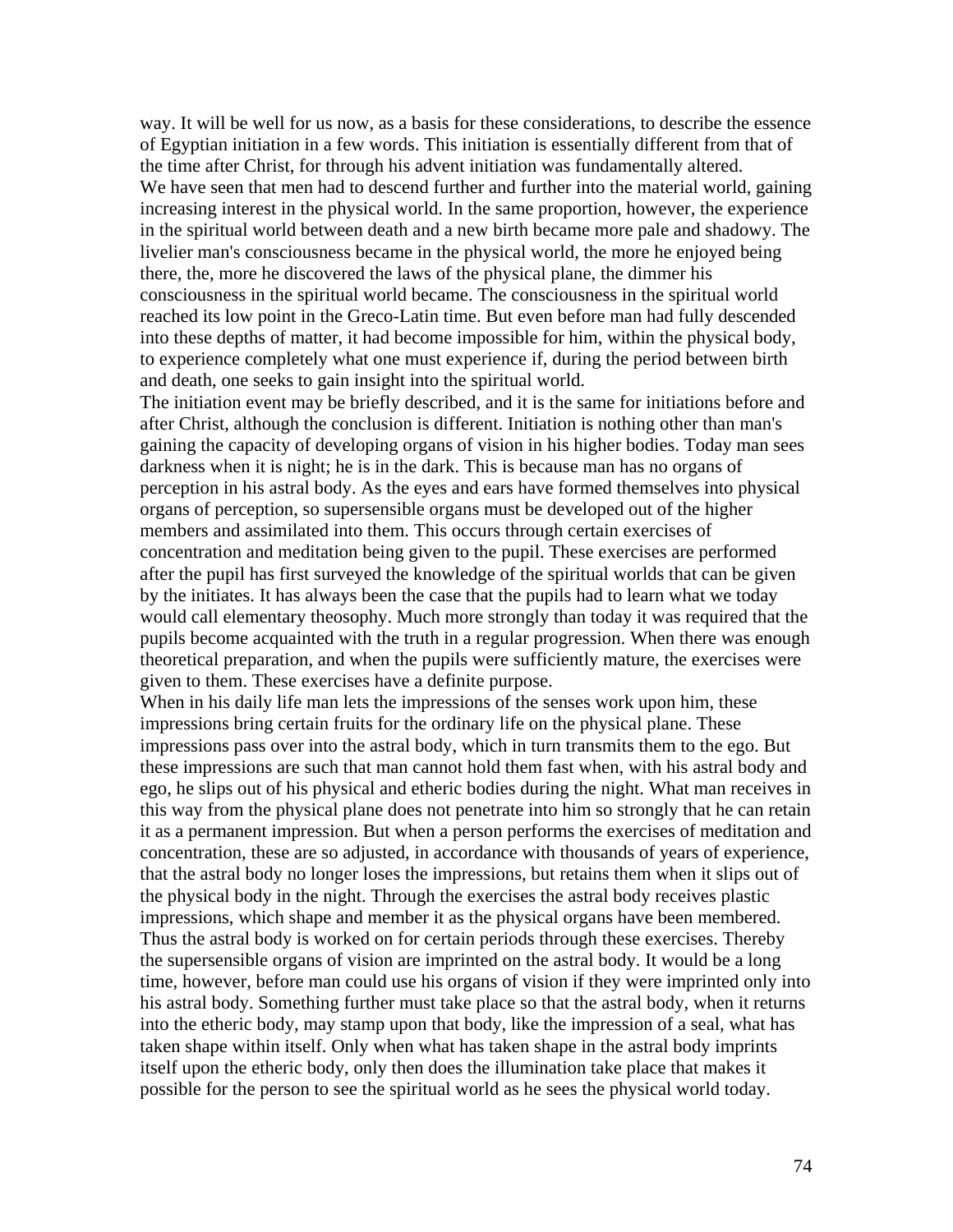Here we can begin to grasp what kind of an impulse we have received through the appearance of Christ on earth. In the old initiations the astral body had the strength to work upon the etheric body only when the etheric body had been lifted out of the physical body. This was because at that time the etheric body, had it remained connected with the physical body, would have exerted so much resistance that it could not have received the imprint of what the astral body had formed within itself. In the ancient initiations, therefore, for a period of three and a half days, the candidate was put into a deathlike condition in which the physical body was deserted by the etheric body while this latter, freed from the physical, united itself with the astral body. The astral then stamped into the etheric all that had been built into the astral through the exercises. When the Hierophant again awakened the candidate, the latter was illuminated. He knew what took place in the spiritual world, for he had made a remarkable journey during the three and a half days. He had been led through the fields of the spiritual world. He had seen what went on there, and he knew from direct experience what another person could learn only through revelation. A person thus initiated could, out of his own experiences, give knowledge of the beings who were in the spiritual world, beyond the physical plane. When man had not yet descended so far into the physical plane, he could learn what was experienced in the spiritual world. There the candidate became acquainted with the true form of Osiris, Isis, and Horus. The initiate saw the contents of the myths during this journey into the spiritual world. He could then transmit this to other persons when he had dressed it as myth or saga. He saw all this; he saw in what a special way the Osiris influences had shaped themselves when the moon had withdrawn from the earth; he saw how Horus issued from Isis and Osiris; he saw the four human types, the bull, the lion, the eagle, and the true man. He also saw what happened to man between death and a new birth. The Sphinx appeared to him as a real form; he experienced it. He could say, "Oh, I have seen the Sphinx, man as he was when he still had an animal-like form, and his etheric body — similar to the human — only projected out of this animal-like form!" The Sphinx was a real experience for the initiate. He even heard the question of the Sphinx with its enigmatic content. He saw how the human body prepared itself out of the animality, at a time when the head was only an etheric form, the ether-head of the Sphinx. This was truth for the initiate, as were also the older forms of the gods, who had, so to speak, taken a different course of evolution.

It has recently been said that certain beings pursued a different path in evolution. The individuality of Wotan, for example, takes such a different course. Up to a certain stage it travels together with man, but then it does not descend so deeply. Man descends further into matter and only later will he again join these beings, who are completing their evolution in the earth-time. We have seen that a time came when Wotan no longer walked on our earth. Such beings, however, were not like Osiris and Isis. These latter were beings who had branched off still earlier, who completed their evolution on a higher level in full invisibility. These forms went through their special experiences. Let us look back into the Lemurian period. At that time the etheric was not yet manlike in its form. In his etheric body man was still similar to the animals, and the gods who descended then had to accommodate themselves to the same animal forms in which man lived on the earth. If a being wishes to enter into a certain plane, it must fulfill the conditions of that plane. This is also the case here. The divine beings who were connected with the earth during the departure of the sun and moon, who were on the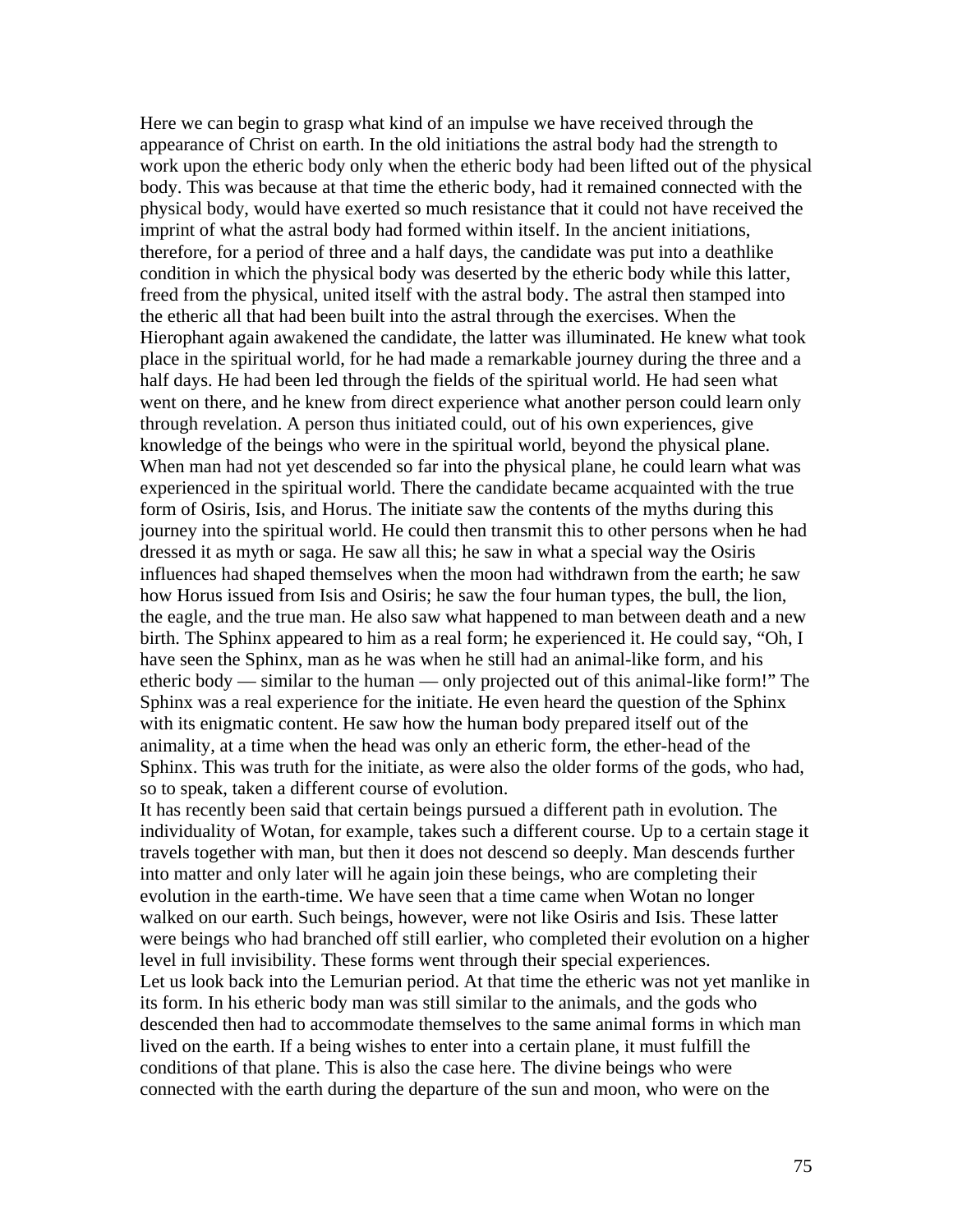earth, had to take on a form that was possible at that time, an animal-like form. And since the Egyptian religious views present in a certain way a recapitulation of the Lemurian time, the Egyptian initiate looked upon the gods, Osiris and Isis for example, as having animal-like forms. He still saw the higher gods with animal heads. Therefore from an occult view it was quite correct when such forms were represented with the head of a hawk or a ram in accordance with what the initiates knew. The gods were portrayed in the forms they had when they walked the earth. The outer images could only resemble what the initiate saw, but they were faithfully reproduced. The various divine beings changed a good deal. The forms in Lemuria were different from those in Atlantis. In those times beings went through much more rapid changes than they do now. In addition, these forms were still filled with spirit. When one looks back on them one sees them in their three bodies, but illuminated and rayed through by the astral and etheric light. This was accurately portrayed in the pictures. Modern men may laugh over the forms that were represented, but they do not know how **[realistic they were.\\*](http://wn.elib.com/Steiner/Lectures/EgyptMyth/#_note1)**

There was one being who performed special services in that period of human evolution when, through the cosmic-tellurian powers, the combining intellect was being organized in man. At that time the physical brain was prepared in such a way that man was able to develop intelligence later. This capacity was implanted in man and reckoned as one of the deeds of the god Manu. What was worked into man as intelligence was connected with this. If today we examine a person in whom a well-formed ability for judging and combining is present, if we examine him clairvoyantly, we find a strong expression and reflection of this fact in a green glittering and shining of the astral body, of the astral aura. The capacity for combining shows itself in green colors in the aura, especially in those who have keen mathematical understanding. The ancient Egyptian initiates saw the god who implanted the faculty of intelligence in men, and in portraying him they **[painted](http://wn.elib.com/Steiner/Lectures/EgyptMyth/#_note2)  [him green†](http://wn.elib.com/Steiner/Lectures/EgyptMyth/#_note2)** because they saw the green shimmering of his luminous astral and etheric form. Today this is still the color that glitters in the aura when the person's intelligence is stirred. Much time could be devoted to these connections if people really wanted to study this wonderful realism of the forms of the Egyptian gods. These representations of the divine forms, through the fact that they were so realistic and not at all arbitrary, had magical power; and one who could see more deeply would perceive that many mysteries were present in the coloring of these ancient forms. Here one can, see deep into the workings of human evolution.

We have seen how what the initiates saw was retained in the Sphinx. Of course, this was not retained in a photographic way, yet it was realistic. But the forms were always changing. The form of the Sphinx gives an image of how man once looked. His present form has been shaped by man himself. We know that through evolution on the earth various animal forms have been split off. What is an animal form? It is a form that has remained static, while man proceeded further in evolution. In these forms we see arrested stages of evolution, to the extent that these forms have become physical. In the spiritual something else has taken place. What man is spiritually has nothing to do with his physical forebears. Only the physical is connected with that. Man does not descend from the animals; the animal forms have remained unchanged. In man, however, the shape has been transformed to a certain level. The animals are previous physical human forms fallen into decadence. The situation is different in another realm of evolution. Not only have the physical forms of the animals remained unchanged, but also the rudiments of the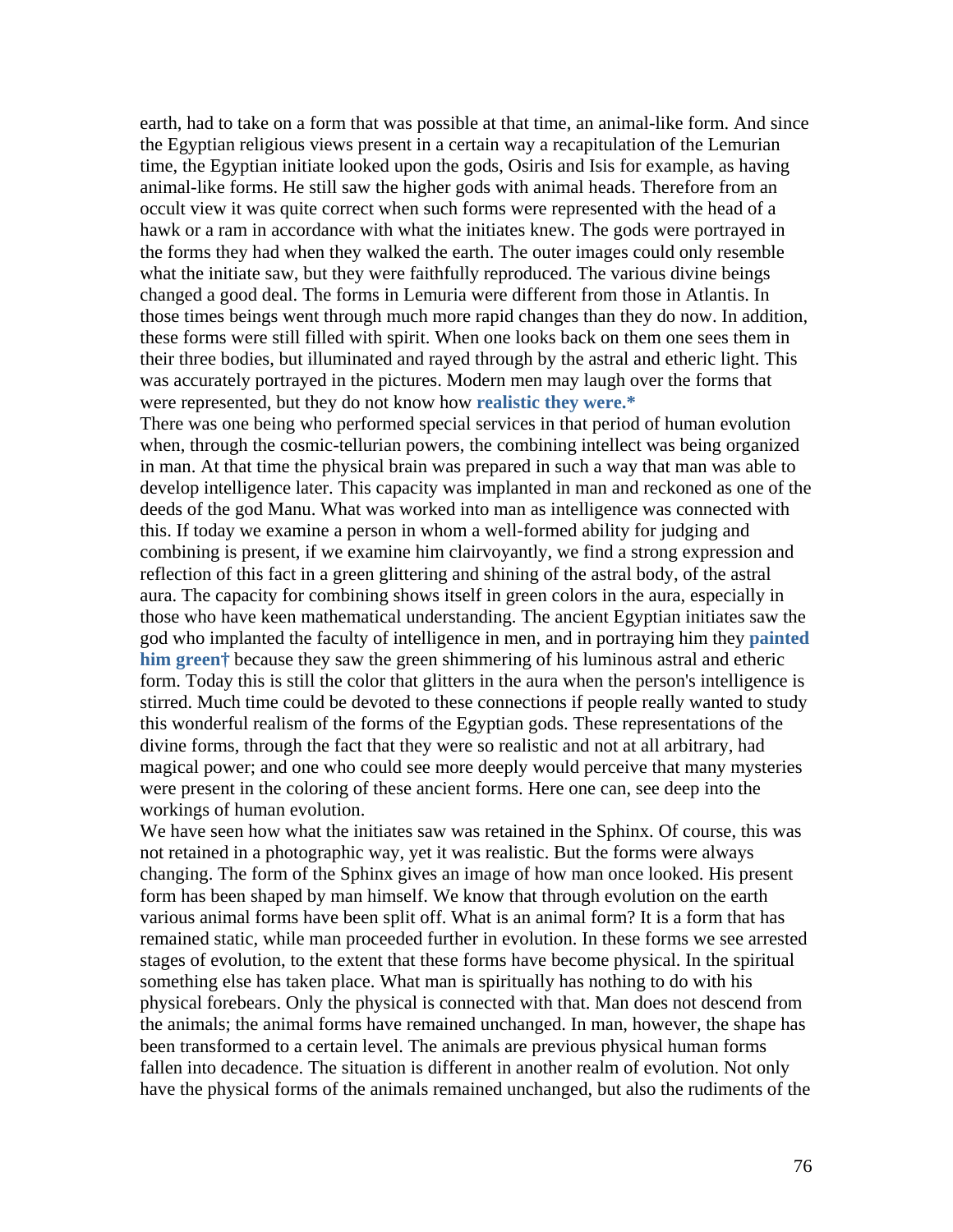etheric and astral forms as well. Just as the lion, at the time when it split off, looked quite different than now, so certain soul-spiritual forms degenerate in the course of time when they remain at a particular stage. It is a law of the spiritual world that anything that stands still on the same level of spirit or soul becomes more and more decadent. If, for example, the Sphinx stands still, it degenerates and receives a form that is like a caricature of what it originally was. The Sphinx has been preserved in this way on the astral plane up to our own time. To those who, as initiates or in some other lawful manner, penetrate into the higher worlds, these decadent forms have little interest, being only decayed vagabonds in the spiritual world. But when, in exceptional cases, persons equipped with inferior clairvoyant gifts are led into the astral world, such decadent forms approach them. The true Sphinx approached Oedipus, but it has not died even yet. Up to today it has not died; it only approaches man in another form. When persons who have remained standing at a certain stage of evolution, among the peasants perhaps, rest in the fields at midday in the hot glow of the summer sun, and fall asleep, they may have what could be called a latent sun-stroke. Through such an impact on the physical body, the astral and etheric are loosened from a part of the physical. Then such persons are translated to the astral plane and they see this last decadent offspring of the Sphinx. This apparition is called by different names. In certain regions it is called the midday woman. Many people in the country will recount that they have met the midday woman. She appears in many regions under many different names. She is a descendent of the ancient Sphinx, and as the ancient Sphinx put questions to the men who experienced her, so this midday woman also asks questions. You may hear it told how the midday woman asks endless questions of the men whom she meets. This torment by questions is a relic of the old Sphinx. The midday woman has grown out of the ancient Sphinx. This indicates how evolution proceeds beyond the physical world, how whole tribes of spiritual beings decline until at last they are mere shadows of what they were originally. Here we see another characteristic of the way in which things are connected in evolution. We have mentioned this so it may be seen how manifold evolution is.

Now, to understand everything correctly, we must give some thought to the fact that in the course of time man has organized the fourth member, the ego, into what he brought with him at the beginning of earth evolution as his physical, etheric, and astral bodies. I have shown how this ego permeates the astral body, claims it for itself so that it dominates it as higher spiritual beings formerly dominated it. It is a deed of the higher beings that this ego was implanted in the astral body. If evolution had proceeded further in accordance with the views of certain higher beings, it would have been a different evolution from what has actually taken place. However, certain beings remained unchanged. They had not become capable of collaborating in implanting the ego in the astral body.

When man appeared on the earth he consisted of the physical, etheric, and astral bodies, all of which he shaped further. Now he was endowed with egohood by certain sublime beings who had their dwellings mainly on the sun and moon. These beings collaborated, so to speak, on the ego. But there were certain other beings who, during the Saturn, Sun, and Moon evolutions, had not raised themselves so far that they could take part in this organizing of the ego. They could do only what they had learned on the moon. They had to limit themselves to working on the astral body, hence there was implanted in man's astral body something that did not belong to his noblest qualities, did not come from the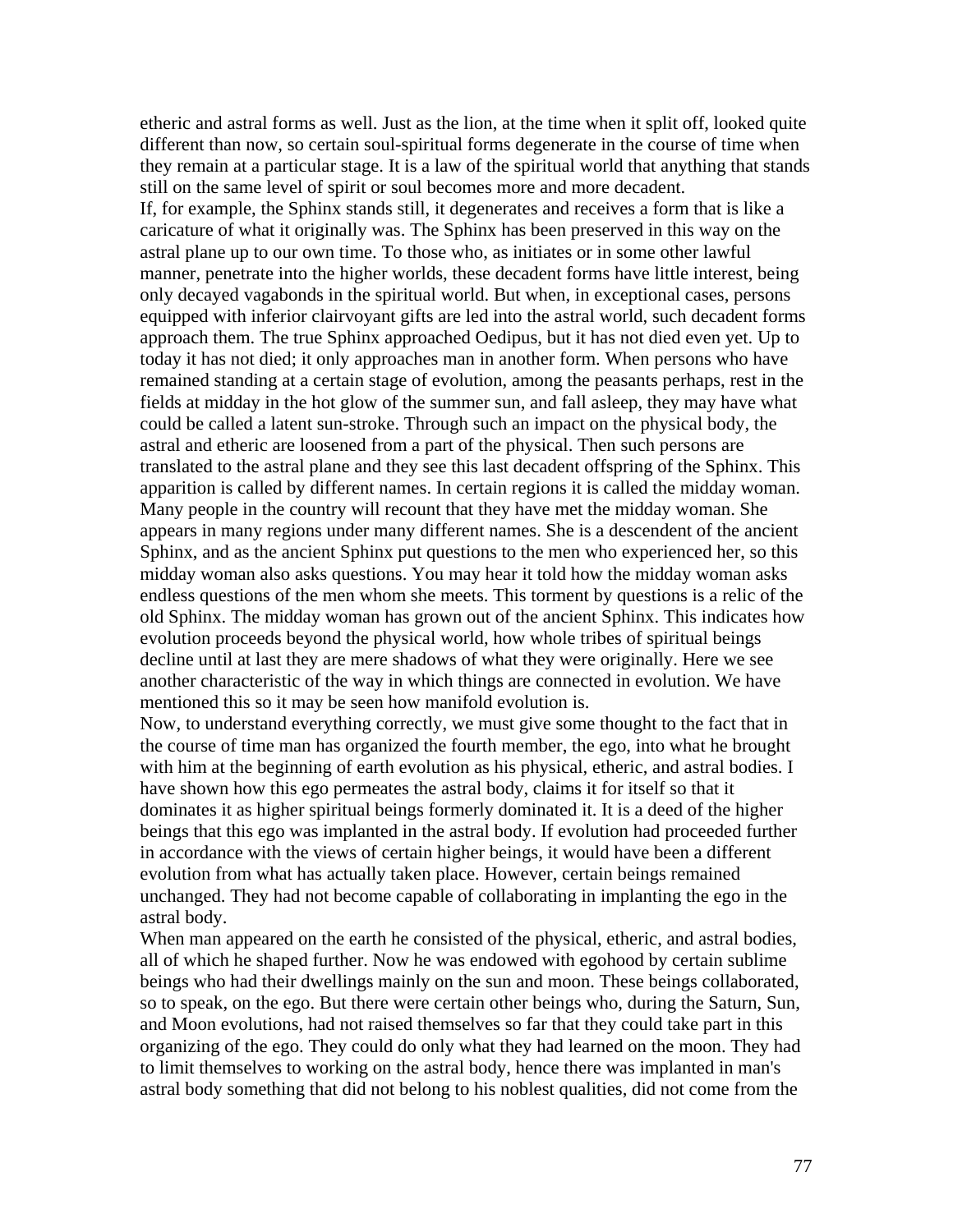higher sublime beings but from the retarded intruders who had remained behind. Had these beings done this on the moon, it would have been something lofty. But through the fact that they did this on earth as stragglers, they worked into the astral body something that placed it lower than it would have been otherwise. It became endowed with instincts and passions, and with egoism. We must heed this fact that man was influenced from two sides, that he received impacts in his astral body through which the latter became debased.

Such a thing does not influence the astral body alone. Man is so constituted that the astral body transmits such an influence to the etheric body, and this again to the physical body. The astral body is active in all parts, hence these spirits work on the etheric and physical through the astral body. Had these spiritual beings not been able to exercise such an influence, something would not have appeared in man at that time. This is an enhanced selfhood in man, an increased ego-feeling. What this caused in the etheric body was all that appeared as darkening of judgment, as the possibility of error. All that the astral body accomplished in the physical body is the basis of what appeared as illness. That is the spiritual cause of illnesses in man; among animals, becoming ill is something different. We see how illness has been transplanted into man; illness is connected with the causes we have indicated here. And since the physical and etheric bodies are connected with the facts of heredity, so the principle of illness proceeds through the hereditary line. Let us again emphasize, however, that we must distinguish between inner illnesses and external injuries. If a man is run over, that is something entirely different. Also, certain internal illnesses can be connected with external causes; for example, if one eats something that upsets the stomach, that is something external.

Before the above-mentioned beings gained influence over man in the course of evolution, he was so organized that he reacted far more powerfully than today toward evil pressing upon him from without. But in proportion to the influence that they gained over him, he lost the instincts he had possessed for what was not right. Formerly, man's whole organization was such that he had fine instincts as to what was not right for him. Substances that are taken into the stomach today and there cause illness were then rejected simply through instinct. Gazing backward in time we come to periods when man stood in a delicate relationship to the forces of his environment, reacting sensitively to the forces in his surroundings. In this respect man grew ever less sure, less capable of rejecting what was not serviceable to him.

This is connected with something else. As man grew more inward, something occurred in the world outside; what we know as the three other kingdoms of nature arose. The three kingdoms around us arose gradually. At first, only man was present. Then the animal kingdom was added; then the plant kingdom, and finally the mineral kingdom. If we were to look back on the primeval earth when the sun was still united with it, we would find a human being in and out of whom all the substances of the physical world moved. Man still lived in the womb of the gods: everything still agreed with him, so to say. Then he had to leave behind what was precipitated as the animal kingdom. Had he carried this with him, he would not have been able to develop further. He had to expel the animal kingdom, and later the plant kingdom. What exists outside in the animals and plants is nothing other than temperaments, passions, certain traits of men that they had to expel. And when man formed his bones he expelled the mineral world. After a certain length of time, man could look upon his environment and say, "Formerly I could endure you;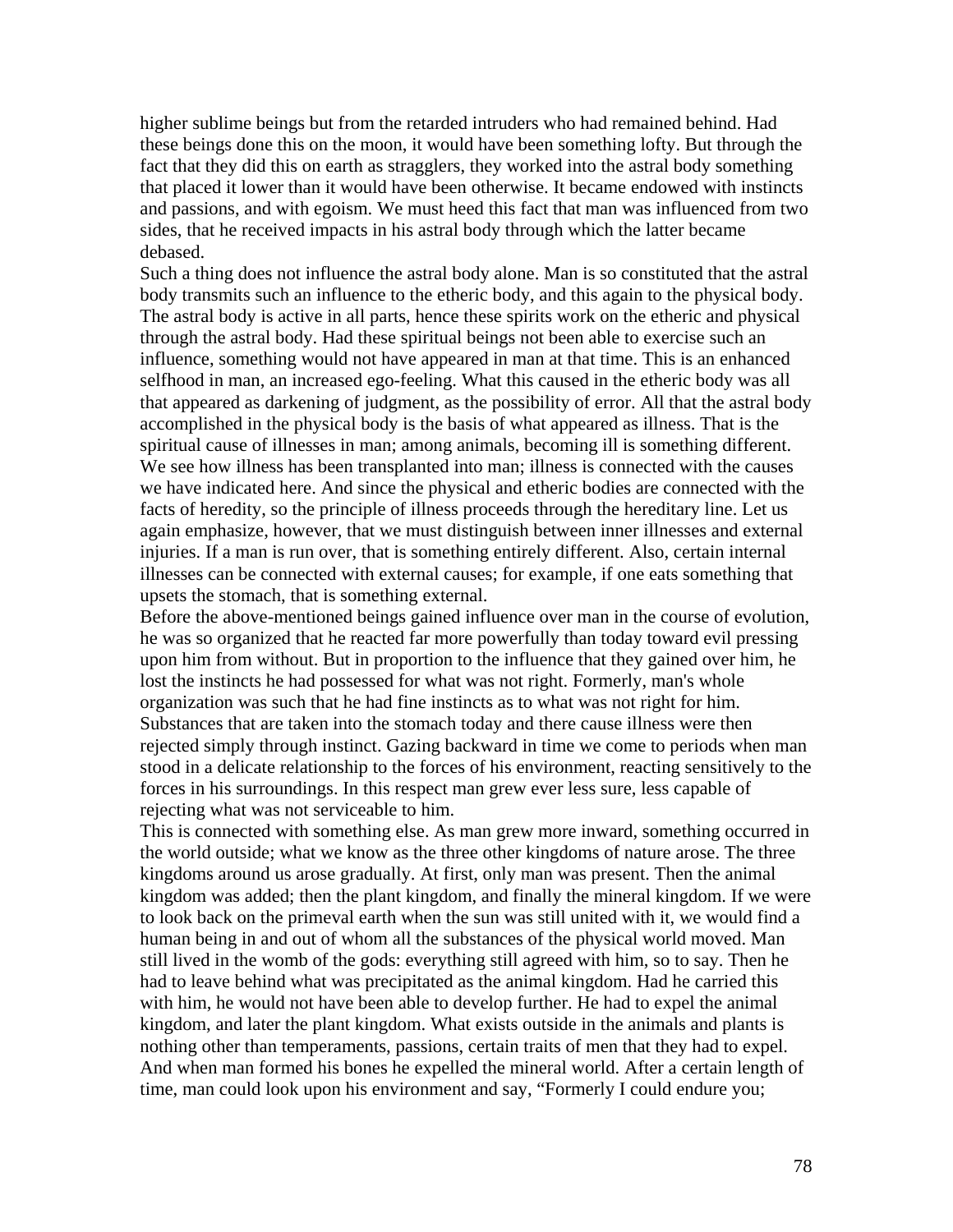formerly you went in and out of me as air now does. When I still lived in the water-earth I could endure you; I digested you. Now you are outside, and I can no longer endure you, no longer digest you." As man became enclosed in his skin, as he became a selfcontained separate being, he saw, in the same proportion, these kingdoms around him. If these beings had not worked on man, something else would not have happened. As long as man is healthy, he will stand in a normal relationship to the outer world. When he has disturbed forces within him, these must be driven back by the powers that man has. If his powers are too weak for this, if he cannot provide the normal resistance, then something must be infused into him from outside. Something must be implanted into him to furnish the resistance that he still had at the time the forces from outside breathed in and out of him. It may be necessary, when a person is ill, that the forces of a metal, for example, should be injected into him. It is because man was in connection with metals earlier, in connection with plant juices and similar things, that we are justified in applying them as medicaments.

When the Egyptian initiates could look back over the whole course of world evolution, they knew precisely how the individual organs of the human body corresponded with the substances of the external world. They knew which plants and which metals had to be administered to the patient. A great treasure of occult wisdom in the domain of medicine will be raised to light one day, wisdom that mankind formerly possessed. Not only are many things bungled in medicine today, but often special healing powers are ascribed to this or that in a one-sided way. The true occultist will never be one-sided. How often must we reject efforts that would make a compromise with the science of the spirit! 'the latter cannot support a one-sided method: on the contrary, it seeks to establish diversified research. It is one-sided to say, "Away with all poisons!" People who say this do not know the true healing forces. Naturally many stupid things are done today, for the professionals in most cases cannot grasp all the relationships, and a certain tyranny in medical science excludes what can proceed from occultism. If there were no campaigns against the oldest methods of medicine, against the injection of metals, there could be a reform. With modern experimentation nothing is discovered that can hold its own against the traditional remedies, which only a lay ignorance can oppose as strongly as is often done. The ancient Egyptian initiates excelled in these secrets. They had an insight into the real relationships of evolution, and if today certain physicians speak in a condescending way of Egyptian medicine, you can soon tell from their tone that they know nothing about it. Here we touch upon something in the Egyptian initiation that should be known. It was such things as these that went over into the folk-consciousness. Now we must reflect that the same souls that are in our bodies today were also incarnated in that ancient time. Let us remember that these souls saw all the images that the initiates made of what they knew through vision in the spiritual world. We know that what a soul takes into itself from incarnation to incarnation, ever and again bears fruits in one or another way. Even though man cannot remember it, it is still true that what lives in the soul today lives in it because it was deposited there earlier. The soul is formed both within and beyond the physical life. When it was between birth and death, when it was between death and a new birth, Egyptian ideas were influential and modern ideas have proceeded from these. Today certain definite ideas are developing out of the Egyptian ideas. What is called Darwinism today did not arise because of external reasons. We are the same souls who, in Egypt, received the pictures of the animal forms of man's forebears. The old views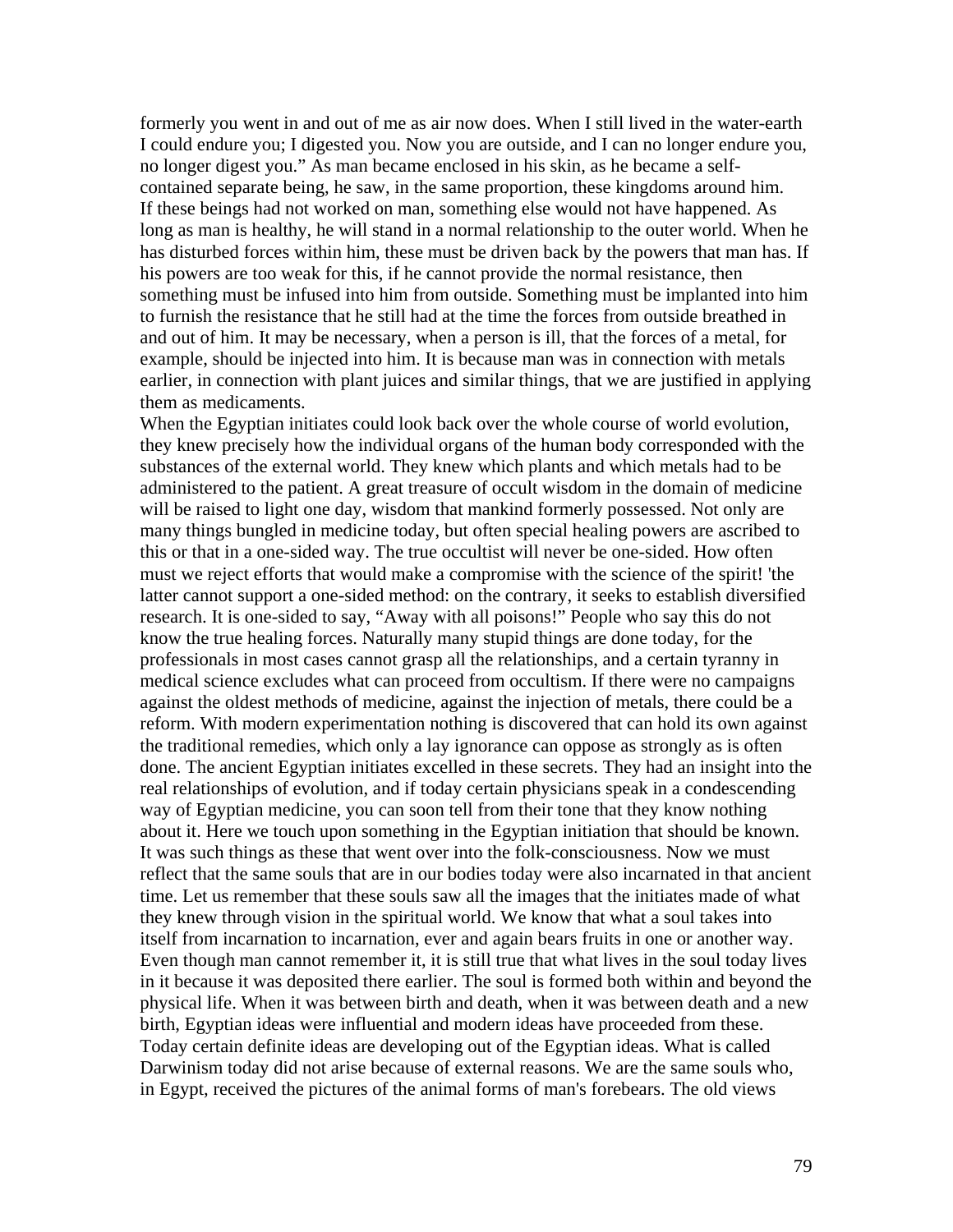have awakened again, but man has descended more deeply into the material world. He remembers that it was said to him, "Our ancestors were animal forms." But he does not remember that these forms were gods. This is the psychological basis for the emergence of Darwinism. The figures of the gods appear in materialistic form. Thus there is an intimate spiritual connection between the old and the new, between the third and the fifth cultural periods.

Now it is not the whole destiny of our time that man should see in material form what previously he saw in the spiritual. That would have been our fate had not the Christimpulse entered into human evolution in the meantime. This was not significant only for life on the physical plane. Today we shall see what significance the events of Palestine had for the other side of life, where the souls of the Egyptians sojourned after death. Here on the physical plane occurred the things we have already discussed. But the three years of Christ's activity, like the event of Golgotha and the baptism in Jordan, were of significance equally to the souls incarnated on earth and to those who were in the condition between death and a new birth.

Let us recall the fact that the external physical expression for the ego is the blood. What works physically in the forces of the blood is the physical expression of the ego. In the course of evolution too strong a measure of egoism made its appearance, which means that the egohood impressed the blood too powerfully. This "surplus" of egoism had to be expelled again if spirituality was to be restored to mankind. On Golgotha the impulse was given for this expulsion of egoism. In the same moment when the Redeemer's blood flowed on Golgotha, still other events were taking place in the spiritual world. The Redeemer's blood flowed out in the material world, while the superfluity of egoism passed over into the spiritual world. The superfluous egoism had to vanish from the world, and the impulse for this was given on Golgotha. In place of egoism, universal human love entered into mankind.

But what was this event of Golgotha? What was this event of a three-and-a-half-day death on the physical plane? It was the enactment on the physical plane of what also had been experienced in spiritual development by one who was initiated. He was dead for three and a half days. One who had gone through this symbolical death could say to mankind, "There is a conquering of death. There is something eternal in the world." Death was conquered by the initiates, and they felt themselves to be victors over death. The event of Golgotha signifies that what had often taken place in the mysteries of ancient times became, for once, an historical event: the conquering of death through the spirit. This was taken out into the world on the physical plane. If we let this work upon our souls, we sense what happened with the Mystery of Golgotha as something new, but also as an image of the ancient initiation. We feel this unique event entering into the world historically.

What was the consequence of this? What could the initiate do? Out of his own experiences he could say to his fellow men, "I know there is a spiritual world, that man can live in the spiritual world. I have lived in it for three and a half days and bring you tidings thence. I bring you the gifts of the spiritual world." These gifts were useful and healing to mankind.

On the other hand, one who had lived as an initiate in the physical world could bring nothing similar to the dead. To the dead he could only say, "All that happens on the physical plane is so ordered that man ought to be redeemed." Thus it was when, in the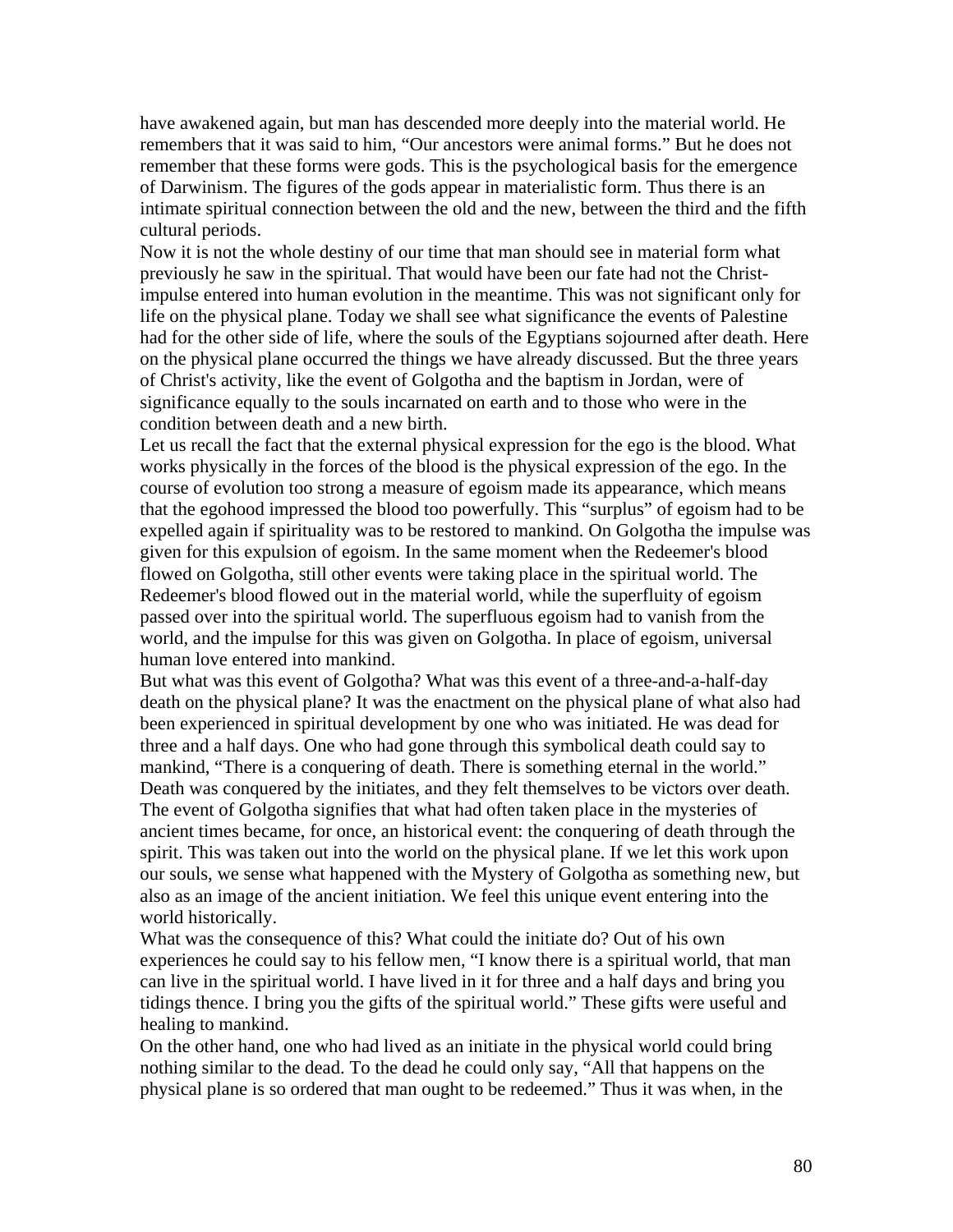spiritual world, the ancient initiates held converse with the dead, to whom they could give only the teaching that "Life is suffering; only redemption will bring healing." Thus did Buddha still teach. Thus did the initiate teach both the living and the dead. But through the event of Golgotha death was conquered in the physical world, and this signified something for those who had died and were in the spiritual world. Those who take up Christ in their innermost parts illuminate again their shadowy life in Devachan. The more man experiences here of the Christ, the brighter it becomes over there in the spiritual world. After the blood had flowed from the wounds of the Redeemer — this is something that belongs to the mysteries of Christianity — the Christ-spirit descended to the dead. This is one of the deepest mysteries of mankind. Christ descended to the dead and said to them, "Over there something has happened, of which it cannot be said that what happens there is not so important as what happens here. What man brings with him into the spiritual realm as a consequence of this event is a gift that can be brought out of the physical world into the spiritual world." These are the tidings that Christ brought to the dead in the three and a half days. He descended to the dead in order to redeem them. In the ancient initiation one could say that the fruits of the spiritual were reaped in the physical. Now an event occurred in the physical world that produced its fruits and did its work in the spiritual world. One can say that it was not in vain that man completed his descent to the physical plane. He completed it so that here in the physical world fruits could be produced for the spiritual world.

That these fruits could be produced came to pass through Christ, who was present among the living and among the dead, who gave an impulse so intense and so powerful that it shook the whole world.

- **\* Fantastic speculation on the reason why the Egyptians worshipped animal-headed gods began in classical times. See Plutarch,** *On Isis and Osiris***, Sec. 72.**
- **† For pictures of the Green Osiris, see the frontispieces in both volumes of Budge,** *Osiris and the Egyptian Resurrection***, and in Volumes II, X, and XII of Maspero and Rappaport,**  *History of Egypt* **(London, Grolier, 1901). See also text in Budge, Vol. II, p.355.**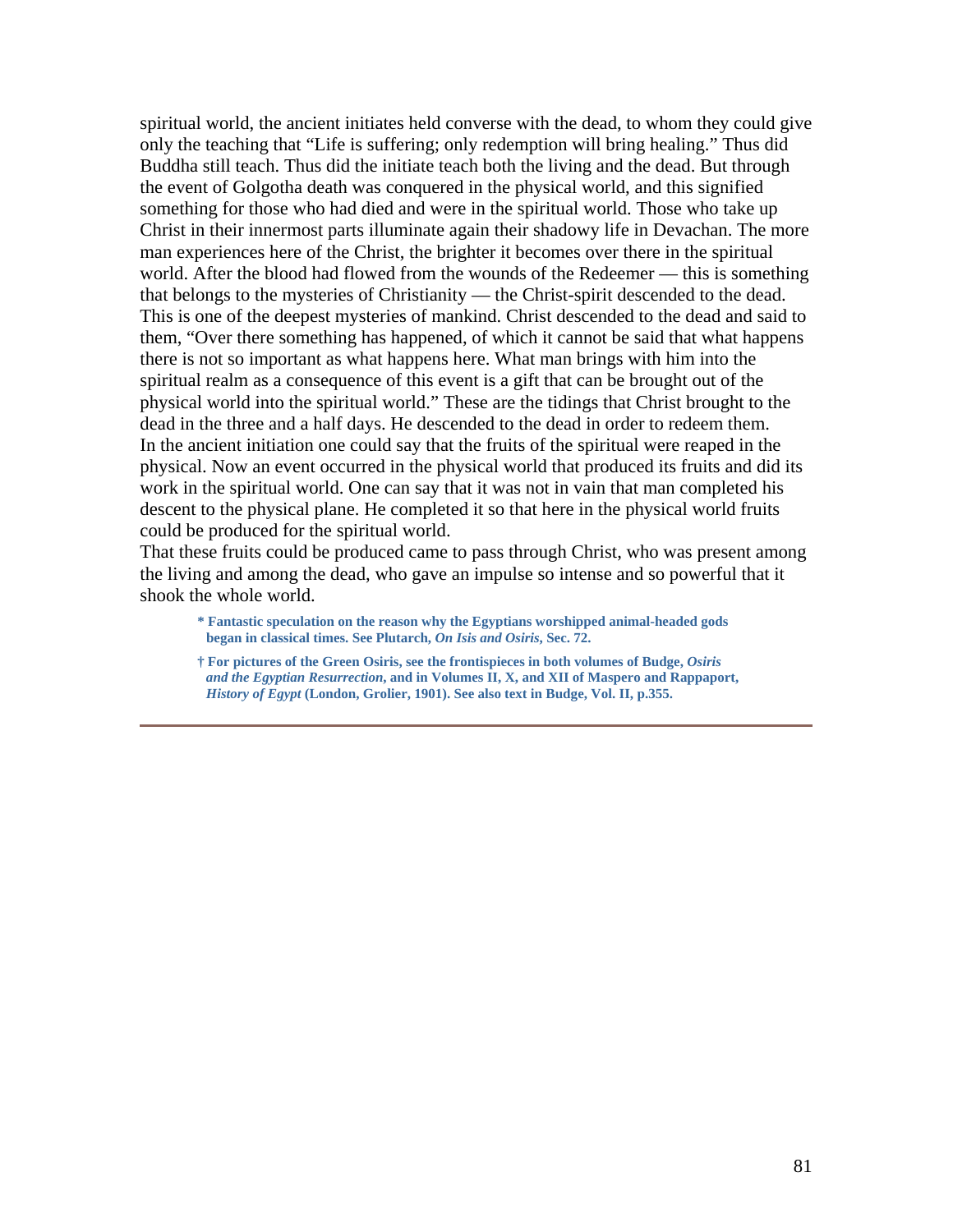## **Egyptian Myths and Mysteries**

LECTURE 12

*The Christ Impulse as Conqueror of Matter. September 14, 1908* GA 106

IN order to complete the task that we have envisioned, we must now study the character of our own time in the same sense in which we have studied the four post-Atlantean epochs up to the appearance of Christianity. We have seen how, after the Atlantean catastrophe, there evolved the ancient Indian epoch, the ancient Persian epoch, and the Egypto-Chaldean epoch. In the description of the fourth epoch, the Greco-Latin, we have seen that in a certain connection man at that time worked his way into the physical plane and that this working into the physical world then reached its low point. Why is this time, which from one side we call the low point of human evolution, nevertheless so attractive, so sympathetic, for the modern observer'? Because this low point became the point of departure for many significant events of the present cultural epoch. We have seen how, in this Greco-Latin culture, a marriage was achieved between spirit and matter in Greek art. We have seen how the Greek temple was a building where the god could dwell, and that man could say, "I have brought matter so far that for me it can be an expression of the spirit, so that in every detail I can feel something of this spirit." Thus it is with all Greek works of art. Thus it is with everything we have to say about the life of the Greeks. This world of artistic creations, into which the spirit was implanted, made matter so terribly attractive that among us in Middle Europe the great Goethe, in his *Faust* tragedy, sought to portray his own union with this epoch of culture.

If in the succeeding time the progress of culture had continued in the same direction, what would have been the result? We can make this clear through a simple sketch. In the Greco-Latin time man had descended to his lowest point, but in such a way that in no piece of matter was the spirit lost to him. In all the creations of this time, the spirit was incorporated in matter. When we look at the figure of a Greek god, we see everywhere how the Greek creative genius imprinted the spiritual on the external matter. The Greek had conquered matter, but the spirit had not been lost. The normal course of culture would have been that man should descend below this level, plunging down below matter so that the spirit would become the slave of matter. We need only turn an unprejudiced glance on our environment and we shall see that, on one side, this has actually happened. The expression of this descent is materialism. True, in no period has man mastered matter more than in our time, but only for the satisfaction of bodily needs. We need only consider with what primitive means the gigantic pyramids were built, and then compare this with the boldness and loftiness with which the Egyptian spirit moved among the mysteries of world-existence. We need only think of the deep sense in which, for the Egyptians, their pictures of the gods were images of what took place in the cosmos and on earth in the remote past. One who, at that time in Egypt, could look into the spiritual world, lived in something that became invisible in the Atlantean time but was a fact of evolution in the Lemurian time. One who was not an initiate, who belonged to the common people, could still participate in these spiritual worlds with his whole feeling and his whole soul. Yet how primitive were the means with which these men had to work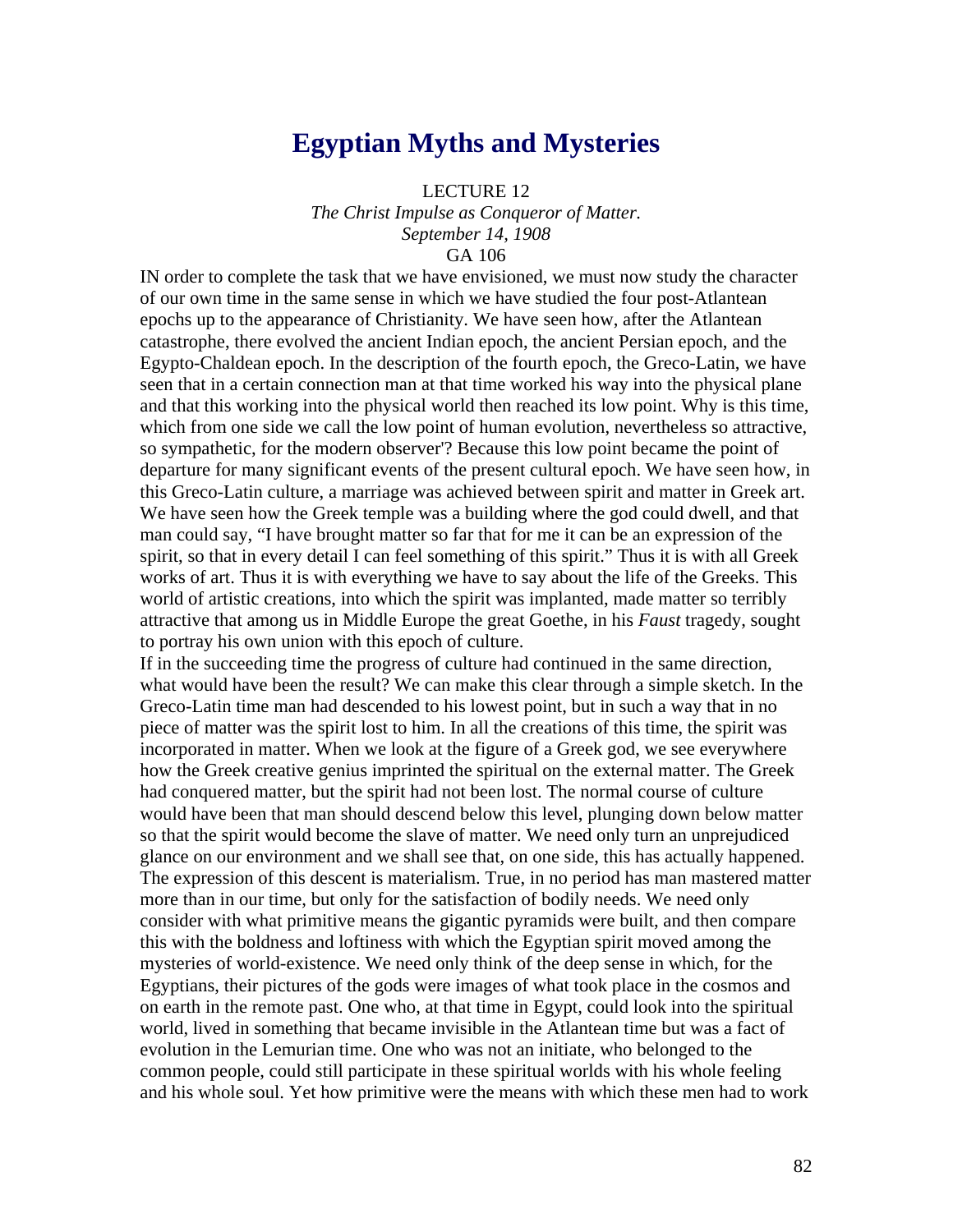externally on the physical plane. Compare this with our own time. We need only read the innumerable eulogies that our contemporaries write about the enormous strides made in modern times. The science of the spirit makes no objection to this. Human achievements are increasing through the conquest of the elements. But let us look at the thing from another side.

Let us look back to far-distant times when men ground their corn between simple stones, yet could look up into tremendous heights of the spiritual life. The majority of men today have no inkling of the heights that were surveyed at that time. They have no inkling of what a Chaldean initiate experienced when, in his special manner, he saw the stars, animals, plants, and minerals in connection with man, when he recognized the healing forces. The Egyptian priests were men to whom the physicians of today could not hold a candle. The men of today cannot penetrate into these heights of the spiritual world. Only through the science of the spirit can an idea be formed of what the ancient Chaldean-Egyptian initiates saw. For example, what we are offered today by way of interpretation of the inscriptions, in which deep mysteries are contained, is only a caricature of the ancient significance. Thus we find that in ancient times man had little power over the tools and equipment for labor on the physical plane, but he had enormous forces in relation to the spiritual world.

Man is descending ever more deeply into matter, and more and more he devotes his spiritual powers to conquering the physical plane. Can we not say that the human spirit is becoming the slave of the physical plane? In a certain way man descends even below the physical plane. Man has devoted enormous spiritual force to inventing the steamship, the railway, and the telephone, but what does he use these for? What a mass of spirit is thus diverted from life for the higher worlds. The spiritual scientist understands this and does not criticize in our time, because he knows that it was necessary to conquer the physical plane. Yet it is true that the spirit has plunged down into the physical world. Is it important for the spirit that, instead of grinding our own corn in a quern, we should be able to call Hamburg by long-distance telephone and order what we want to be sent from America by steamer? Great spiritual force has been applied to building up such connections with America and many other foreign lands, but we may ask whether the aim of all this is not the satisfaction of the material life, of our bodily needs. Since everything in the world is limited, there is not much spiritual force left over whereby man may ascend to the spiritual world after he has devoted so much to the material. The spirit has become the slave of matter. The Greek incorporated the spirit in his works of art, but today the spirit has descended very far. We have proof of this in the many technical and mechanical arrangements of our industry, which serve only material needs. Now let us ask whether this process is completed and whether man has descended too far. This would have been the case were it not for the occurrence that we discussed in the preceding lectures. At the low point of human evolution something was infused into mankind, through the Christ-impulse, that gave the stimulus to a new ascent. The entry of the Christ-impulse into human evolution forms the other side of culture thereafter. It showed the way to the overcoming of matter. It brought the force through which death can be overcome. Thereby it offered to humanity the possibility of again raising itself above the level of the physical plane. This mightiest impulse had to be given, this impulse which became so efficacious that matter could be overcome in the magnificent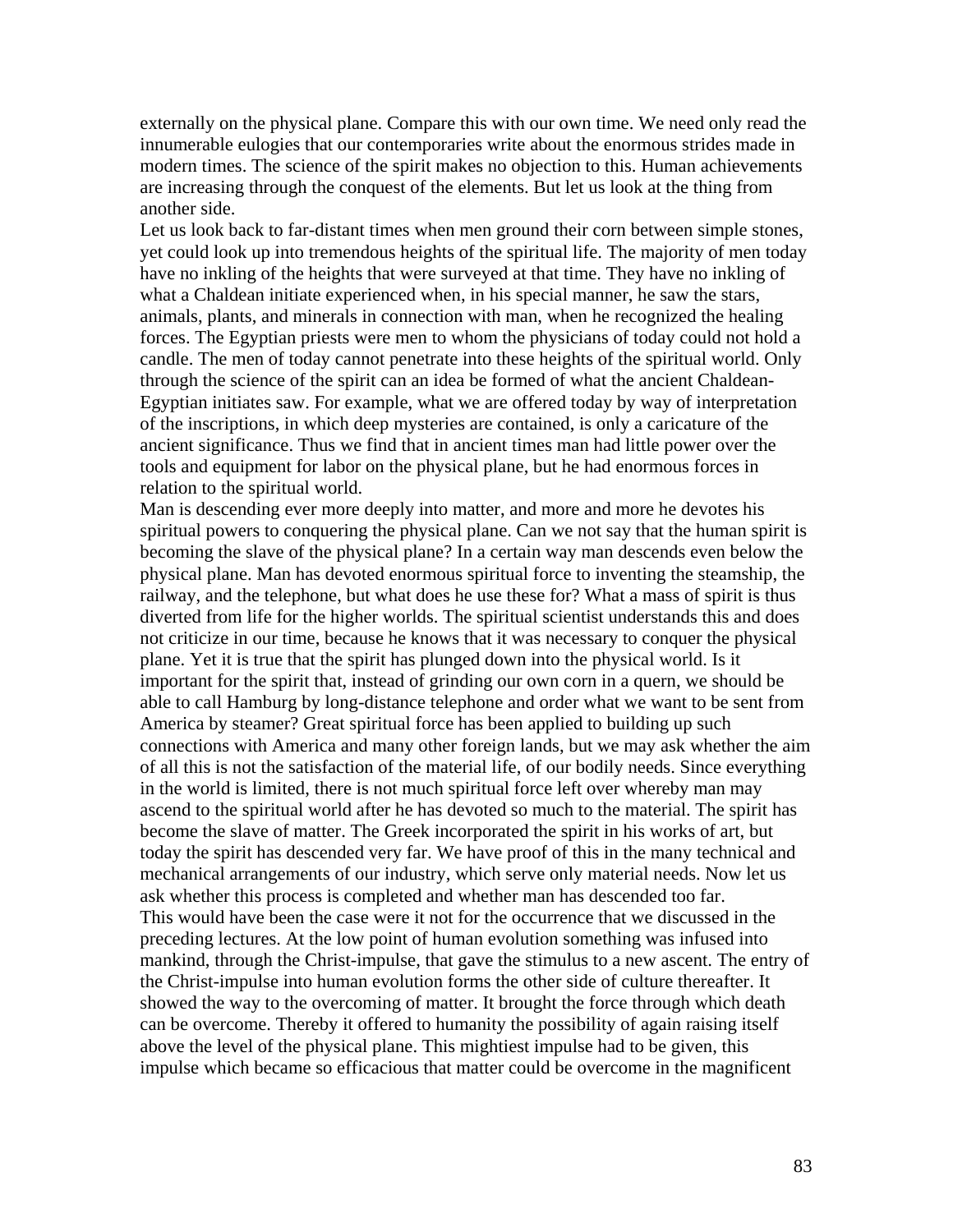way that is described in the Gospel of John, in the Baptism in Jordan and the Mystery of Golgotha.

Christ Jesus, who was foretold by the prophets, gave the most powerful impulse of all human evolution. Man had to separate himself from the spiritual worlds in order to attach himself to them again with the Christ-being. But we cannot yet understand this if we do not penetrate still more deeply into the connections of human evolution as a whole. We must point out that what we call the advent of the Christ on earth is an event that could occur only at the low point, when man had sunk so far. The Greco-Latin period stands in the middle of the seven post-Atlantean epochs. No other period would have been the right one. When man became a personality, God also had to become a personality in order to save him, to give him the possibility of rising again. We have seen that in his Roman citizenship the Roman first became conscious of his personality. Earlier, man still lived in the heights of the spiritual world; now he had descended entirely to the physical plane, and now he had to be led upward again through God himself. We must go more deeply into the third, the fifth, and the intermediate period. We shall not study Egyptian mythology in an academic way, but we must pick out the characteristic points in order to get deeper into the feeling-life of the ancient Egyptians. Then we may ask how this illuminates our own time. There is one thing here that must be weighed carefully.

We have seen how, in the Egyptian myths and mysteries, all the mighty pictures of the Sphinx, of Isis, of Osiris, were memories of ancient human conditions. All this was like a reflection of ancient events on earth. Man looked back into his primeval past and saw his origin. The initiate could experience again the spiritual existence of his forebears. We have seen how man grew out of an original group-soul condition. We could point out how these group-souls were preserved in the forms of the four apocalyptic beasts. Man grew out of this condition in such a way that he gradually refined his body and achieved the development of individuality. We can follow this historically. Let us read the *Germania* of **[Tacitus.\\*](http://wn.elib.com/Steiner/Lectures/EgyptMyth/#_note1)** In the times described there, in the conditions of the Germanic regions in the first century after Christ as there portrayed, we see how the consciousness of the individual is still bound up with the community, how the clan spirit rules, how the Cherusker, for example, still feels himself as a member of his clan. This consciousness is still so strong that the individual seeks vengeance for another of the same group. It finds expression in the custom of the blood-feud. Thus a sort of group-soul condition prevailed. This condition was preserved into late post-Atlantean times, but only as an echo. In the last period of Atlantis the group-consciousness generally died out. It is only stragglers whom we have just described. In reality the men of that time no longer knew anything of the group-soul. In the Atlantean time, however, man did know of it. Then he did not yet say *I* of himself. This group-soul feeling changed into something else in the following generations.

Strange as it may seem, in ancient times memory had an entirely different meaning and power. What is memory today? Reflect on whether you can still recall the events of your earliest childhood. Probably you can remember very little, and beyond your childhood you cannot go at all. You will remember nothing of what lies before your birth. It was not like this in Atlantean times. Even in the first post-Atlantean time man could remember what his father, grandfather, and ancestors had experienced. There was no sense in saying that between birth and death there was an ego. The ego reached back for centuries in the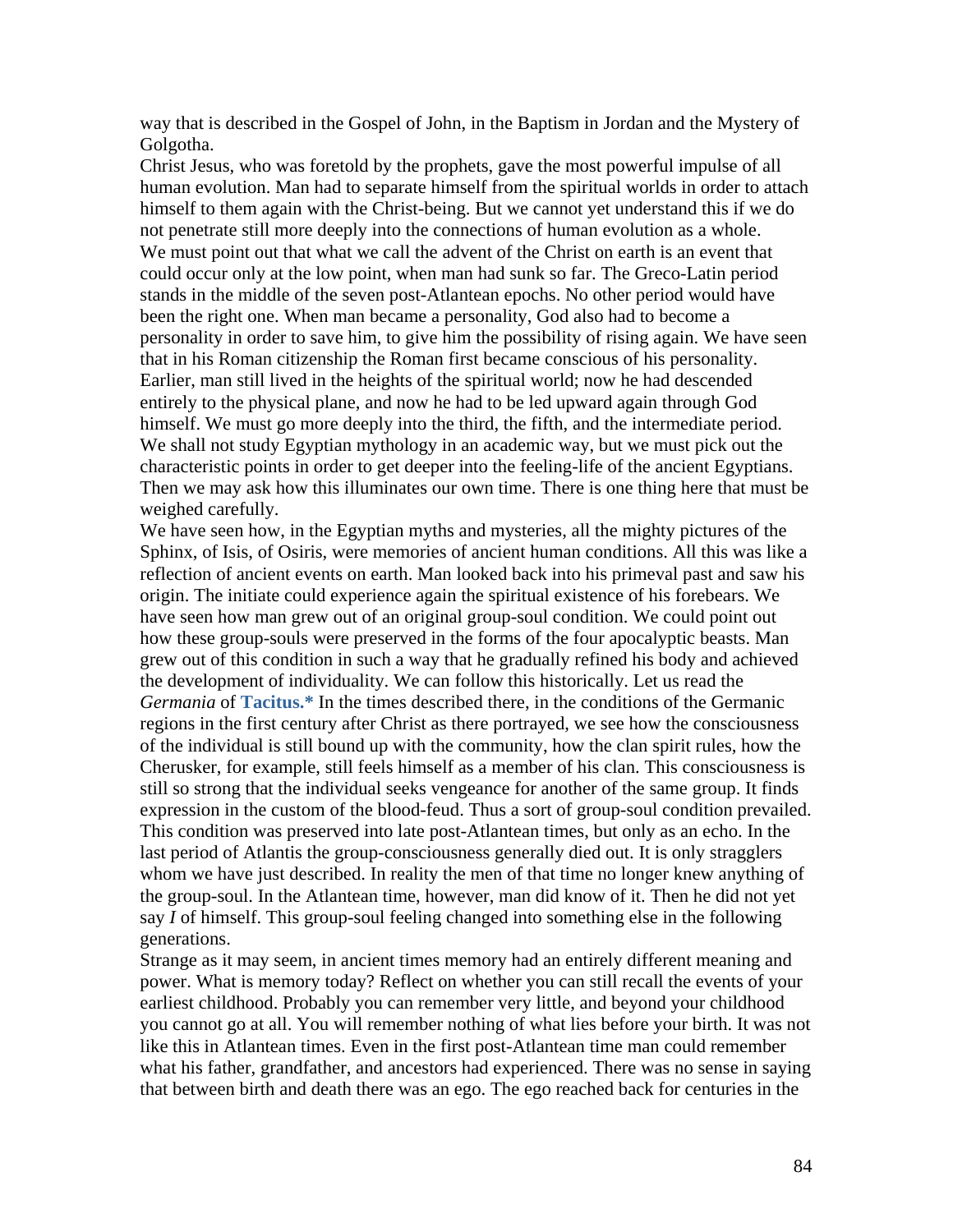memory. The ego reached as far as the blood flowed down, from the remotest ancestors to the descendants. At that time the group-ego was not to be thought of as extended in space over the contemporaries, but as proceeding upward in the generations. Therefore, the modern man will never understand what appears as an echo of this in the tales of the patriarchs: that Adam, Noah, and others grew to be so old. They counted their ancestors through several generations upward to their ego. The modern man no longer can form any conception of this. In those days there would have been no sense in giving a single man a name between birth and death. In the whole series of ancestors the memory continued upwards for centuries. As far as man could remember through the centuries, so far was he given his name. Adam was, so to say, the ego that flowed with the blood through the generations. Only when we are acquainted with these actual facts do we know how things really were. Man felt sheltered in this series of generations. This is what the Bible means when it says, "I and Father Abraham are one." When the adherent of the Old Testament said this, only then did he rightly feel himself as man within the line of ancestry. Among the first post-Atlanteans, even among the Egyptians, this consciousness was still present. Men felt the community of the blood, and this caused something special for the spiritual life.

When a man dies today he has a life in kamaloka, after which comes a relatively long life in Devachan. But this is already a result of the Christ-impulse. This was not the case in pre-Christian times; then a man felt himself connected with the times of his forefathers. Today a man must wean himself in kamaloka from the wishes and desires to which he has accustomed himself in the physical world; the duration of this condition depends upon this. We cling to our life between birth and death; in ancient times man clung to much more than this. Man was connected with the physical plane in such a way that he felt himself as a member of the whole physical series of generations. Thus, in kamaloka, one did not merely have to work out the clinging to an individual physical existence, but one really had to traverse all that was connected with the generations, up to the remotest ancestor. One experienced this backwards. One result of this was the deep truth underlying the expression: "To feel oneself sheltered in Abraham's bosom." One felt that after death he went upward through the whole row of ancestors, and the road that one had to travel was called "the way to the fathers." Only when one had traversed this path could he ascend into the spiritual worlds and travel the way of the gods. At that time the soul traveled first the path of the fathers and then the path of the gods.

Now the various cultures did not come to abrupt ends. The essence of the Indian culture remained, although it underwent a change. It was preserved alongside the following cultures. In the continuation of the Indian culture that was contemporaneous with the Egyptian, something similar arose. Today we easily confuse what was later with what was earlier. Therefore it was emphasized that I was giving indications only out of the remotest periods. Among other things, the Indians now took up the view of the path of the fathers and the path of the gods.

As a man became more initiated, freed himself more from dependence on home and the fathers, became more homeless, the path of the gods became longer and the path of the fathers became shorter. One who clung closely to the fathers had a long father-path and a short god-path. In the terminology of the Orient, the way of the fathers was called *Pitriyana* and the way of the gods was called *Devayana.* When we speak of Devachan, we should understand that this is only a distorted form of the word *Devayana,* the path of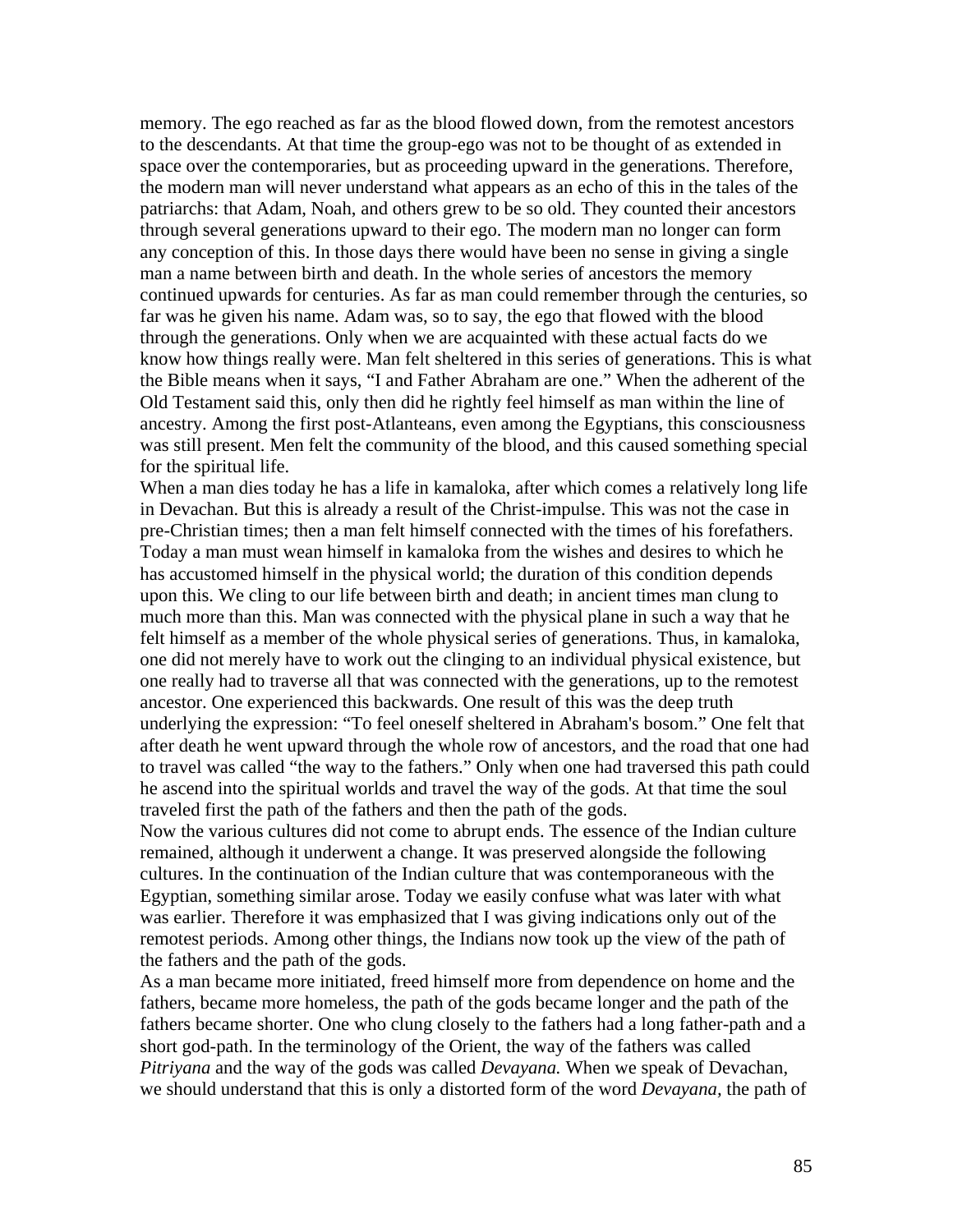the gods. An old Vedantist would simply laugh at us if we came to him with descriptions such as we give of Devachan. It is not so easy to find one's way into the oriental methods of thinking and contemplating. As to those who pretend to give out oriental truths, these truths often must be protected from just such people. Many a person today who accepts something as Indian teaching has no idea that he is receiving a confused doctrine. The modern science of the spirit does not claim to be an oriental-Indian teaching. In certain circles people love what comes from far away, perhaps from America, but the truth is at home everywhere. Antiquarian research belongs to scholars, but the science of the spirit is life. Its truth can be checked everywhere at any time. We must keep this before our minds.

What we have just mentioned was practice as well as theory among the ancient Egyptians. What was taught in the great mysteries was also practical., Something special was connected with this, as we shall learn as we penetrate further. The mysteries of the ancient Egyptians strove for something special. Today we may smile when we are told how the Pharaoh was at a certain time a kind of initiate, and how the Egyptian stood in relation to the Pharaoh and to his state institutions. For the modern European scholar it is particularly comical when the Pharaoh gives himself the name, "Son of Horus," or even "Horus." It seems singular to us that a man should be venerated as a god; nothing more abstruse could be thought of. But the man of today does not understand the Pharaoh and his mission. He does not know what the Pharaoh-initiation really was. Today we see in a people, only a group of persons who can be counted. To the man of today a **[people\\*\\*](http://wn.elib.com/Steiner/Lectures/EgyptMyth/#_note2)** is a meaningless abstraction. The reality is simply a certain number of persons filling a certain area. But this is not a people for one who accepts the **[standpoint of occultism.†](http://wn.elib.com/Steiner/Lectures/EgyptMyth/#_note3)** As a single member such as the finger belongs to the whole body, so do the single persons within the people belong to the folk-soul. They are as it were embedded in it, but the folk-soul is not physical; it is real only as an etheric form. It is an absolute reality; the initiate can commune with this soul. It is even much more real for him than are single individualities among the people, far more so than a single person. For the occultist spiritual experiences are entirely valid, and there the folk-soul is something thoroughly real. Let us examine briefly the connection between the folk-soul and the individuals. If we think of the single individuals, the single egos, as little circles, for external physical observation they will be separate beings. But one who observes these single individualities spiritually sees them as though embedded in an etheric cloud, and this is the incorporation of the folk-soul. If the single person thinks, feels, and wills something, he radiates his feelings and thoughts into the common folk-soul. This is colored by his radiations, and the folk-soul becomes permeated by the thoughts and feelings of the single persons. When we look away from the physical man and observe only his etheric and astral bodies, and then observe the astral body of an entire people, we see that the astral body of the entire people receives its color-shadings from the single persons. The Egyptian initiate knew this, but he also knew something further. When he observed this folk-substance, the ancient Egyptian asked himself what really lived in the folk-soul. What did he see therein? He saw in his folk-soul the re-embodiment of Isis. He saw how she had once wandered among men. Isis worked in the folk-soul. He saw in her the same influences as those that proceeded from the moon; these forces worked in the folk-soul. What the Egyptian saw as Osiris worked in the individual spiritual radiations; therein he recognized the Osiris-influence. But Isis he saw in the folk-soul.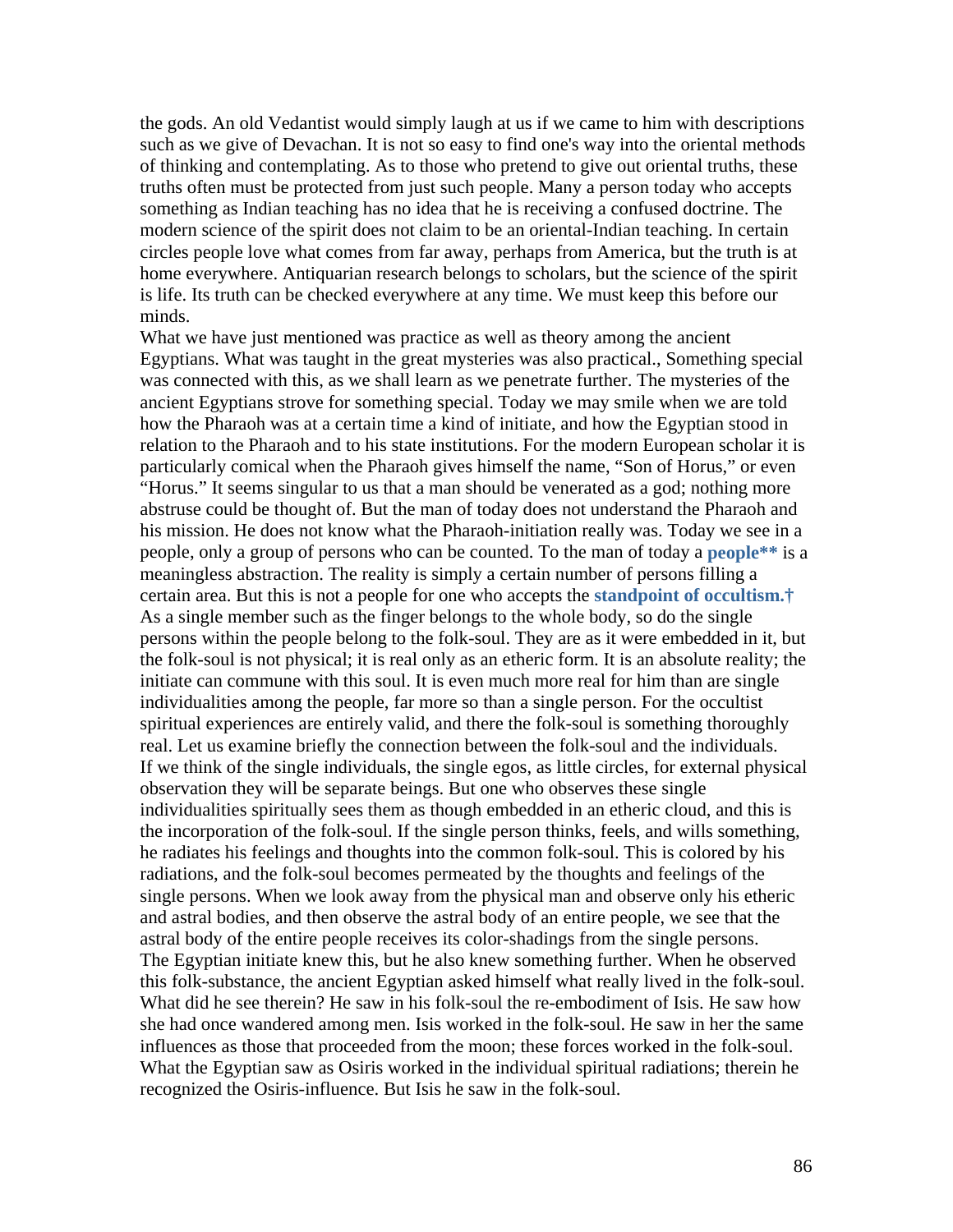Thus Osiris was not visible on the physical plane. He had died for the physical plane. Only when a man had died was Osiris again placed before his eyes. Therefore we read in the *Book of the Dead* how the Egyptian felt that he was united with Osiris in death, that he himself became an Osiris. Osiris and Isis worked together in the state and in the single person, as his members.

Now let us again consider the Pharaoh, remembering that this was a reality for him. Each Pharaoh received certain instructions before his initiation, to the end that he should not grasp this with his intellect only, but that it should become truth and reality for him. He had to be brought to the point where he could say to himself, "If I am to rule this people, I must sacrifice a portion of my spirituality, I must extinguish a part of my astral and etheric bodies. The Osiris and Isis principles must work in me. I must will nothing personally; if I say something, Osiris must speak; if I do something, Osiris must do it; if I move my hand, Osiris and Isis must be active. I must represent Horus, the son of Isis and Osiris."

Initiation is not erudition. But to be able to do something like this, to be able to make such a sacrifice, pertains to initiation. What the Pharaoh sacrificed of himself could be filled up with portions of the folk-soul. The part of himself that the Pharaoh relinquished was just what gave him power. For justified power does not arise through a man's raising his own personality; it arises through his taking into himself something that transcends the boundaries of personality, a higher spiritual power. The Pharaoh took such a power into himself, and this was externally portrayed through the Uraeus-serpent.

Again we have peered into a mystery. We have seen something much higher than the explanations that are given today when the Pharaohs are discussed.

If the Egyptian cherished such feelings, what would have to be his particular concern? It would be his particular concern that the folk-soul should become as strong as possible, rich in good forces, and that it should not be diminished. The Egyptian initiates could not reckon with, what man possessed through blood-relationship. But what the forefathers had accumulated as spiritual riches, was to become the property of the individual soul. This is indicated for us in the judging of the dead, where the man is brought before the forty-two assessors of the dead. There his deeds are weighed. Who are the forty-two judges of the dead? They are the **[ancestors.††](http://wn.elib.com/Steiner/Lectures/EgyptMyth/#_note4)** It was believed that each man's life was interwoven with the lives of forty-two ancestors. Therefore he had to answer to them as to whether he actually had taken up what they had offered to him spiritually. In this way, what was contained in the Egyptian mystery-teachings was something that was to become practical for life, but which could also be turned to good account for the time beyond death, for the life between death and a new birth. In the Egyptian epoch man was already entangled in the physical world. But at the same time he had to look up to his ancestors in the other world, and cultivate in the physical world what he had inherited from them. Through this interest he was fettered to the physical plane, since he had to continue working on what his fathers had created.

Now we must reflect that the souls of today are reincarnations of the ancient Egyptian souls. For the souls of today, who experienced it in their Egyptian incarnation, what is the significance of what happened at that time? All that the soul experienced at that time between death and a new birth has been woven into the soul, weaves within it, and has arisen again in our fifth period, which brings the fruits of the third period. These fruits appear in the inclinations and ideas of modern times, which have their causes in the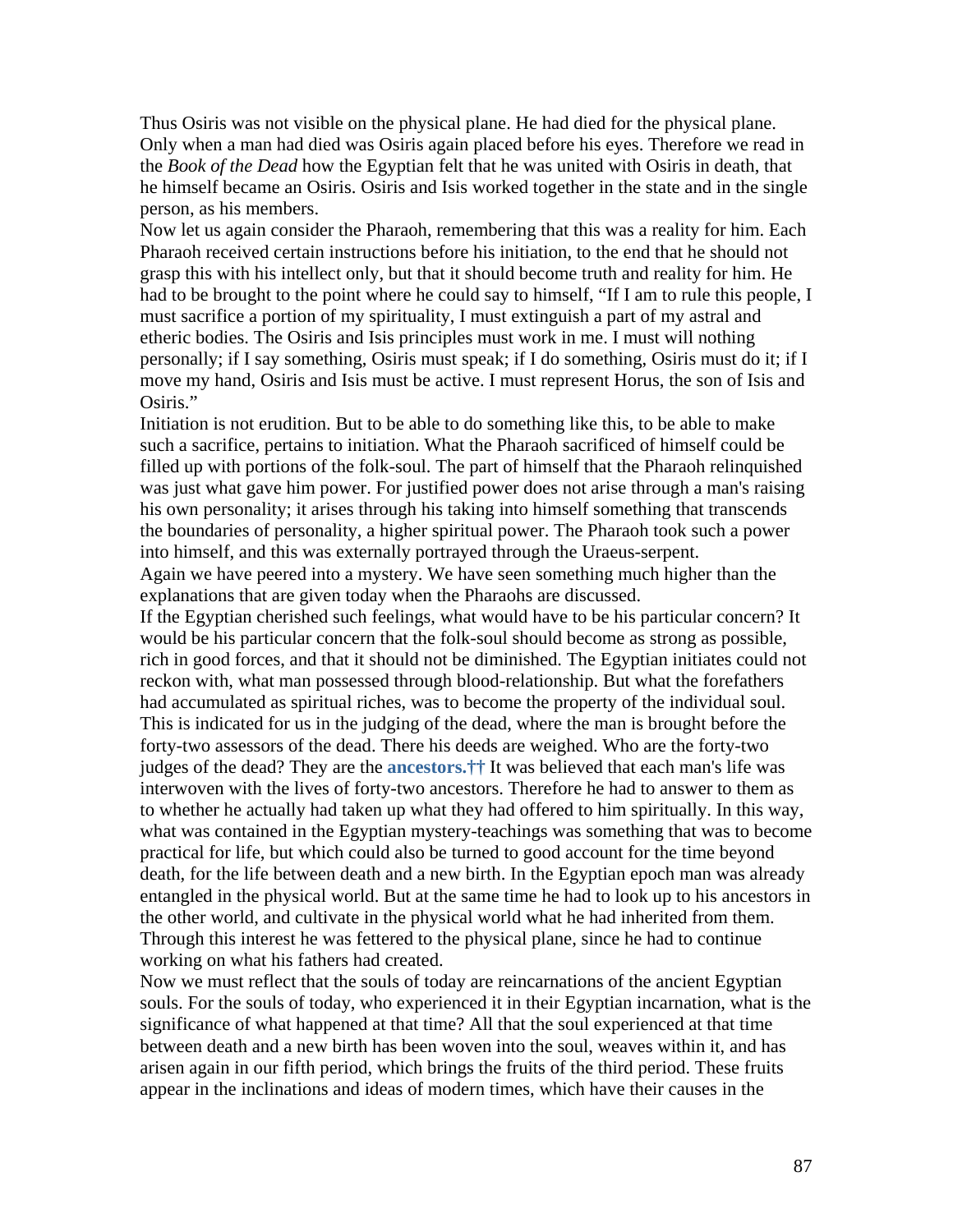ancient Egyptian world. Nowadays all the ideas emerge which at that time were laid down in the soul as germs. Therefore it is easy to see that man's modern conquests on the physical plane are nothing more than a coarser version of the transfer of interest to the physical plane that was present in ancient Egypt, only people are now even more deeply ensnared in matter. In the mummifying of the dead we have already seen a cause of the materialistic views that we now experience on the physical plane.

Let us imagine a soul of that time. Let us imagine a soul that then lived as a pupil of one of the ancient initiates. Such a pupil's spiritual gaze had been directed to the cosmos through actual perception. The way Osiris and Isis lived in the moon had become spiritual perception for him. Everything was permeated by divine-spiritual beings. He had taken this into his soul. He is again incarnated in the fourth and fifth periods. In the fifth period such a person experiences all this again. It comes back to him as a memory. What happens to it now? The pupil had gazed up at all that lived in the world of the stars. This sight comes to life again in a certain person of the fifth period. He remembers what he saw and heard at that time. He cannot recognize it again, because it has taken on a material coloring. It is no longer the spiritual that he sees, but the material-mechanical relationships emerge again and he recreates the thoughts in materialistic form as memory. Where he had previously seen divine beings, Isis and Osiris, now he sees only abstract forces without any spiritual bond. The spiritual relationships appear to him in thoughtform. Everything arises again, but in material form.

Let us apply this to a particular soul which at that time acquired insight into the great cosmic connections, and let us imagine that there arises again before this soul what it had seen spiritually in ancient Egypt. This appears again in this soul in the fifth post-Atlantean period, and we have the soul of Copernicus. Thus did the Copernican system arise, as a memory-tableau of spiritual experiences in ancient Egypt. The case is the same with Kepler's system. These men gave birth to their great laws out of Their memories, out of what they had experienced in the Egyptian time. Now let us think how such a thing arises in the soul as a faint memory, and let us think also how what such a spirit truly thinks was, in ancient Egypt, experienced by him in spiritual form. What can such a spirit say to us? That it seems to him as though he looked back into ancient Egypt. It is as though he stated all this in a new form when such a spirit says, "But now, a year and a half after the first dawning, a few months after the first full daylight, a few weeks after the pure sun had risen over these most wonderful contemplations, nothing holds me back any longer. I shall revel in holy fire. I shall scorn the sons of men with the simple confession that I am stealing the sacred vessels of the Egyptians to build with them an habitation for my God, far removed from the borders of Egypt." Is this not like an actual memory, which corresponds to the truth? This is Kepler's saying, and in his works we also find the following: "The ancient memory is knocking at my heart." Wonderful are the connections of things in human evolution. Many such enigmatic sayings take on light and meaning when one senses the spiritual connections. Life becomes great and powerful, and we feel our way into a mighty whole when we understand that the single person is only an individual form of the spiritual that permeates the world. I have already pointed out that what has arisen in our time as Darwinism is a coarser materialistic version of what the Egyptians portrayed as their gods in animal form. I was also able to show that if one understands Paracelsus correctly, his medical lore is a recrudescence of what was taught in the temples of ancient Egypt. Let us contemplate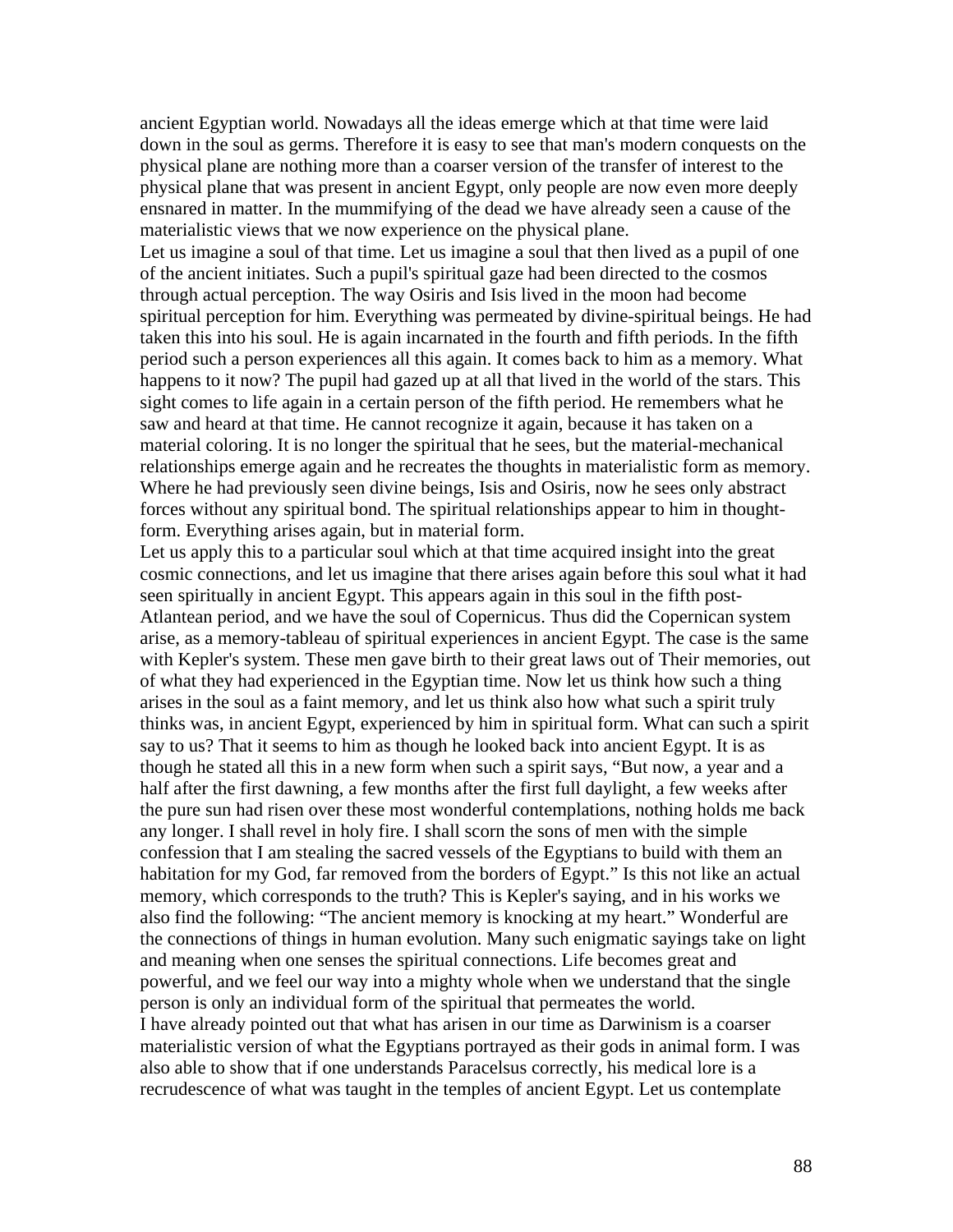such a spirit as Paracelsus. We find a remarkable statement by him. One who has steeped himself in Paracelsus knows what a lofty spirit lived in him. He made a remarkable statement, saying that he had learned much in many ways; least of all in the academies, but much from old traditions and from the common people during his journeys through many lands. It is impossible here to give examples of the deep truths that are still present among the common people but are no longer understood, although Paracelsus could still turn them to account. He said that he had found one book containing deep medical truths. What book was it? The Bible! Thereby he meant not only the Old Testament, but also the New. One need only be able to read the Bible to find therein what Paracelsus found. What became of the medicine of Paracelsus? It is true that it is a memory of the ancient Egyptian methods of healing. But through the fact that he absorbed the mysteries of Christianity, the upward impulse, his works are saturated with spiritual wisdom, they are filled with Christ. This is the path into the future. This is what everyone must do who, in modern times, will pave the way back out of the fall into matter. We must not undervalue the great material progress, but there is also the possibility of letting the spiritual flow into it.

One who studies what material science can offer today, who plunges into material science and is not too lazy to steep himself in it, such a man acts wisely also in relation to the science of the spirit. Much can be learned from the purely materialistic investigators. What is found there we can permeate with the pure spirit, which the science of the spirit offers. If thus we permeate everything with the spiritual, then this is properly understood Christianity. It is a slander of the science of the spirit when men say that it is a fantastic view of the world. It can stand firmly on the ground of reality, and it would be only a most elementary beginning in the science of the spirit if one were to concentrate on a schematic representation of the higher worlds. It is not important that the student should simply know the things, learning the concepts by heart. This is not all that counts. The important thing is that the teachings about the higher worlds should become fruitful in men, that the true spiritual-scientific teachings should be introduced into everything, into the everyday life.

It is not so important that one should preach about universal brotherly love. It is best to speak of that as little as possible. Speaking in such phrases is like saying to the stove, "Dear stove, it is your duty to warm this room. Fulfill your duty!" So it is with teachings that are given through such phrases. The important thing is the means. The stove remains cold if I simply tell it that it should be warm. It gets warm when it has fuel. People also remain cold when they are admonished. But what is fuel for the modern man? The specific facts of spiritual teaching are **[fuel for man.‡](http://wn.elib.com/Steiner/Lectures/EgyptMyth/#_note5)** One should not be so lazy as to remain content with "Universal brotherhood." People must be given fuel. Then brotherhood will arise of itself. As the plants stretch out their blossoms to the sun, so must we all look up to the sun of the spiritual life.

The important thing is that the matters we have examined here should not be accepted merely as theoretical doctrines, but that they should become a force in our souls. For every man, in every position in practical life, they can give impulses for what he must create. People who look today at the science of the spirit with a certain scorn feel themselves superior to its "fantastic" teachings. They find "unprovable assertions" therein and say that one should cleave to the facts. If the spiritual scientist were made pusillanimous rather than bold through his life in the science of the spirit, it would be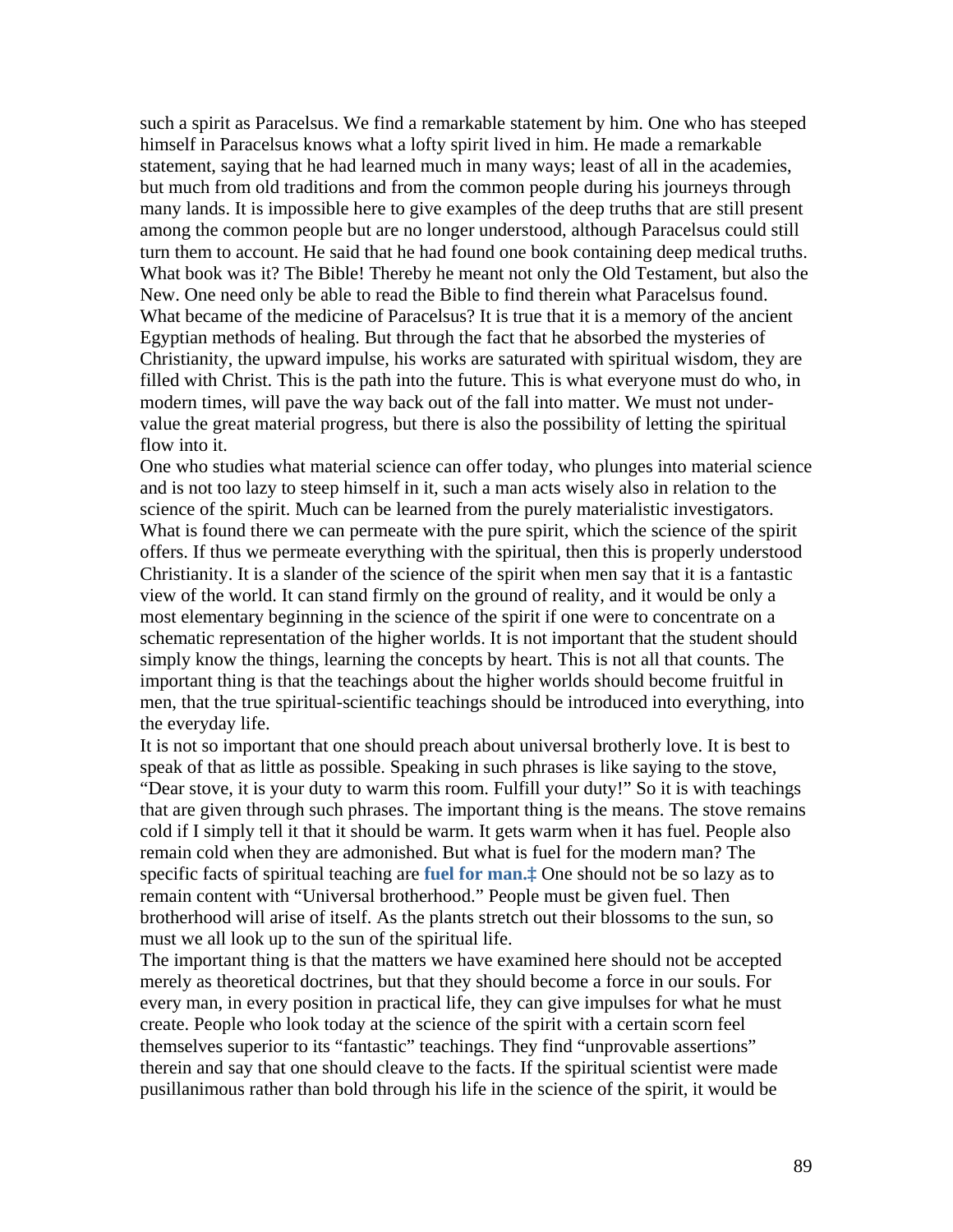easy for him to lose his sureness and energy when he sees how just those persons who should understand the science of the spirit are the ones who utterly fail to grasp it. Our times easily look down on what the Egyptians recognized as their gods. The latter are said to be meaningless abstractions. But modern man is far more superstitious. He clings to entirely different gods, who are authorities for him. Because he does not actually bend the knee before them, he does not notice what superstitions he cherishes.

My dear friends, when we have thus been together again we should always be mindful that when we disperse we should not take with us only a number of truths, but we should take away a collective impression, a feeling, that can properly take the form of an impulse of will, an impulse to carry the science of the spirit into life and to allow nothing to disturb our confidence in it.

Let us place a picture before our soul. One often hears it said, "Oh, these seekers for the spirit! They assemble in their lodges and pursue all kinds of fantastic rubbish. A man of really modern views can have no part in that." The adherents of the science of the spirit sometimes seem to be a sort of pariah class, regarded as uneducated and untrained. Should we be discouraged because of this? No. We shall place a picture before our souls and arouse the feelings that are connected with it. We can recall something similar in past times; how something similar occurred in ancient Rome. We can see how, in ancient Rome, primitive Christianity spread among a despised class of people. We look with legitimate delight today on such things as the Coliseum constructed by imperial Rome. But we can also look at the people who then regarded themselves as the choicest of their time; we can see how they sat in the Circus and watched while the Christians were burned in the arena and incense was kindled to quench the stink of the burning bodies. Now let us look at those despised ones. They lived in the catacombs, in underground passages. There the spreading Christianity had to hide. There they erected the first Christian altars on the graves of their dead. There below they had their wonderful symbols and shrines. A strange feeling seizes us today when we walk through the catacombs, through that despised underground Rome. The Christians knew what awaited them. That first germ of the Christ-impulse on earth, confined to the catacombs, was despised. But what remains of imperial Rome? It has disappeared from the earth, while what then lived in the catacombs has been exalted.

Let us hope that those who today wish to make themselves the bearers of a spiritual world-view may preserve the confidence of the first Christians. The representatives of the science of the spirit may be despised by contemporary academic learning, but they know they are working for what will bloom and thrive in the future. Let them learn to endure all the vexations of the present day. We are working into the future. This we may feel confidently and without arrogance, firm against the misunderstandings of our time. With such feelings let us try to give permanence to what has passed before our souls. Let us take it away with us as a force, and let us continue to work together fraternally in the right direction.

**\* The passage referred to is probably the following (pages 293 and 295 in the Loeb Classical Library Edition): "Sisters' children mean as much to their uncle as to their father; some tribes regard this blood-tie as even closer and more sacred than that between son and father . . . The more relations a man has and the larger the number of his connections by marriage, the more influence has he in his age; it does not pay to have no ties. It is incumbant to take up a father's feuds or a kinsman's not less than his friendship."**

**\*\* The German word** *Volk* **has no convenient English equivalent. We shall translate it as**  *people* **or** *folk* **in different contexts.**